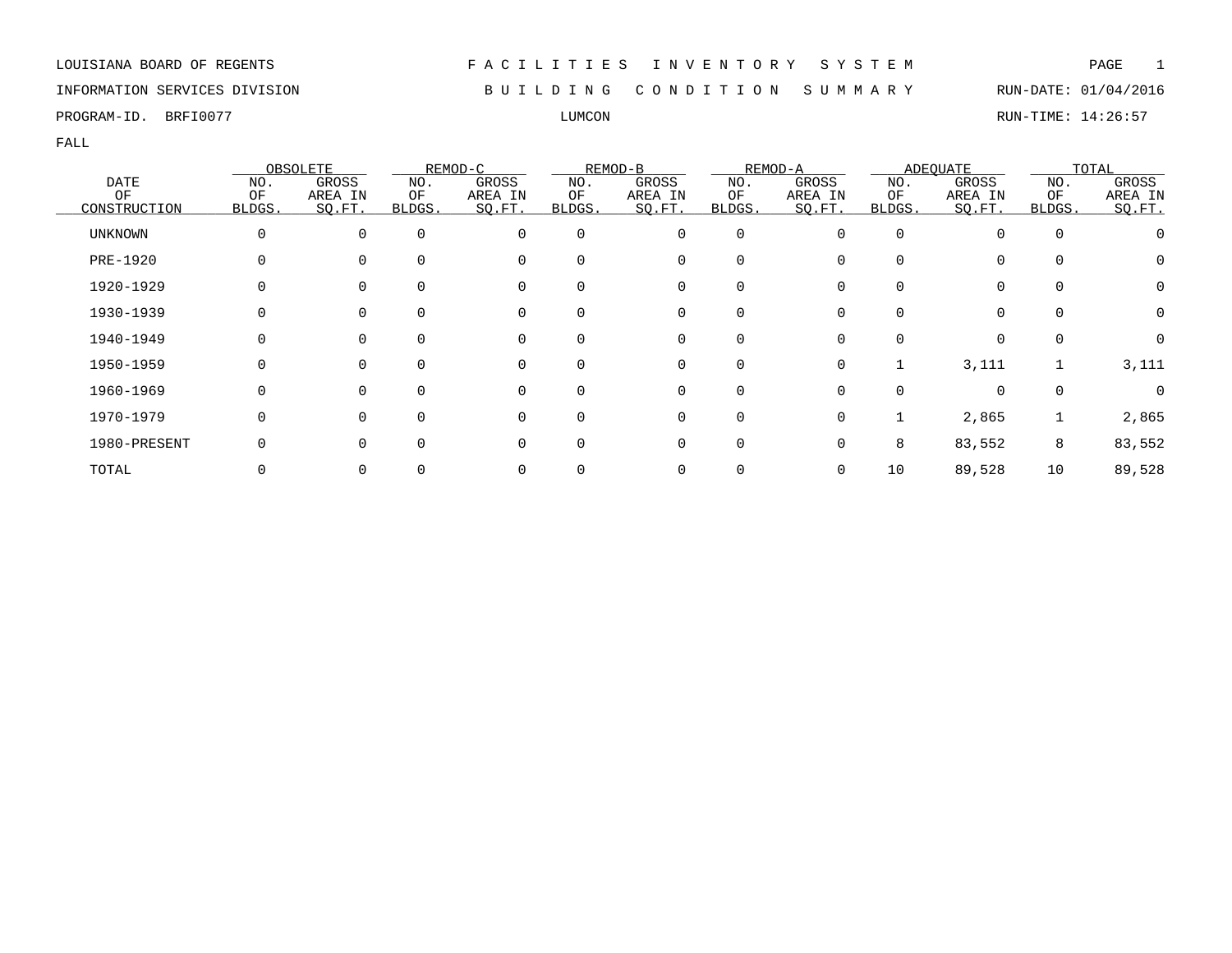### INFORMATION SERVICES DIVISION B U I L D I N G C O N D I T I O N S U M M A R Y RUN-DATE: 01/04/2016

PROGRAM-ID. BRFI0077 CRAMBLING STATE UNIVERSITY RUN-TIME: 14:26:57

|                |        | OBSOLETE    |             | REMOD-C |                | REMOD-B |             | REMOD-A |          | <b>ADEQUATE</b> |                 | TOTAL     |
|----------------|--------|-------------|-------------|---------|----------------|---------|-------------|---------|----------|-----------------|-----------------|-----------|
| <b>DATE</b>    | NO.    | GROSS       | NO.         | GROSS   | NO.            | GROSS   | NO.         | GROSS   | NO.      | GROSS           | NO.             | GROSS     |
| OF             | ΟF     | AREA IN     | ΟF          | AREA IN | ΟF             | AREA IN | ΟF          | AREA IN | ΟF       | AREA IN         | OF              | AREA IN   |
| CONSTRUCTION   | BLDGS. | SO.FT.      | BLDGS.      | SQ.FT.  | BLDGS.         | SO.FT.  | BLDGS.      | SO.FT.  | BLDGS.   | SO.FT.          | BLDGS.          | SO.FT.    |
| <b>UNKNOWN</b> | 0      | $\mathbf 0$ | $\mathbf 0$ | 0       | 0              | 0       | $\mathbf 0$ |         | $\Omega$ | 0               | 0               |           |
| PRE-1920       | 0      | $\mathbf 0$ | $\Omega$    | 0       | $\Omega$       | 0       | $\mathbf 0$ |         | 0        | 0               | $\Omega$        | 0         |
| 1920-1929      | 0      | $\mathbf 0$ | $\mathbf 0$ | 0       | 0              | 0       | 0           |         | 0        | 0               | 0               | 0         |
| 1930-1939      | 0      | 0           | 2           | 24,366  | $\mathbf 0$    | 0       | 0           | 0       | 2        | 38,751          | $4\overline{ }$ | 63,117    |
| 1940-1949      |        | 1,442       | 1           | 4,791   | 0              | 0       | 0           | 0       | 5        | 27,792          | $7\overline{ }$ | 34,025    |
| 1950-1959      |        | 2,061       | 12          | 239,991 | 0              | 0       | 3           | 37,956  | 5        | 169,575         | 21              | 449,583   |
| 1960-1969      | 2      | 1,563       | 6           | 172,243 | $\overline{4}$ | 3,857   | 1           | 42,996  | 21       | 342,879         | 34              | 563,538   |
| 1970-1979      | 0      | $\mathbf 0$ | $\mathbf 0$ | 0       | $\mathbf 0$    | 0       | 3           | 1,002   | 6        | 19,737          | 9               | 20,739    |
| 1980-PRESENT   | 0      | 0           |             | 37,984  | $\mathbf 0$    | 0       | 3           | 2,740   | 69       | 772,752         | 73              | 813,476   |
| TOTAL          |        | 5,066       | 22          | 479,375 | $\overline{4}$ | 3,857   | 10          | 84,694  | 108      | 1,371,486       | 148             | 1,944,478 |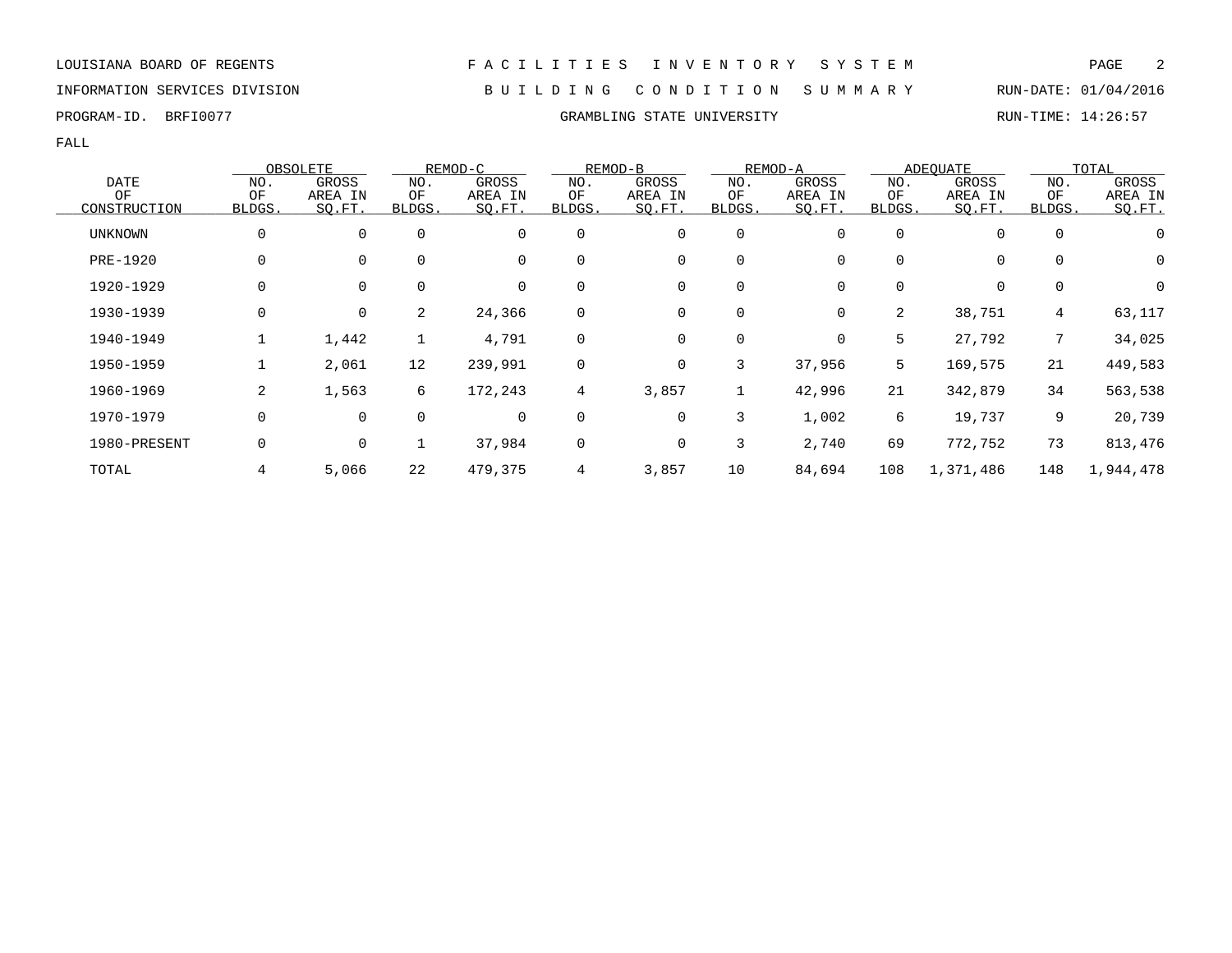# INFORMATION SERVICES DIVISION B U I L D I N G C O N D I T I O N S U M M A R Y RUN-DATE: 01/04/2016

PROGRAM-ID. BRFI0077 **EXAM-ID.** BRFI0077 **RUN-TIME: 14:26:57** 

|              |             | OBSOLETE    |             | REMOD-C     |                | REMOD-B |        | REMOD-A |              | ADEOUATE    |        | TOTAL       |
|--------------|-------------|-------------|-------------|-------------|----------------|---------|--------|---------|--------------|-------------|--------|-------------|
| <b>DATE</b>  | NO.         | GROSS       | NO.         | GROSS       | NO.            | GROSS   | NO.    | GROSS   | NO.          | GROSS       | NO.    | GROSS       |
| ΟF           | ΟF          | AREA IN     | ΟF          | AREA IN     | ΟF             | AREA IN | ΟF     | AREA IN | OF           | AREA IN     | ΟF     | AREA IN     |
| CONSTRUCTION | BLDGS.      | SQ.FT.      | BLDGS.      | SQ.FT.      | <b>BLDGS</b>   | SQ.FT.  | BLDGS. | SQ.FT.  | BLDGS.       | SQ.FT.      | BLDGS. | SQ.FT.      |
| UNKNOWN      |             | 0           | 0           | $\mathbf 0$ | $\mathbf 0$    | 0       | 0      | 0       | 0            | 0           | 0      | 0           |
| PRE-1920     |             | 0           | $\mathbf 0$ | 0           | 0              | 0       | 0      | 0       |              | 8,121       | 1      | 8,121       |
| 1920-1929    |             | 0           | ᆂ           | 23,730      | 0              | 0       | 0      | 0       |              | 21,656      | 2      | 45,386      |
| 1930-1939    | $\mathbf 0$ | 0           | 1           | 65,331      | $\overline{4}$ | 20,437  | 4      | 97,557  | $\mathbf{0}$ | $\mathbf 0$ | 9      | 183,325     |
| 1940-1949    |             | $\mathbf 0$ | 7           | 246,307     | $\mathbf{1}$   | 20,027  | 2      | 59,444  | 0            | $\mathbf 0$ | 10     | 325,778     |
| 1950-1959    | 0           | 0           | 8           | 282,667     | 4              | 87,511  | 3      | 57,572  |              | 3,534       | 16     | 431,284     |
| 1960-1969    |             | 44,753      | 10          | 588,978     | 11             | 57,574  | 3      | 98,849  |              | 30,336      | 26     | 820,490     |
| 1970-1979    | 0           | 0           | 7           | 256,205     | 3              | 9,504   | 6      | 25,014  |              | 582         | 17     | 291,305     |
| 1980-PRESENT |             | 0           | 5           | 209,597     | 3              | 1,303   | 14     | 255,955 | 67           | 741,629     | 89     | 1,208,484   |
| TOTAL        |             | 44,753      | 39          | 1,672,815   | 26             | 196,356 | 32     | 594,391 | 72           | 805,858     | 170    | 3, 314, 173 |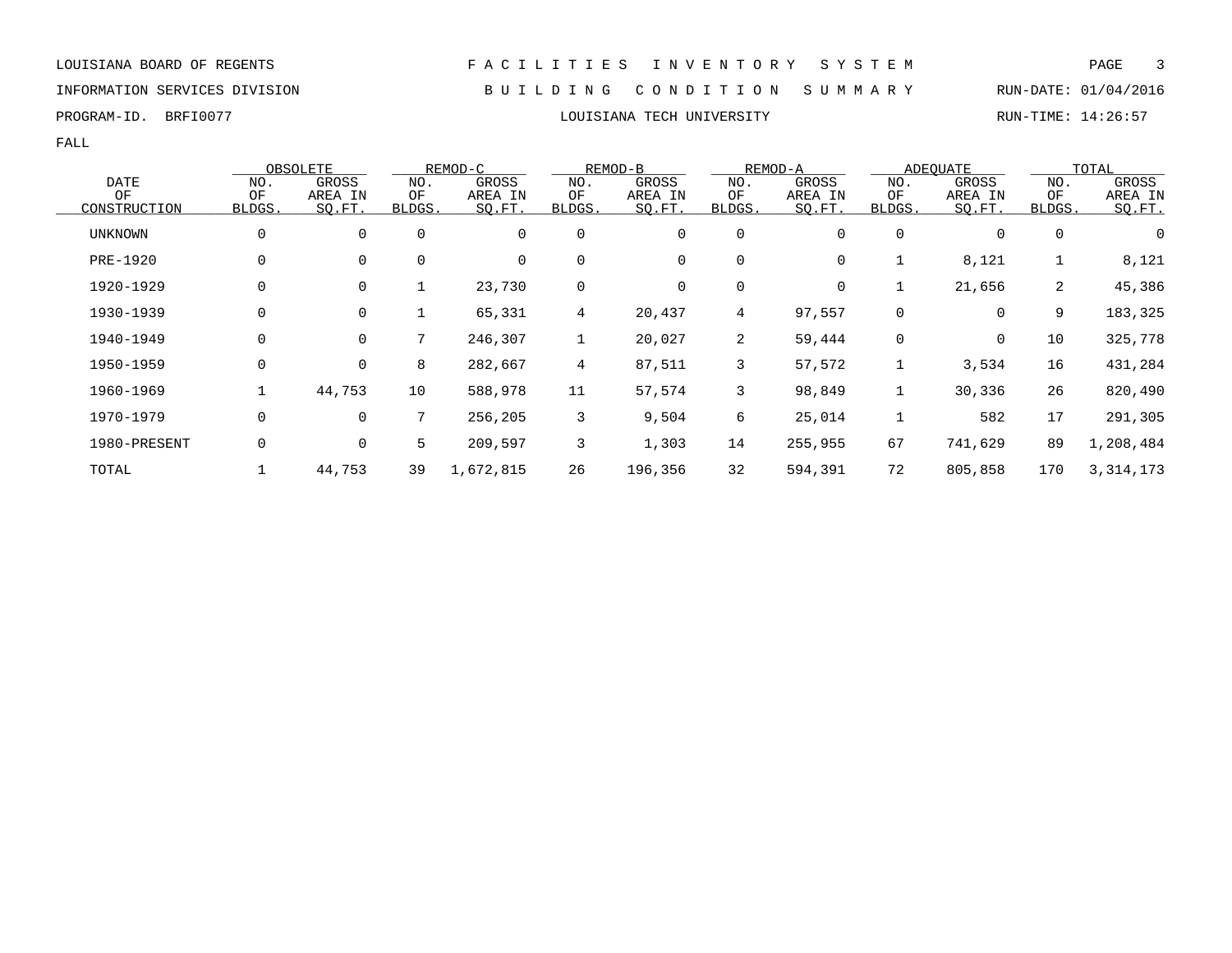INFORMATION SERVICES DIVISION B U I L D I N G C O N D I T I O N S U M M A R Y RUN-DATE: 01/04/2016

PROGRAM-ID. BRFI0077 **MONEESE STATE UNIVERSITY MONEESE STATE UNIVERSITY** RUN-TIME: 14:26:57

|              |        | OBSOLETE    |             | REMOD-C |        | REMOD-B |        | REMOD-A  |                | <b>ADEOUATE</b> |             | TOTAL     |
|--------------|--------|-------------|-------------|---------|--------|---------|--------|----------|----------------|-----------------|-------------|-----------|
| <b>DATE</b>  | NO.    | GROSS       | NO.         | GROSS   | NO.    | GROSS   | NO.    | GROSS    | NO.            | GROSS           | NO.         | GROSS     |
| ΟF           | OF     | AREA IN     | ΟF          | AREA IN | ΟF     | AREA IN | OF     | AREA IN  | ΟF             | AREA IN         | OF          | AREA IN   |
| CONSTRUCTION | BLDGS. | SQ.FT.      | BLDGS.      | SQ.FT.  | BLDGS. | SQ.FT.  | BLDGS. | SQ.FT.   | BLDGS.         | SQ.FT.          | BLDGS.      | SQ.FT.    |
| UNKNOWN      | 0      | $\mathbf 0$ | $\mathbf 0$ | 0       | 0      | 0       | 0      | 0        | 0              | 0               | $\mathbf 0$ | 0         |
| PRE-1920     | 0      | $\mathbf 0$ | 0           | 0       | 0      | 0       | 0      | 0        | 0              | 0               | 0           | 0         |
| 1920-1929    | 0      | $\mathbf 0$ | 0           | 0       | 0      | 0       | 0      | 0        | 0              | 0               | 0           | 0         |
| 1930-1939    | 0      | $\mathbf 0$ | 1           | 80,139  | 0      | 0       | 0      | 0        |                | 45,730          | 2           | 125,869   |
| 1940-1949    | 0      | $\mathbf 0$ |             | 133,437 | 0      | 0       | 0      | $\Omega$ | $\overline{2}$ | 136,378         | 3           | 269,815   |
| 1950-1959    | 0      | $\Omega$    | $\mathbf 0$ | 0       | 2      | 113,157 | 1      | 14,014   |                | 77,243          | 10          | 204,414   |
| 1960-1969    | 0      | 0           |             | 83,314  | 0      | 0       |        | 996      | 15             | 274,535         | 17          | 358,845   |
| 1970-1979    | 0      | 0           | 2           | 14,162  | 0      | 0       | 0      | 0        | 10             | 121,189         | 12          | 135,351   |
| 1980-PRESENT | 0      | 0           | $\mathbf 0$ | 0       | 2      | 16,486  | 3      | 7,100    | 32             | 912,263         | 37          | 935,849   |
| TOTAL        |        | 0           | 5           | 311,052 | 4      | 129,643 | 5      | 22,110   | 67             | 1,567,338       | 81          | 2,030,143 |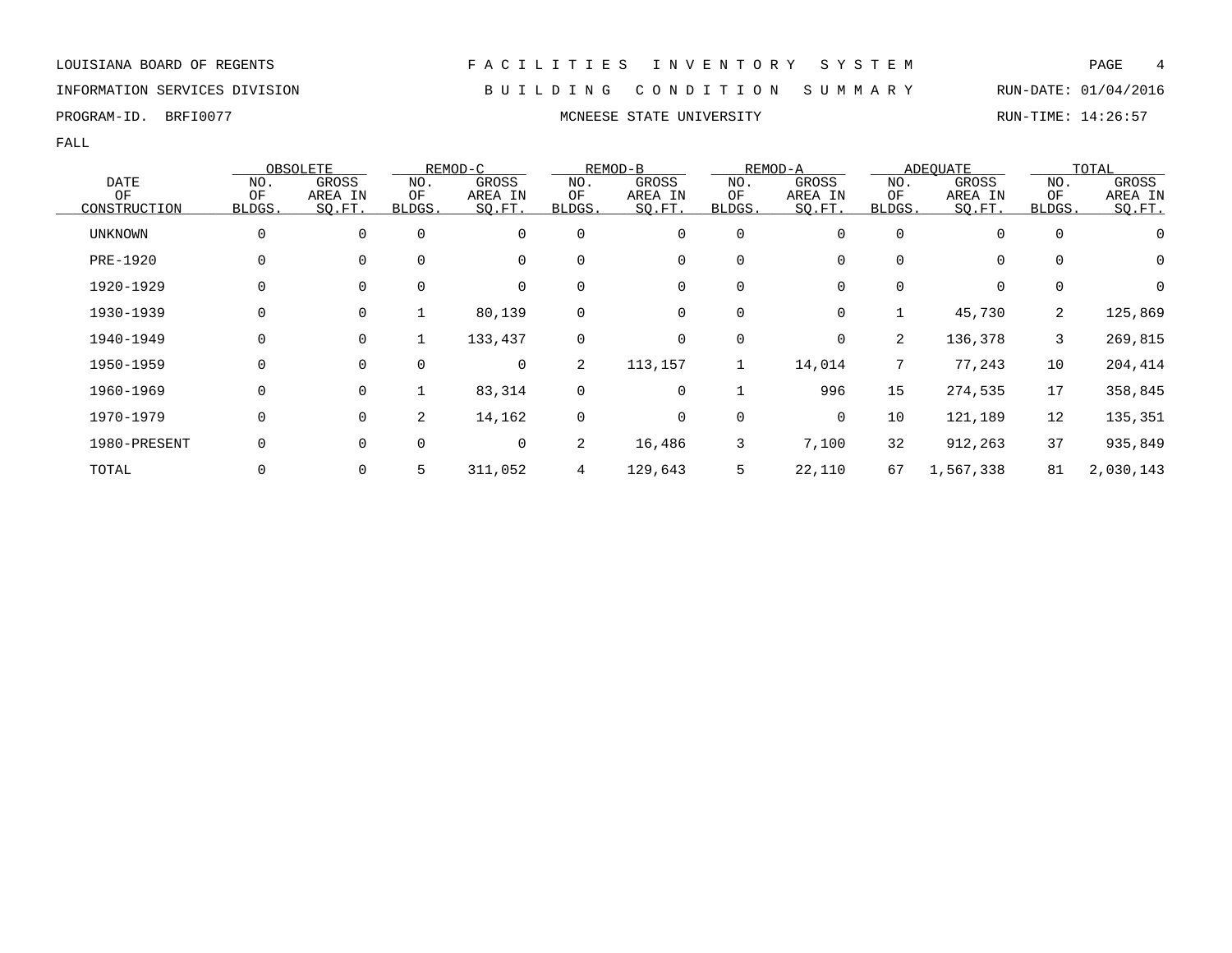# INFORMATION SERVICES DIVISION B U I L D I N G C O N D I T I O N S U M M A R Y RUN-DATE: 01/04/2016

FALL

|                |              | OBSOLETE    |             | REMOD-C  |          | REMOD-B |             | REMOD-A  |        | <b>ADEQUATE</b> |             | TOTAL     |
|----------------|--------------|-------------|-------------|----------|----------|---------|-------------|----------|--------|-----------------|-------------|-----------|
| <b>DATE</b>    | NO.          | GROSS       | NO.         | GROSS    | NO.      | GROSS   | NO.         | GROSS    | NO.    | GROSS           | NO.         | GROSS     |
| ΟF             | ΟF           | AREA IN     | ΟF          | AREA IN  | ΟF       | AREA IN | ΟF          | AREA IN  | ΟF     | AREA IN         | ΟF          | AREA IN   |
| CONSTRUCTION   | BLDGS.       | SO.FT.      | BLDGS.      | SQ.FT.   | BLDGS.   | SQ.FT.  | BLDGS.      | SQ.FT.   | BLDGS. | SO.FT.          | BLDGS.      | SO.FT.    |
| <b>UNKNOWN</b> | 0            | $\mathbf 0$ | $\mathbf 0$ | 0        | 0        | 0       | 0           | O        | 0      | 0               | $\mathbf 0$ |           |
| PRE-1920       | 0            | $\Omega$    | $\Omega$    | 0        | $\Omega$ | 0       | 0           | 0        | 0      | 0               | $\Omega$    | 0         |
| 1920-1929      |              | $\Omega$    |             | 0        |          | 0       | 0           |          | O.     | 0               | $\Omega$    | 0         |
| 1930-1939      |              | 0           | 0           | 0        | 0        | 0       | 0           | 0        | 2      | 7,925           | 2           | 7,925     |
| 1940-1949      | 0            | $\mathbf 0$ | 0           | 0        | 0        | 0       | $\mathbf 0$ | 0        |        | 41,116          |             | 41,116    |
| 1950-1959      | <sup>0</sup> | $\Omega$    | $\Omega$    | $\Omega$ | $\Omega$ | 0       | 0           | $\Omega$ | 21     | 149,801         | 21          | 149,801   |
| 1960-1969      | <sup>0</sup> | $\Omega$    | $\Omega$    | 0        | 0        | 0       | 1           | 51,012   | 21     | 451,556         | 22          | 502,568   |
| 1970-1979      |              | $\Omega$    | $\Omega$    | $\Omega$ | $\Omega$ | 0       | 0           | $\Omega$ | 16     | 230,037         | 16          | 230,037   |
| 1980-PRESENT   |              | $\Omega$    | $\Omega$    | 0        | 0        | 0       | 0           | 0        | 25     | 718,282         | 25          | 718,282   |
| TOTAL          |              | 0           |             | 0        |          | 0       |             | 51,012   | 86     | 1,598,717       | 87          | 1,649,729 |

PROGRAM-ID. BRFI0077 **NICHOLLS STATE UNIVERSITY NICHOLLS STATE UNIVERSITY** RUN-TIME: 14:26:57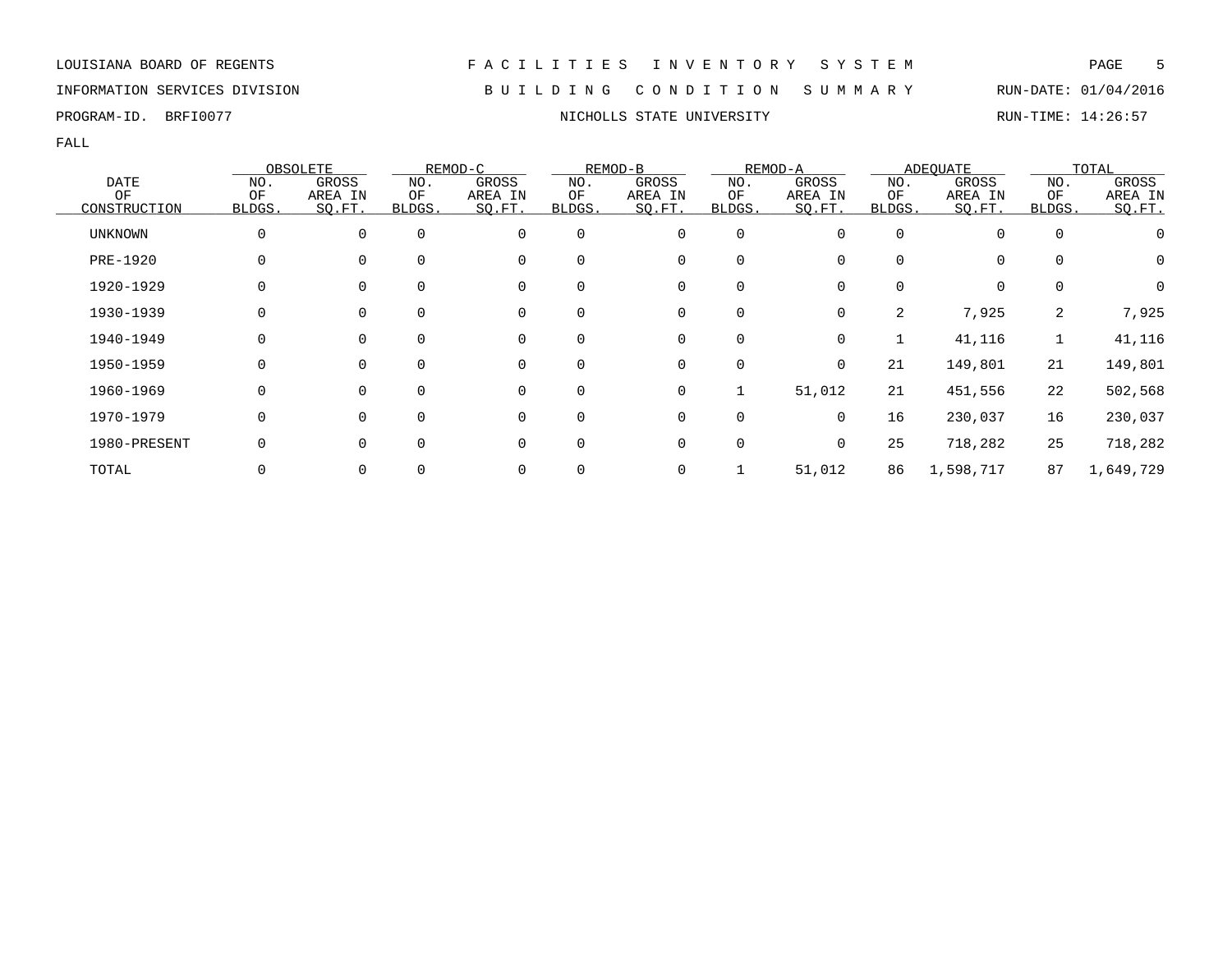FALL

|                |              | OBSOLETE     |             | REMOD-C   |                | REMOD-B |             | REMOD-A  |          | <b>ADEOUATE</b> |             | TOTAL       |
|----------------|--------------|--------------|-------------|-----------|----------------|---------|-------------|----------|----------|-----------------|-------------|-------------|
| <b>DATE</b>    | NO.          | <b>GROSS</b> | NO.         | GROSS     | NO.            | GROSS   | NO.         | GROSS    | NO.      | GROSS           | NO.         | GROSS       |
| OF             | OF           | AREA IN      | ΟF          | AREA IN   | OF             | AREA IN | OF          | AREA IN  | ΟF       | AREA IN         | ΟF          | AREA IN     |
| CONSTRUCTION   | <b>BLDGS</b> | SQ.FT.       | BLDGS.      | SQ.FT.    | BLDGS.         | SO.FT.  | BLDGS.      | SQ.FT.   | BLDGS.   | SQ.FT.          | BLDGS.      | SQ.FT.      |
| <b>UNKNOWN</b> |              | 0            | 10          | 19,935    | $\overline{4}$ | 9,482   | $\mathbf 0$ | 0        | 5        | 564,712         | 19          | 594,129     |
| PRE-1920       |              | 0            | 0           | 0         | 0              | 0       | 0           | 0        |          | 0               | 0           | 0           |
| 1920-1929      |              | 0            | $\mathbf 0$ | 0         | $\mathbf 0$    | 0       | 0           | 0        |          | 0               | $\mathbf 0$ | $\mathbf 0$ |
| 1930-1939      | 0            | 0            | 6           | 213,987   | 0              | 0       | 0           | 0        | $\Omega$ | 0               | 6           | 213,987     |
| 1940-1949      |              | 2,489        | ᆂ           | 21,616    | 1              | 3,941   | Ŧ.          | 3,290    | $\Omega$ | 0               | 4           | 31,336      |
| 1950-1959      |              | 1,674        | 3           | 84,424    | 0              | 0       | 0           | 0        |          | 0               | 4           | 86,098      |
| 1960-1969      | 3            | 81,011       | 12          | 454,891   | 3              | 48,963  | 0           | $\Omega$ |          | $\mathbf 0$     | 18          | 584,865     |
| 1970-1979      | 0            | 0            | 9           | 465,010   |                | 6,494   | 0           | 0        |          | 0               | 10          | 471,504     |
| 1980-PRESENT   |              | 0            | 17          | 217,167   |                | 61,304  | 4           | 140,062  | 14       | 1,031,035       | 36          | 1,449,568   |
| TOTAL          |              | 85,174       | 58          | 1,477,030 | 10             | 130,184 | 5           | 143,352  | 19       | 1,595,747       | 97          | 3,431,487   |

# LOUISIANA BOARD OF REGENTS F A C I L I T I E S I N V E N T O R Y S Y S T E M PAGE 6

INFORMATION SERVICES DIVISION B U I L D I N G C O N D I T I O N S U M M A R Y RUN-DATE: 01/04/2016

PROGRAM-ID. BRFI0077 UNIVERSITY OF LOUISIANA IN MONROE RUN-TIME: 14:26:57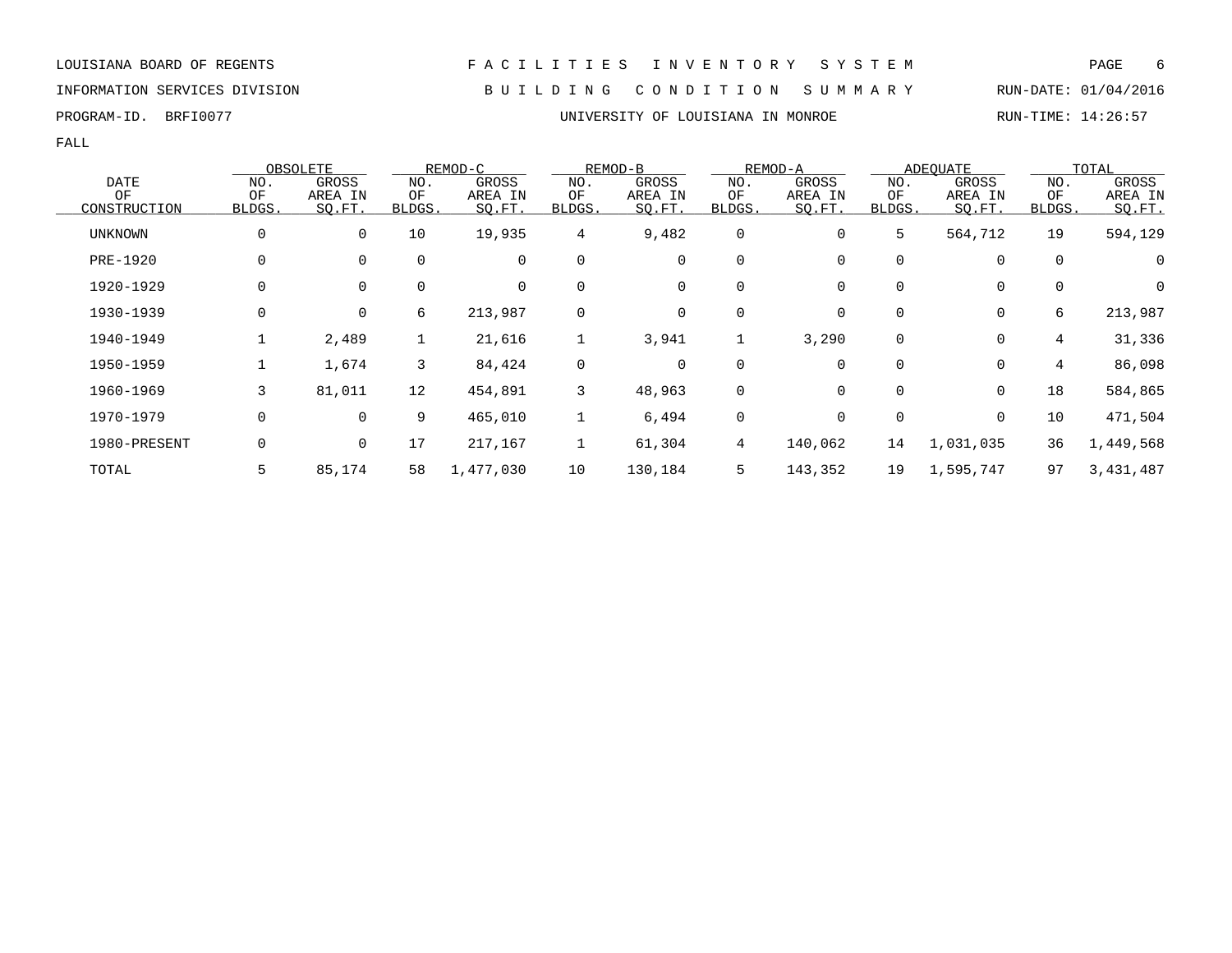# INFORMATION SERVICES DIVISION B U I L D I N G C O N D I T I O N S U M M A R Y RUN-DATE: 01/04/2016

FALL

|              |              | OBSOLETE    |             | REMOD-C     |             | REMOD-B |             | REMOD-A  |          | <b>ADEOUATE</b> |                 | TOTAL     |
|--------------|--------------|-------------|-------------|-------------|-------------|---------|-------------|----------|----------|-----------------|-----------------|-----------|
| <b>DATE</b>  | NO.          | GROSS       | NO.         | GROSS       | NO.         | GROSS   | NO.         | GROSS    | NO.      | GROSS           | NO.             | GROSS     |
| ΟF           | ΟF           | AREA IN     | ΟF          | AREA IN     | ΟF          | AREA IN | ΟF          | AREA IN  | ΟF       | AREA IN         | ΟF              | AREA IN   |
| CONSTRUCTION | <b>BLDGS</b> | SQ.FT.      | BLDGS.      | SQ.FT.      | BLDGS.      | SQ.FT.  | BLDGS.      | SQ.FT.   | BLDGS.   | SQ.FT.          | BLDGS.          | SQ.FT.    |
| UNKNOWN      | 0            | $\mathbf 0$ | $\mathbf 0$ | $\mathbf 0$ | $\mathbf 0$ | 0       | 0           |          | $\Omega$ | 0               | 0               |           |
| PRE-1920     | 0            | 0           | $\mathbf 0$ | 0           | $\mathbf 0$ | 0       | 0           | 0        | 2        | 18,436          | 2               | 18,436    |
| 1920-1929    |              | 15,592      | $\mathbf 0$ | $\Omega$    | $\Omega$    | 0       | 0           | 0        | 3        | 77,444          | $4\overline{ }$ | 93,036    |
| 1930-1939    | 0            | $\Omega$    | $\Omega$    | $\Omega$    | $\Omega$    | 0       | 0           |          | б.       | 370,462         | 6               | 370,462   |
| 1940-1949    | 0            | $\mathbf 0$ | $\mathbf 0$ | 0           | $\mathbf 0$ | 0       | 0           | 0        | 3        | 117,402         | 3               | 117,402   |
| 1950-1959    | 0            | 0           | 0           | 0           | $\mathbf 0$ | 0       | 0           | 0        | 8        | 145,230         | 8               | 145,230   |
| 1960-1969    | 0            | 0           | 0           | 0           | $\mathbf 0$ | 0       | 0           | 0        | 10       | 425,970         | 10              | 425,970   |
| 1970-1979    | 0            | $\mathbf 0$ | $\mathbf 0$ | 0           | $\mathbf 0$ | 0       | $\mathbf 0$ | 0        | 21       | 375,133         | 21              | 375,133   |
| 1980-PRESENT | 0            | $\mathbf 0$ | $\mathbf 0$ | $\Omega$    | $\Omega$    | 0       | $\mathbf 0$ | $\Omega$ | 33       | 271,641         | 33              | 271,641   |
| TOTAL        |              | 15,592      | $\mathbf 0$ | 0           |             | 0       | 0           | 0        | 86       | 1,801,718       | 87              | 1,817,310 |

PROGRAM-ID. BRFI0077 **NORTHWESTERN STATE UNIVERSITY** RUN-TIME: 14:26:57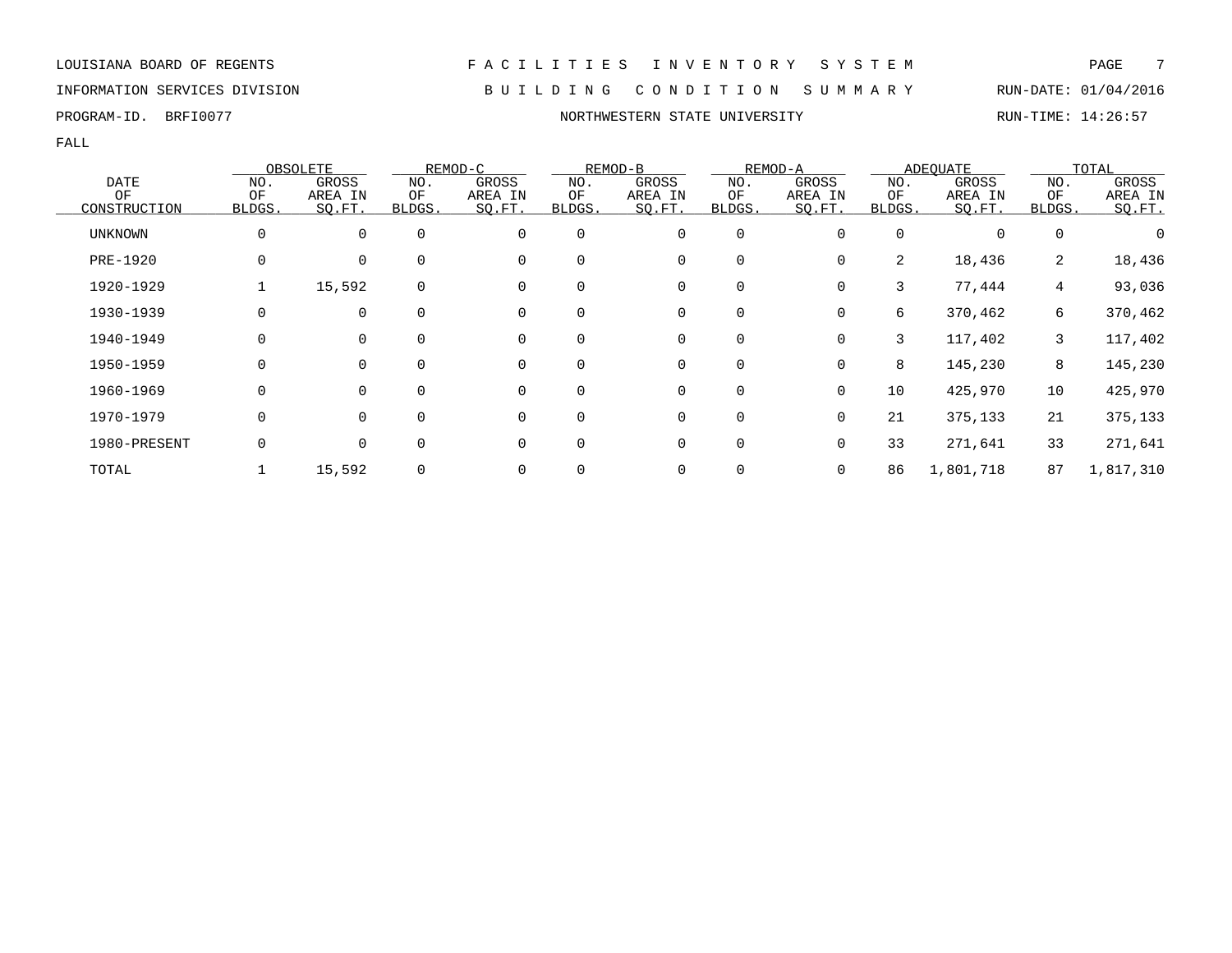INFORMATION SERVICES DIVISION B U I L D I N G C O N D I T I O N S U M M A R Y RUN-DATE: 01/04/2016

PROGRAM-ID. BRFI0077 SOUTHEASTERN LOUISIANA UNIVERSITY RUN-TIME: 14:26:57

|                |              | OBSOLETE    |             | REMOD-C |                | REMOD-B |                 | REMOD-A |              | <b>ADEOUATE</b> |             | TOTAL     |
|----------------|--------------|-------------|-------------|---------|----------------|---------|-----------------|---------|--------------|-----------------|-------------|-----------|
| <b>DATE</b>    | NO.          | GROSS       | NO.         | GROSS   | NO.            | GROSS   | NO.             | GROSS   | NO.          | GROSS           | NO.         | GROSS     |
| ΟF             | ΟF           | AREA IN     | ΟF          | AREA IN | ΟF             | AREA IN | ΟF              | AREA IN | ΟF           | AREA IN         | ΟF          | AREA IN   |
| CONSTRUCTION   | <b>BLDGS</b> | SQ.FT.      | BLDGS.      | SQ.FT.  | <b>BLDGS</b> . | SQ.FT.  | BLDGS.          | SQ.FT.  | <b>BLDGS</b> | SO.FT.          | BLDGS.      | SQ.FT.    |
| <b>UNKNOWN</b> | 0            | $\mathbf 0$ | $\mathbf 0$ | 0       | 0              | 0       | 0               | 0       | 0            | 0               | $\mathbf 0$ |           |
| PRE-1920       | 0            | $\mathbf 0$ | $\mathbf 0$ | 0       |                | 1,875   | 0               | 0       |              | 1,152           | 2           | 3,027     |
| 1920-1929      | 0            | $\mathbf 0$ |             | 2,100   | 0              | 0       | 0               | 0       |              | 38,670          | 2           | 40,770    |
| 1930-1939      | 0            | $\mathbf 0$ | $\mathbf 0$ | 0       | 4              | 89,415  | 1               | 26,237  | 5            | 76,376          | 10          | 192,028   |
| 1940-1949      | 0            | 0           | $\mathbf 0$ | 0       |                | 31,272  | 1               | 10,878  | 4            | 12,353          | 6           | 54,503    |
| 1950-1959      | 0            | $\mathbf 0$ | $\mathbf 0$ | 0       | 3              | 83,345  | 0               | 0       |              | 20,769          | 4           | 104,114   |
| 1960-1969      | 0            | $\mathbf 0$ | $\mathbf 0$ | 0       | 3              | 63,407  | 7               | 208,684 | 11           | 355,676         | 21          | 627,767   |
| 1970-1979      | 0            | $\mathbf 0$ | $\mathbf 0$ | 0       |                | 102,095 | 1               | 7,427   | 6            | 178,707         | 8           | 288,229   |
| 1980-PRESENT   | 0            | $\mathbf 0$ | $\mathbf 0$ | 0       | 0              | 0       | $4\overline{ }$ | 329,097 | 88           | 1,325,543       | 92          | 1,654,640 |
| TOTAL          |              | 0           |             | 2,100   | 13             | 371,409 | 14              | 582,323 | 117          | 2,009,246       | 145         | 2,965,078 |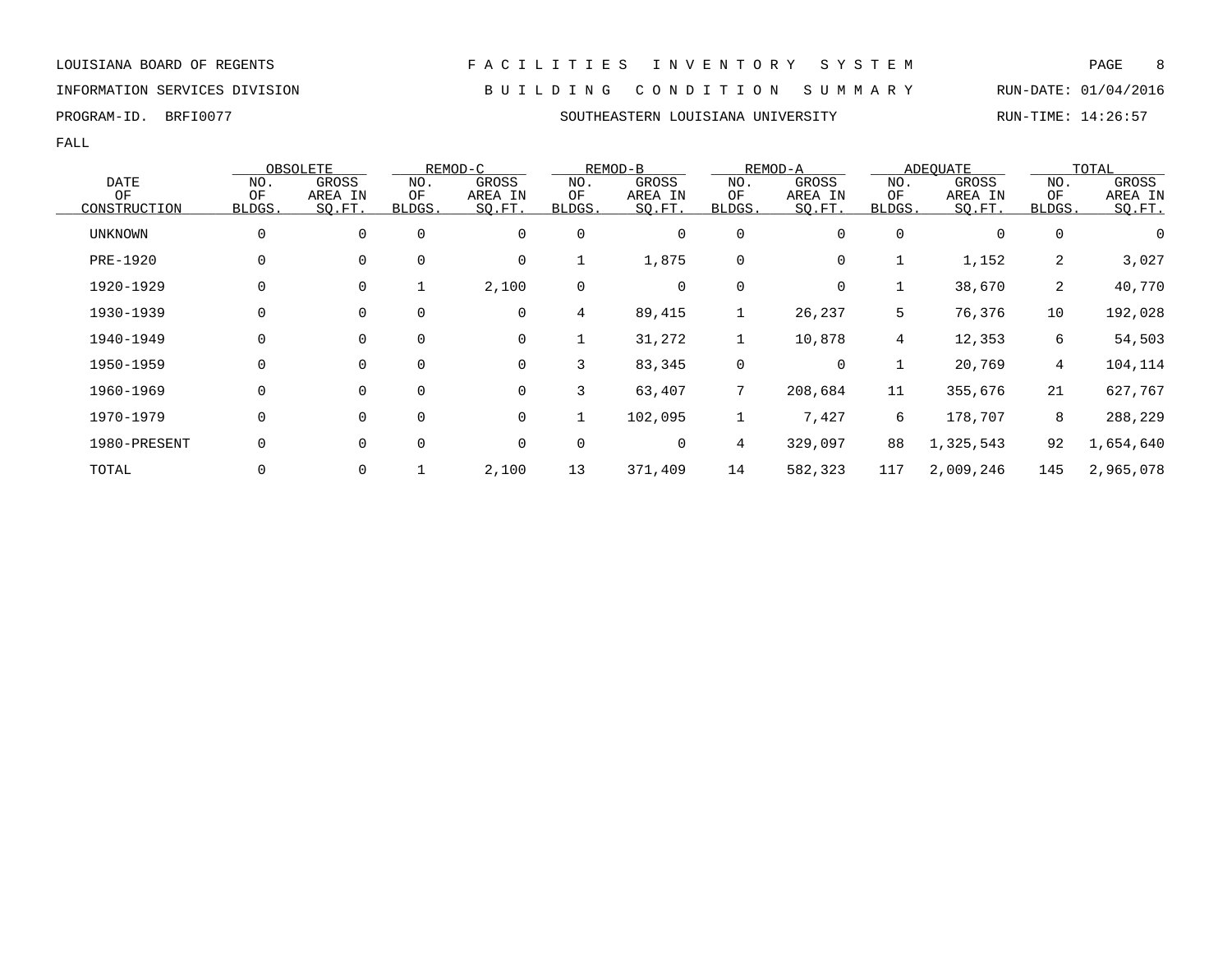INFORMATION SERVICES DIVISION B U I L D I N G C O N D I T I O N S U M M A R Y RUN-DATE: 01/04/2016

FALL

|                |        | OBSOLETE       |             | REMOD-C |             | REMOD-B     |             | REMOD-A     |          | ADEOUATE  |             | TOTAL     |
|----------------|--------|----------------|-------------|---------|-------------|-------------|-------------|-------------|----------|-----------|-------------|-----------|
| <b>DATE</b>    | NO.    | GROSS          | NO.         | GROSS   | NO.         | GROSS       | NO.         | GROSS       | NO.      | GROSS     | NO.         | GROSS     |
| ΟF             | ΟF     | AREA IN        | ΟF          | AREA IN | ΟF          | AREA IN     | ΟF          | AREA IN     | ΟF       | AREA IN   | ΟF          | AREA IN   |
| CONSTRUCTION   | BLDGS. | SQ.FT.         | BLDGS.      | SQ.FT.  | BLDGS.      | SQ.FT.      | BLDGS.      | SQ.FT.      | BLDGS.   | SO.FT.    | BLDGS.      | SO.FT.    |
| <b>UNKNOWN</b> | 0      | $\mathbf{0}$   | $\Omega$    | 0       | $\Omega$    | $\mathbf 0$ | 0           | $\Omega$    | $\Omega$ | $\Omega$  | $\mathbf 0$ |           |
| PRE-1920       | 0      | $\mathbf{0}$   | $\Omega$    | 0       | 0           | 0           | $\mathbf 0$ | 0           | 3        | 35,906    | 3           | 35,906    |
| 1920-1929      | 0      | $\mathbf{0}$   | $\Omega$    | 0       | 0           | 0           |             | 17,431      | 4        | 49,341    | 5           | 66,772    |
| 1930-1939      | 0      | 0              |             | 4,000   | 0           | 0           | 0           | 0           | 13       | 173,928   | 14          | 177,928   |
| 1940-1949      | 0      | 0              | $\mathbf 0$ | 0       |             | 1,801       | 0           | 0           | 17       | 292,010   | 18          | 293,811   |
| 1950-1959      |        | $\mathbf{0}$   | $\Omega$    | 0       | $\mathbf 0$ | 0           | 0           | 0           | 26       | 619,902   | 26          | 619,902   |
| 1960-1969      | 0      | $\mathbf{0}$   | $\Omega$    | 0       | $\Omega$    | 0           | 0           | $\mathbf 0$ | 30       | 1,006,278 | 30          | 1,006,278 |
| 1970-1979      | 0      | $\overline{0}$ |             | 187,337 | $\mathbf 0$ | 0           | $\mathbf 0$ | $\Omega$    | 24       | 663,140   | 25          | 850,477   |
| 1980-PRESENT   | 0      | $\mathbf{0}$   |             | 85,680  |             | 191         | $\mathbf 0$ | $\mathbf 0$ | 152      | 2,948,968 | 154         | 3,034,839 |
| TOTAL          |        | $\overline{0}$ | 3           | 277,017 | 2           | 1,992       |             | 17,431      | 269      | 5,789,473 | 275         | 6,085,913 |

PROGRAM-ID. BRFI0077 **EXAM-ID.** BRFI0077 **EXAMILYONE SERVITS AND A SERVITY OF LOUISIANA IN LAFAYETTE RUN-TIME: 14:26:57**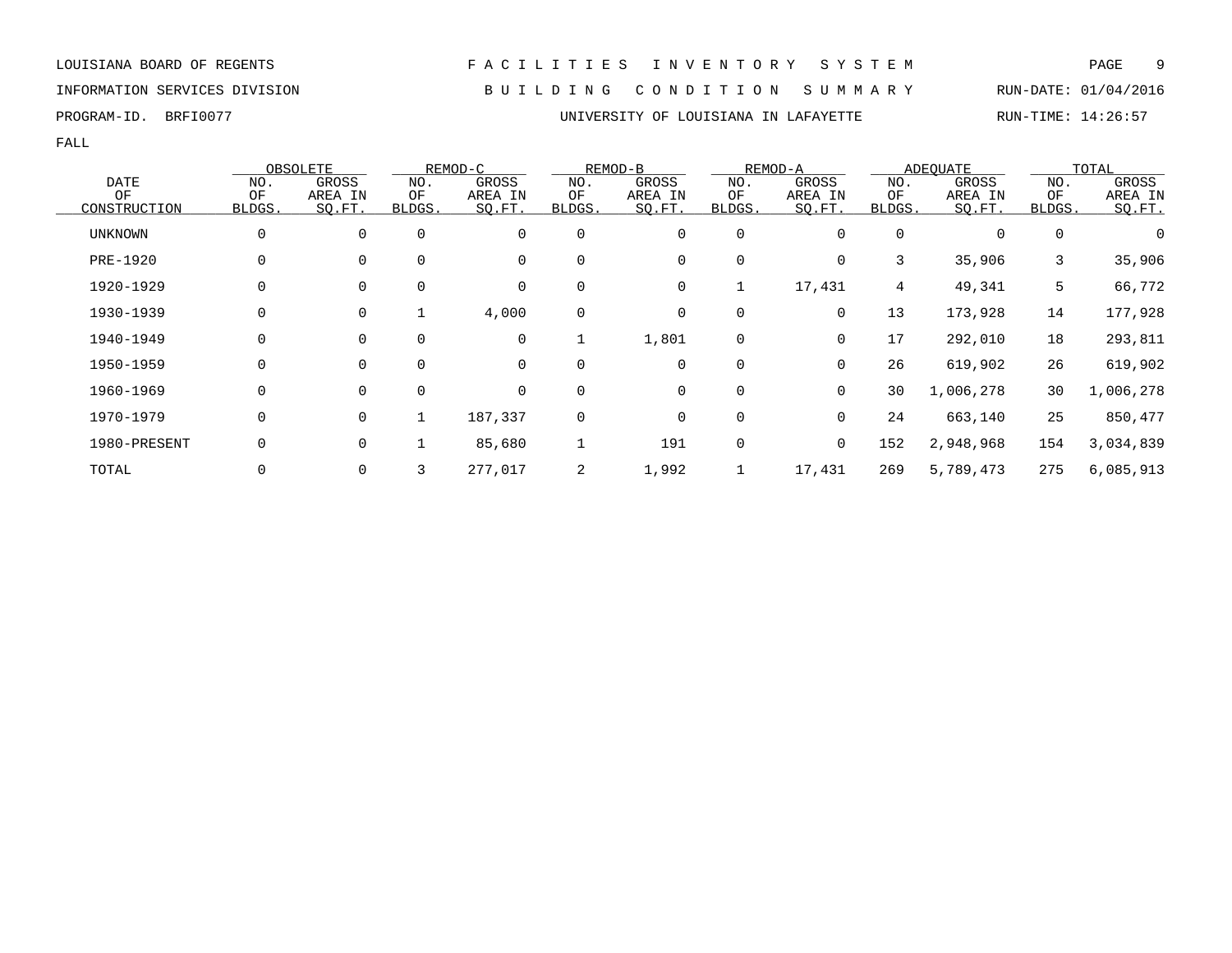INFORMATION SERVICES DIVISION B U I L D I N G C O N D I T I O N S U M M A R Y RUN-DATE: 01/04/2016

PROGRAM-ID. BRFI0077 **EXELL**SU-SYSTEM OFFICE **RUN-TIME: 14:26:57** 

|                |        | OBSOLETE |          | REMOD-C  |              | REMOD-B  |             | REMOD-A      |          | <b>ADEQUATE</b> |             | TOTAL        |
|----------------|--------|----------|----------|----------|--------------|----------|-------------|--------------|----------|-----------------|-------------|--------------|
| <b>DATE</b>    | NO.    | GROSS    | NO.      | GROSS    | NO.          | GROSS    | NO.         | GROSS        | NO.      | GROSS           | NO.         | GROSS        |
| ΟF             | OF     | AREA IN  | ΟF       | AREA IN  | ΟF           | AREA IN  | ΟF          | AREA IN      | ΟF       | AREA IN         | ΟF          | AREA IN      |
| CONSTRUCTION   | BLDGS. | SO.FT.   | BLDGS.   | SO.FT.   | BLDGS.       | SQ.FT.   | BLDGS.      | SO.FT.       | BLDGS.   | SQ.FT.          | BLDGS.      | SQ.FT.       |
| <b>UNKNOWN</b> |        | $\Omega$ | $\Omega$ | 0        | $\Omega$     | 0        | $\mathbf 0$ | <sup>n</sup> | $\Omega$ |                 | $\mathbf 0$ |              |
| PRE-1920       |        | $\Omega$ | $\Omega$ | 0        | <sup>0</sup> | $\Omega$ | O           |              |          | $\Omega$        | $\Omega$    |              |
| 1920-1929      |        | $\Omega$ |          | 0        | <sup>0</sup> |          | 0           |              |          | O               | 0           | 0            |
| 1930-1939      |        | 0        | $\Omega$ | 0        | 0            | 0        | 0           |              |          | 0               | 0           |              |
| 1940-1949      |        | $\Omega$ | $\Omega$ | 0        | $\Omega$     | 0        | O           |              |          | O               | $\Omega$    |              |
| 1950-1959      |        | $\Omega$ | $\Omega$ | $\Omega$ | 0            | 0        | O           |              |          | 0               | $\Omega$    | $\mathbf{0}$ |
| 1960-1969      |        | $\Omega$ | $\Omega$ | $\Omega$ | 0            | 0        | $\Omega$    | <sup>n</sup> |          | $\Omega$        | $\Omega$    | $\mathbf{0}$ |
| 1970-1979      |        | $\Omega$ | $\cap$   | O        | U            | $\Omega$ | $\Omega$    |              |          | $\Omega$        | $\Omega$    |              |
| 1980-PRESENT   |        | $\Omega$ | $\Omega$ | $\Omega$ | U            | 0        | $\Omega$    |              | O        | ∩               | $\Omega$    |              |
| TOTAL          |        | 0        |          |          |              |          |             |              |          |                 |             |              |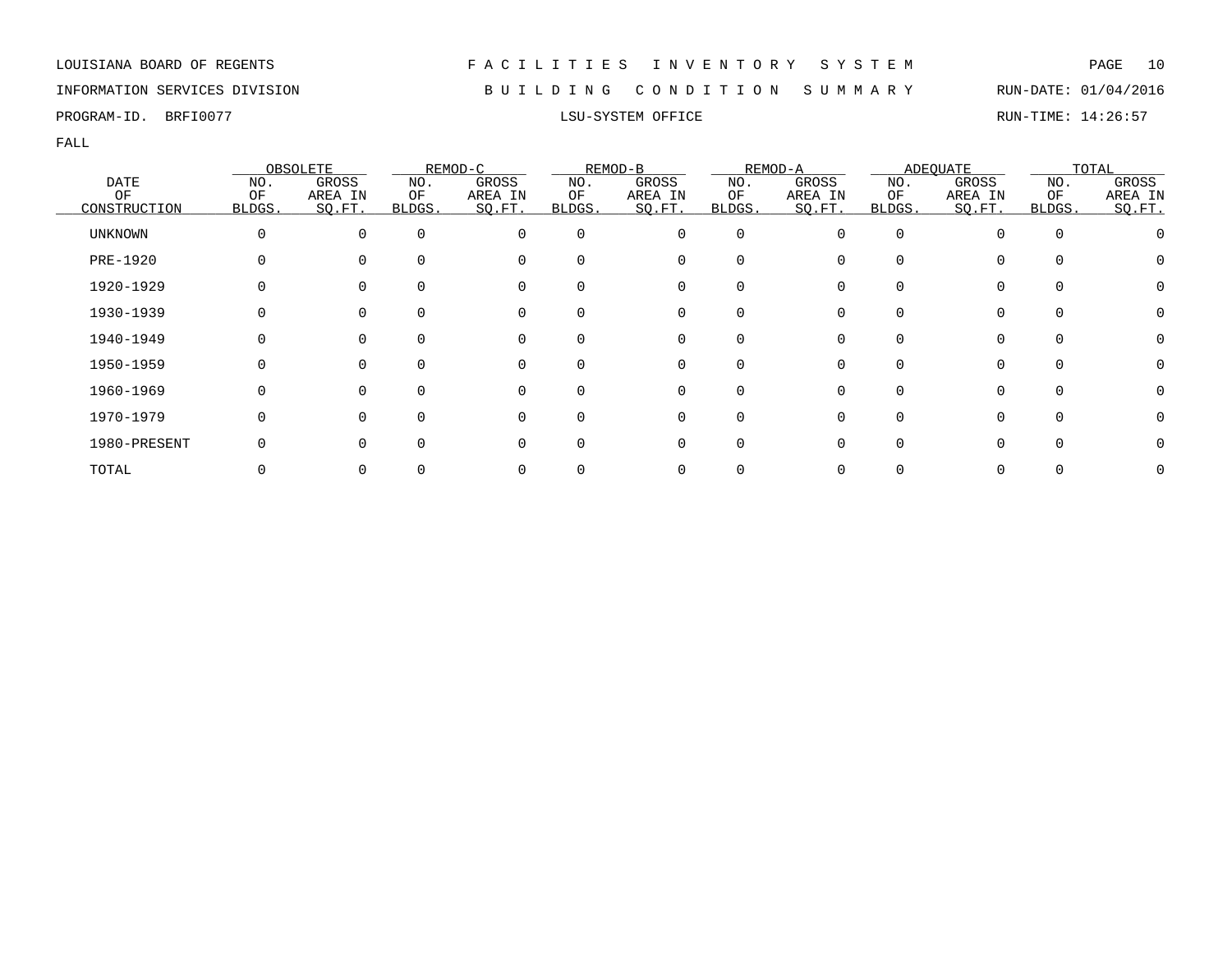# INFORMATION SERVICES DIVISION B U I L D I N G C O N D I T I O N S U M M A R Y RUN-DATE: 01/04/2016

|                 |        | OBSOLETE    |             | REMOD-C |              | REMOD-B |        | REMOD-A |                | <b>ADEQUATE</b> |                | TOTAL   |
|-----------------|--------|-------------|-------------|---------|--------------|---------|--------|---------|----------------|-----------------|----------------|---------|
| <b>DATE</b>     | NO.    | GROSS       | NO.         | GROSS   | NO.          | GROSS   | NO.    | GROSS   | NO.            | GROSS           | NO.            | GROSS   |
| OF              | OF     | AREA IN     | ΟF          | AREA IN | ΟF           | AREA IN | OF     | AREA IN | ΟF             | AREA IN         | OF             | AREA IN |
| CONSTRUCTION    | BLDGS. | SQ.FT.      | BLDGS.      | SQ.FT.  | BLDGS.       | SQ.FT.  | BLDGS. | SQ.FT.  | BLDGS.         | SQ.FT.          | BLDGS.         | SQ.FT.  |
| <b>UNKNOWN</b>  | 0      | $\mathbf 0$ | $\mathbf 0$ | 0       | $\mathbf 0$  | 0       | 0      | 0       |                | 1,420           |                | 1,420   |
| <b>PRE-1920</b> | 0      | 0           | 0           | 0       | 0            | 0       | 0      |         | 0              | 0               | 0              | 0       |
| 1920-1929       | 0      | 0           | $\mathbf 0$ | 0       | 0            | 0       | 0      | 0       | 0              | $\mathbf 0$     | 0              | 0       |
| 1930-1939       | 0      | $\mathbf 0$ | 0           | 0       | $\mathbf 0$  | 0       | 0      | 0       | $\Omega$       | 0               | $\mathbf 0$    | 0       |
| 1940-1949       | 0      | $\mathbf 0$ | $\mathbf 0$ | 0       | 0            | 0       | 4      | 7,652   | 3              | 21,898          | 7              | 29,550  |
| 1950-1959       | 0      | $\mathbf 0$ | 0           | 0       | $\mathbf 0$  | 0       | 1      | 18,710  | 0              | 0               |                | 18,710  |
| 1960-1969       | 0      | $\mathbf 0$ | 2           | 27,725  | $\mathbf 0$  | 0       | 2      | 77,390  | $\overline{2}$ | 209,528         | 6              | 314,643 |
| 1970-1979       | 0      | $\mathbf 0$ |             | 884     | $\mathbf{1}$ | 37,698  | 0      | 0       | 2              | 1,815           | $\overline{4}$ | 40,397  |
| 1980-PRESENT    | 0      | 0           | $\mathbf 0$ | 0       | 0            | 0       | 2      | 16,249  | 10             | 177,660         | 12             | 193,909 |
| TOTAL           |        | 0           | 3           | 28,609  |              | 37,698  | 9      | 120,001 | 18             | 412,321         | 31             | 598,629 |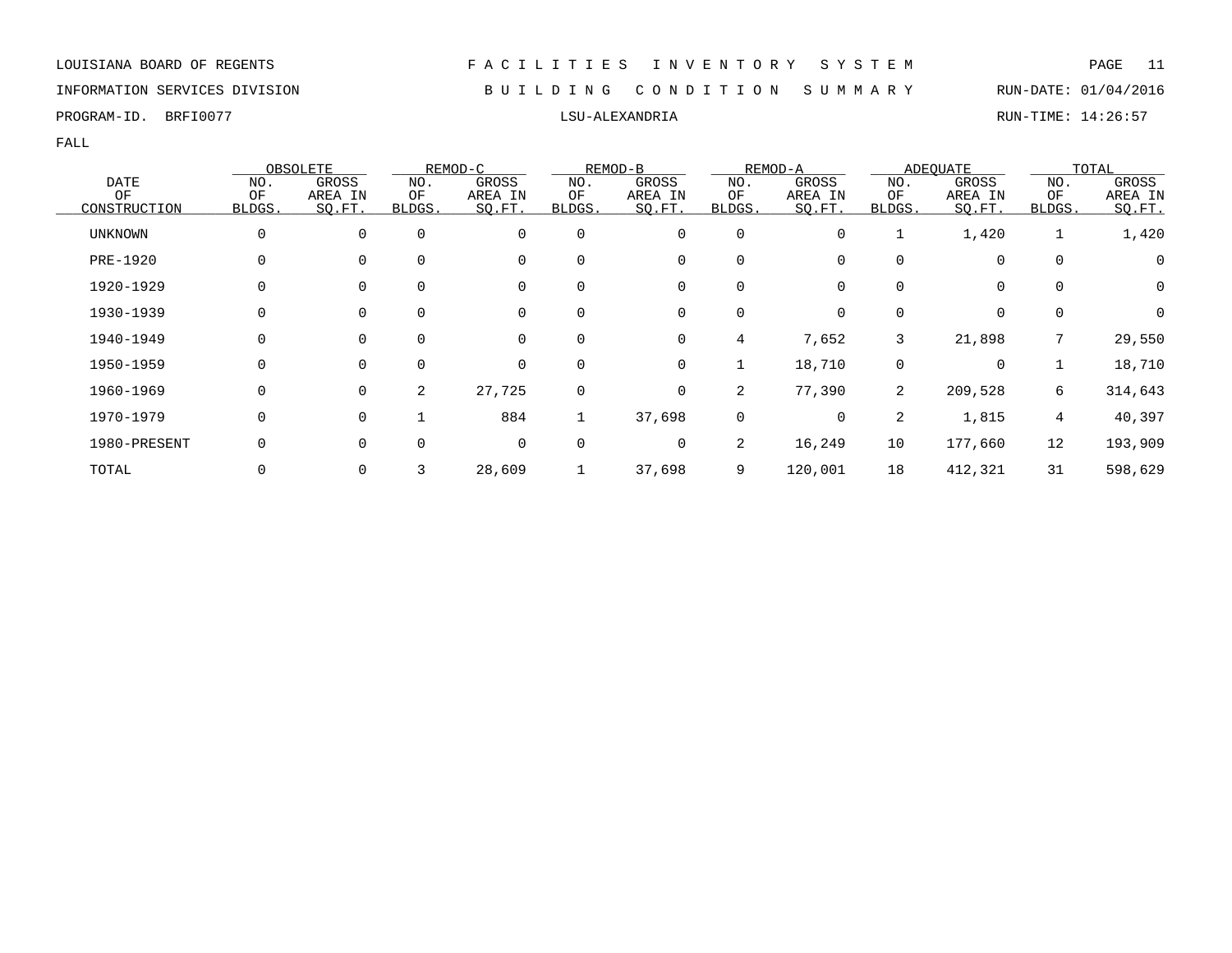INFORMATION SERVICES DIVISION B U I L D I N G C O N D I T I O N S U M M A R Y RUN-DATE: 01/04/2016

PROGRAM-ID. BRFI0077 **EXELLENT SOME** BROGRAM-ID. BRFI0077 **LSU-BATON ROUGE** BROGRAM-ID. BRIN-TIME: 14:26:57

|                 |              |              | OBSOLETE          |                | REMOD-C           |              | REMOD-B           |                | REMOD-A           |                | ADEQUATE          |              | TOTAL             |
|-----------------|--------------|--------------|-------------------|----------------|-------------------|--------------|-------------------|----------------|-------------------|----------------|-------------------|--------------|-------------------|
| <b>DATE</b>     |              | NO.          | GROSS             | NO.            | GROSS             | NO.          | GROSS             | NO.            | GROSS             | NO.            | GROSS             | NO.          | GROSS             |
| OF              | CONSTRUCTION | ΟF<br>BLDGS. | AREA IN<br>SO.FT. | OF<br>BLDGS.   | AREA IN<br>SQ.FT. | ΟF<br>BLDGS. | AREA IN<br>SQ.FT. | OF<br>BLDGS.   | AREA IN<br>SQ.FT. | ΟF<br>BLDGS.   | AREA IN<br>SQ.FT. | ΟF<br>BLDGS. | AREA IN<br>SO.FT. |
| UNKNOWN         |              | 0            | 0                 | 0              | 0                 | 0            | 0                 | 0              | 0                 | 0              | 0                 | 0            | 0                 |
| <b>PRE-1920</b> |              | 0            | $\mathbf 0$       | $\mathbf 0$    | $\mathbf 0$       | 4            | 5,201             | $\mathbf 1$    | 4,006             | 21             | 58,260            | 26           | 67,467            |
|                 | 1920-1929    | 2            | 3,950             | $\mathbf{1}$   | 23,454            | 17           | 677,321           | 3              | 119,513           | 11             | 296,007           | 34           | 1,120,245         |
|                 | 1930-1939    |              | 15,981            | 0              | 0                 | 6            | 245,931           | 10             | 502,765           | $\overline{2}$ | 23,837            | 19           | 788,514           |
|                 | 1940-1949    | 0            | 0                 | $\overline{2}$ | 23,339            | 3            | 46,773            | $\overline{4}$ | 287,741           | 9              | 76,805            | 18           | 434,658           |
|                 | 1950-1959    | 0            | $\mathbf 0$       |                | 1,339             | 6            | 90,648            | 14             | 461,894           |                | 283,064           | 28           | 836,945           |
|                 | 1960-1969    | 0            | 0                 | $\mathbf 0$    | 0                 | 2            | 32,781            | 10             | 145,335           | 34             | 1,326,171         | 46           | 1,504,287         |
|                 | 1970-1979    | 0            | $\mathbf 0$       | $\mathbf 0$    | 0                 |              | 44,066            | $\overline{2}$ | 375,576           | 116            | 973,563           | 119          | 1,393,205         |
|                 | 1980-PRESENT | 0            | 0                 |                | 100               | 0            | 0                 | $\mathbf 1$    | 675               | 229            | 6,885,563         | 231          | 6,886,338         |
| TOTAL           |              | 3            | 19,931            | 5              | 48,232            | 39           | 1,142,721         | 45             | 1,897,505         | 429            | 9,923,270         | 521          | 13,031,659        |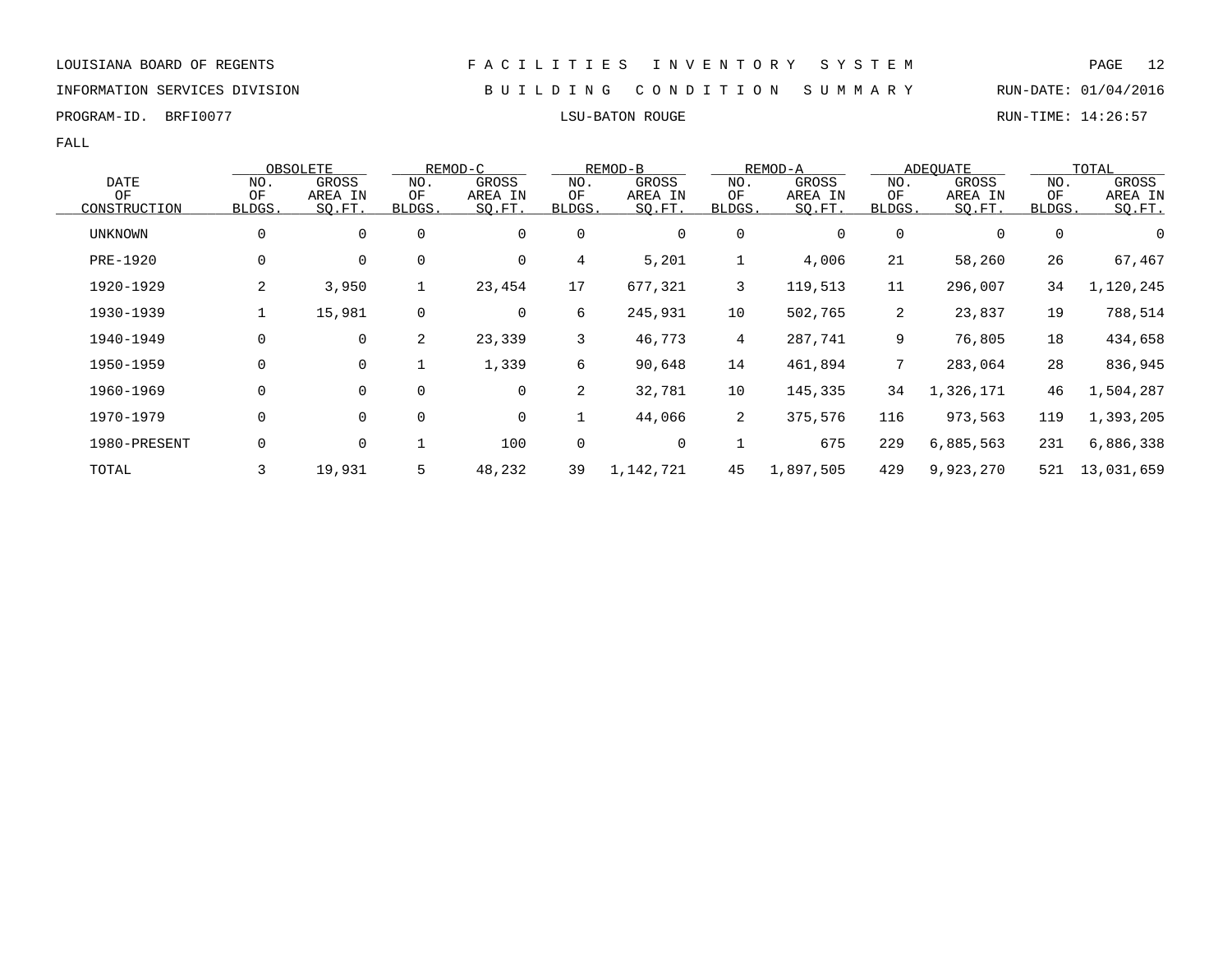# INFORMATION SERVICES DIVISION B U I L D I N G C O N D I T I O N S U M M A R Y RUN-DATE: 01/04/2016

PROGRAM-ID. BRFI0077 LSU-EUNICE RUN-TIME: 14:26:57

FALL

|              |        | OBSOLETE |              | REMOD-C  |          | REMOD-B     |             | REMOD-A  |        | <b>ADEQUATE</b> |             | TOTAL            |
|--------------|--------|----------|--------------|----------|----------|-------------|-------------|----------|--------|-----------------|-------------|------------------|
| <b>DATE</b>  | NO.    | GROSS    | NO.          | GROSS    | NO.      | GROSS       | NO.         | GROSS    | NO.    | GROSS           | NO.         | GROSS            |
| ΟF           | ΟF     | AREA IN  | ΟF           | AREA IN  | ΟF       | AREA IN     | ΟF          | AREA IN  | ΟF     | AREA IN         | ΟF          | AREA IN          |
| CONSTRUCTION | BLDGS. | SQ.FT.   | BLDGS.       | SQ.FT.   | BLDGS.   | SO.FT.      | BLDGS.      | SQ.FT.   | BLDGS. | SQ.FT.          | BLDGS.      | SO.FT.           |
| UNKNOWN      |        |          | $\Omega$     | $\Omega$ | $\Omega$ | 0           | $\mathbf 0$ | O        |        |                 | $\Omega$    |                  |
| PRE-1920     |        |          |              | $\Omega$ | $\Omega$ | 0           | 0           |          |        | 0               |             | $\cup$           |
| 1920-1929    |        |          |              |          |          | 0           | $\Omega$    |          |        | 0               |             | $\left( \right)$ |
| 1930-1939    |        |          |              |          | 0        | 0           | 0           |          |        | 0               |             |                  |
| 1940-1949    |        |          | $\Omega$     |          | $\Omega$ | 0           | $\Omega$    | O        |        | $\Omega$        |             | O                |
| 1950-1959    |        |          | <sup>n</sup> | $\Omega$ | $\Omega$ | 0           | $\Omega$    | $\Omega$ |        | $\Omega$        | $\Omega$    |                  |
| 1960-1969    |        |          |              | $\Omega$ | $\Omega$ | $\mathbf 0$ | 2           | 103,202  | 2      | 15,007          | $4^{\circ}$ | 118,209          |
| 1970-1979    |        |          |              | $\Omega$ | $\Omega$ | 0           | $\mathbf 0$ | $\Omega$ | 2      | 49,744          | 2           | 49,744           |
| 1980-PRESENT |        |          |              |          | $\Omega$ | 0           | 0           | 0        | 9      | 202,344         | 9           | 202,344          |
| TOTAL        |        |          |              |          |          | 0           | 2           | 103,202  | 13     | 267,095         | 15          | 370,297          |

### LOUISIANA BOARD OF REGENTS F A C I L I T I E S I N V E N T O R Y S Y S T E M PAGE 13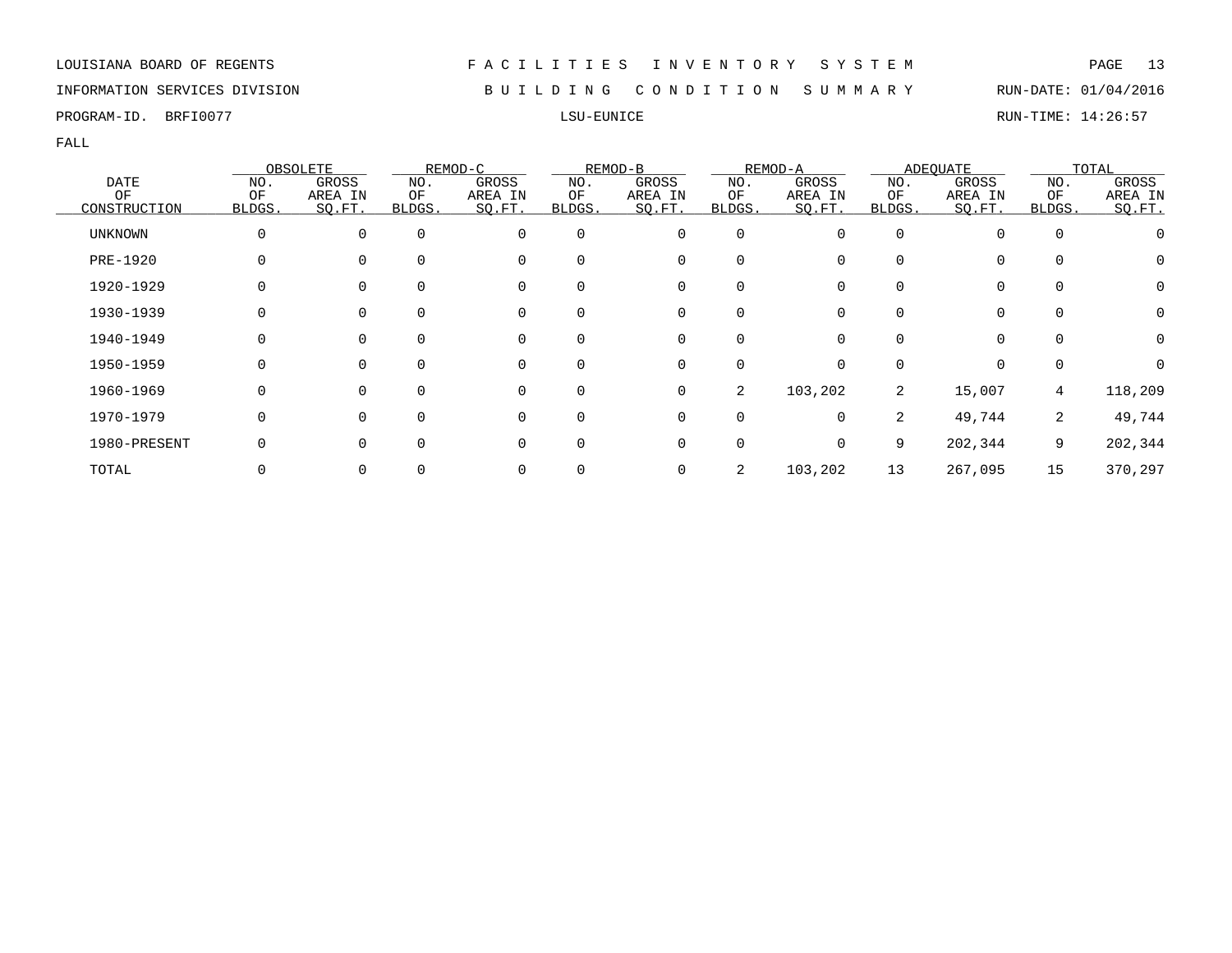# INFORMATION SERVICES DIVISION B U I L D I N G C O N D I T I O N S U M M A R Y RUN-DATE: 01/04/2016

FALL

|                    |              | OBSOLETE          |              | REMOD-C           |              | REMOD-B           |              | REMOD-A           |              | <b>ADEOUATE</b>   |              | TOTAL             |
|--------------------|--------------|-------------------|--------------|-------------------|--------------|-------------------|--------------|-------------------|--------------|-------------------|--------------|-------------------|
| <b>DATE</b>        | NO.          | GROSS             | NO.          | GROSS             | NO.          | GROSS             | NO.          | GROSS             | NO.          | GROSS             | NO.          | GROSS             |
| ΟF<br>CONSTRUCTION | ΟF<br>BLDGS. | AREA IN<br>SQ.FT. | ΟF<br>BLDGS. | AREA IN<br>SQ.FT. | ΟF<br>BLDGS. | AREA IN<br>SQ.FT. | ΟF<br>BLDGS. | AREA IN<br>SO.FT. | ΟF<br>BLDGS. | AREA IN<br>SQ.FT. | ΟF<br>BLDGS. | AREA IN<br>SQ.FT. |
| UNKNOWN            | 0            | $\mathbf{0}$      | $\mathbf 0$  | 0                 | $\mathbf 0$  | 0                 | 0            | 0                 | $\Omega$     | 0                 | $\mathbf 0$  |                   |
| PRE-1920           |              | $\Omega$          | $\Omega$     | 0                 | 0            | 0                 | $\Omega$     |                   |              | 0                 | 0            | 0                 |
| 1920-1929          |              | 0                 | $\Omega$     | 0                 | 0            | 0                 | 0            |                   |              | 0                 | 0            | 0                 |
| 1930-1939          |              | 0                 | $\Omega$     | 0                 | 0            | 0                 | 0            |                   |              | 0                 | $\mathbf 0$  | 0                 |
| 1940-1949          |              | 0                 | $\Omega$     | 0                 | $\Omega$     | 0                 | $\Omega$     |                   |              | 0                 | $\Omega$     | 0                 |
| 1950-1959          | U            | $\Omega$          | $\Omega$     | 0                 | $\Omega$     | $\Omega$          | $\Omega$     | <sup>n</sup>      |              | $\Omega$          | $\mathbf 0$  |                   |
| 1960-1969          |              | $\Omega$          | $\Omega$     | $\Omega$          | $\Omega$     | $\Omega$          | $\Omega$     | 0                 | 4            | 151,748           | 4            | 151,748           |
| 1970-1979          |              | $\Omega$          | $\Omega$     | $\Omega$          | 0            | 0                 | $\mathbf 0$  | 0                 | 7            | 184,772           | 7            | 184,772           |
| 1980-PRESENT       |              | 0                 | $\Omega$     | 0                 | $\Omega$     | 0                 | 0            | 0                 | 10           | 328,588           | 10           | 328,588           |
| TOTAL              |              | 0                 |              | 0                 |              | 0                 |              | 0                 | 21           | 665,108           | 21           | 665,108           |

PROGRAM-ID. BRFI0077 LSU-SHREVEPORT RUN-TIME: 14:26:57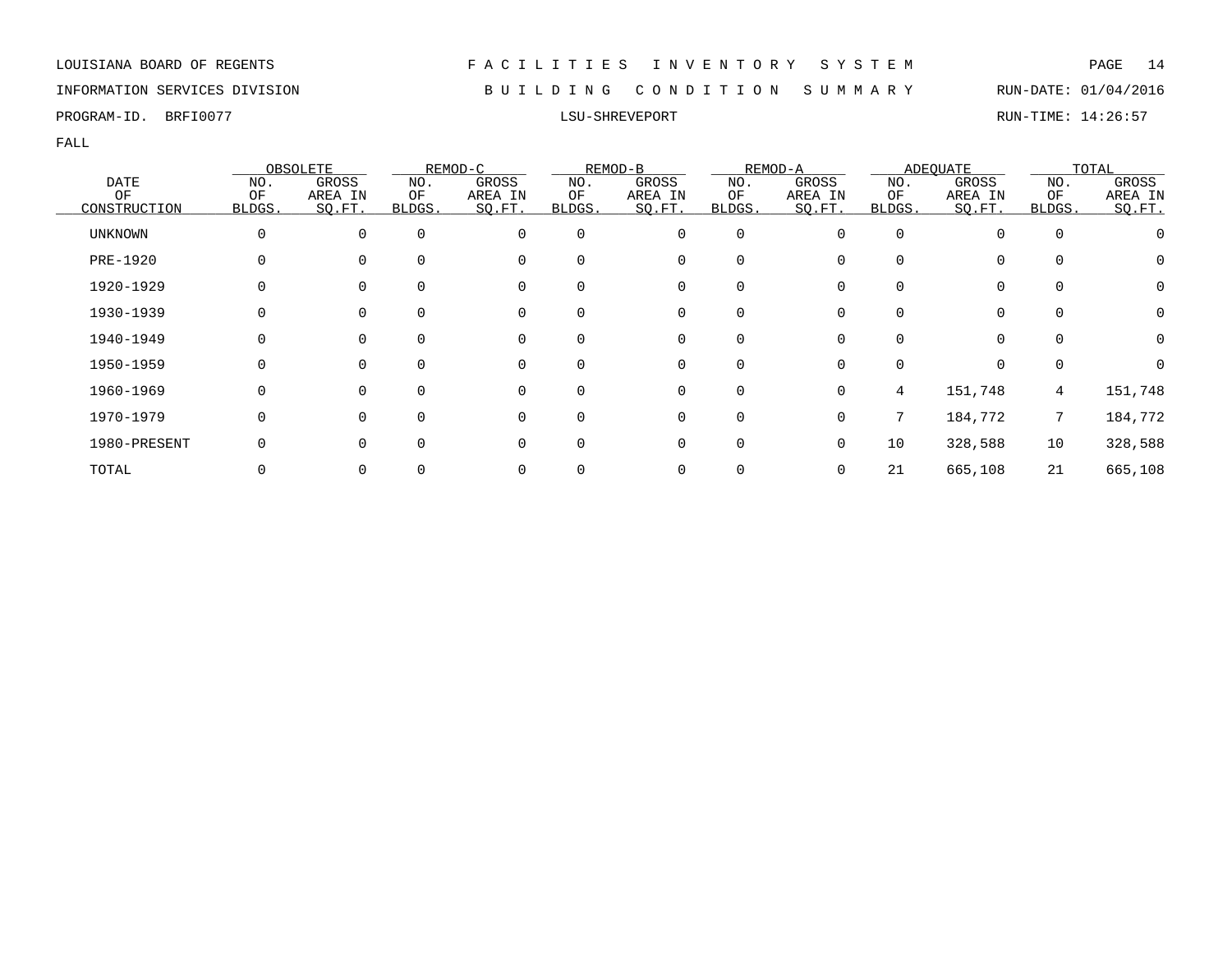INFORMATION SERVICES DIVISION B U I L D I N G C O N D I T I O N S U M M A R Y RUN-DATE: 01/04/2016

FALL

|              |          | OBSOLETE |          | REMOD-C  |              | REMOD-B     |              | REMOD-A |        | <b>ADEQUATE</b> |          | TOTAL     |
|--------------|----------|----------|----------|----------|--------------|-------------|--------------|---------|--------|-----------------|----------|-----------|
| <b>DATE</b>  | NO.      | GROSS    | NO.      | GROSS    | NO.          | GROSS       | NO.          | GROSS   | NO.    | GROSS           | NO.      | GROSS     |
| OF           | ΟF       | AREA IN  | ΟF       | AREA IN  | ΟF           | AREA IN     | OF           | AREA IN | ΟF     | AREA IN         | ΟF       | AREA IN   |
| CONSTRUCTION | BLDGS.   | SQ.FT.   | BLDGS.   | SQ.FT.   | <b>BLDGS</b> | SQ.FT.      | <b>BLDGS</b> | SO.FT.  | BLDGS. | SQ.FT.          | BLDGS.   | SO.FT.    |
| UNKNOWN      | $\Omega$ | $\Omega$ | $\Omega$ | $\Omega$ | 0            | 0           | 0            |         |        | $\Omega$        | 0        |           |
| PRE-1920     |          |          | $\Omega$ | $\Omega$ | $\Omega$     | 0           | 0            | 0       |        | 129,055         |          | 129,055   |
| 1920-1929    |          |          |          | $\Omega$ |              | 0           | 0            |         |        | 0               | $\Omega$ |           |
| 1930-1939    |          |          |          | 0        | 0            | 0           | 0            | 0       |        | 304,995         |          | 304,995   |
| 1940-1949    | 0        | $\Omega$ | $\Omega$ | 0        | $\Omega$     | 0           | $\mathbf 0$  | 0       |        | 0               | $\Omega$ |           |
| 1950-1959    |          |          | $\Omega$ | $\Omega$ | $\Omega$     | $\Omega$    | $\Omega$     |         |        | 0               | $\Omega$ | O         |
| 1960-1969    | 0        |          | $\Omega$ | $\Omega$ | $\Omega$     | $\mathbf 0$ | $\mathbf 0$  |         |        | 0               | $\Omega$ |           |
| 1970-1979    | 0        |          | $\Omega$ | $\Omega$ | $\Omega$     | 0           | 0            | 0       | 2      | 338,495         | 2        | 338,495   |
| 1980-PRESENT |          |          |          | $\Omega$ | $\Omega$     | 0           | $\mathbf 0$  | 0       | 14     | 2,104,834       | 14       | 2,104,834 |
| TOTAL        |          |          |          |          |              | 0           | 0            | 0       | 18     | 2,877,379       | 18       | 2,877,379 |

PROGRAM-ID. BRFI0077 **LSU MEDICAL CENTER-NEW ORLEANS** RUN-TIME: 14:26:57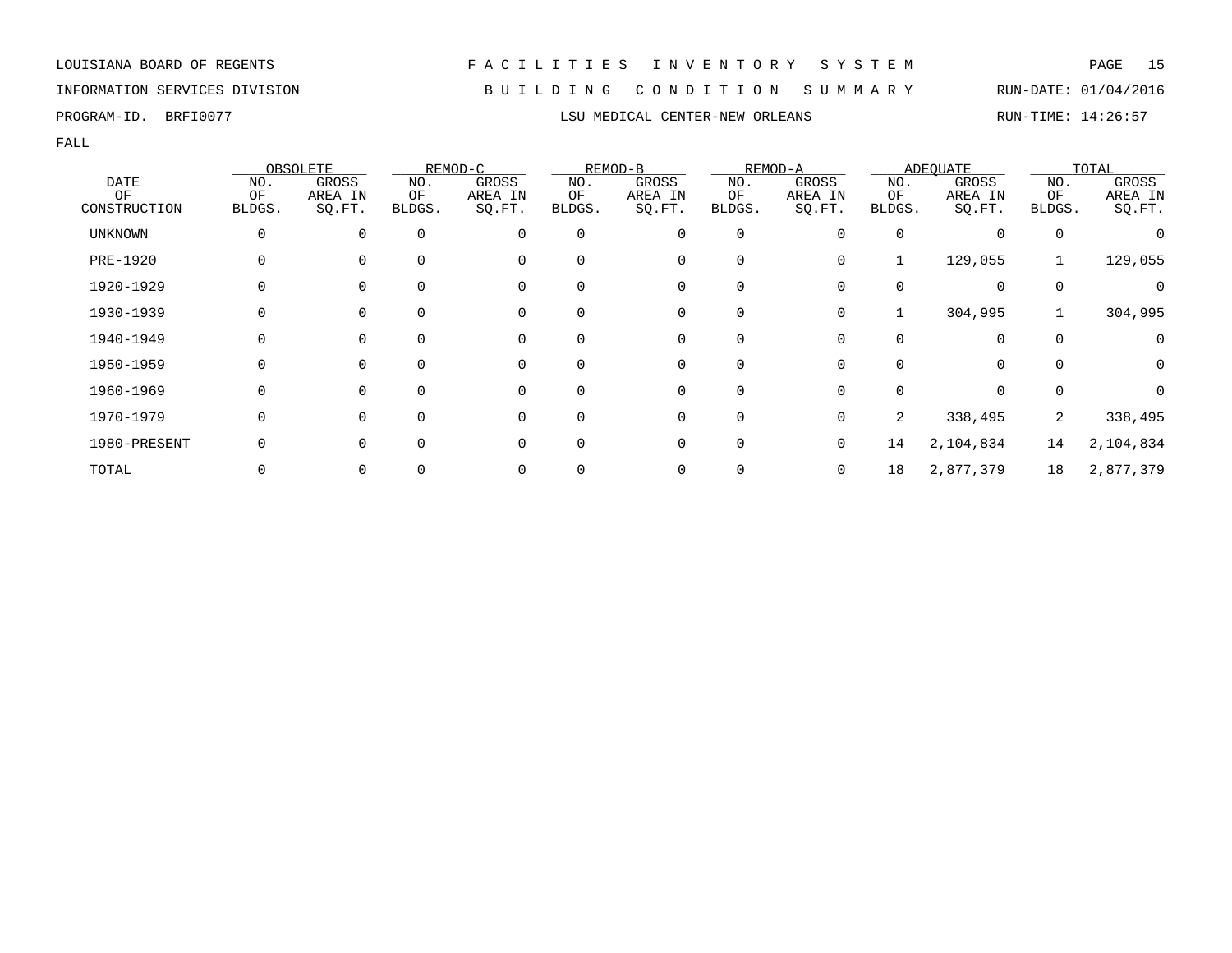# INFORMATION SERVICES DIVISION B U I L D I N G C O N D I T I O N S U M M A R Y RUN-DATE: 01/04/2016

FALL

|                |           | OBSOLETE         |           | REMOD-C          |              | REMOD-B          |             | REMOD-A          |           | <b>ADEQUATE</b>  |                 | TOTAL            |
|----------------|-----------|------------------|-----------|------------------|--------------|------------------|-------------|------------------|-----------|------------------|-----------------|------------------|
| DATE<br>ΟF     | NO.<br>OF | GROSS<br>AREA IN | NO.<br>ΟF | GROSS<br>AREA IN | NO.<br>ΟF    | GROSS<br>AREA IN | NO.<br>OF   | GROSS<br>AREA IN | NO.<br>ΟF | GROSS<br>AREA IN | NO.<br>ΟF       | GROSS<br>AREA IN |
| CONSTRUCTION   | BLDGS.    | SO.FT.           | BLDGS.    | SQ.FT.           | <b>BLDGS</b> | SQ.FT.           | BLDGS.      | SQ.FT.           | BLDGS.    | SO.FT.           | BLDGS.          | SO.FT.           |
| <b>UNKNOWN</b> | O         |                  | $\Omega$  |                  | $\Omega$     | $\mathbf 0$      | $\mathbf 0$ |                  |           | 0                | $\Omega$        |                  |
| PRE-1920       |           |                  |           | $\Omega$         |              | 0                | $\mathbf 0$ |                  |           | 0                |                 | $\cup$           |
| 1920-1929      |           |                  |           | $\Omega$         | 0            | 0                | 0           |                  |           | 0                |                 | 0                |
| 1930-1939      |           |                  |           | $\Omega$         | $\Omega$     | 0                | 0           |                  |           | 0                |                 |                  |
| 1940-1949      | 0         |                  | $\Omega$  | 0                | $\Omega$     | 0                | $\mathbf 0$ | 0                |           | 3,993            |                 | 3,993            |
| 1950-1959      | O         | $\Omega$         | $\Omega$  | $\Omega$         | $\Omega$     | $\mathbf 0$      | $\mathbf 0$ | $\Omega$         | 2         | 81,062           | $\overline{2}$  | 81,062           |
| 1960-1969      |           |                  | $\Omega$  | $\Omega$         | $\Omega$     | 0                | $\mathbf 0$ | $\Omega$         | 5.        | 60,690           | 5               | 60,690           |
| 1970-1979      | $\Omega$  |                  | $\Omega$  | $\Omega$         | $\Omega$     | $\mathbf 0$      | $\mathbf 0$ | $\Omega$         | 7         | 575,925          | $7\phantom{.0}$ | 575,925          |
| 1980-PRESENT   |           |                  | $\Omega$  | $\Omega$         | $\Omega$     | $\mathbf 0$      | $\mathbf 0$ |                  | 12        | 453,091          | 12              | 453,091          |
| TOTAL          |           |                  |           |                  |              | 0                | 0           |                  | 27        | 1,174,761        | 27              | 1,174,761        |

PROGRAM-ID. BRFI0077 **LSU MEDICAL SCHOOL-SHREVEPORT** RUN-TIME: 14:26:57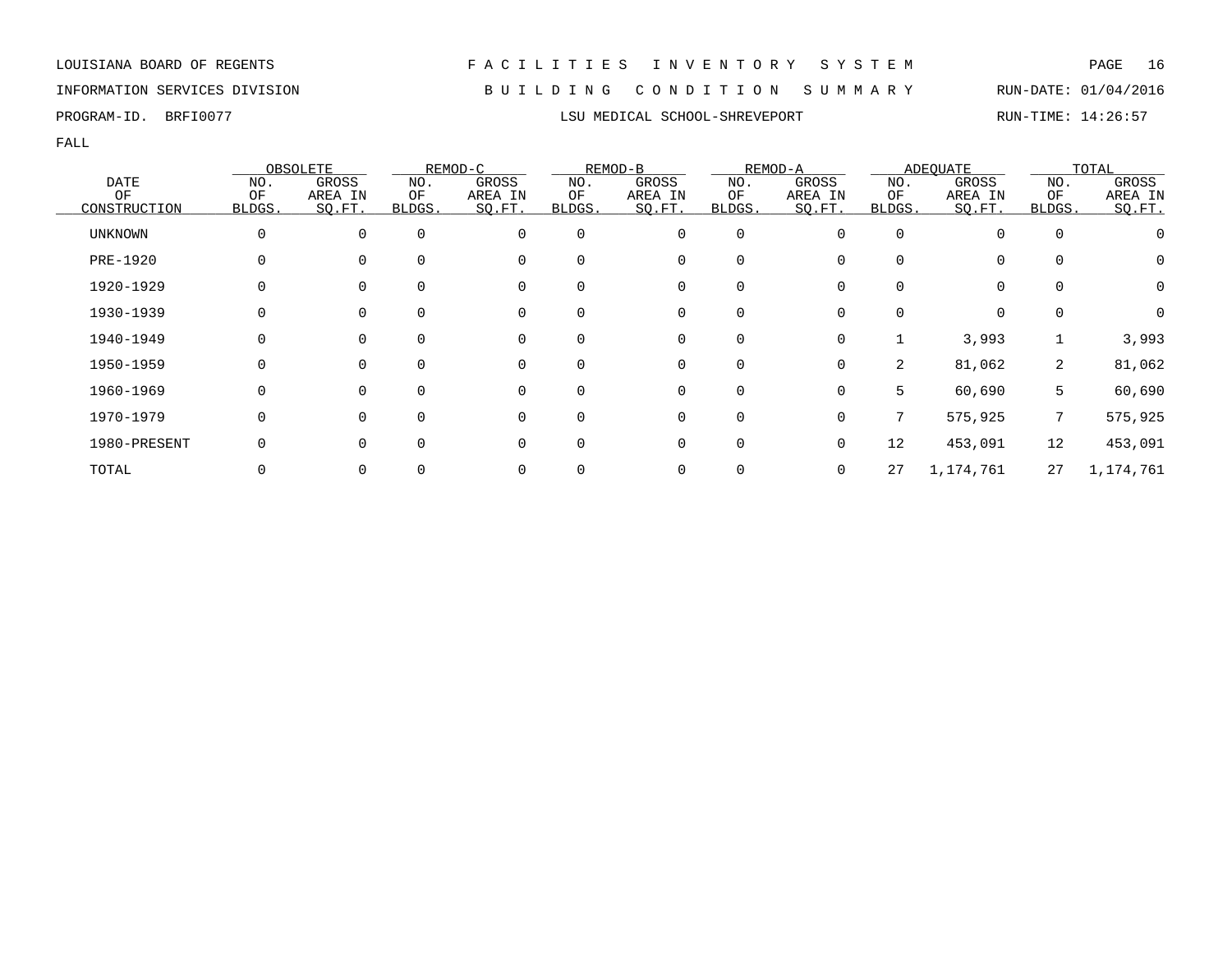# INFORMATION SERVICES DIVISION B U I L D I N G C O N D I T I O N S U M M A R Y RUN-DATE: 01/04/2016

PROGRAM-ID. BRFI0077 **EXAM-ID.** BRFI0077 **EXAMILIBRE STEED ASSESS UNIVERSITY OF NEW ORLEANS RUN-TIME: 14:26:57** 

|                 |        | OBSOLETE       |          | REMOD-C |              | REMOD-B  |             | REMOD-A  |              | <b>ADEQUATE</b> |             | TOTAL        |
|-----------------|--------|----------------|----------|---------|--------------|----------|-------------|----------|--------------|-----------------|-------------|--------------|
| DATE            | NO.    | GROSS          | NO.      | GROSS   | NO.          | GROSS    | NO.         | GROSS    | NO.          | GROSS           | NO.         | GROSS        |
| ΟF              | OF     | AREA IN        | ΟF       | AREA IN | ΟF           | AREA IN  | ΟF          | AREA IN  | ΟF           | AREA IN         | ΟF          | AREA IN      |
| CONSTRUCTION    | BLDGS. | SO.FT.         | BLDGS.   | SQ.FT.  | BLDGS.       | SO.FT.   | BLDGS.      | SQ.FT.   | <b>BLDGS</b> | SQ.FT.          | BLDGS.      | SO.FT.       |
| <b>UNKNOWN</b>  | O      | $\mathbf{0}$   | $\Omega$ | 0       | $\mathbf 0$  | 0        | $\mathbf 0$ | 0        | $\Omega$     | $\Omega$        | $\mathbf 0$ |              |
| <b>PRE-1920</b> |        | 0              | $\Omega$ | 0       | $\Omega$     | 0        | 0           |          |              | $\mathbf 0$     | 0           | 0            |
| 1920-1929       | 0      | $\mathbf{0}$   | 0        | 0       | 0            | 0        | 0           |          |              | $\mathbf 0$     | $\mathbf 0$ | $\mathbf 0$  |
| 1930-1939       |        | $\overline{0}$ | $\Omega$ | 0       | $\Omega$     | 0        | 0           |          |              | $\Omega$        | 0           | 0            |
| 1940-1949       | O      | $\Omega$       | $\Omega$ | 0       | $\Omega$     | $\Omega$ | 0           | $\Omega$ |              | 3,332           |             | 3,332        |
| 1950-1959       | O      | $\Omega$       | $\Omega$ | 0       | $\Omega$     | 0        | 0           | 0        |              | $\Omega$        | 0           | <sup>0</sup> |
| 1960-1969       | 0      | $\Omega$       | $\Omega$ | 0       |              | 122,236  | 0           | 0        | 8            | 715,003         | 9           | 837,239      |
| 1970-1979       | 0      | 0              | $\Omega$ | 0       | 0            | 0        | 0           | $\Omega$ | 21           | 529,400         | 21          | 529,400      |
| 1980-PRESENT    |        | 16,368         | 0        | 0       | <sup>0</sup> | 0        | 0           | 0        | 37           | 1,550,816       | 38          | 1,567,184    |
| TOTAL           |        | 16,368         | 0        | 0       |              | 122,236  | 0           | 0        | 67           | 2,798,551       | 69          | 2,937,155    |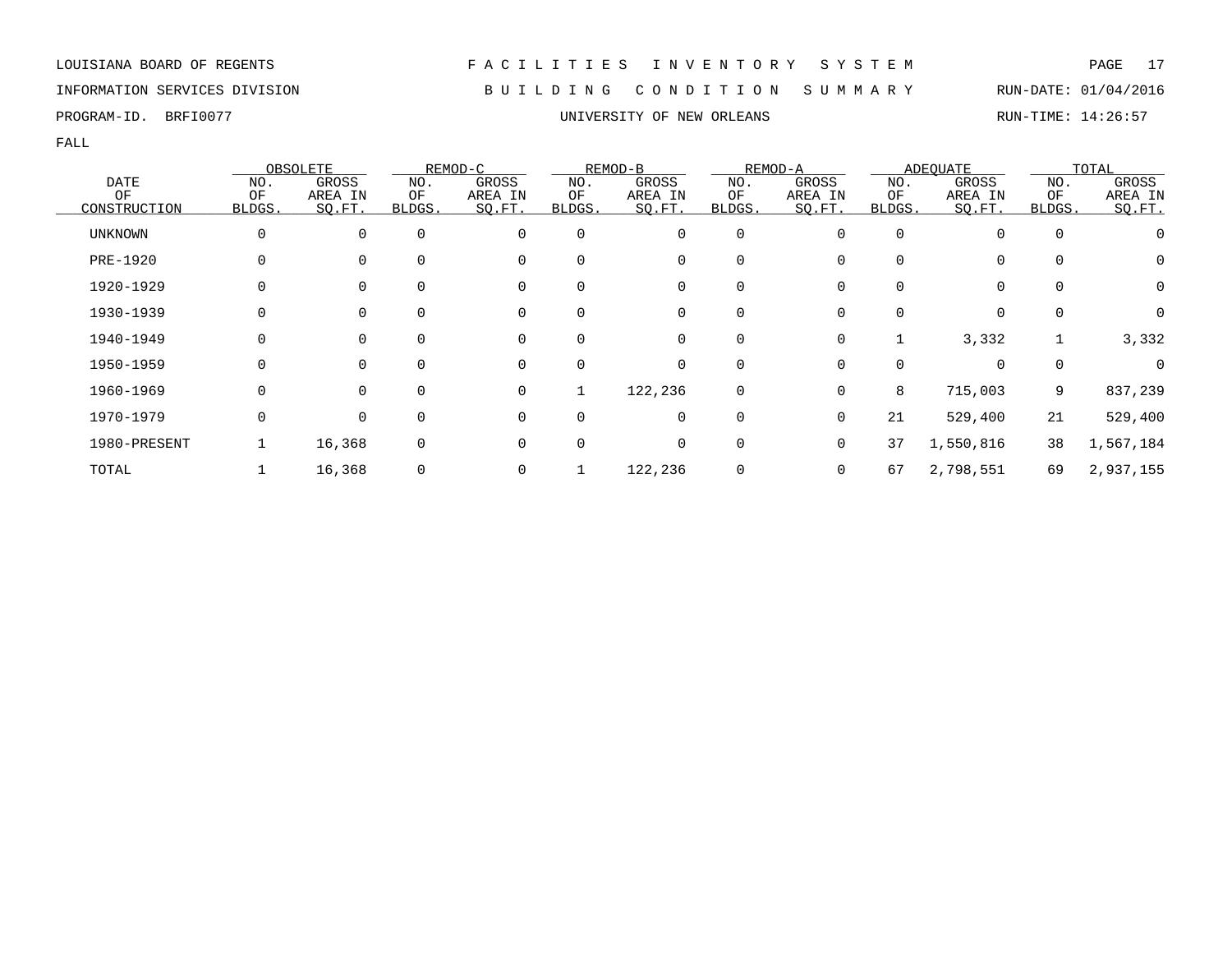INFORMATION SERVICES DIVISION B U I L D I N G C O N D I T I O N S U M M A R Y RUN-DATE: 01/04/2016

FALL

|                |          | OBSOLETE |             | REMOD-C     |          | REMOD-B     |             | REMOD-A |             | <b>ADEOUATE</b> |                 | TOTAL     |
|----------------|----------|----------|-------------|-------------|----------|-------------|-------------|---------|-------------|-----------------|-----------------|-----------|
| <b>DATE</b>    | NO.      | GROSS    | NO.         | GROSS       | NO.      | GROSS       | NO.         | GROSS   | NO.         | GROSS           | NO.             | GROSS     |
| ΟF             | ΟF       | AREA IN  | ΟF          | AREA IN     | ΟF       | AREA IN     | ΟF          | AREA IN | ΟF          | AREA IN         | ΟF              | AREA IN   |
| CONSTRUCTION   | BLDGS.   | SQ.FT.   | BLDGS.      | SQ.FT.      | BLDGS.   | SQ.FT.      | BLDGS.      | SO.FT.  | BLDGS.      | SQ.FT.          | BLDGS.          | SQ.FT.    |
| <b>UNKNOWN</b> | 0        | $\Omega$ | $\Omega$    | $\mathbf 0$ | 0        | 0           | 0           | 0       | $\Omega$    |                 | $\mathbf 0$     |           |
| PRE-1920       | $\Omega$ | $\Omega$ | $\Omega$    | $\mathbf 0$ | $\Omega$ | $\mathbf 0$ |             | 237     | 34          | 68,023          | 35              | 68,260    |
| 1920-1929      | $\Omega$ |          | $\Omega$    | $\mathbf 0$ | $\Omega$ | 0           | 0           | 0       | $7^{\circ}$ | 11,716          | $7\overline{ }$ | 11,716    |
| 1930-1939      | $\Omega$ | $\Omega$ | $\Omega$    | 0           | 0        | 0           | 0           | 0       | 4           | 8,098           | 4               | 8,098     |
| 1940-1949      | 0        | 0        | 0           | 0           | 0        | 0           | 1           | 1,200   | 61          | 145,352         | 62              | 146,552   |
| 1950-1959      | $\Omega$ | 0        | $\mathbf 0$ | $\mathbf 0$ | 0        | 0           | 2           | 4,380   | 135         | 292,701         | 137             | 297,081   |
| 1960-1969      | $\Omega$ | $\Omega$ | $\Omega$    | $\mathbf 0$ | 0        | 0           | 0           | 0       | 81          | 150,610         | 81              | 150,610   |
| 1970-1979      | 0        | $\Omega$ | $\Omega$    | 0           | 0        | 0           |             | 7,200   | 171         | 485,922         | 172             | 493,122   |
| 1980-PRESENT   | 0        | $\Omega$ | $\Omega$    | $\mathbf 0$ | $\Omega$ | 0           | $\mathbf 0$ | 0       | 251         | 832,794         | 251             | 832,794   |
| TOTAL          |          |          | $\Omega$    | $\Omega$    | 0        | 0           | 5           | 13,017  | 744         | 1,995,216       | 749             | 2,008,233 |

PROGRAM-ID. BRFI0077 **LSU AGRICULTURAL SCIENCES & RURAL DEVEL** RUN-TIME: 14:26:57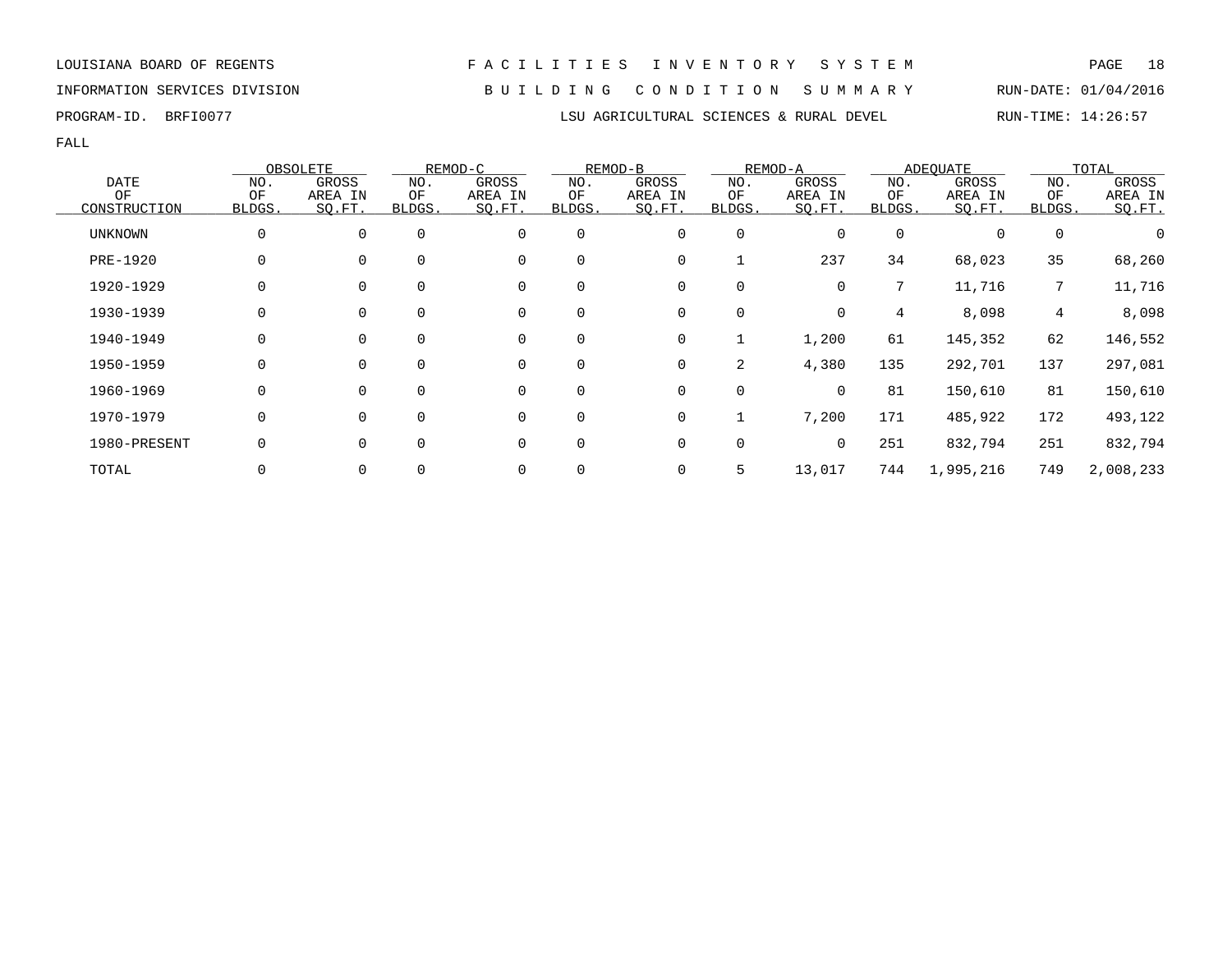# INFORMATION SERVICES DIVISION B U I L D I N G C O N D I T I O N S U M M A R Y RUN-DATE: 01/04/2016

PROGRAM-ID. BRFI0077 **LSU LAW CENTER - BATON ROUGE** RUN-TIME: 14:26:57

|                |              | OBSOLETE |              | REMOD-C     |          | REMOD-B        |          | REMOD-A |              | ADEQUATE |          | TOTAL            |
|----------------|--------------|----------|--------------|-------------|----------|----------------|----------|---------|--------------|----------|----------|------------------|
| <b>DATE</b>    | NO.          | GROSS    | NO.          | GROSS       | NO.      | GROSS          | NO.      | GROSS   | NO.          | GROSS    | NO.      | GROSS            |
| OF             | OF           | AREA IN  | ОF           | AREA IN     | ΟF       | AREA IN        | OF       | AREA IN | ΟF           | AREA IN  | OF       | AREA IN          |
| CONSTRUCTION   | <b>BLDGS</b> | SO.FT.   | <b>BLDGS</b> | SQ.FT.      | BLDGS.   | SO.FT.         | BLDGS.   | SO.FT.  | <b>BLDGS</b> | SQ.FT.   | BLDGS.   | SQ.FT.           |
| <b>UNKNOWN</b> | 0            | $\Omega$ | 0            | $\Omega$    | 0        | 0              | 0        |         | <sup>0</sup> |          | $\Omega$ |                  |
| PRE-1920       | 0            |          | $\Omega$     | $\Omega$    | O        | 0              |          |         | U            |          | $\Omega$ | 0                |
| 1920-1929      |              |          | $\Omega$     | 0           |          | 0              |          |         |              |          |          | $\left( \right)$ |
| 1930-1939      |              |          | 0            | 0           | 0        | 0              | 0        |         |              |          | 0        |                  |
| 1940-1949      | 0            | $\Omega$ | $\mathbf 0$  | 0           | 0        | $\overline{0}$ | $\Omega$ |         | <sup>0</sup> | 0        | $\Omega$ | O                |
| 1950-1959      | O            | $\Omega$ | $\Omega$     | $\Omega$    |          | $\Omega$       | $\Omega$ |         | U            |          | $\cap$   |                  |
| 1960-1969      | 0            | ∩        | $\Omega$     | $\mathbf 0$ | $\Omega$ | 0              | $\Omega$ | 0       |              | 226,911  |          | 226,911          |
| 1970-1979      | 0            |          | $\Omega$     | $\Omega$    |          | 0              | $\Omega$ |         |              |          | $\Omega$ |                  |
| 1980-PRESENT   |              |          | $\Omega$     | 0           |          | 0              |          |         |              |          |          |                  |
| TOTAL          |              |          |              |             |          | 0              |          |         |              | 226,911  |          | 226,911          |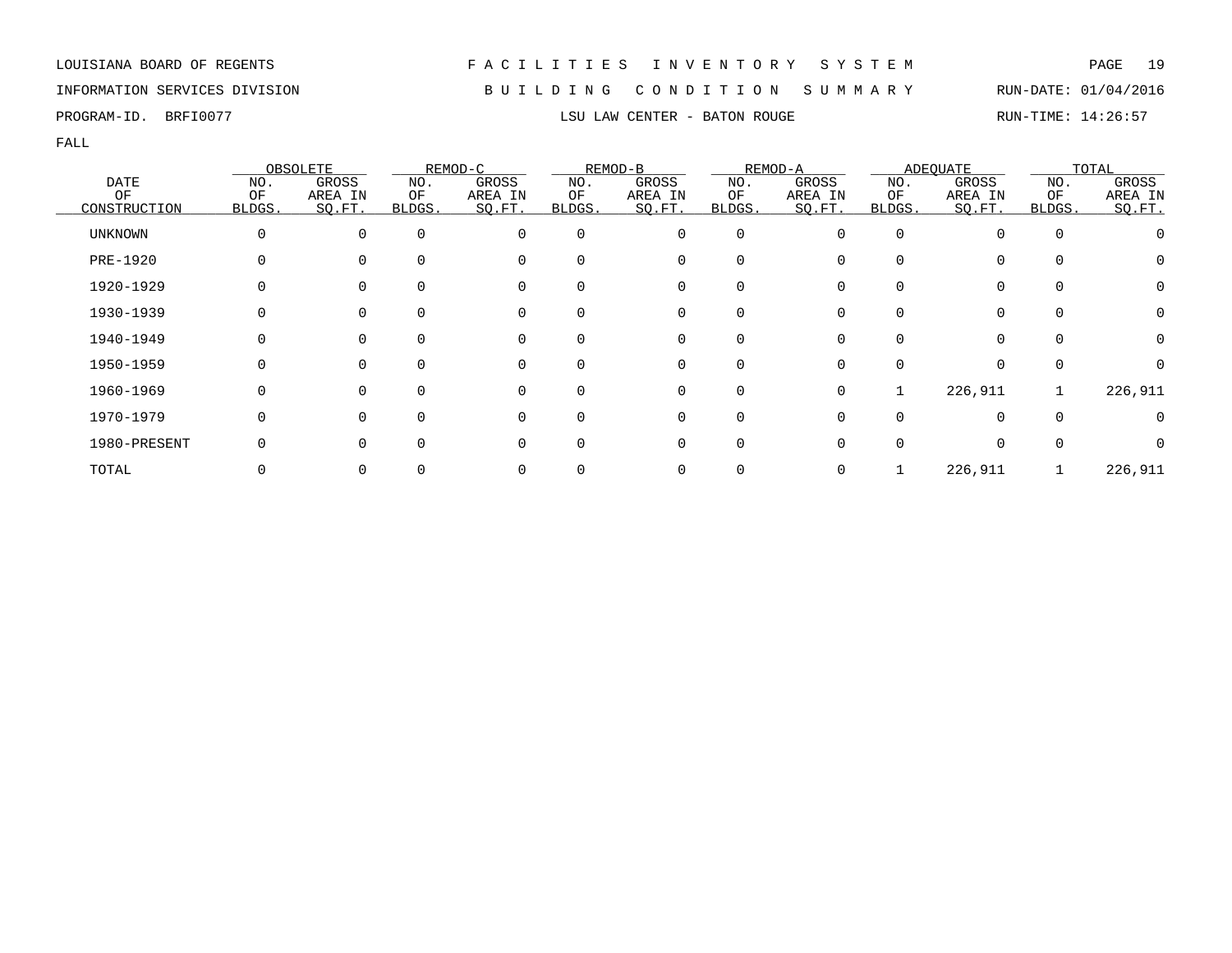# INFORMATION SERVICES DIVISION B U I L D I N G C O N D I T I O N S U M M A R Y RUN-DATE: 01/04/2016

FALL

|              |          | OBSOLETE |             | REMOD-C  |              | REMOD-B  |          | REMOD-A |              | <b>ADEQUATE</b> |             | TOTAL        |
|--------------|----------|----------|-------------|----------|--------------|----------|----------|---------|--------------|-----------------|-------------|--------------|
| <b>DATE</b>  | NO.      | GROSS    | NO.         | GROSS    | NO.          | GROSS    | NO.      | GROSS   | NO.          | GROSS           | NO.         | <b>GROSS</b> |
| ΟF           | ΟF       | AREA IN  | ΟF          | AREA IN  | ΟF           | AREA IN  | ΟF       | AREA IN | ΟF           | AREA IN         | ΟF          | AREA IN      |
| CONSTRUCTION | BLDGS.   | SO.FT.   | BLDGS.      | SQ.FT.   | <b>BLDGS</b> | SQ.FT.   | BLDGS.   | SQ.FT.  | <b>BLDGS</b> | SQ.FT.          | BLDGS.      | SQ.FT.       |
| UNKNOWN      | 0        | $\Omega$ | $\mathbf 0$ | 0        | $\mathbf 0$  | 0        | 0        |         | $\Omega$     | 0               | $\mathbf 0$ |              |
| PRE-1920     |          |          | $\Omega$    | 0        |              | 0        | 0        |         |              | 0               | $\Omega$    | O            |
| 1920-1929    |          | $\Omega$ | 0           | 0        | 0            | 0        | 0        |         |              | 0               | 0           | 0            |
| 1930-1939    |          | 0        | 0           | 0        | 0            | 0        | 0        |         |              | 0               | 0           | 0            |
| 1940-1949    |          | $\Omega$ | $\Omega$    | $\Omega$ | $\Omega$     | $\Omega$ | $\Omega$ |         | 0            | $\Omega$        | $\Omega$    | 0            |
| 1950-1959    | $\Omega$ | $\Omega$ | $\Omega$    | $\Omega$ | $\Omega$     | $\Omega$ | $\Omega$ |         |              | $\Omega$        | $\Omega$    | 0            |
| 1960-1969    |          | $\Omega$ | $\Omega$    | 0        | $\Omega$     | $\Omega$ | $\Omega$ |         |              | $\Omega$        | $\Omega$    | O            |
| 1970-1979    |          | $\Omega$ | $\Omega$    | $\Omega$ | $\Omega$     | 0        | 0        |         |              | $\Omega$        | 0           |              |
| 1980-PRESENT |          | $\Omega$ | $\Omega$    | 0        | $\Omega$     | 0        | 0        | 0       | 15           | 763,376         | 15          | 763,376      |
| TOTAL        |          |          |             | 0        |              | 0        |          |         | 15           | 763,376         | 15          | 763,376      |

PROGRAM-ID. BRFI0077 **PENNINGTON BIOMEDICAL CENTER** RUN-TIME: 14:26:57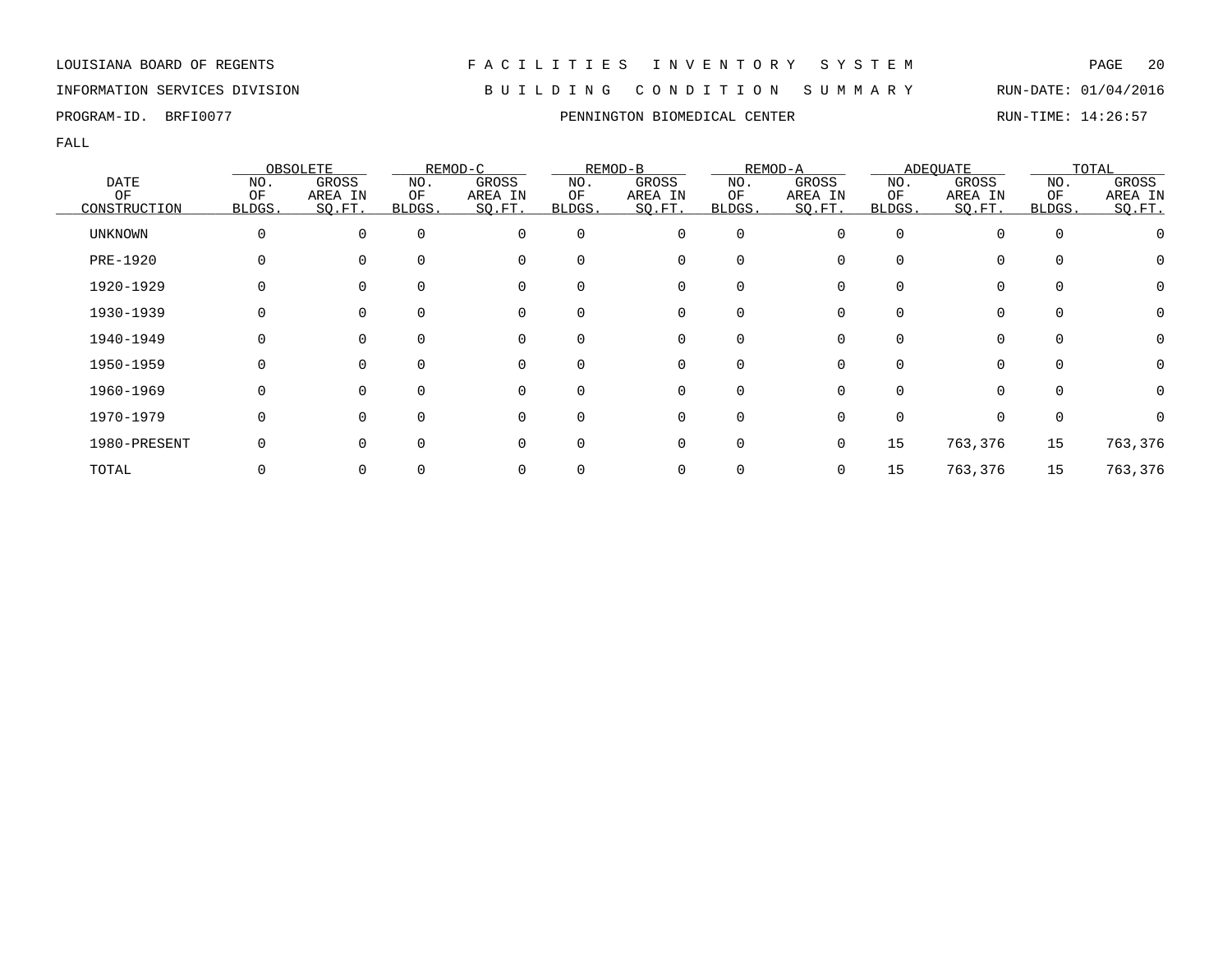### INFORMATION SERVICES DIVISION B U I L D I N G C O N D I T I O N S U M M A R Y RUN-DATE: 01/04/2016

PROGRAM-ID. BRFI0077 SOUTHERN-BATON ROUGE RUN-TIME: 14:26:57

|              |              | OBSOLETE    |             | REMOD-C     |              | REMOD-B |                | REMOD-A |                | <b>ADEOUATE</b> |                 | TOTAL     |
|--------------|--------------|-------------|-------------|-------------|--------------|---------|----------------|---------|----------------|-----------------|-----------------|-----------|
| <b>DATE</b>  | NO.          | GROSS       | NO.         | GROSS       | NO.          | GROSS   | NO.            | GROSS   | NO.            | GROSS           | NO.             | GROSS     |
| OF           | OF           | AREA IN     | ΟF          | AREA IN     | ΟF           | AREA IN | ΟF             | AREA IN | ΟF             | AREA IN         | ΟF              | AREA IN   |
| CONSTRUCTION | <b>BLDGS</b> | SQ.FT.      | BLDGS.      | SQ.FT.      | <b>BLDGS</b> | SQ.FT.  | BLDGS.         | SQ.FT.  | BLDGS.         | SO.FT.          | BLDGS.          | SQ.FT.    |
| UNKNOWN      | 0            | $\mathbf 0$ | 0           | $\mathbf 0$ | $\mathbf 0$  | 0       | 0              | 0       | 0              | $\mathbf 0$     | $\mathbf 0$     | 0         |
| PRE-1920     | 0            | $\mathbf 0$ | 0           | $\mathbf 0$ | $\mathbf 0$  | 0       | 0              | 0       | 5              | 24,007          | 5               | 24,007    |
| 1920-1929    | 3            | 10,150      | 1           | 16,246      |              | 8,147   |                | 8,080   |                | 16,810          | $7\overline{ }$ | 59,433    |
| 1930-1939    | 0            | $\mathbf 0$ | $\mathbf 0$ | 0           |              | 23,151  | $\mathbf 0$    | 0       | 4              | 65,806          | 5               | 88,957    |
| 1940-1949    | 0            | $\mathbf 0$ | 0           | 0           | 0            | 0       | 1              | 4,688   | 3              | 165,124         | 4               | 169,812   |
| 1950-1959    | 4            | 42,082      | 1           | 4,002       | 3            | 28,692  | 13             | 263,266 | 15             | 351,631         | 36              | 689,673   |
| 1960-1969    |              | 1,451       | 0           | $\mathbf 0$ | $\mathbf{1}$ | 60,882  | $\overline{4}$ | 322,152 | $\overline{2}$ | 43,696          | 8               | 428,181   |
| 1970-1979    |              | 15,333      | 0           | $\mathbf 0$ | $\mathbf 0$  | 0       | 3              | 104,581 | 6              | 201,263         | 10              | 321,177   |
| 1980-PRESENT |              | 7,892       | 1           | 2,551       |              | 8,156   | $\mathbf 0$    | 0       | 59             | 1,773,308       | 62              | 1,791,907 |
| TOTAL        | 10           | 76,908      | 3           | 22,799      | 7            | 129,028 | 22             | 702,767 | 95             | 2,641,645       | 137             | 3,573,147 |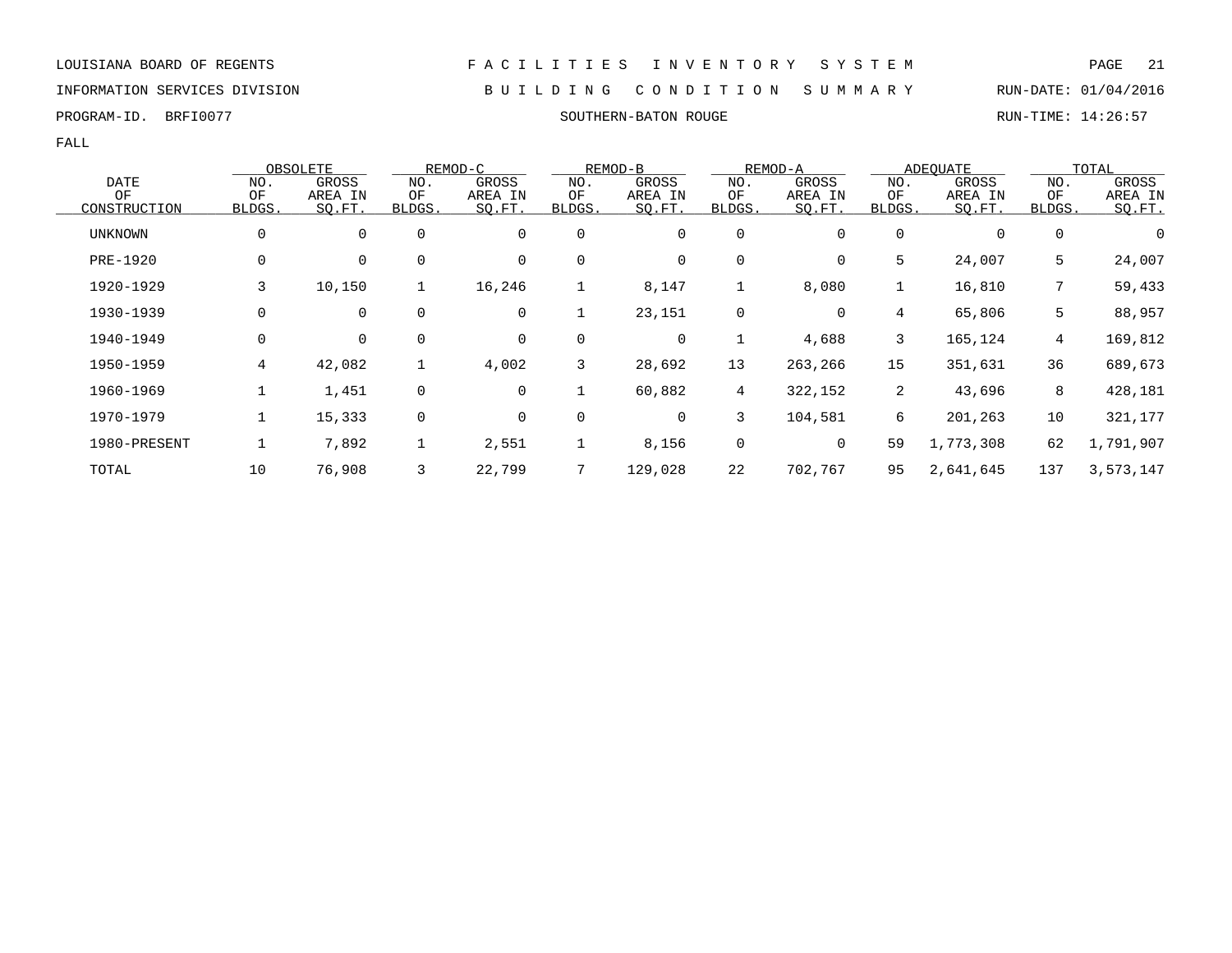INFORMATION SERVICES DIVISION B U I L D I N G C O N D I T I O N S U M M A R Y RUN-DATE: 01/04/2016

PROGRAM-ID. BRFI0077 SOUTHERN-NEW ORLEANS RUN-TIME: 14:26:57

|                |          | OBSOLETE    |             | REMOD-C  |             | REMOD-B     |             | REMOD-A  |                | <b>ADEQUATE</b> |             | TOTAL            |
|----------------|----------|-------------|-------------|----------|-------------|-------------|-------------|----------|----------------|-----------------|-------------|------------------|
| <b>DATE</b>    | NO.      | GROSS       | NO.         | GROSS    | NO.         | GROSS       | NO.         | GROSS    | NO.            | GROSS           | NO.         | GROSS            |
| ΟF             | ΟF       | AREA IN     | ΟF          | AREA IN  | ΟF          | AREA IN     | ΟF          | AREA IN  | ΟF             | AREA IN         | ΟF          | AREA IN          |
| CONSTRUCTION   | BLDGS.   | SQ.FT.      | BLDGS.      | SQ.FT.   | BLDGS.      | SQ.FT.      | BLDGS.      | SO.FT.   | BLDGS.         | SQ.FT.          | BLDGS.      | SQ.FT.           |
| <b>UNKNOWN</b> | 0        | $\mathbf 0$ | $\mathbf 0$ | 0        | $\mathbf 0$ | 0           | $\mathbf 0$ | 0        | 0              | $\Omega$        | 0           | $\left( \right)$ |
| PRE-1920       |          | $\Omega$    | $\Omega$    | 0        | $\Omega$    | 0           | 0           |          |                | 0               | $\Omega$    | 0                |
| 1920-1929      |          | 0           | 0           | 0        | 0           | 0           | 0           |          |                | 0               | 0           | 0                |
| 1930-1939      |          | 0           | 0           | 0        | $\mathbf 0$ | 0           | 0           | 0        |                | 0               | $\mathbf 0$ | 0                |
| 1940-1949      | 0        | $\Omega$    | $\Omega$    | $\Omega$ | $\Omega$    | $\Omega$    | $\Omega$    | 0        | $\Omega$       | $\Omega$        | $\Omega$    | 0                |
| 1950-1959      | $\Omega$ | $\Omega$    | $\Omega$    | $\Omega$ | $\Omega$    | $\Omega$    | $\Omega$    | 0        |                | 46,203          |             | 46,203           |
| 1960-1969      |          | 8,252       | $\mathbf 0$ | $\Omega$ | $\Omega$    | $\mathbf 0$ |             | 36,420   | 3              | 113,022         | 5           | 157,694          |
| 1970-1979      | 0        | $\Omega$    | $\mathbf 0$ | $\Omega$ | $\Omega$    | $\mathbf 0$ | $\mathbf 0$ | $\Omega$ | $\overline{2}$ | 105,710         | 2           | 105,710          |
| 1980-PRESENT   |          | 0           | $\mathbf 0$ | $\Omega$ | $\mathbf 0$ | 0           | 0           | $\Omega$ |                | 145,132         | 7           | 145,132          |
| TOTAL          |          | 8,252       | $\mathbf 0$ | 0        |             | 0           |             | 36,420   | 13             | 410,067         | 15          | 454,739          |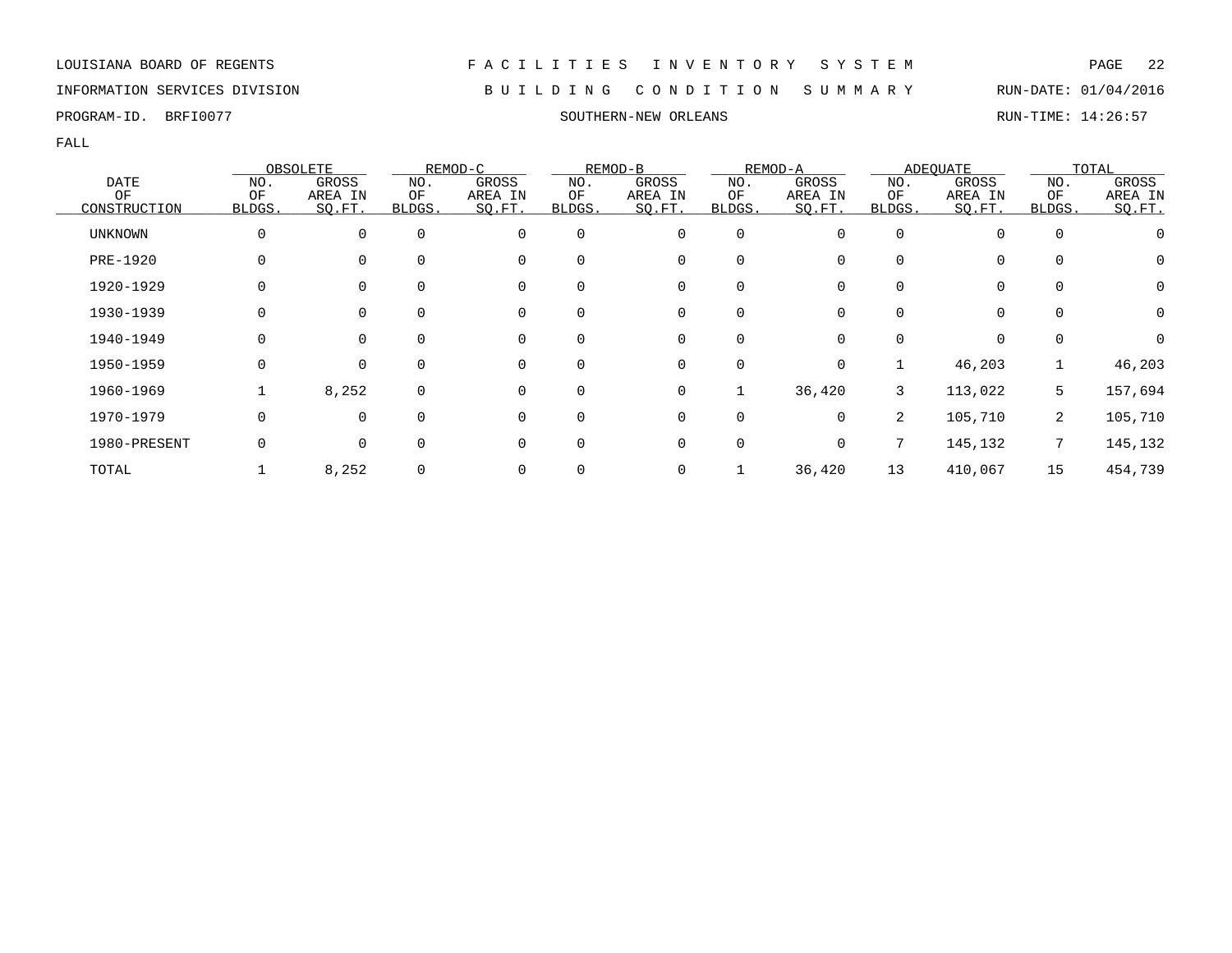# INFORMATION SERVICES DIVISION B U I L D I N G C O N D I T I O N S U M M A R Y RUN-DATE: 01/04/2016

PROGRAM-ID. BRFI0077 SOUTHERN-SHREVEPORT RUN-TIME: 14:26:57

|              |        | OBSOLETE    |          | REMOD-C  |          | REMOD-B |          | REMOD-A  |        | <b>ADEQUATE</b> |              | TOTAL        |
|--------------|--------|-------------|----------|----------|----------|---------|----------|----------|--------|-----------------|--------------|--------------|
| DATE         | NO.    | GROSS       | NO.      | GROSS    | NO.      | GROSS   | NO.      | GROSS    | NO.    | GROSS           | NO.          | <b>GROSS</b> |
| OF           | OF     | AREA IN     | OF       | AREA IN  | ΟF       | AREA IN | OF       | AREA IN  | ΟF     | AREA IN         | OF           | AREA IN      |
| CONSTRUCTION | BLDGS. | SQ.FT.      | BLDGS.   | SQ.FT.   | BLDGS.   | SQ.FT.  | BLDGS.   | SQ.FT.   | BLDGS. | SQ.FT.          | <b>BLDGS</b> | SQ.FT.       |
| UNKNOWN      |        | $\mathbf 0$ | $\Omega$ | 0        | $\Omega$ | 0       | 0        |          |        |                 | $\mathbf 0$  |              |
| PRE-1920     |        | 0           |          | 0        |          | 0       | 0        |          |        | 83,032          |              | 83,032       |
| 1920-1929    |        | 0           |          | 0        |          | 0       |          |          |        | $\Omega$        | $\mathbf 0$  |              |
| 1930-1939    |        | 0           | $\Omega$ | 0        |          | 0       | 0        |          |        | 0               | 0            | 0            |
| 1940-1949    |        | 0           | $\Omega$ | 0        |          | 0       | $\Omega$ |          |        | 0               | $\Omega$     | $\Omega$     |
| 1950-1959    |        | $\mathbf 0$ | $\Omega$ | $\Omega$ |          | 0       | $\Omega$ |          |        | $\Omega$        |              |              |
| 1960-1969    |        | $\mathbf 0$ | $\Omega$ | $\Omega$ |          | 0       | $\Omega$ | $\Omega$ |        | 56,385          | 3            | 56,385       |
| 1970-1979    |        | $\mathbf 0$ | $\Omega$ | $\Omega$ |          | 0       | 0        | $\Omega$ | 5      | 107,088         | 5            | 107,088      |
| 1980-PRESENT |        | 0           |          | 0        |          | 0       | 0        |          | 6      | 80,465          | 6            | 80,465       |
| TOTAL        |        |             |          | 0        |          | 0       |          |          | 15     | 326,970         | 15           | 326,970      |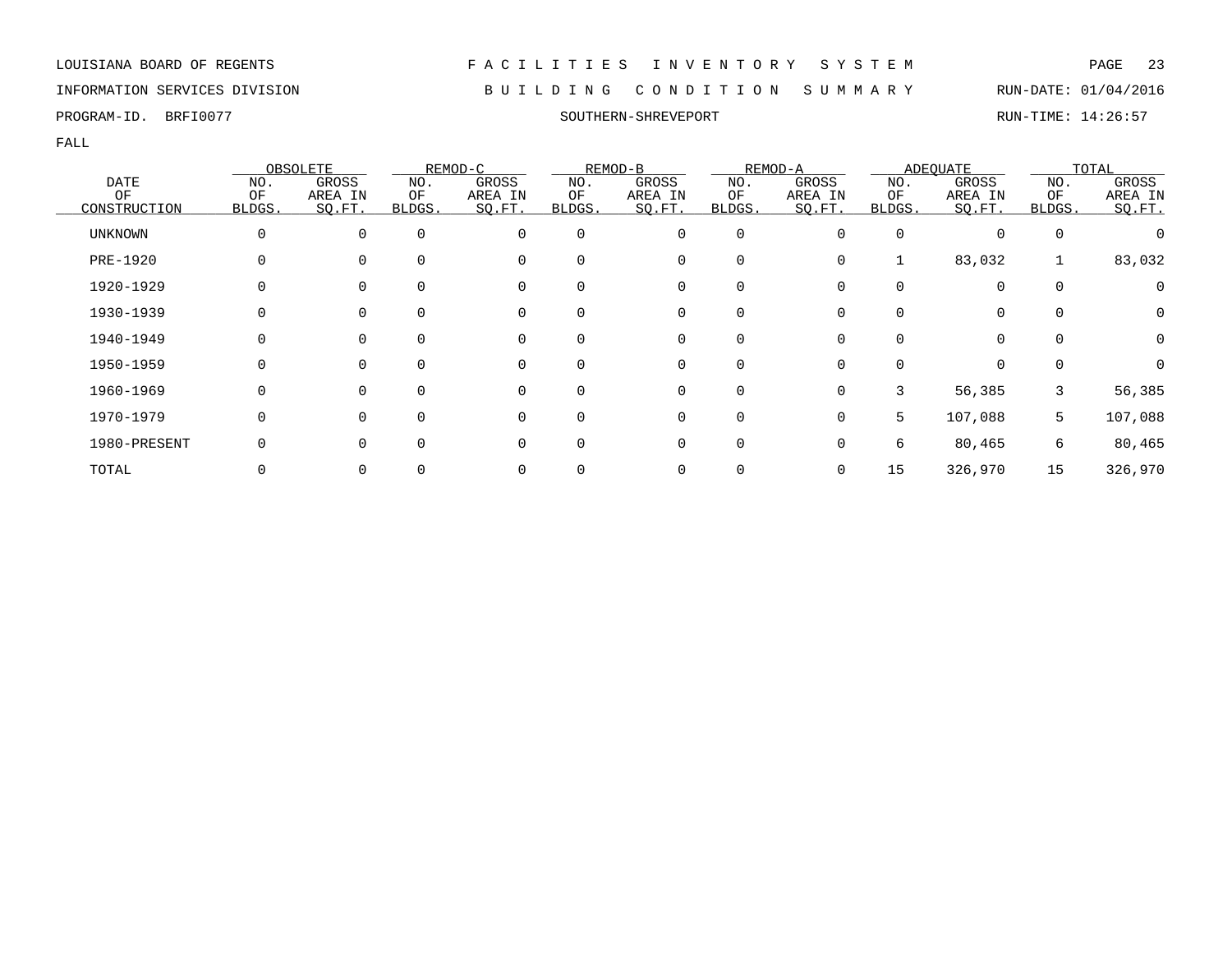# INFORMATION SERVICES DIVISION B U I L D I N G C O N D I T I O N S U M M A R Y RUN-DATE: 01/04/2016

|                 |        | OBSOLETE |             | REMOD-C  |             | REMOD-B  |             | REMOD-A      |          | <b>ADEOUATE</b> |             | TOTAL            |
|-----------------|--------|----------|-------------|----------|-------------|----------|-------------|--------------|----------|-----------------|-------------|------------------|
| <b>DATE</b>     | NO.    | GROSS    | NO.         | GROSS    | NO.         | GROSS    | NO.         | GROSS        | NO.      | GROSS           | NO.         | GROSS            |
| OF              | OF     | AREA IN  | ΟF          | AREA IN  | ΟF          | AREA IN  | OF          | AREA IN      | ΟF       | AREA IN         | OF          | AREA IN          |
| CONSTRUCTION    | BLDGS. | SO.FT.   | BLDGS.      | SQ.FT.   | BLDGS.      | SQ.FT.   | BLDGS.      | SO.FT.       | BLDGS.   | SQ.FT.          | BLDGS.      | SQ.FT.           |
| UNKNOWN         | 0      | $\Omega$ | $\mathbf 0$ | $\Omega$ | $\mathbf 0$ | 0        | $\mathbf 0$ | 0            | $\Omega$ |                 | $\mathbf 0$ |                  |
| <b>PRE-1920</b> |        |          | $\Omega$    | 0        | $\Omega$    | 0        | $\Omega$    |              |          | 0               | $\Omega$    | $\left( \right)$ |
| 1920-1929       |        | $\Omega$ | $\Omega$    | 0        | 0           | 0        | 0           |              |          | 0               | 0           |                  |
| 1930-1939       |        | $\Omega$ | 0           | 0        | 0           | 0        | 0           |              |          |                 | $\Omega$    |                  |
| 1940-1949       | 0      | $\Omega$ | $\Omega$    | 0        | 0           | $\Omega$ | 0           | 0            | $\Omega$ | $\Omega$        | $\Omega$    | 0                |
| 1950-1959       | O      | $\Omega$ | $\Omega$    | $\Omega$ | $\Omega$    | $\Omega$ | $\Omega$    | 0            | 2        | 63,920          | 2           | 63,920           |
| 1960-1969       | 0      | $\Omega$ | $\Omega$    | $\Omega$ | $\Omega$    | $\Omega$ | 0           | <sup>n</sup> | $\Omega$ | $\Omega$        | $\Omega$    |                  |
| 1970-1979       |        | $\Omega$ | $\Omega$    | 0        | $\Omega$    | 0        | $\mathbf 0$ |              |          |                 | $\Omega$    |                  |
| 1980-PRESENT    |        |          | $\Omega$    | 0        | O           | 0        | $\Omega$    | 0            | 13       | 806,692         | 13          | 806,692          |
| TOTAL           |        |          |             | 0        |             | 0        |             | 0            | 15       | 870,612         | 15          | 870,612          |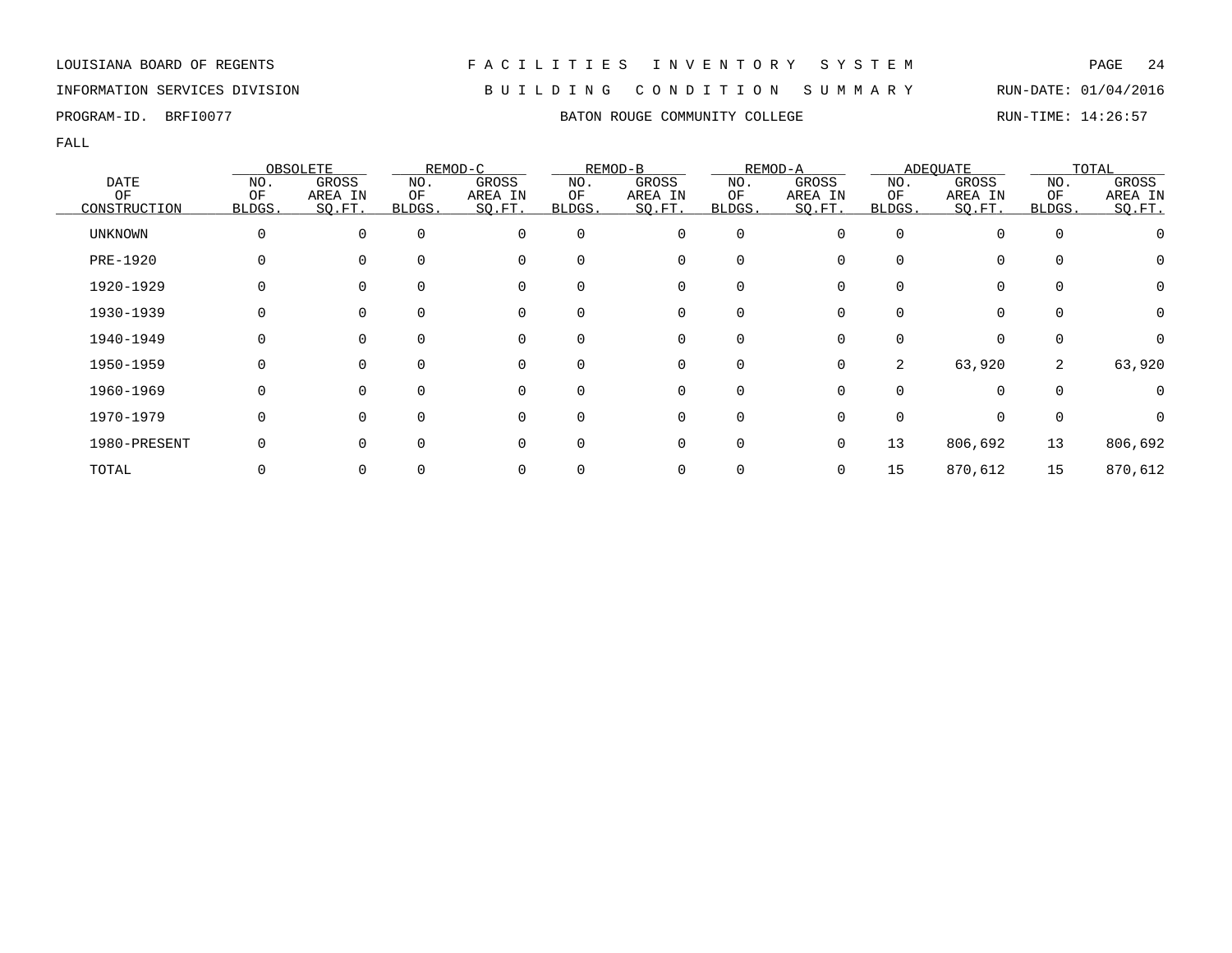# INFORMATION SERVICES DIVISION B U I L D I N G C O N D I T I O N S U M M A R Y RUN-DATE: 01/04/2016

FALL

|                 |              | OBSOLETE    |          | REMOD-C  |             | REMOD-B  |             | REMOD-A |              | ADEQUATE |              | TOTAL   |
|-----------------|--------------|-------------|----------|----------|-------------|----------|-------------|---------|--------------|----------|--------------|---------|
| <b>DATE</b>     | NO.          | GROSS       | NO.      | GROSS    | NO.         | GROSS    | NO.         | GROSS   | NO.          | GROSS    | NO.          | GROSS   |
| OF              | OF           | AREA IN     | ΟF       | AREA IN  | ΟF          | AREA IN  | ΟF          | AREA IN | OF           | AREA IN  | OF           | AREA IN |
| CONSTRUCTION    | <b>BLDGS</b> | SQ.FT.      | BLDGS.   | SQ.FT.   | BLDGS.      | SO.FT.   | BLDGS.      | SO.FT.  | <b>BLDGS</b> | SQ.FT.   | <b>BLDGS</b> | SQ.FT.  |
| <b>UNKNOWN</b>  | 0            | 0           | 0        | $\Omega$ | 0           | 0        | 0           | O       | $\Omega$     | $\Omega$ | 0            |         |
| <b>PRE-1920</b> |              |             | $\Omega$ | 0        | $\Omega$    | 0        | $\Omega$    |         |              | $\Omega$ | $\Omega$     | O       |
| 1920-1929       |              |             |          | 0        |             | 0        | 0           |         |              | $\Omega$ | 0            | 0       |
| 1930-1939       |              | 0           | 0        | 0        | 0           | 0        | 0           |         |              | 0        | 0            | 0       |
| 1940-1949       | 0            | $\mathbf 0$ | 0        | 0        | $\mathbf 0$ | 0        | 0           | O       | $\Omega$     | 0        | $\mathbf 0$  | 0       |
| 1950-1959       | 0            | $\Omega$    | $\Omega$ | $\Omega$ | $\Omega$    | $\Omega$ | $\Omega$    |         |              | $\Omega$ | $\Omega$     | 0       |
| 1960-1969       | 0            | $\Omega$    | $\Omega$ | $\Omega$ | $\Omega$    | $\Omega$ | 0           |         |              | $\Omega$ | $\Omega$     | 0       |
| 1970-1979       |              | $\Omega$    | $\Omega$ | $\Omega$ | $\Omega$    | 0        | $\mathbf 0$ |         |              | 0        | $\mathbf 0$  |         |
| 1980-PRESENT    |              |             | $\Omega$ | 0        | 0           | $\Omega$ | 0           | 0       | 11           | 430,877  | 11           | 430,877 |
| TOTAL           |              |             |          |          |             | 0        |             | 0       | 11           | 430,877  | 11           | 430,877 |

PROGRAM-ID. BRFI0077 **BOSSIER PARISH COMMUNITY COLLEGE** RUN-TIME: 14:26:57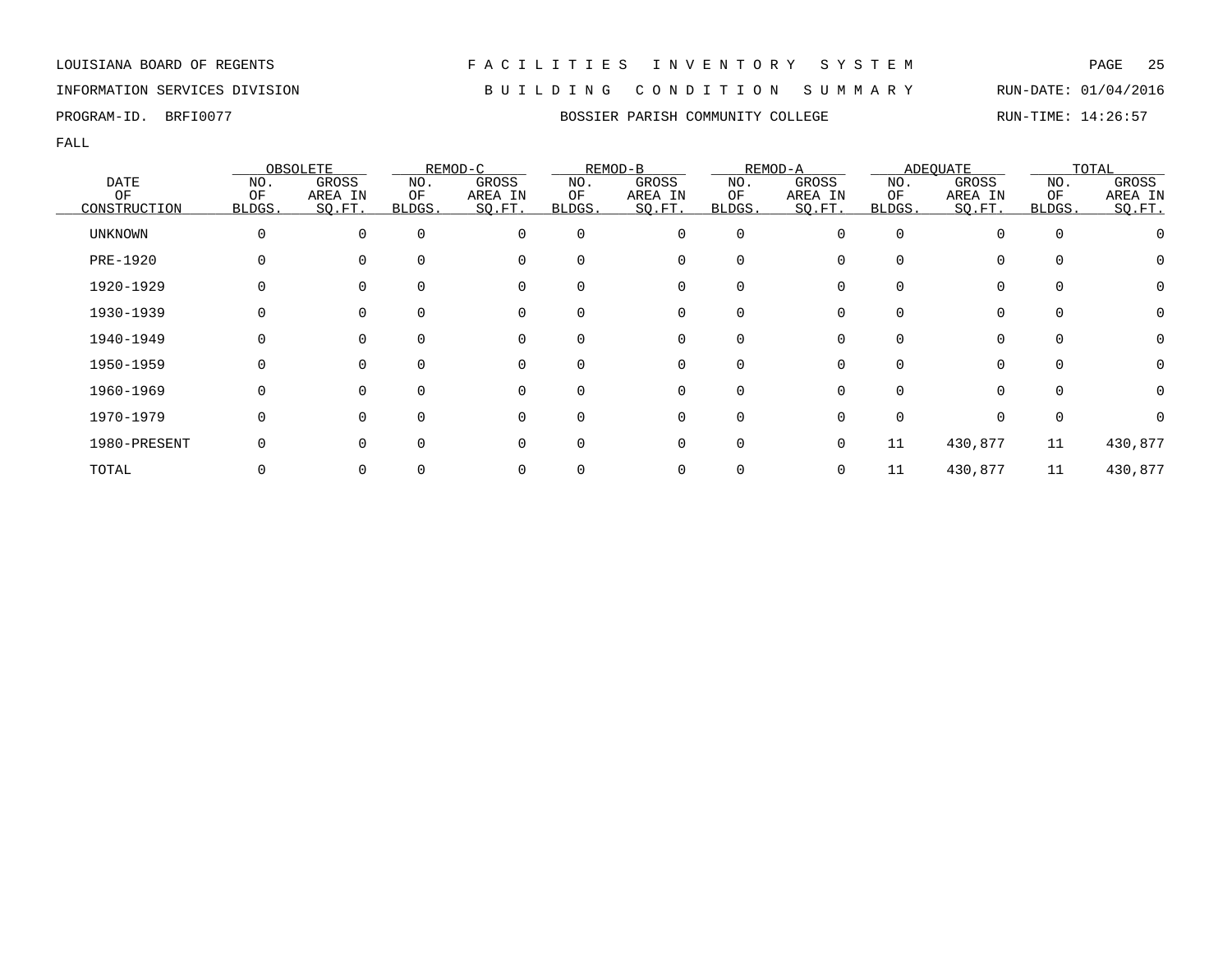# INFORMATION SERVICES DIVISION B U I L D I N G C O N D I T I O N S U M M A R Y RUN-DATE: 01/04/2016

PROGRAM-ID. BRFI0077 COLLEGADO COMMUNITY COLLEGE RUN-TIME: 14:26:57

|                |              | OBSOLETE    |          | REMOD-C |          | REMOD-B      |        | REMOD-A |        | <b>ADEQUATE</b> |          | TOTAL     |
|----------------|--------------|-------------|----------|---------|----------|--------------|--------|---------|--------|-----------------|----------|-----------|
| <b>DATE</b>    | NO.          | GROSS       | NO.      | GROSS   | NO.      | GROSS        | NO.    | GROSS   | NO.    | GROSS           | NO.      | GROSS     |
| OF             | OF           | AREA IN     | ΟF       | AREA IN | ΟF       | AREA IN      | ΟF     | AREA IN | ΟF     | AREA IN         | OF       | AREA IN   |
| CONSTRUCTION   | BLDGS.       | SQ.FT.      | BLDGS.   | SQ.FT.  | BLDGS.   | SQ.FT.       | BLDGS. | SQ.FT.  | BLDGS. | SQ.FT.          | BLDGS.   | SO.FT.    |
| <b>UNKNOWN</b> |              | 0           | $\Omega$ | 0       | 0        | 0            | 0      | O       | 0      | 0               | $\Omega$ |           |
| PRE-1920       |              | $\Omega$    | $\Omega$ | 0       | 0        | 0            | 0      | 0       | 0      | 0               | $\Omega$ |           |
| 1920-1929      |              | 0           | 0        | 0       | 0        | 0            | 0      | 0       |        | 212,621         |          | 212,621   |
| 1930-1939      |              | 0           | 0        | 0       | 0        | 0            | 0      | 0       |        | 0               | $\Omega$ |           |
| 1940-1949      | 0            | $\mathbf 0$ | $\Omega$ | 0       | 0        | 0            | 0      | 0       |        | 7,732           |          | 7,732     |
| 1950-1959      | <sup>0</sup> | $\Omega$    | $\Omega$ | 0       | $\Omega$ | $\mathbf{0}$ | 0      | 0       |        | 8,893           |          | 8,893     |
| 1960-1969      | 0            | $\Omega$    | $\Omega$ | 0       | $\Omega$ | 0            | 0      | 0       | 3      | 82,355          | 3        | 82,355    |
| 1970-1979      | 0            | $\Omega$    | $\Omega$ | 0       | 0        | 0            | 0      | 0       | 8      | 474,489         | 8        | 474,489   |
| 1980-PRESENT   |              | $\Omega$    | $\Omega$ | 0       | 0        | 0            |        | 41,308  | 15     | 419,890         | 16       | 461,198   |
| TOTAL          |              | 0           |          | 0       |          | 0            |        | 41,308  | 29     | 1,205,980       | 30       | 1,247,288 |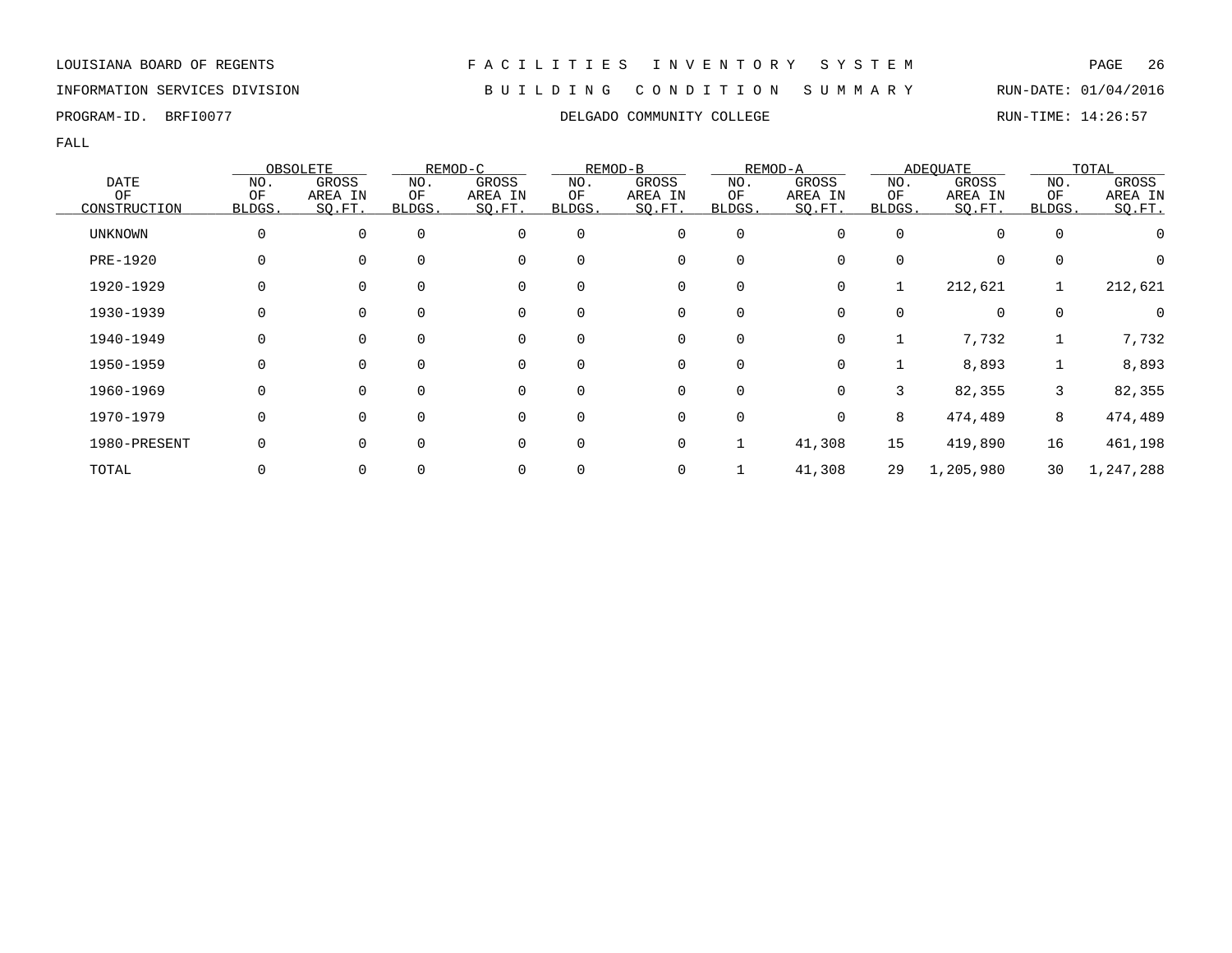INFORMATION SERVICES DIVISION B U I L D I N G C O N D I T I O N S U M M A R Y RUN-DATE: 01/04/2016

FALL

|              |        | OBSOLETE |          | REMOD-C     |          | REMOD-B     |             | REMOD-A      |          | <b>ADEQUATE</b> |          | TOTAL        |
|--------------|--------|----------|----------|-------------|----------|-------------|-------------|--------------|----------|-----------------|----------|--------------|
| DATE         | NO.    | GROSS    | NO.      | GROSS       | NO.      | GROSS       | NO.         | GROSS        | NO.      | GROSS           | NO.      | GROSS        |
| ΟF           | OF     | AREA IN  | ΟF       | AREA IN     | ΟF       | AREA IN     | OF          | AREA IN      | ΟF       | AREA IN         | OF       | AREA IN      |
| CONSTRUCTION | BLDGS. | SQ.FT.   | BLDGS.   | SQ.FT.      | BLDGS.   | SQ.FT.      | BLDGS.      | SO.FT.       | BLDGS.   | SQ.FT.          | BLDGS.   | SQ.FT.       |
| UNKNOWN      |        | $\Omega$ | $\Omega$ | $\mathbf 0$ | $\Omega$ | 0           | $\mathbf 0$ |              | $\Omega$ | $\Omega$        | $\Omega$ |              |
| PRE-1920     |        |          | $\Omega$ | 0           |          | 0           | $\Omega$    |              |          | 0               |          | $\Omega$     |
| 1920-1929    |        |          | 0        | 0           | 0        | 0           | 0           |              |          | $\mathbf 0$     | $\Omega$ | 0            |
| 1930-1939    |        |          | $\Omega$ | 0           | $\Omega$ | 0           | $\Omega$    |              |          | $\Omega$        |          | $\Omega$     |
| 1940-1949    |        | $\Omega$ | $\Omega$ | 0           | $\Omega$ | 0           | $\Omega$    | 0            |          | $\Omega$        |          | $\Omega$     |
| 1950-1959    |        | $\Omega$ | $\Omega$ | $\Omega$    | $\Omega$ | $\mathbf 0$ | $\Omega$    | <sup>n</sup> |          | $\Omega$        | $\Omega$ | $\Omega$     |
| 1960-1969    |        | $\Omega$ | $\Omega$ | $\Omega$    | $\Omega$ | $\mathbf 0$ | $\Omega$    |              |          | $\Omega$        | $\Omega$ | <sup>n</sup> |
| 1970-1979    |        | $\Omega$ |          | 42,267      | 0        | 0           | 0           |              |          | 0               |          | 42,267       |
| 1980-PRESENT |        |          | 2        | 6,240       | 0        | 0           |             | 18,700       | 8        | 150,786         | 11       | 175,726      |
| TOTAL        |        |          | 3        | 48,507      |          | 0           |             | 18,700       | 8        | 150,786         | 12       | 217,993      |

### LOUISIANA BOARD OF REGENTS F A C I L I T I E S I N V E N T O R Y S Y S T E M PAGE 27

PROGRAM-ID. BRFI0077 **ELAINE P. NUNEZ COMMUNITY COLLEGE** RUN-TIME: 14:26:57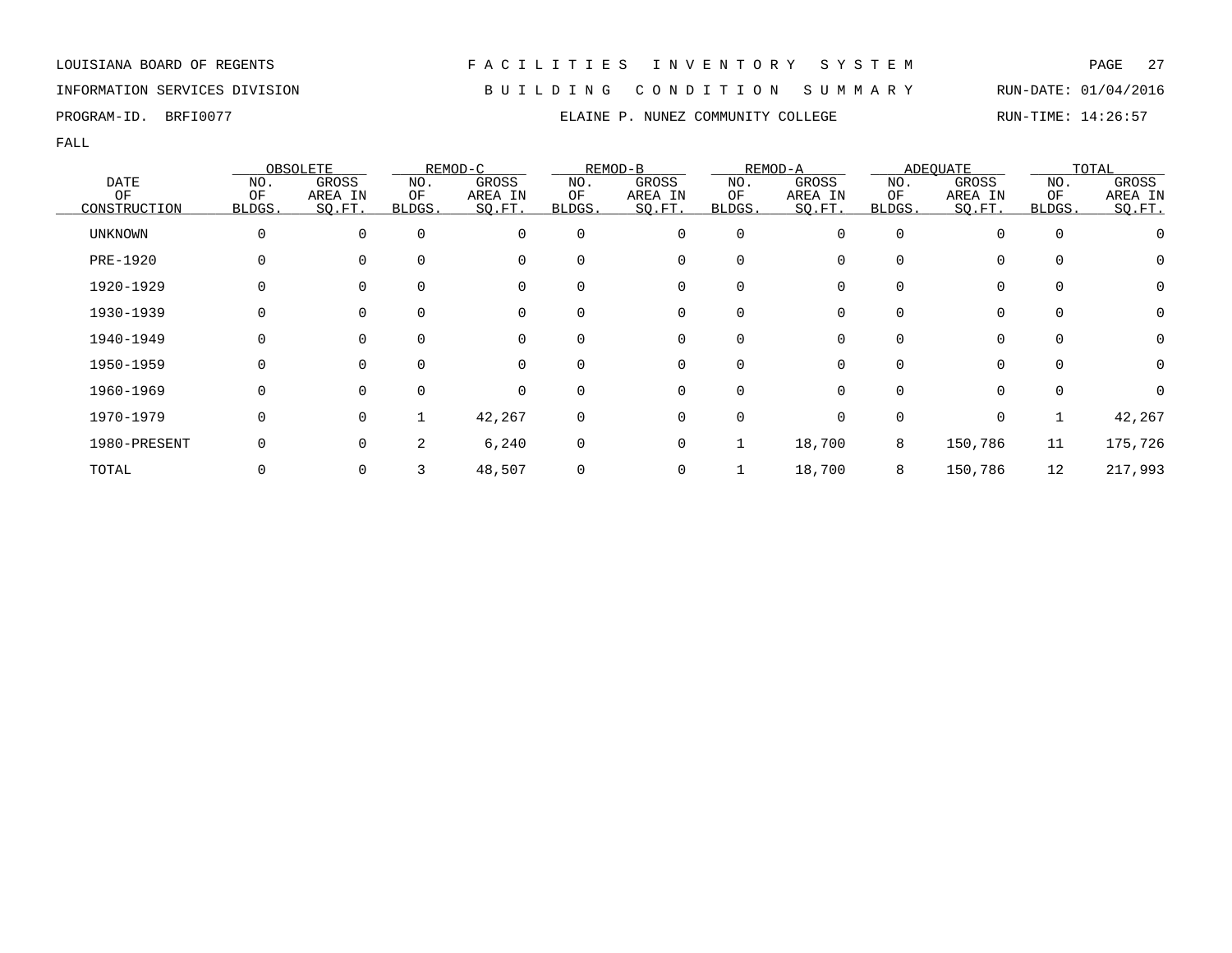# INFORMATION SERVICES DIVISION B U I L D I N G C O N D I T I O N S U M M A R Y RUN-DATE: 01/04/2016

|                 |              | OBSOLETE    |             | REMOD-C  |          | REMOD-B  |             | REMOD-A |              | ADEQUATE |              | TOTAL   |
|-----------------|--------------|-------------|-------------|----------|----------|----------|-------------|---------|--------------|----------|--------------|---------|
| <b>DATE</b>     | NO.          | GROSS       | NO.         | GROSS    | NO.      | GROSS    | NO.         | GROSS   | NO.          | GROSS    | NO.          | GROSS   |
| OF              | OF           | AREA IN     | ΟF          | AREA IN  | ΟF       | AREA IN  | ΟF          | AREA IN | OF           | AREA IN  | OF           | AREA IN |
| CONSTRUCTION    | <b>BLDGS</b> | SQ.FT.      | BLDGS.      | SQ.FT.   | BLDGS.   | SO.FT.   | BLDGS.      | SO.FT.  | <b>BLDGS</b> | SQ.FT.   | <b>BLDGS</b> | SQ.FT.  |
| <b>UNKNOWN</b>  | 0            | 0           | 0           | $\Omega$ | 0        | 0        | 0           | O       | $\Omega$     | $\Omega$ | 0            |         |
| <b>PRE-1920</b> |              |             | $\Omega$    | 0        | $\Omega$ | 0        | $\Omega$    |         |              | $\Omega$ | $\Omega$     | Ü       |
| 1920-1929       |              |             | $\Omega$    | 0        |          | 0        | 0           |         |              | $\Omega$ | 0            | 0       |
| 1930-1939       |              | 0           | 0           | 0        | 0        | 0        | 0           |         |              | 0        | $\mathbf 0$  | 0       |
| 1940-1949       | 0            | $\mathbf 0$ | $\mathbf 0$ | 0        | 0        | 0        | 0           | 0       | $\Omega$     | 0        | $\mathbf 0$  | 0       |
| 1950-1959       | 0            | $\Omega$    | $\Omega$    | $\Omega$ | $\Omega$ | $\Omega$ | $\Omega$    |         |              | $\Omega$ | $\Omega$     | 0       |
| 1960-1969       | 0            | $\Omega$    | $\Omega$    | $\Omega$ | $\Omega$ | $\Omega$ | $\mathbf 0$ |         |              | $\Omega$ | 0            |         |
| 1970-1979       |              | $\Omega$    | $\Omega$    | $\Omega$ | $\Omega$ | 0        | $\mathbf 0$ | 0       |              | 30,200   |              | 30,200  |
| 1980-PRESENT    |              |             | $\Omega$    | 0        | 0        | $\Omega$ | 0           |         | 5.           | 93,456   | 5            | 93,456  |
| TOTAL           |              |             |             |          |          | 0        |             | 0       | 6            | 123,656  | 6            | 123,656 |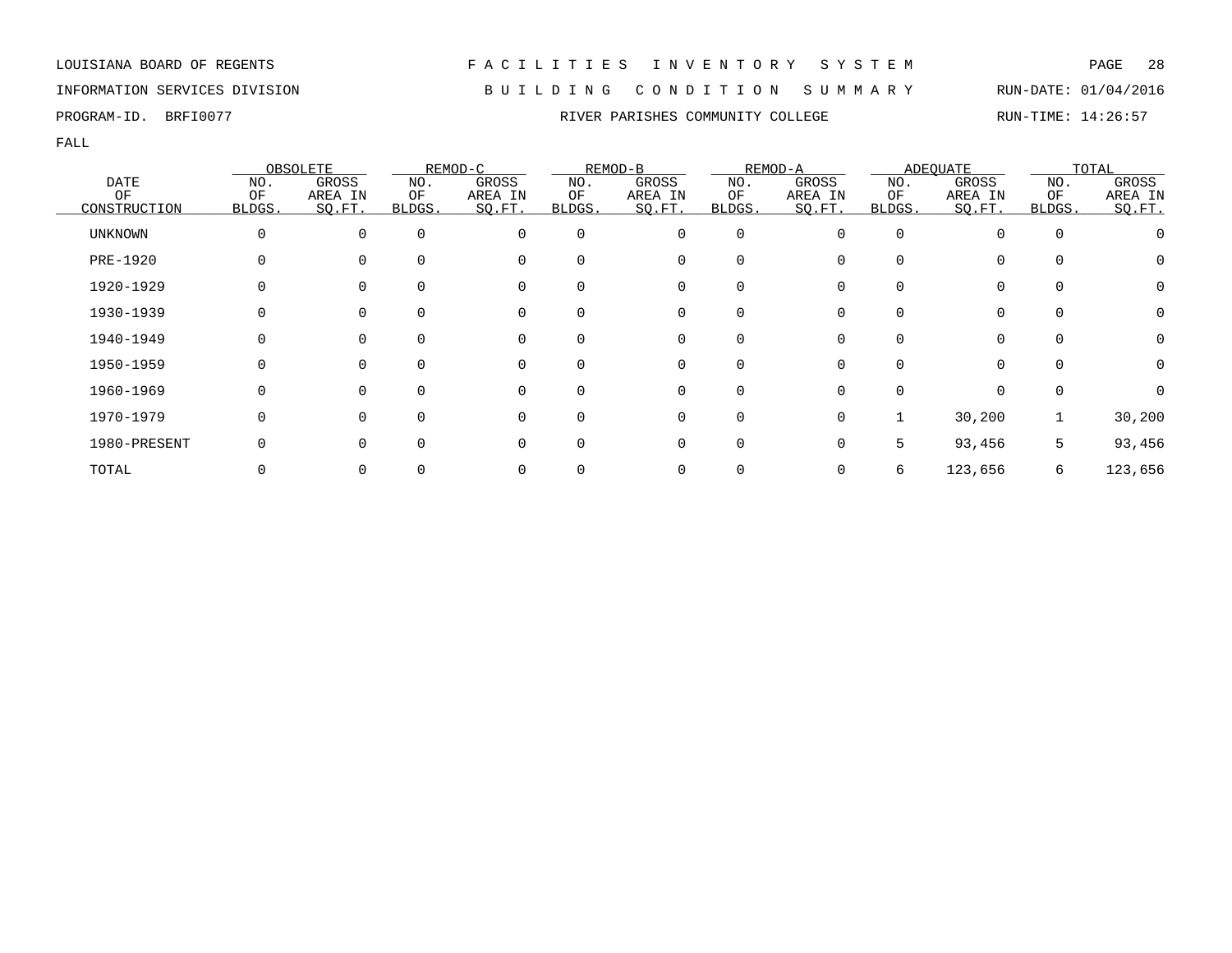LOUISIANA BOARD OF REGENTS F A C I L I T I E S I N V E N T O R Y S Y S T E M PAGE 29 INFORMATION SERVICES DIVISION B U I L D I N G C O N D I T I O N S U M M A R Y RUN-DATE: 01/04/2016

### PROGRAM-ID. BRFI0077 SOUTH LOUISIANA COMMUNITY COLLEGE RUN-TIME: 14:26:57

|                 |        | OBSOLETE |             | REMOD-C  |          | REMOD-B     |             | REMOD-A |          | <b>ADEQUATE</b> |             | TOTAL   |
|-----------------|--------|----------|-------------|----------|----------|-------------|-------------|---------|----------|-----------------|-------------|---------|
| DATE            | NO.    | GROSS    | NO.         | GROSS    | NO.      | GROSS       | NO.         | GROSS   | NO.      | GROSS           | NO.         | GROSS   |
| OF              | OF     | AREA IN  | ОF          | AREA IN  | ΟF       | AREA IN     | ΟF          | AREA IN | ΟF       | AREA IN         | ΟF          | AREA IN |
| CONSTRUCTION    | BLDGS. | SQ.FT.   | BLDGS.      | SQ.FT.   | BLDGS.   | SO.FT.      | BLDGS.      | SO.FT.  | BLDGS.   | SQ.FT.          | BLDGS.      | SO.FT.  |
| <b>UNKNOWN</b>  | 0      | 0        | $\mathbf 0$ | 0        | 0        | $\mathbf 0$ | $\mathbf 0$ | U       | $\Omega$ | $\Omega$        | $\mathbf 0$ |         |
| <b>PRE-1920</b> | 0      |          | $\Omega$    | 0        | 0        | 0           | 0           |         |          | 0               | 0           | 0       |
| 1920-1929       |        | 0        | 0           | 0        | 0        | 0           | 0           |         |          | $\mathbf 0$     | $\mathbf 0$ | 0       |
| 1930-1939       |        | $\Omega$ | $\Omega$    | 0        |          | 17,064      | 0           |         |          | 0               |             | 17,064  |
| 1940-1949       | 0      | $\Omega$ | $\Omega$    | 0        | $\Omega$ | 0           | $\Omega$    |         |          | $\Omega$        | $\Omega$    |         |
| 1950-1959       | 0      | $\Omega$ | $\Omega$    | 0        | $\Omega$ | 0           | $\Omega$    | ∩       |          | $\Omega$        | $\Omega$    | 0       |
| 1960-1969       | 0      | $\Omega$ | $\Omega$    | $\Omega$ | 0        | 0           | $\Omega$    |         |          | $\Omega$        | $\mathbf 0$ |         |
| 1970-1979       | 0      | $\Omega$ | $\mathbf 0$ | 0        |          | 47,124      | 0           |         |          | 0               |             | 47,124  |
| 1980-PRESENT    |        |          |             | 0        |          | 0           | $\Omega$    | 0       | 3        | 71,816          | 3           | 71,816  |
| TOTAL           |        | 0        |             | 0        | 2        | 64,188      | 0           |         |          | 71,816          |             | 136,004 |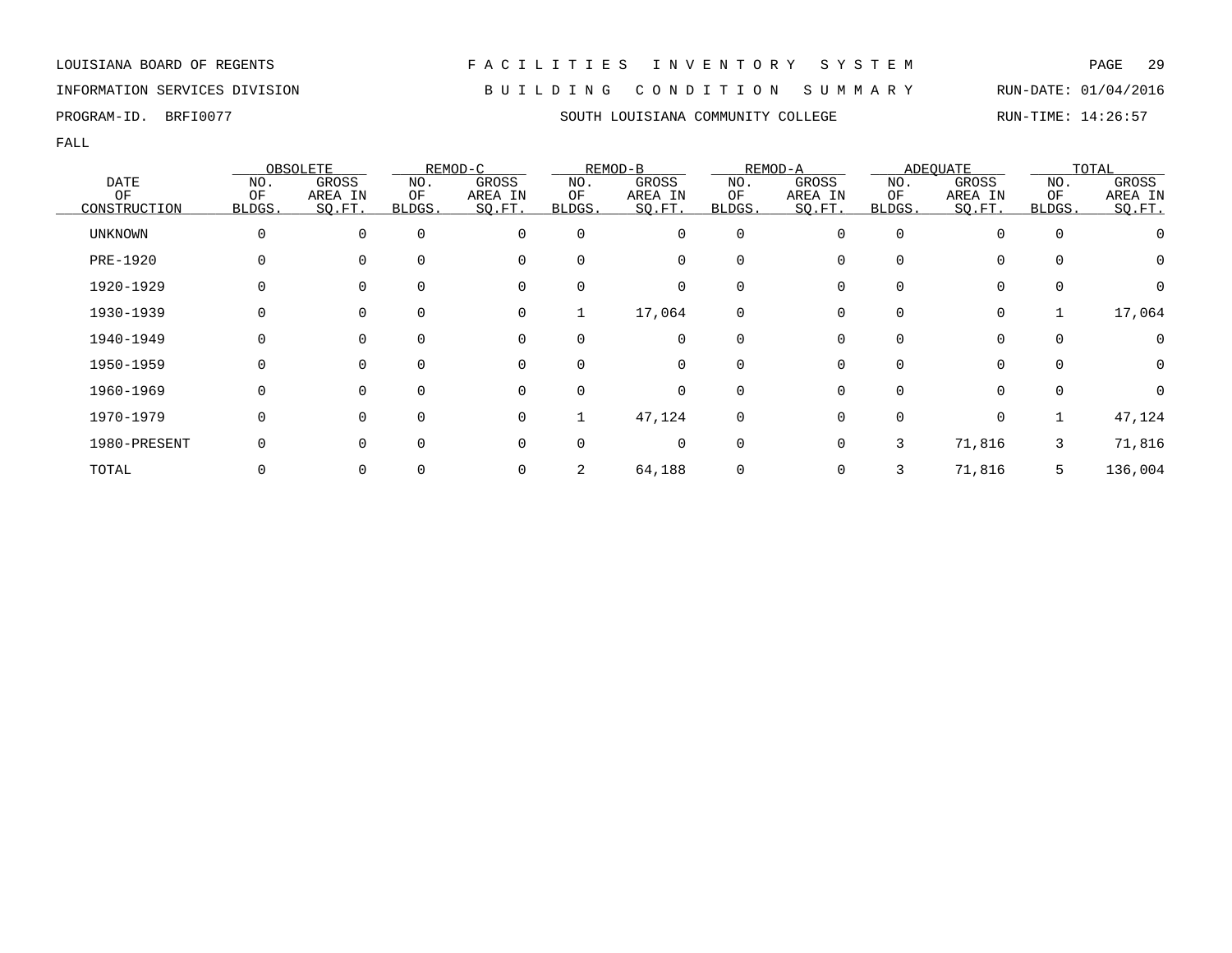INFORMATION SERVICES DIVISION B U I L D I N G C O N D I T I O N S U M M A R Y RUN-DATE: 01/04/2016

FALL

|              |          | OBSOLETE |             | REMOD-C  |          | REMOD-B  |             | REMOD-A |        | <b>ADEOUATE</b> |              | TOTAL    |
|--------------|----------|----------|-------------|----------|----------|----------|-------------|---------|--------|-----------------|--------------|----------|
| <b>DATE</b>  | NO.      | GROSS    | NO.         | GROSS    | NO.      | GROSS    | NO.         | GROSS   | NO.    | GROSS           | NO.          | GROSS    |
| ΟF           | OF       | AREA IN  | ΟF          | AREA IN  | ΟF       | AREA IN  | ΟF          | AREA IN | ΟF     | AREA IN         | ΟF           | AREA IN  |
| CONSTRUCTION | BLDGS.   | SO.FT.   | BLDGS.      | SQ.FT.   | BLDGS.   | SQ.FT.   | BLDGS.      | SO.FT.  | BLDGS. | SQ.FT.          | BLDGS.       | SQ.FT.   |
| UNKNOWN      | O        | $\Omega$ | $\mathbf 0$ | 0        | $\Omega$ | 0        | $\mathbf 0$ | O       |        | 40,000          | 1            | 40,000   |
| PRE-1920     |          |          | 0           | 0        | 0        | 0        | 0           |         |        | $\mathbf 0$     | $\mathbf 0$  | 0        |
| 1920-1929    |          |          | 0           | 0        | 0        | 0        | 0           |         |        | 0               | $\Omega$     |          |
| 1930-1939    |          | $\Omega$ | $\Omega$    | 0        | 0        | 0        | $\Omega$    |         |        | 0               |              | $\Omega$ |
| 1940-1949    | O        | $\Omega$ | $\Omega$    | $\Omega$ | 0        | $\Omega$ | $\Omega$    |         |        | $\Omega$        | <sup>0</sup> | $\Omega$ |
| 1950-1959    | 0        | $\Omega$ | $\Omega$    | 0        | $\Omega$ | 0        | 0           |         |        | $\Omega$        | $\Omega$     |          |
| 1960-1969    |          |          | $\Omega$    | $\Omega$ | 0        | 0        | $\Omega$    |         |        | $\Omega$        |              |          |
| 1970-1979    | $\Omega$ |          | $\Omega$    | $\Omega$ | $\Omega$ | 0        | 0           |         |        | $\mathbf 0$     | $\Omega$     |          |
| 1980-PRESENT |          |          | $\Omega$    | 0        | 0        | 0        | $\Omega$    |         | 2      | 143,569         | 2            | 143,569  |
| TOTAL        |          |          | 0           | 0        |          | 0        |             |         |        | 183,569         |              | 183,569  |

PROGRAM-ID. BRFI0077 LOUISIANA DELTA COMMUNITY COLLEGE RUN-TIME: 14:26:57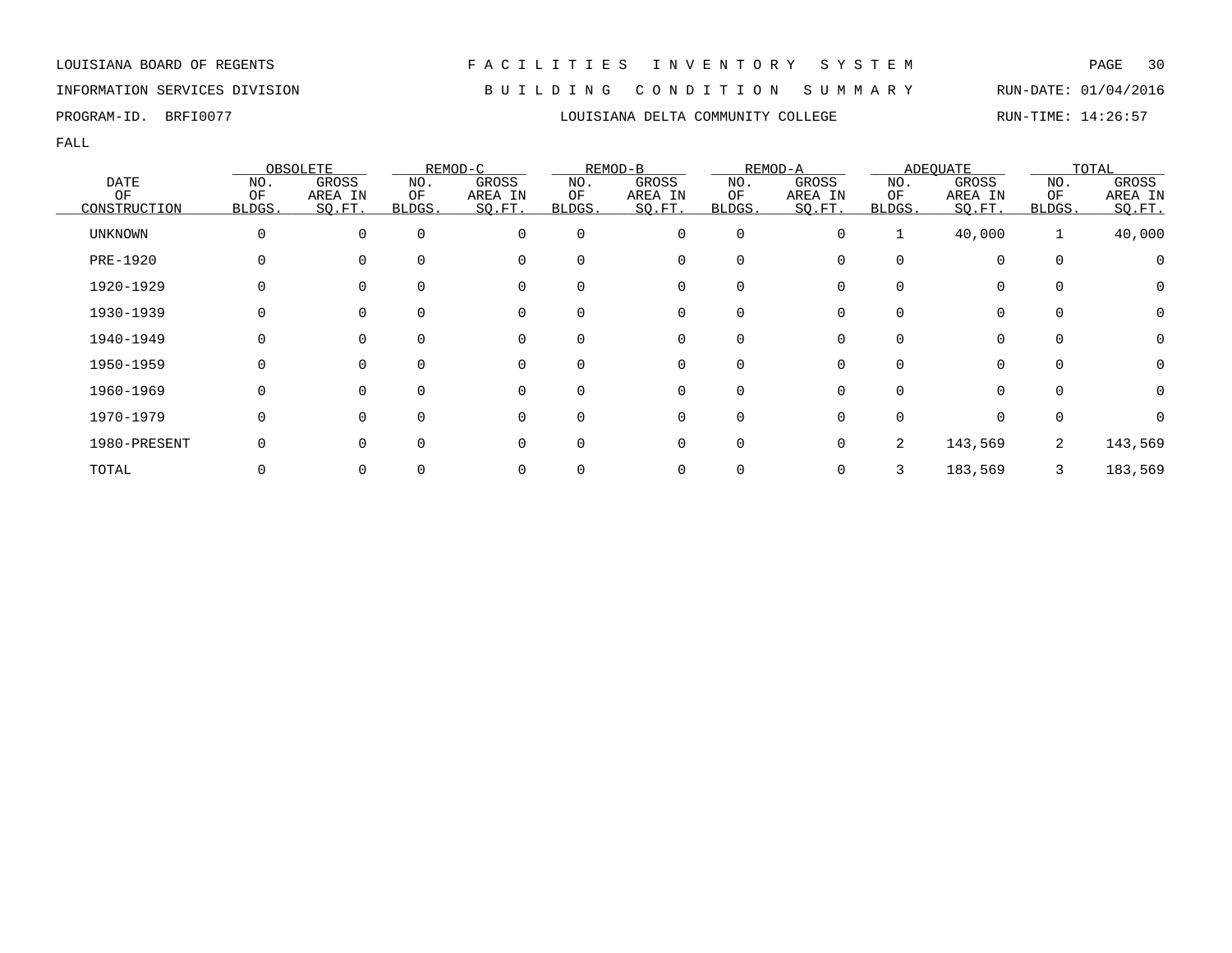# INFORMATION SERVICES DIVISION B U I L D I N G C O N D I T I O N S U M M A R Y RUN-DATE: 01/04/2016

PROGRAM-ID. BRFI0077 **EXAM-ID.** BRFI0077 **RUN-TIME:** 14:26:57

|                |          | OBSOLETE     |              | REMOD-C     |              | REMOD-B  |             | REMOD-A |              | <b>ADEQUATE</b> |          | TOTAL            |
|----------------|----------|--------------|--------------|-------------|--------------|----------|-------------|---------|--------------|-----------------|----------|------------------|
| <b>DATE</b>    | NO.      | GROSS        | NO.          | GROSS       | NO.          | GROSS    | NO.         | GROSS   | NO.          | GROSS           | NO.      | GROSS            |
| ΟF             | ΟF       | AREA IN      | ΟF           | AREA IN     | ΟF           | AREA IN  | ΟF          | AREA IN | ΟF           | AREA IN         | ΟF       | AREA IN          |
| CONSTRUCTION   | BLDGS.   | SO.FT.       | <b>BLDGS</b> | SQ.FT.      | BLDGS.       | SO.FT.   | BLDGS.      | SQ.FT.  | BLDGS.       | SQ.FT.          | BLDGS.   | SO.FT.           |
| <b>UNKNOWN</b> | $\Omega$ | $\Omega$     | $\Omega$     | $\Omega$    | $\Omega$     | 0        | $\mathbf 0$ |         | 0            |                 | $\Omega$ |                  |
| PRE-1920       |          |              | $\Omega$     | $\mathbf 0$ | <sup>0</sup> | 0        | 0           |         | 0            | 0               | $\Omega$ | O                |
| 1920-1929      |          |              | $\Omega$     | $\Omega$    | <sup>0</sup> | 0        |             |         |              |                 |          | $\left( \right)$ |
| 1930-1939      |          |              |              | 0           | $\Omega$     | 0        | 0           |         |              |                 | $\Omega$ |                  |
| 1940-1949      |          | $\Omega$     | $\Omega$     | 0           | $\Omega$     | 0        | 0           |         | 0            | $\Omega$        | $\Omega$ |                  |
| 1950-1959      | O        | $\Omega$     | $\Omega$     | 0           | $\Omega$     | 0        | $\Omega$    |         | <sup>n</sup> | $\Omega$        | $\Omega$ | $\left( \right)$ |
| 1960-1969      |          | <sup>n</sup> | $\Omega$     | $\Omega$    | $\Omega$     | $\Omega$ |             |         | <sup>n</sup> |                 | ∩        |                  |
| 1970-1979      | $\Omega$ |              | $\Omega$     | $\mathbf 0$ | $\Omega$     | 0        | 0           | U       | 4            | 68,915          | 4        | 68,915           |
| 1980-PRESENT   |          |              | $\Omega$     | $\Omega$    | <sup>0</sup> | 0        | 0           |         |              | $\Omega$        | $\Omega$ |                  |
| TOTAL          |          |              |              |             |              | 0        |             |         | 4            | 68,915          |          | 68,915           |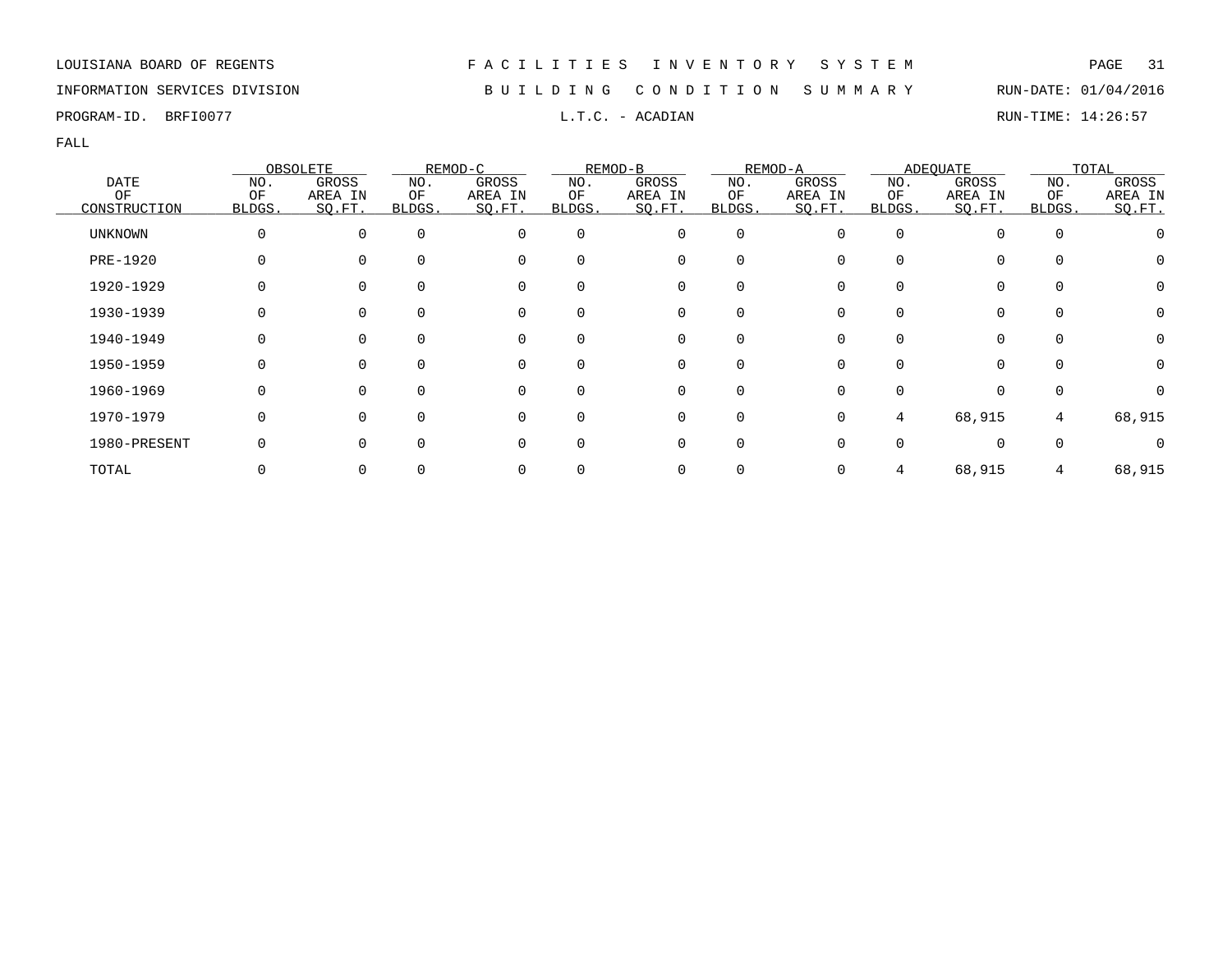# INFORMATION SERVICES DIVISION B U I L D I N G C O N D I T I O N S U M M A R Y RUN-DATE: 01/04/2016

PROGRAM-ID. BRFI0077 **EXELLET ALEXANDRIA** L.T.C. - ALEXANDRIA RUN-TIME: 14:26:57

|                    |              | OBSOLETE          |              | REMOD-C           |              | REMOD-B           |              | REMOD-A           |              | <b>ADEOUATE</b>   |              | TOTAL             |
|--------------------|--------------|-------------------|--------------|-------------------|--------------|-------------------|--------------|-------------------|--------------|-------------------|--------------|-------------------|
| <b>DATE</b>        | NO.          | GROSS             | NO.          | GROSS             | NO.          | GROSS             | NO.          | GROSS             | NO.          | GROSS             | NO.          | GROSS             |
| ΟF<br>CONSTRUCTION | ΟF<br>BLDGS. | AREA IN<br>SQ.FT. | ΟF<br>BLDGS. | AREA IN<br>SQ.FT. | ΟF<br>BLDGS. | AREA IN<br>SQ.FT. | ΟF<br>BLDGS. | AREA IN<br>SO.FT. | ΟF<br>BLDGS. | AREA IN<br>SQ.FT. | ΟF<br>BLDGS. | AREA IN<br>SQ.FT. |
| <b>UNKNOWN</b>     | 0            | $\mathbf 0$       | $\mathbf 0$  | 0                 | $\mathbf 0$  | 0                 | 0            | 0                 | $\Omega$     | 0                 | $\mathbf 0$  |                   |
| PRE-1920           |              | $\Omega$          | $\Omega$     | 0                 | 0            | 0                 | $\Omega$     |                   |              | 0                 | 0            | 0                 |
| 1920-1929          |              | 0                 | $\Omega$     | 0                 | 0            | 0                 | 0            |                   |              | 0                 | 0            | 0                 |
| 1930-1939          |              | 0                 | $\Omega$     | 0                 | 0            | 0                 | 0            |                   |              | 0                 | $\mathbf 0$  | 0                 |
| 1940-1949          |              | 0                 | $\Omega$     | 0                 | $\Omega$     | 0                 | $\Omega$     |                   |              | 0                 | $\Omega$     | 0                 |
| 1950-1959          |              | $\Omega$          | $\Omega$     | 0                 | $\Omega$     | $\Omega$          | $\Omega$     | <sup>n</sup>      |              | $\Omega$          | $\mathbf 0$  | O                 |
| 1960-1969          |              | $\Omega$          | $\Omega$     | $\Omega$          | 0            | $\Omega$          | $\Omega$     | 0                 | 4            | 45,988            | 4            | 45,988            |
| 1970-1979          |              | $\Omega$          | $\Omega$     | $\Omega$          | 0            | 0                 | 0            | 0                 | 3            | 39,141            | 3            | 39,141            |
| 1980-PRESENT       |              | 0                 | $\Omega$     | 0                 | 0            | 0                 | $\mathbf 0$  |                   | 5            | 6,606             | 5            | 6,606             |
| TOTAL              |              | 0                 |              |                   |              |                   |              | 0                 | 12           | 91,735            | 12           | 91,735            |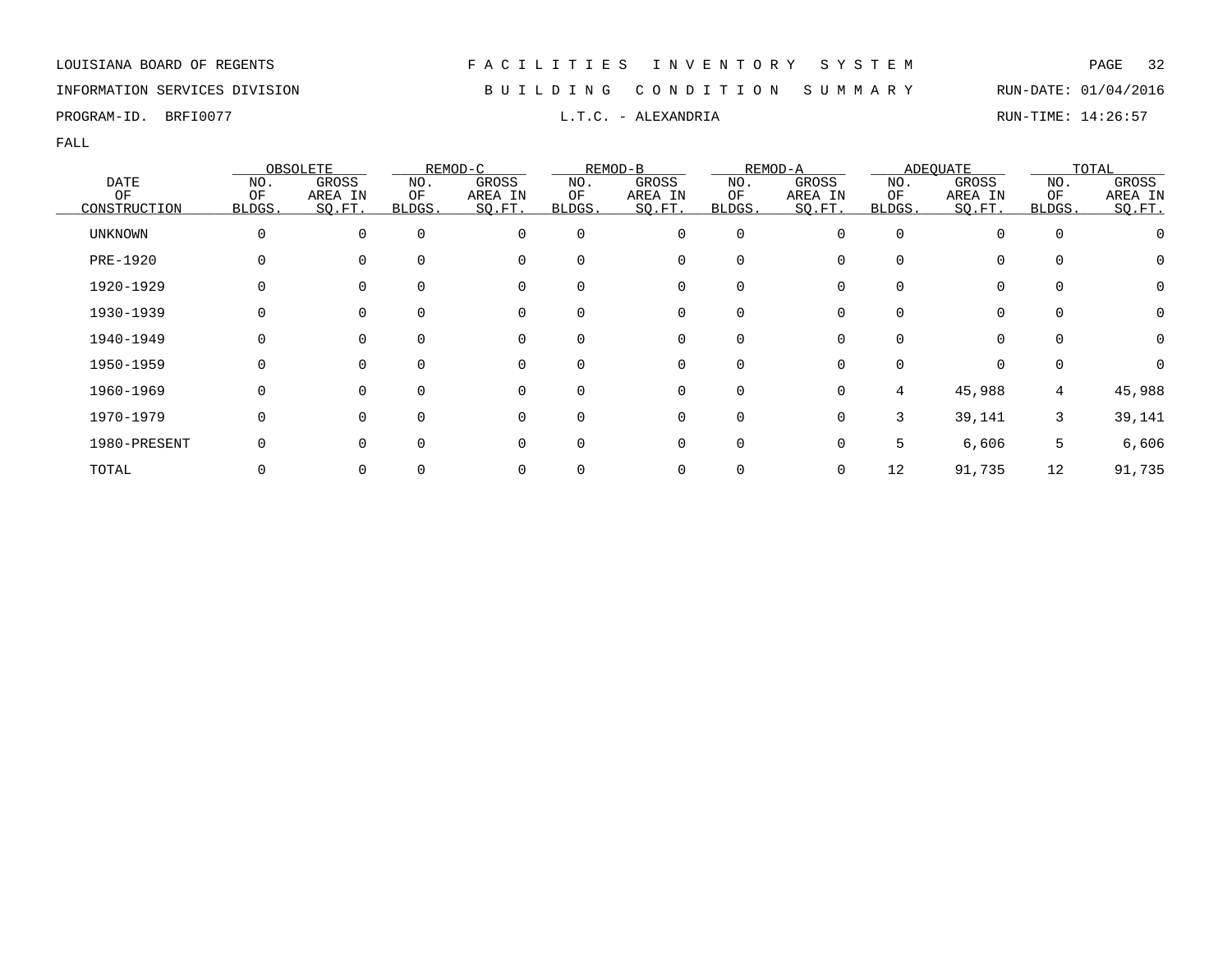# INFORMATION SERVICES DIVISION B U I L D I N G C O N D I T I O N S U M M A R Y RUN-DATE: 01/04/2016

PROGRAM-ID. BRFI0077 **EXECUTE:** 14:26:57 L.T.C. - ASCENSION RUN-TIME: 14:26:57

|                 |        | OBSOLETE |          | REMOD-C     |          | REMOD-B      |          | REMOD-A |              | <b>ADEQUATE</b> |          | TOTAL   |
|-----------------|--------|----------|----------|-------------|----------|--------------|----------|---------|--------------|-----------------|----------|---------|
| <b>DATE</b>     | NO.    | GROSS    | NO.      | GROSS       | NO.      | GROSS        | NO.      | GROSS   | NO.          | GROSS           | NO.      | GROSS   |
| OF              | ΟF     | AREA IN  | ΟF       | AREA IN     | ΟF       | AREA IN      | ΟF       | AREA IN | ΟF           | AREA IN         | OF       | AREA IN |
| CONSTRUCTION    | BLDGS. | SQ.FT.   | BLDGS.   | SQ.FT.      | BLDGS.   | SQ.FT.       | BLDGS.   | SO.FT.  | BLDGS.       | SQ.FT.          | BLDGS.   | SO.FT.  |
| <b>UNKNOWN</b>  | 0      | $\Omega$ | $\Omega$ | $\Omega$    | $\Omega$ | 0            | 0        |         | <sup>0</sup> |                 | $\Omega$ |         |
| <b>PRE-1920</b> | 0      |          | $\Omega$ | $\mathbf 0$ |          | 0            |          |         | <sup>0</sup> | 0               | $\Omega$ |         |
| 1920-1929       |        |          | $\Omega$ | 0           |          | 0            |          |         |              |                 |          |         |
| 1930-1939       |        |          | $\Omega$ | 0           |          | 0            |          |         |              |                 | $\Omega$ |         |
| 1940-1949       |        | 0        | $\Omega$ | 0           | 0        | 0            | $\Omega$ |         | <sup>0</sup> | 0               | $\Omega$ |         |
| 1950-1959       | O      | $\Omega$ | $\Omega$ | 0           | $\Omega$ | $\mathbf{0}$ | $\Omega$ |         | U            | 0               | $\Omega$ |         |
| 1960-1969       | O      | $\Omega$ | $\Omega$ | $\Omega$    |          | $\Omega$     |          |         | U            |                 | $\cap$   |         |
| 1970-1979       | 0      | ∩        | $\Omega$ | $\Omega$    | $\Omega$ | 0            | $\Omega$ |         |              | 0               | $\Omega$ |         |
| 1980-PRESENT    |        |          | $\Omega$ | $\Omega$    |          | 0            | $\Omega$ |         |              |                 |          |         |
| TOTAL           |        |          |          |             |          | 0            |          |         |              |                 |          |         |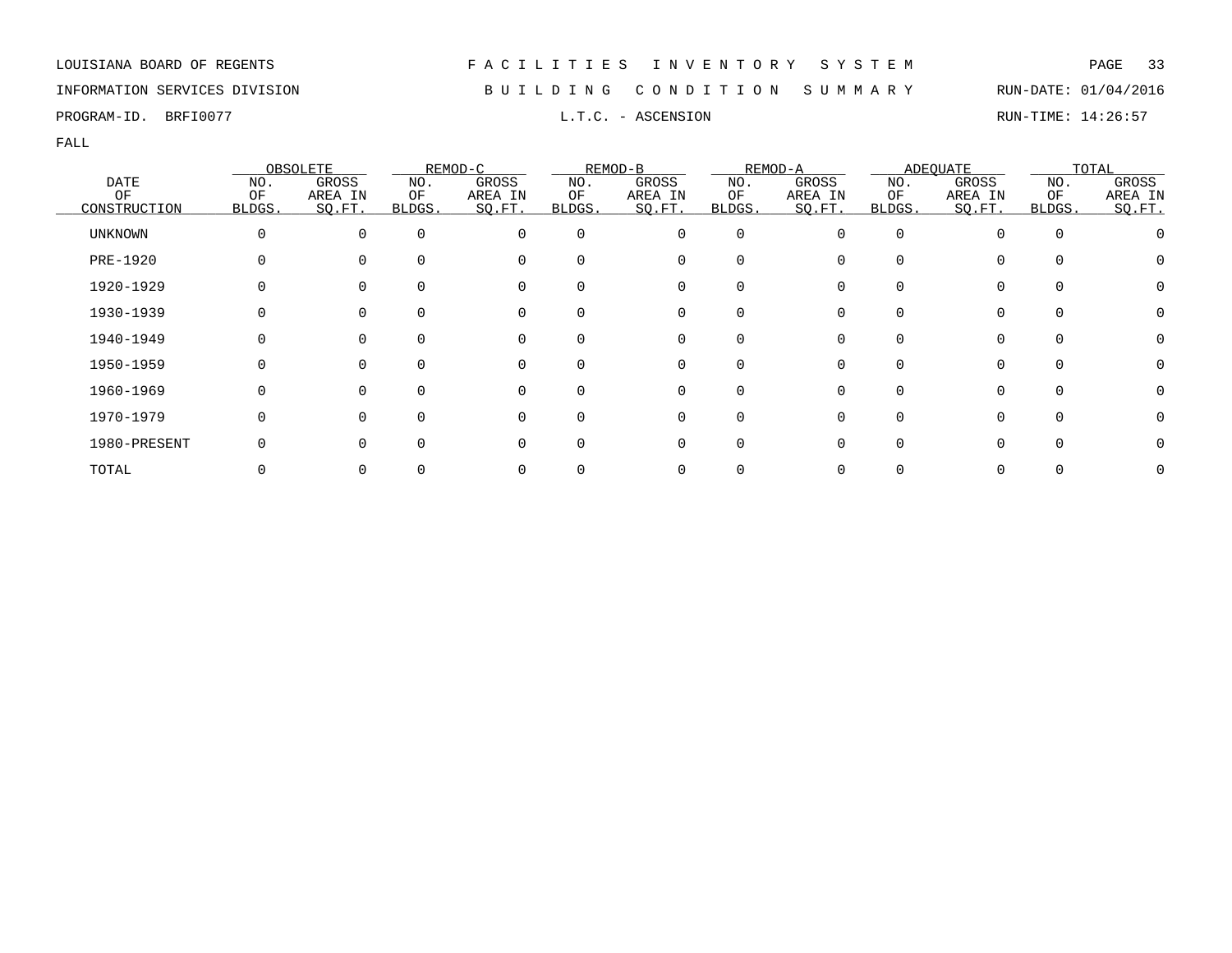# INFORMATION SERVICES DIVISION B U I L D I N G C O N D I T I O N S U M M A R Y RUN-DATE: 01/04/2016

PROGRAM-ID. BRFI0077 **EXAM-ID.** BRFI0077 **RUN-TIME:** 14:26:57

|                 |        | OBSOLETE |             | REMOD-C  |          | REMOD-B      |             | REMOD-A |                | <b>ADEQUATE</b> |                | TOTAL   |
|-----------------|--------|----------|-------------|----------|----------|--------------|-------------|---------|----------------|-----------------|----------------|---------|
| <b>DATE</b>     | NO.    | GROSS    | NO.         | GROSS    | NO.      | GROSS        | NO.         | GROSS   | NO.            | GROSS           | NO.            | GROSS   |
| OF              | OF     | AREA IN  | ОF          | AREA IN  | ΟF       | AREA IN      | ΟF          | AREA IN | ΟF             | AREA IN         | OF             | AREA IN |
| CONSTRUCTION    | BLDGS. | SO.FT.   | BLDGS.      | SQ.FT.   | BLDGS.   | SQ.FT.       | BLDGS.      | SO.FT.  | BLDGS.         | SQ.FT.          | BLDGS.         | SQ.FT.  |
| <b>UNKNOWN</b>  | 0      | $\Omega$ | $\mathbf 0$ | $\Omega$ | 0        | 0            | $\mathbf 0$ |         | <sup>0</sup>   |                 | $\overline{0}$ |         |
| <b>PRE-1920</b> | 0      |          | $\Omega$    | 0        |          | 0            | $\Omega$    |         | 0              | 0               | $\Omega$       | O       |
| 1920-1929       |        | $\Omega$ | 0           | 0        | 0        | 0            | 0           |         |                | 0               | 0              | O       |
| 1930-1939       |        |          | 0           | 0        | 0        | 0            | 0           |         |                |                 | 0              |         |
| 1940-1949       | 0      | $\Omega$ | $\mathbf 0$ | 0        | 0        | 0            | 0           | 0       |                | 13,500          |                | 13,500  |
| 1950-1959       | 0      | $\Omega$ | $\Omega$    | $\Omega$ | $\Omega$ | $\mathbf{0}$ | $\Omega$    | O       |                | 1,400           |                | 1,400   |
| 1960-1969       | 0      | $\Omega$ | $\Omega$    | 0        | $\Omega$ | 0            | $\Omega$    |         | <sup>0</sup>   | $\Omega$        | 0              |         |
| 1970-1979       | 0      | $\Omega$ | $\Omega$    | $\Omega$ | 0        | 0            | 0           |         | $\overline{2}$ | 21,324          | 2              | 21,324  |
| 1980-PRESENT    |        |          | $\Omega$    | 0        |          | 0            | $\Omega$    |         | 3              | 4,353           | 3              | 4,353   |
| TOTAL           |        |          |             |          |          | 0            |             |         |                | 40,577          |                | 40,577  |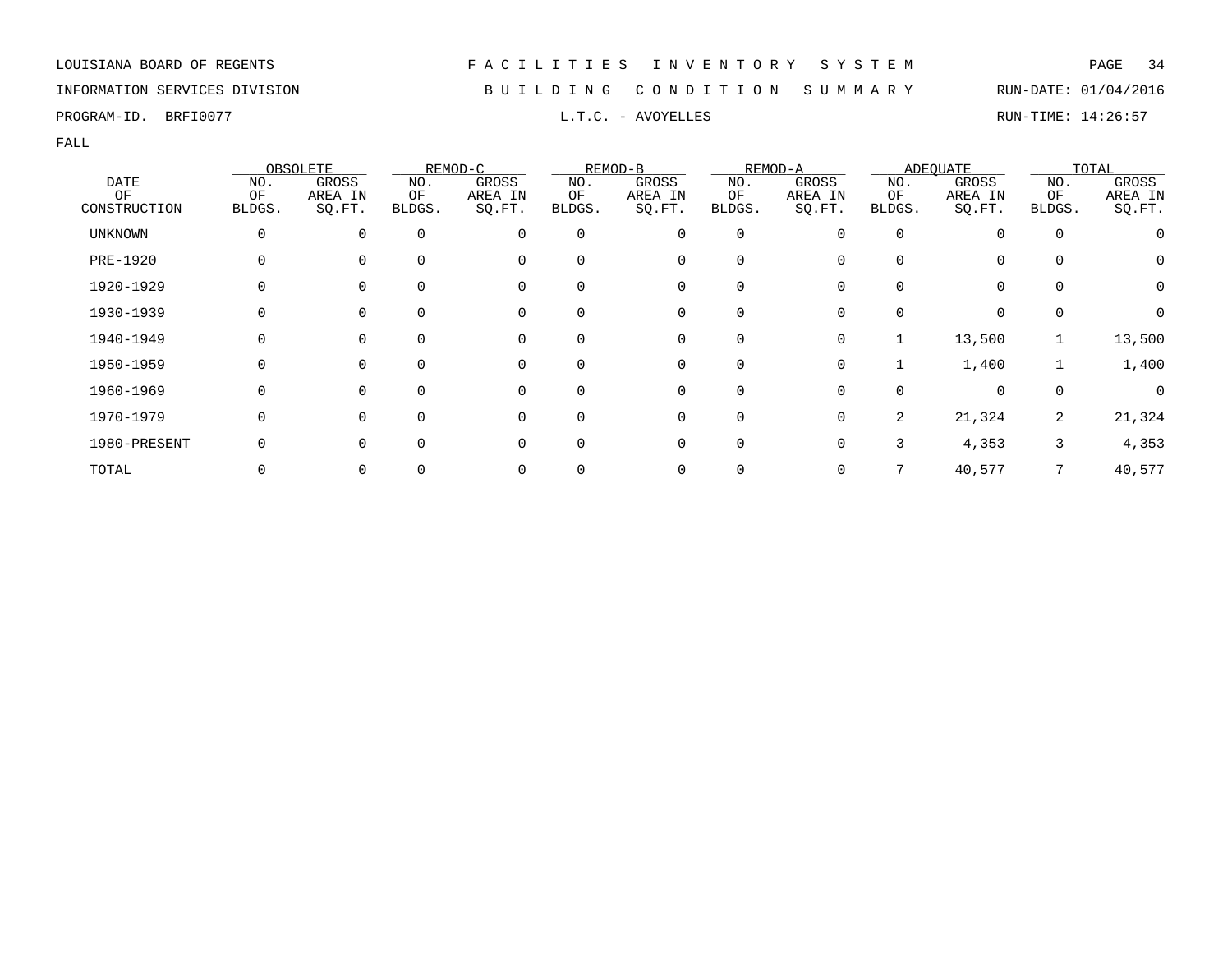# INFORMATION SERVICES DIVISION B U I L D I N G C O N D I T I O N S U M M A R Y RUN-DATE: 01/04/2016

PROGRAM-ID. BRFI0077 L.T.C. - BASTROP RUN-TIME: 14:26:57

|                   |              | OBSOLETE         |               | REMOD-C          |           | REMOD-B          |             | REMOD-A          |           | <b>ADEOUATE</b>  |             | TOTAL            |
|-------------------|--------------|------------------|---------------|------------------|-----------|------------------|-------------|------------------|-----------|------------------|-------------|------------------|
| <b>DATE</b><br>OF | NO.<br>OF    | GROSS<br>AREA IN | NO.<br>ΟF     | GROSS<br>AREA IN | NO.<br>ΟF | GROSS<br>AREA IN | NO.<br>OF   | GROSS<br>AREA IN | NO.<br>ΟF | GROSS<br>AREA IN | NO.<br>OF   | GROSS<br>AREA IN |
| CONSTRUCTION      | BLDGS.       | SO.FT.           | <b>BLDGS.</b> | SQ.FT.           | BLDGS.    | SQ.FT.           | BLDGS.      | SO.FT.           | BLDGS.    | SQ.FT.           | BLDGS.      | SQ.FT.           |
| UNKNOWN           | $\Omega$     | $\Omega$         | $\mathbf 0$   | 0                | 0         | 0                | $\mathbf 0$ |                  | 0         | $\Omega$         | $\mathbf 0$ |                  |
| PRE-1920          |              |                  | $\Omega$      | 0                |           | 0                | O           |                  |           |                  | 0           | $\mathbf{0}$     |
| 1920-1929         |              |                  | 0             | 0                | 0         | 0                | 0           |                  |           | $\Omega$         | 0           | 0                |
| 1930-1939         |              | 0                | 0             | 0                | 0         | 0                | 0           |                  |           | $\Omega$         | $\mathbf 0$ |                  |
| 1940-1949         | 0            | $\Omega$         | $\Omega$      | 0                | $\Omega$  | 0                | $\Omega$    |                  |           | 0                | $\Omega$    | 0                |
| 1950-1959         | <sup>0</sup> | $\Omega$         | $\Omega$      | $\Omega$         |           | $\mathbf 0$      | $\Omega$    |                  |           | $\cap$           | $\Omega$    | O                |
| 1960-1969         | $\Omega$     | $\Omega$         | $\Omega$      | $\Omega$         | $\Omega$  | $\mathbf 0$      | $\Omega$    |                  |           | $\Omega$         | $\Omega$    |                  |
| 1970-1979         | $\Omega$     |                  | $\Omega$      | $\Omega$         | $\Omega$  | 0                | 0           |                  | 3         | 19,911           | 3           | 19,911           |
| 1980-PRESENT      |              |                  | $\Omega$      | 0                | 0         | 0                | $\Omega$    |                  | 3         | 24,374           | 3           | 24,374           |
| TOTAL             |              |                  | 0             |                  |           | 0                |             |                  | 6         | 44,285           | 6           | 44,285           |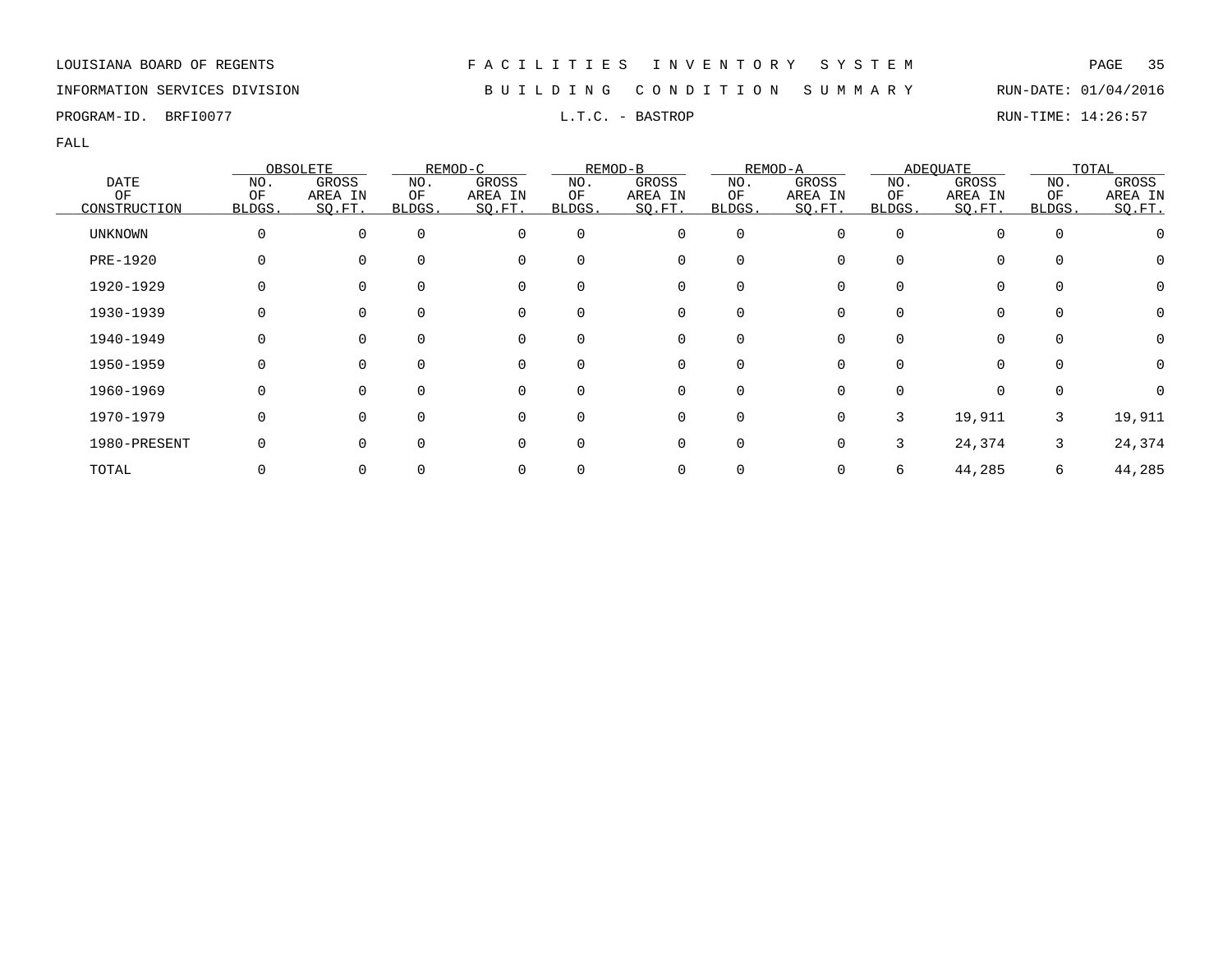# INFORMATION SERVICES DIVISION B U I L D I N G C O N D I T I O N S U M M A R Y RUN-DATE: 01/04/2016

PROGRAM-ID. BRFI0077 **EXECUTE:** 14:26:57 L.T.C. - BATON ROUGE RUN-TIME: 14:26:57

|                |        | OBSOLETE |          | REMOD-C     |          | REMOD-B      |             | REMOD-A |                | <b>ADEQUATE</b> |             | TOTAL            |
|----------------|--------|----------|----------|-------------|----------|--------------|-------------|---------|----------------|-----------------|-------------|------------------|
| <b>DATE</b>    | NO.    | GROSS    | NO.      | GROSS       | NO.      | GROSS        | NO.         | GROSS   | NO.            | GROSS           | NO.         | GROSS            |
| OF             | ΟF     | AREA IN  | ΟF       | AREA IN     | ΟF       | AREA IN      | ΟF          | AREA IN | ΟF             | AREA IN         | ΟF          | AREA IN          |
| CONSTRUCTION   | BLDGS. | SO.FT.   | BLDGS.   | SQ.FT.      | BLDGS.   | SO.FT.       | BLDGS.      | SQ.FT.  | BLDGS.         | SQ.FT.          | BLDGS.      | SO.FT.           |
| <b>UNKNOWN</b> | 0      | $\Omega$ | $\Omega$ | $\Omega$    | 0        | 0            | $\mathbf 0$ |         | <sup>0</sup>   |                 | $\mathbf 0$ |                  |
| PRE-1920       | 0      |          | $\Omega$ | 0           | $\Omega$ | 0            | $\Omega$    |         | <sup>0</sup>   | 0               | $\Omega$    | O                |
| 1920-1929      | U      |          | $\Omega$ | 0           |          | 0            |             |         |                | 0               | 0           | O                |
| 1930-1939      |        |          | 0        | 0           | 0        | 0            |             |         |                |                 | 0           |                  |
| 1940-1949      | O      | $\Omega$ | $\Omega$ | 0           | 0        | 0            | $\Omega$    |         | <sup>0</sup>   | 0               | $\Omega$    | $\left( \right)$ |
| 1950-1959      | 0      | $\Omega$ | $\Omega$ | 0           | $\Omega$ | $\mathbf{0}$ | $\Omega$    |         | 0              | 0               | $\Omega$    | O                |
| 1960-1969      | O      | $\Omega$ | $\Omega$ | $\Omega$    |          | $\mathbf 0$  | $\Omega$    |         | U              |                 | $\cap$      |                  |
| 1970-1979      | 0      | $\Omega$ | $\Omega$ | $\mathbf 0$ | 0        | 0            |             | 109,931 | $\overline{2}$ | 58,395          | 3           | 168,326          |
| 1980-PRESENT   |        |          | $\Omega$ | $\Omega$    | 0        | 0            | 0           |         | 4              | 18,114          | 4           | 18,114           |
| TOTAL          |        |          |          | 0           |          | 0            |             | 109,931 | 6              | 76,509          |             | 186,440          |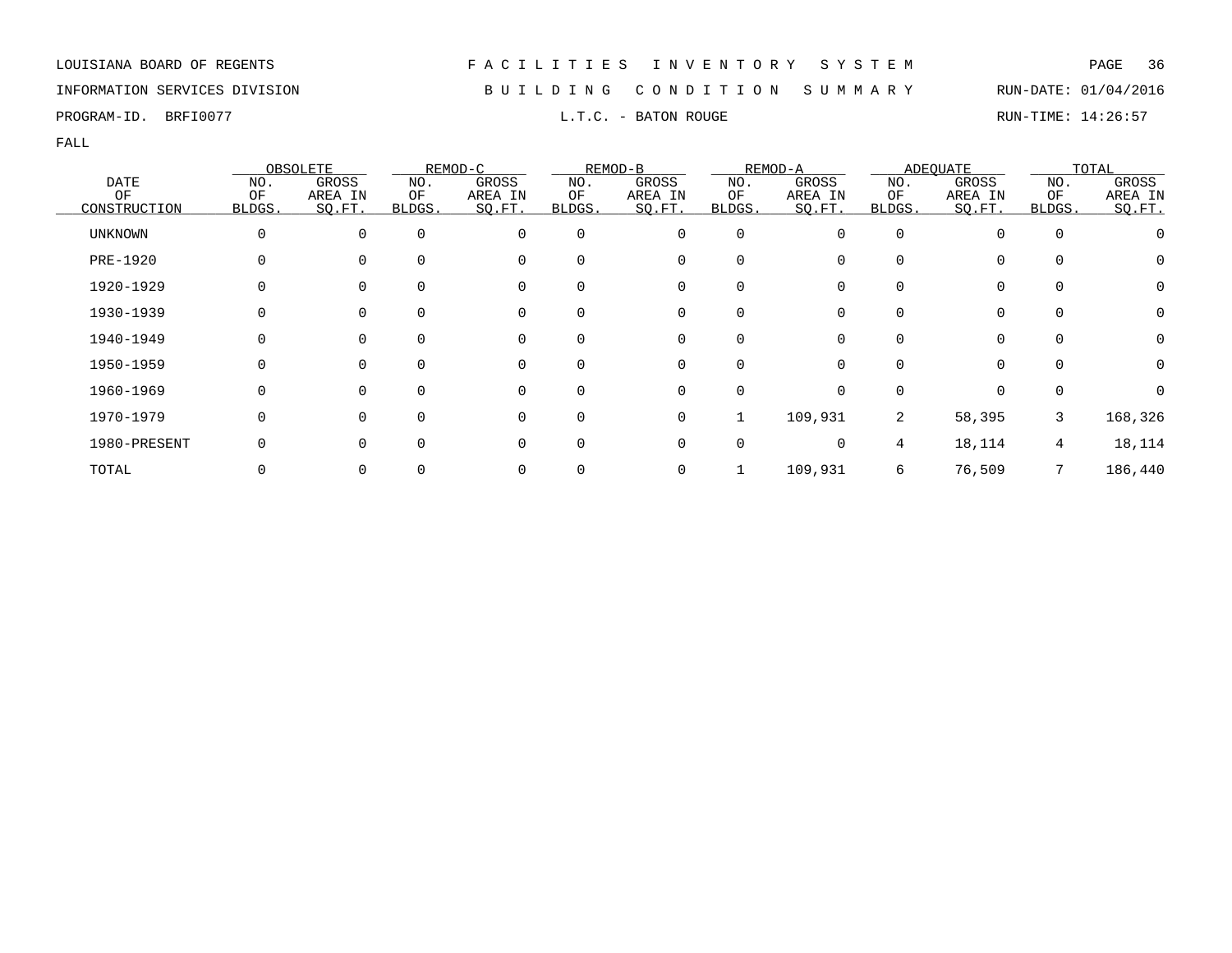| LOUISIANA BOARD OF REGENTS |  |  |  |
|----------------------------|--|--|--|
|----------------------------|--|--|--|

FACILITIES INVENTORY SYSTEM PAGE 37

INFORMATION SERVICES DIVISION B U I L D I N G C O N D I T I O N S U M M A R Y RUN-DATE: 01/04/2016

PROGRAM-ID. BRFI0077 **EXECUTE:** 14:26:57 L.T.C. - CHARLES B. COREIL RUN-TIME: 14:26:57

|              |          | OBSOLETE |          | REMOD-C     |          | REMOD-B     |             | REMOD-A  |              | <b>ADEOUATE</b> |          | TOTAL            |
|--------------|----------|----------|----------|-------------|----------|-------------|-------------|----------|--------------|-----------------|----------|------------------|
| <b>DATE</b>  | NO.      | GROSS    | NO.      | GROSS       | NO.      | GROSS       | NO.         | GROSS    | NO.          | GROSS           | NO.      | GROSS            |
| ΟF           | OF       | AREA IN  | ΟF       | AREA IN     | ΟF       | AREA IN     | ΟF          | AREA IN  | ΟF           | AREA IN         | ΟF       | AREA IN          |
| CONSTRUCTION | BLDGS.   | SQ.FT.   | BLDGS.   | SQ.FT.      | BLDGS.   | SQ.FT.      | BLDGS.      | SO.FT.   | BLDGS.       | SQ.FT.          | BLDGS.   | SQ.FT.           |
| UNKNOWN      | 0        | 0        | $\Omega$ | 0           | $\Omega$ | $\mathbf 0$ | $\mathbf 0$ | $\Omega$ | 0            | 0               | 0        |                  |
| PRE-1920     | 0        |          |          | 0           |          | 0           | $\Omega$    |          | <sup>0</sup> | 0               |          | $\left( \right)$ |
| 1920-1929    | 0        |          |          | $\mathbf 0$ |          | 0           | 0           |          | <sup>0</sup> | 0               |          | 0                |
| 1930-1939    | 0        | 0        |          | 0           |          | 0           | 0           |          | 0            | 0               | 0        |                  |
| 1940-1949    | 0        | $\Omega$ |          | $\mathbf 0$ | $\Omega$ | 0           | 0           | $\Omega$ | $\Omega$     | 0               | $\Omega$ | 0                |
| 1950-1959    | $\Omega$ | $\Omega$ |          | 0           | $\Omega$ | 0           | $\Omega$    | $\Omega$ | 0            | $\Omega$        |          | O                |
| 1960-1969    | 0        | ∩        |          | $\mathbf 0$ | $\Omega$ | $\mathbf 0$ | $\Omega$    | $\Omega$ | <sup>0</sup> | $\Omega$        | $\Omega$ |                  |
| 1970-1979    | 0        | $\Omega$ |          | 0           |          | 12,201      | 0           | $\Omega$ |              | 4,964           | 2        | 17,165           |
| 1980-PRESENT | 0        |          |          | 0           |          | 0           | 1           | 4,292    | 4            | 17,598          | 5        | 21,890           |
| TOTAL        |          |          |          | 0           |          | 12,201      |             | 4,292    | 5            | 22,562          |          | 39,055           |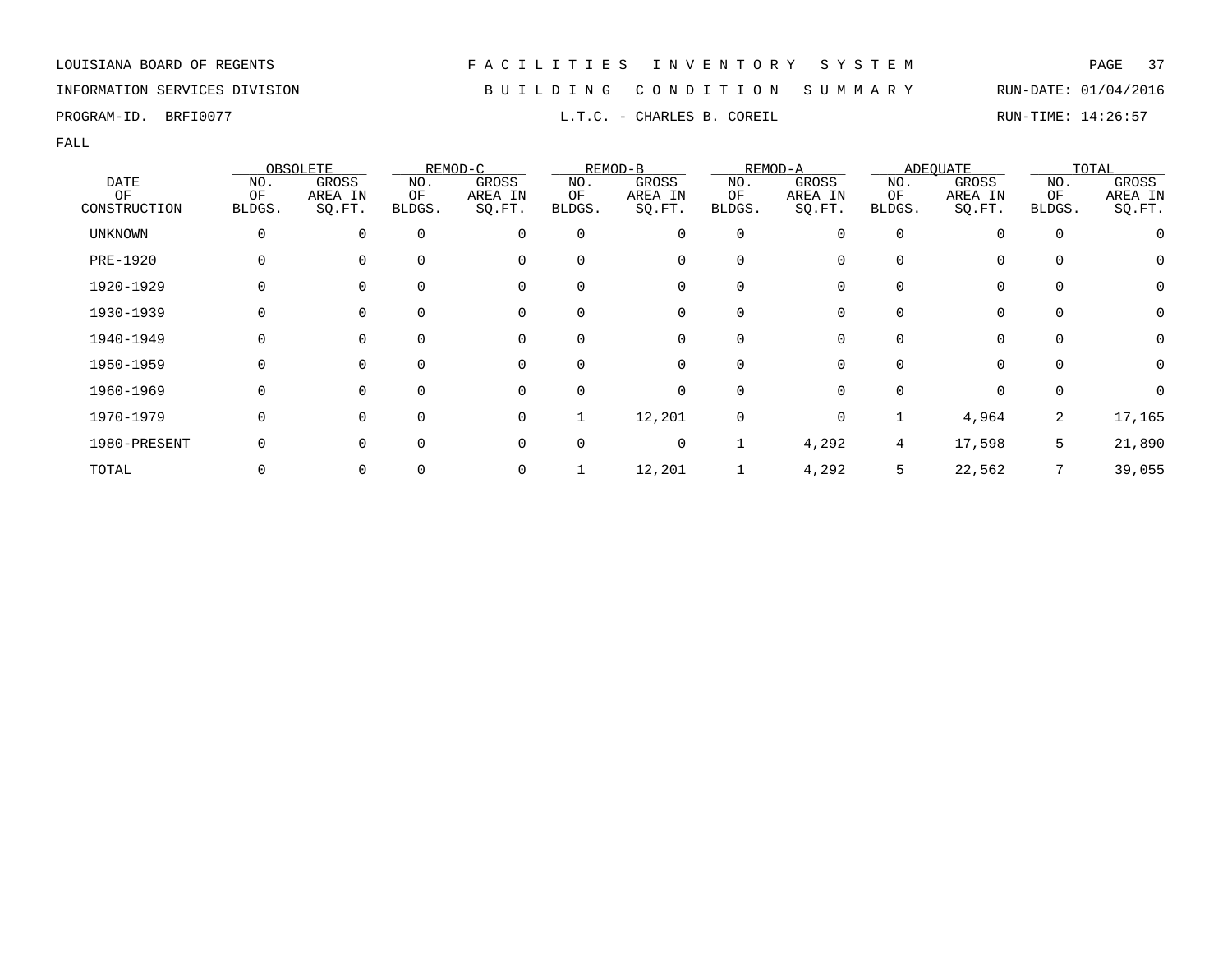### INFORMATION SERVICES DIVISION B U I L D I N G C O N D I T I O N S U M M A R Y RUN-DATE: 01/04/2016

PROGRAM-ID. BRFI0077 **EXAM-ID.** BRFI0077 **RUN-TIME: 14:26:57** 

|                 |        | OBSOLETE       |          | REMOD-C  |              | REMOD-B  |                | REMOD-A      |              | <b>ADEQUATE</b> |             | TOTAL   |
|-----------------|--------|----------------|----------|----------|--------------|----------|----------------|--------------|--------------|-----------------|-------------|---------|
| <b>DATE</b>     | NO.    | GROSS          | NO.      | GROSS    | NO.          | GROSS    | NO.            | GROSS        | NO.          | GROSS           | NO.         | GROSS   |
| OF              | OF     | AREA IN        | ΟF       | AREA IN  | ΟF           | AREA IN  | ΟF             | AREA IN      | ΟF           | AREA IN         | ΟF          | AREA IN |
| CONSTRUCTION    | BLDGS. | SQ.FT.         | BLDGS.   | SQ.FT.   | BLDGS.       | SO.FT.   | BLDGS.         | SO.FT.       | <b>BLDGS</b> | SQ.FT.          | BLDGS.      | SQ.FT.  |
| <b>UNKNOWN</b>  |        | 0              | $\Omega$ | 0        | $\Omega$     | 0        | $\overline{0}$ | 0            | $\Omega$     | 0               | $\mathbf 0$ |         |
| <b>PRE-1920</b> |        | $\Omega$       | $\Omega$ | 0        | 0            | 0        | $\Omega$       |              |              | 0               | 0           | 0       |
| 1920-1929       |        | 0              |          | 0        | <sup>0</sup> | 0        | 0              |              |              | 0               | 0           | 0       |
| 1930-1939       |        | 0              | $\Omega$ | 0        | 0            | 0        | 0              |              |              | 0               | 0           | 0       |
| 1940-1949       | O      | $\overline{0}$ | $\Omega$ | 0        | $\Omega$     | 0        | $\Omega$       | 0            |              | $\Omega$        | 0           | 0       |
| 1950-1959       | U      | $\Omega$       | $\Omega$ | $\Omega$ | 0            | $\Omega$ | $\Omega$       | <sup>n</sup> |              | $\Omega$        | $\Omega$    |         |
| 1960-1969       | U      | $\Omega$       | $\Omega$ | 0        | 0            | $\Omega$ | $\Omega$       |              |              | $\Omega$        | $\Omega$    | 0       |
| 1970-1979       |        | 0              | $\Omega$ | 0        | <sup>0</sup> | 0        | 0              |              |              | $\Omega$        | 0           |         |
| 1980-PRESENT    |        | $\Omega$       | $\Omega$ | 0        | 2            | 107,417  | 2              | 34,732       | $\Omega$     | 0               | 4           | 142,149 |
| TOTAL           |        | 0              |          |          | 2            | 107,417  | 2              | 34,732       |              | 0               | 4           | 142,149 |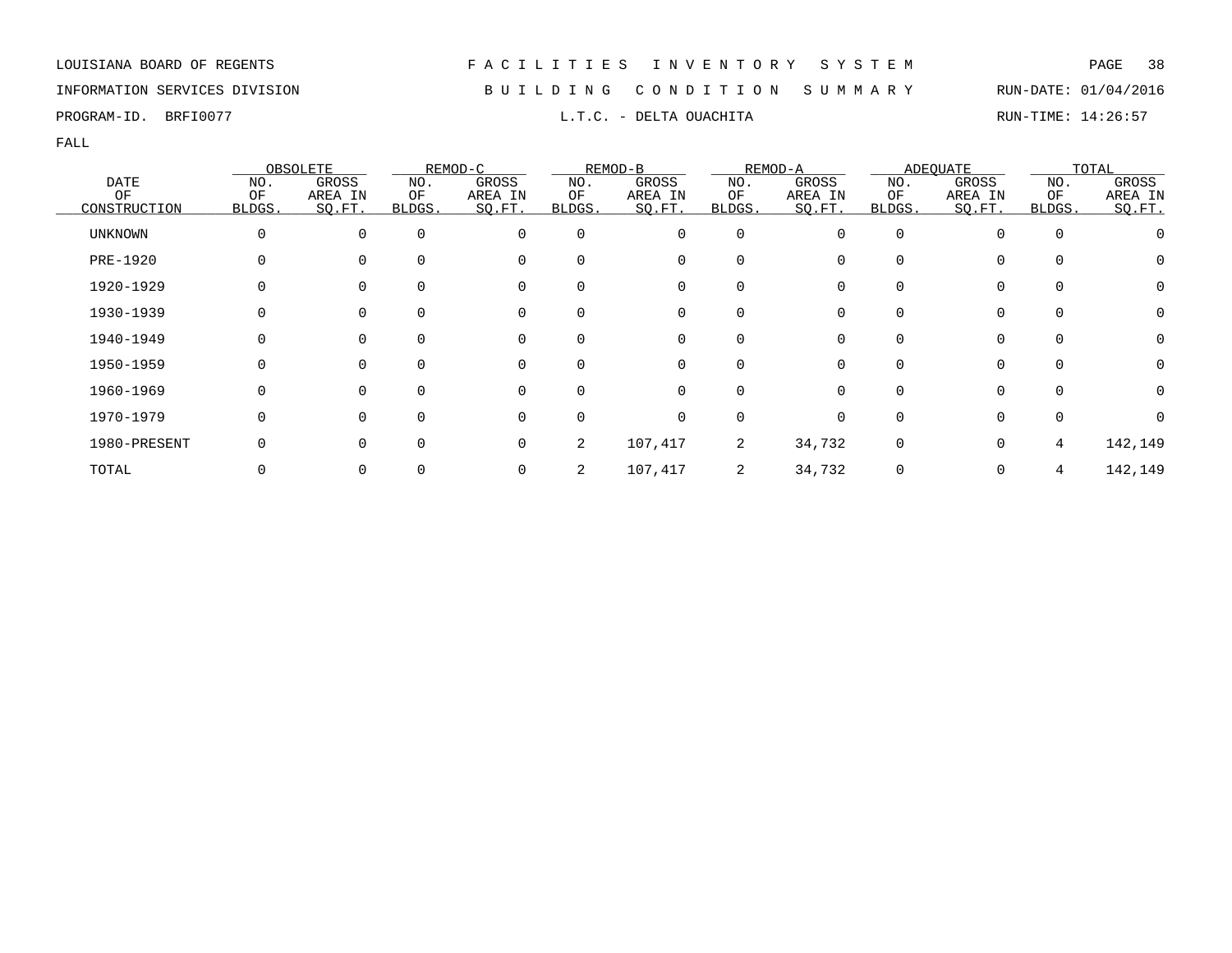### INFORMATION SERVICES DIVISION B U I L D I N G C O N D I T I O N S U M M A R Y RUN-DATE: 01/04/2016

PROGRAM-ID. BRFI0077 **EXAMGELINE L.T.C. - EVANGELINE RUN-TIME: 14:26:57** 

|                   | OBSOLETE     |                  |               | REMOD-C          |           | REMOD-B          |             | REMOD-A          |           | <b>ADEOUATE</b>  |             | TOTAL            |  |
|-------------------|--------------|------------------|---------------|------------------|-----------|------------------|-------------|------------------|-----------|------------------|-------------|------------------|--|
| <b>DATE</b><br>OF | NO.<br>OF    | GROSS<br>AREA IN | NO.<br>ΟF     | GROSS<br>AREA IN | NO.<br>ΟF | GROSS<br>AREA IN | NO.<br>OF   | GROSS<br>AREA IN | NO.<br>ΟF | GROSS<br>AREA IN | NO.<br>OF   | GROSS<br>AREA IN |  |
| CONSTRUCTION      | BLDGS.       | SO.FT.           | <b>BLDGS.</b> | SQ.FT.           | BLDGS.    | SQ.FT.           | BLDGS.      | SO.FT.           | BLDGS.    | SQ.FT.           | BLDGS.      | SQ.FT.           |  |
| UNKNOWN           | $\Omega$     | $\Omega$         | $\mathbf 0$   | 0                | 0         | 0                | $\mathbf 0$ |                  | 0         |                  | $\mathbf 0$ |                  |  |
| PRE-1920          |              |                  | $\Omega$      | 0                |           | 0                |             |                  |           |                  | $\Omega$    |                  |  |
| 1920-1929         |              |                  | 0             | 0                | 0         | 0                | 0           |                  |           |                  | 0           | 0                |  |
| 1930-1939         |              |                  | 0             | 0                | 0         | 0                | 0           |                  |           | 0                | $\mathbf 0$ |                  |  |
| 1940-1949         | <sup>0</sup> | $\Omega$         | $\Omega$      | 0                | $\Omega$  | 0                | $\Omega$    |                  |           | 0                | $\Omega$    | 0                |  |
| 1950-1959         | <sup>0</sup> | <sup>n</sup>     | $\Omega$      | $\Omega$         |           | 0                | 0           |                  |           | <sup>n</sup>     | $\Omega$    |                  |  |
| 1960-1969         | $\Omega$     | $\Omega$         | $\Omega$      | $\Omega$         | $\Omega$  | $\mathbf 0$      | $\Omega$    | 0                | 2         | 45,570           | 2           | 45,570           |  |
| 1970-1979         |              |                  | $\Omega$      | $\Omega$         | $\Omega$  | 0                | $\Omega$    |                  |           |                  | $\Omega$    |                  |  |
| 1980-PRESENT      |              |                  | $\Omega$      | $\Omega$         |           | 0                | O           |                  |           |                  |             |                  |  |
| TOTAL             |              |                  |               |                  |           | 0                |             |                  | 2         | 45,570           | 2           | 45,570           |  |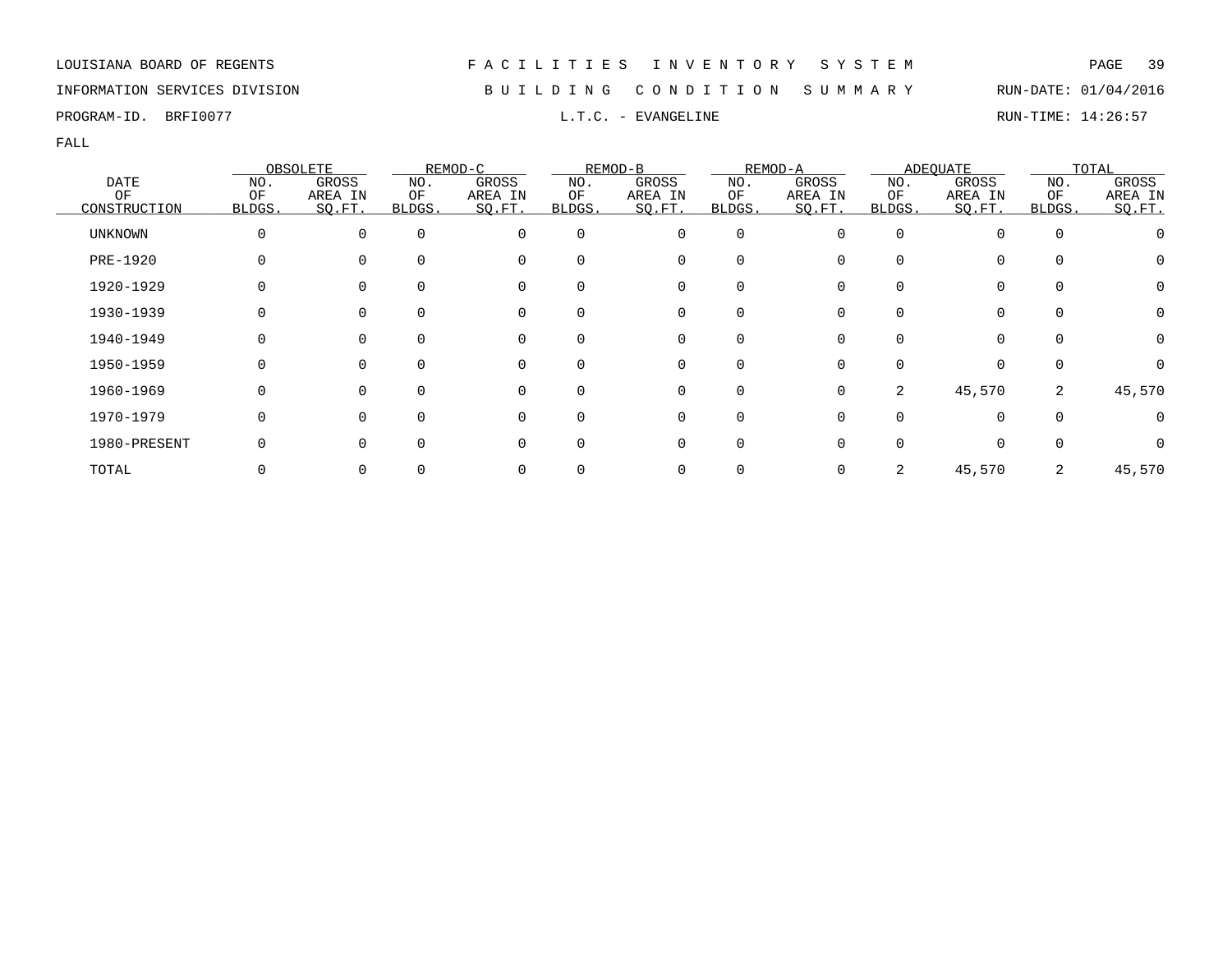### INFORMATION SERVICES DIVISION B U I L D I N G C O N D I T I O N S U M M A R Y RUN-DATE: 01/04/2016

PROGRAM-ID. BRFI0077 **EXECUTE:** 14:26:57 L.T.C. - FLORIDA PARISHES

|                |        | OBSOLETE |          | REMOD-C  |          | REMOD-B  |             | REMOD-A |          | <b>ADEQUATE</b> |             | TOTAL        |
|----------------|--------|----------|----------|----------|----------|----------|-------------|---------|----------|-----------------|-------------|--------------|
| <b>DATE</b>    | NO.    | GROSS    | NO.      | GROSS    | NO.      | GROSS    | NO.         | GROSS   | NO.      | GROSS           | NO.         | GROSS        |
| ΟF             | OF     | AREA IN  | ΟF       | AREA IN  | ΟF       | AREA IN  | ΟF          | AREA IN | OF       | AREA IN         | OF          | AREA IN      |
| CONSTRUCTION   | BLDGS. | SO.FT.   | BLDGS.   | SQ.FT.   | BLDGS.   | SQ.FT.   | BLDGS.      | SO.FT.  | BLDGS.   | SQ.FT.          | BLDGS.      | SQ.FT.       |
| <b>UNKNOWN</b> |        | $\Omega$ | $\Omega$ | 0        | $\Omega$ | 0        | $\mathbf 0$ | 0       | $\Omega$ | $\Omega$        | $\mathbf 0$ |              |
| PRE-1920       |        | $\Omega$ |          |          | U        | $\Omega$ | O           |         |          | $\Omega$        | $\Omega$    | $\mathbf{0}$ |
| 1920-1929      |        | $\Omega$ |          | 0        | 0        | 0        | 0           |         |          | 0               | 0           | 0            |
| 1930-1939      |        | 0        | $\Omega$ | 0        | $\Omega$ | 0        | 0           |         |          | 0               | 0           | 0            |
| 1940-1949      | O      | $\Omega$ | $\Omega$ | 0        | $\Omega$ | $\Omega$ | $\Omega$    | 0       |          | $\Omega$        | $\Omega$    | 0            |
| 1950-1959      |        | $\Omega$ | $\cap$   | $\Omega$ | 0        | $\Omega$ | $\Omega$    |         |          | $\Omega$        | $\Omega$    |              |
| 1960-1969      |        | $\Omega$ | $\Omega$ | $\Omega$ | 0        | 0        | $\Omega$    |         | $\Omega$ | $\Omega$        | $\Omega$    | 0            |
| 1970-1979      |        | $\Omega$ | $\Omega$ | $\Omega$ | $\Omega$ | 0        | 0           |         |          | 0               | $\mathbf 0$ |              |
| 1980-PRESENT   |        | $\Omega$ |          |          | U        | $\Omega$ | $\Omega$    |         | 3        | 47,768          | 3           | 47,768       |
| TOTAL          |        | $\Omega$ |          |          |          |          |             | 0       |          | 47,768          |             | 47,768       |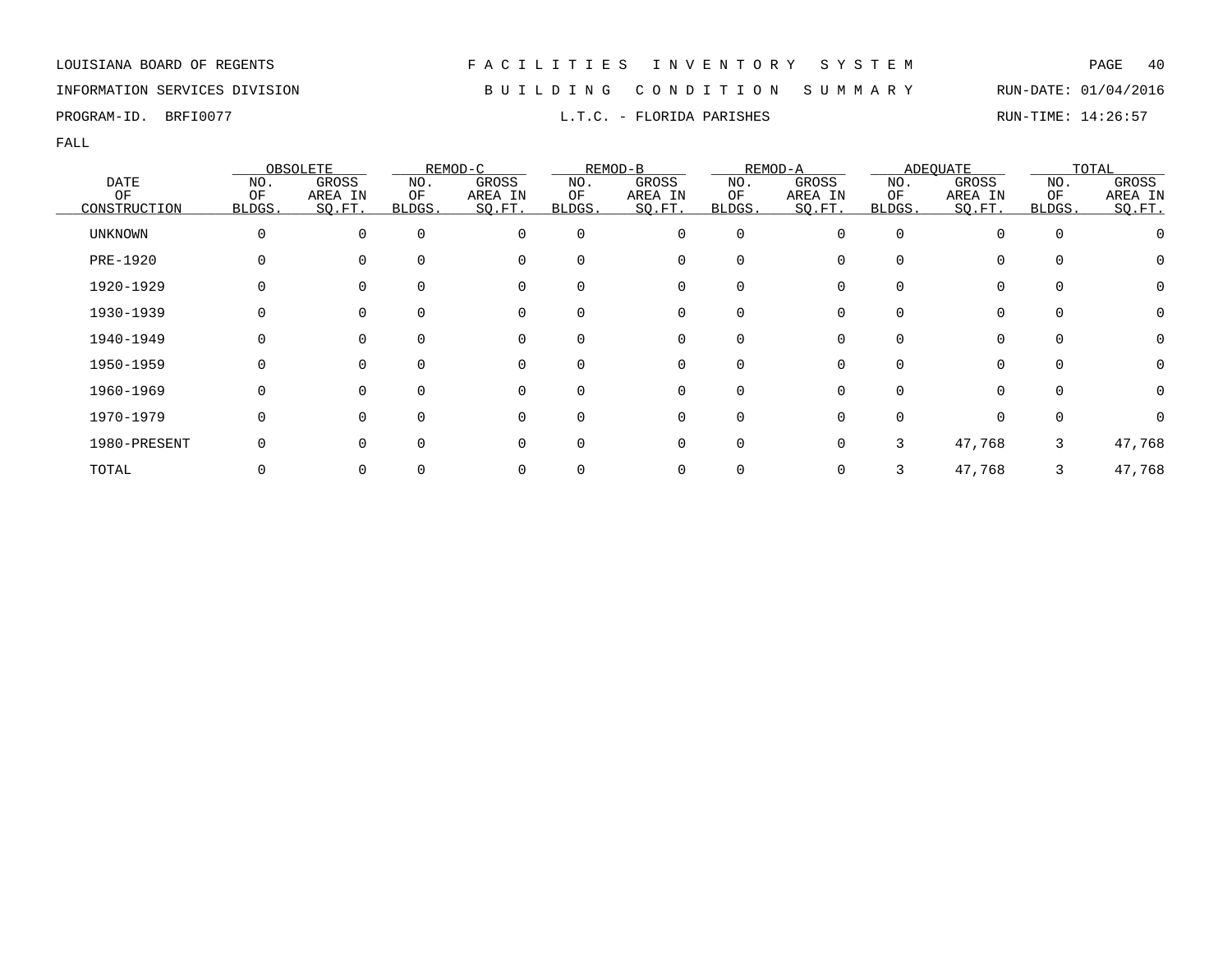| LOUISIANA BOARD OF REGENTS |  |  |  |
|----------------------------|--|--|--|
|----------------------------|--|--|--|

FACILITIES INVENTORY SYSTEM PAGE 41

### INFORMATION SERVICES DIVISION B U I L D I N G C O N D I T I O N S U M M A R Y RUN-DATE: 01/04/2016

PROGRAM-ID. BRFI0077 **EXAM-ID.** BRFI0077 **RUN-TIME:** 14:26:57

|                 |        | OBSOLETE |             | REMOD-C  |          | REMOD-B  |             | REMOD-A |          | <b>ADEOUATE</b> |             | TOTAL   |
|-----------------|--------|----------|-------------|----------|----------|----------|-------------|---------|----------|-----------------|-------------|---------|
| <b>DATE</b>     | NO.    | GROSS    | NO.         | GROSS    | NO.      | GROSS    | NO.         | GROSS   | NO.      | GROSS           | NO.         | GROSS   |
| OF              | OF     | AREA IN  | ОF          | AREA IN  | ΟF       | AREA IN  | OF          | AREA IN | ΟF       | AREA IN         | OF          | AREA IN |
| CONSTRUCTION    | BLDGS. | SO.FT.   | BLDGS.      | SQ.FT.   | BLDGS.   | SQ.FT.   | BLDGS.      | SO.FT.  | BLDGS.   | SQ.FT.          | BLDGS.      | SQ.FT.  |
| UNKNOWN         | 0      | $\Omega$ | $\mathbf 0$ | 0        | 0        | 0        | $\mathbf 0$ |         | $\Omega$ |                 | $\mathbf 0$ |         |
| <b>PRE-1920</b> |        |          |             | 0        | 0        | 0        | O           |         |          | <sup>0</sup>    | $\Omega$    |         |
| 1920-1929       |        |          |             | 0        | 0        | 0        | 0           |         |          | $\Omega$        | 0           | 0       |
| 1930-1939       |        | 0        | 0           | 0        | 0        | 0        | 0           |         |          | $\Omega$        | $\mathbf 0$ |         |
| 1940-1949       | O      | $\Omega$ | $\Omega$    | 0        | $\Omega$ | 0        | $\Omega$    |         |          | 0               | $\Omega$    | 0       |
| 1950-1959       | O      | $\Omega$ |             | $\Omega$ | 0        | $\Omega$ | $\Omega$    |         |          | $\Omega$        | $\Omega$    | 0       |
| 1960-1969       | O      | $\Omega$ | 0           | $\Omega$ | 0        | 0        | $\Omega$    | U       |          | 0               | $\Omega$    |         |
| 1970-1979       |        | $\Omega$ | $\Omega$    | $\Omega$ | $\Omega$ | 0        | 2           | 23,294  | $\Omega$ | $\Omega$        | 2           | 23,294  |
| 1980-PRESENT    |        |          | $\Omega$    | 0        | 0        | 0        | O           |         |          | U               | $\Omega$    |         |
| TOTAL           |        |          |             |          |          | 0        | 2           | 23,294  |          | 0               | 2           | 23,294  |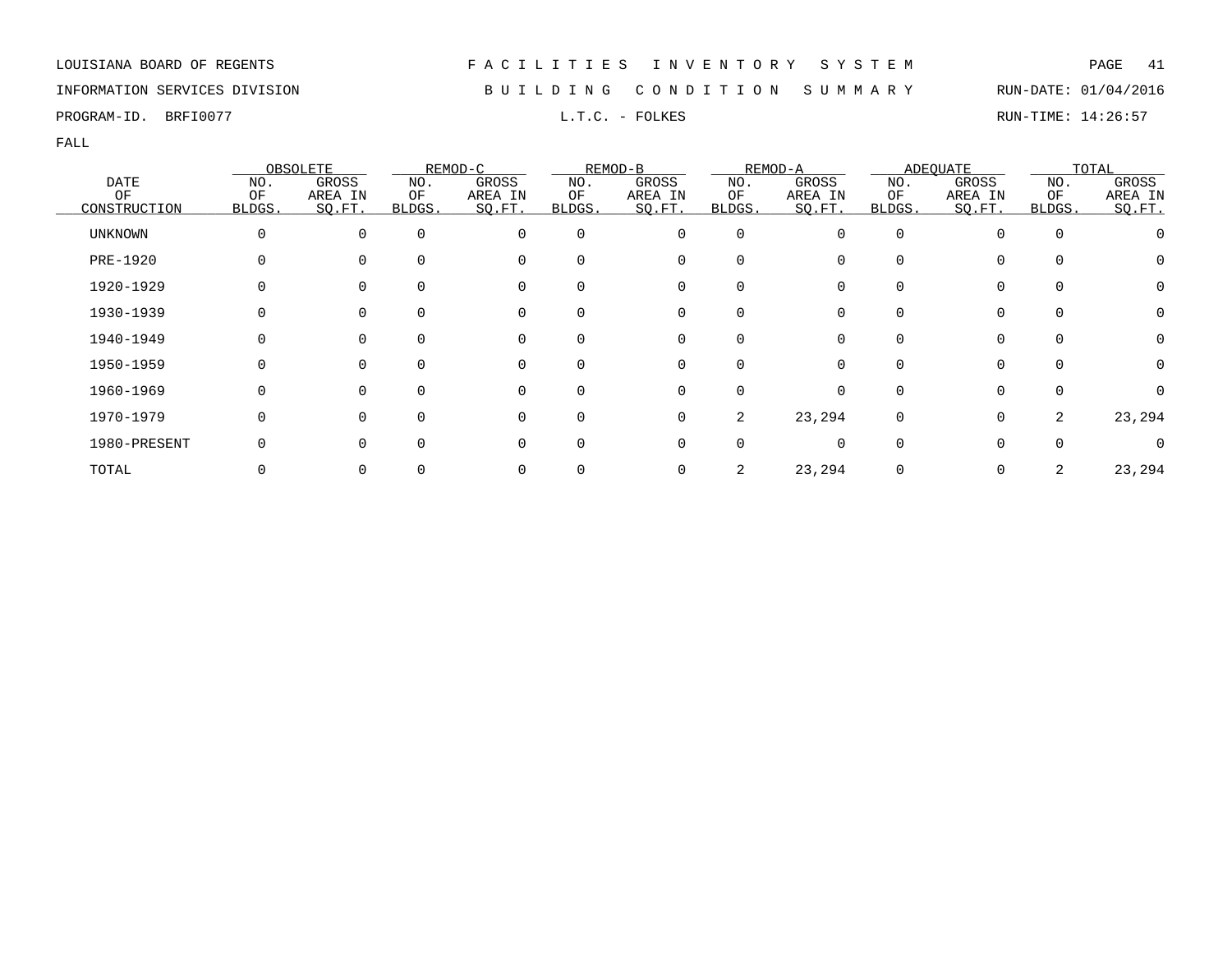### INFORMATION SERVICES DIVISION B U I L D I N G C O N D I T I O N S U M M A R Y RUN-DATE: 01/04/2016

PROGRAM-ID. BRFI0077 **EXECUTE:** 14:26:57 L.T.C. - GULF AREA RUN-TIME: 14:26:57

|                |        | OBSOLETE |             | REMOD-C  |          | REMOD-B     |             | REMOD-A |              | <b>ADEQUATE</b> |             | TOTAL   |
|----------------|--------|----------|-------------|----------|----------|-------------|-------------|---------|--------------|-----------------|-------------|---------|
| <b>DATE</b>    | NO.    | GROSS    | NO.         | GROSS    | NO.      | GROSS       | NO.         | GROSS   | NO.          | GROSS           | NO.         | GROSS   |
| OF             | ΟF     | AREA IN  | ΟF          | AREA IN  | ΟF       | AREA IN     | ΟF          | AREA IN | ΟF           | AREA IN         | ΟF          | AREA IN |
| CONSTRUCTION   | BLDGS. | SQ.FT.   | BLDGS.      | SO.FT.   | BLDGS.   | SQ.FT.      | BLDGS.      | SQ.FT.  | BLDGS.       | SQ.FT.          | BLDGS.      | SO.FT.  |
| <b>UNKNOWN</b> | 0      | 0        | $\mathbf 0$ | 0        | 0        | 0           | $\mathbf 0$ |         | $\Omega$     |                 | $\mathbf 0$ |         |
| PRE-1920       | 0      |          | 0           | 0        | 0        | 0           | 0           |         | 0            | 0               | 0           | O       |
| 1920-1929      | 0      | $\Omega$ | 0           | 0        | 0        | 0           | 0           |         | 0            | 0               | 0           | O       |
| 1930-1939      |        | 0        | 0           | 0        | 0        | 0           | 0           |         |              | 0               | 0           | Ω       |
| 1940-1949      | O      | $\Omega$ | $\Omega$    | 0        | $\Omega$ | 0           | $\Omega$    |         | <sup>0</sup> | 0               | $\Omega$    |         |
| 1950-1959      | O      | $\Omega$ | $\Omega$    | $\Omega$ | $\Omega$ | 0           | $\Omega$    | O       |              | 22,370          |             | 22,370  |
| 1960-1969      | O      | $\Omega$ | $\Omega$    | $\Omega$ | $\Omega$ | $\mathbf 0$ | $\Omega$    |         | U            | $\Omega$        | $\Omega$    |         |
| 1970-1979      | 0      | $\Omega$ |             | 3,840    | 0        | 0           |             | 3,680   | 5            | 45,322          | 7           | 52,842  |
| 1980-PRESENT   |        |          | 0           | 0        | 0        | 0           | 0           | O       |              | 5,550           |             | 5,550   |
| TOTAL          |        |          |             | 3,840    |          | 0           |             | 3,680   |              | 73,242          | 9           | 80,762  |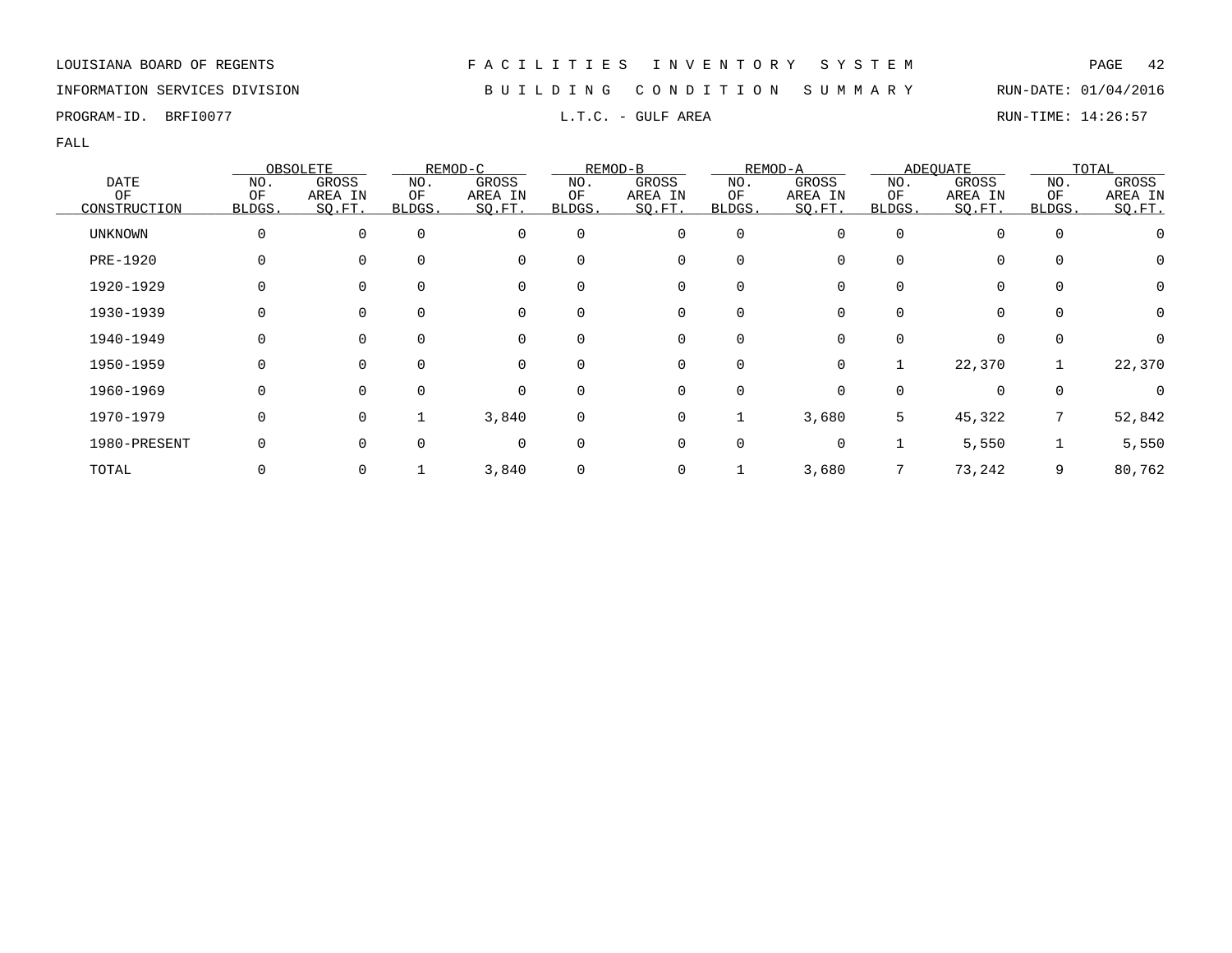### INFORMATION SERVICES DIVISION B U I L D I N G C O N D I T I O N S U M M A R Y RUN-DATE: 01/04/2016

PROGRAM-ID. BRFI0077 **EXAMPLE SECULIARY SECULIARY SECULIARY SECULIARY SECULIARY SECULIARY SECULIARY SECULIARY SECULIARY SECULIARY SECULIARY SECULIARY SECULIARY SECULIARY SECULIARY SECULIARY SECULIARY SECULIARY SECULIARY SE** 

|                |              | OBSOLETE |          | REMOD-C     |          | REMOD-B     |             | REMOD-A |          | <b>ADEQUATE</b> |             | TOTAL        |
|----------------|--------------|----------|----------|-------------|----------|-------------|-------------|---------|----------|-----------------|-------------|--------------|
| <b>DATE</b>    | NO.          | GROSS    | NO.      | GROSS       | NO.      | GROSS       | NO.         | GROSS   | NO.      | GROSS           | NO.         | GROSS        |
| ΟF             | ΟF           | AREA IN  | ΟF       | AREA IN     | ΟF       | AREA IN     | ΟF          | AREA IN | ΟF       | AREA IN         | ΟF          | AREA IN      |
| CONSTRUCTION   | BLDGS.       | SO.FT.   | BLDGS.   | SQ.FT.      | BLDGS.   | SO.FT.      | BLDGS.      | SQ.FT.  | BLDGS.   | SQ.FT.          | BLDGS.      | SO.FT.       |
| <b>UNKNOWN</b> | $\Omega$     | $\Omega$ | $\Omega$ | $\Omega$    | 0        | 0           | $\mathbf 0$ |         | $\Omega$ |                 | $\mathbf 0$ |              |
| PRE-1920       | $\Omega$     |          | $\Omega$ | 0           | $\Omega$ | 0           | $\Omega$    |         | $\Omega$ | $\Omega$        | 0           | Ü            |
| 1920-1929      |              |          | $\Omega$ | 0           |          | 0           | 0           |         |          | $\Omega$        | 0           | 0            |
| 1930-1939      |              |          | $\Omega$ | 0           | 0        | 0           |             |         |          |                 | 0           | 0            |
| 1940-1949      | 0            | $\Omega$ | $\Omega$ | 0           | 0        | 0           | $\Omega$    |         |          | $\Omega$        | $\Omega$    | 0            |
| 1950-1959      | 0            | $\Omega$ | $\Omega$ | 0           | $\Omega$ | $\mathbf 0$ | $\Omega$    |         | $\Omega$ | $\Omega$        | 0           | <sup>0</sup> |
| 1960-1969      | <sup>0</sup> | $\Omega$ | $\Omega$ | $\Omega$    |          | $\mathbf 0$ | $\Omega$    |         |          | 7,022           |             | 7,022        |
| 1970-1979      | 0            |          | $\Omega$ | $\mathbf 0$ | $\Omega$ | 0           | 0           |         |          | 49,810          |             | 49,810       |
| 1980-PRESENT   |              |          | $\Omega$ | $\Omega$    | 0        | 0           | $\mathbf 0$ |         |          | 5,985           |             | 5,985        |
| TOTAL          |              |          |          | 0           |          | 0           |             |         |          | 62,817          |             | 62,817       |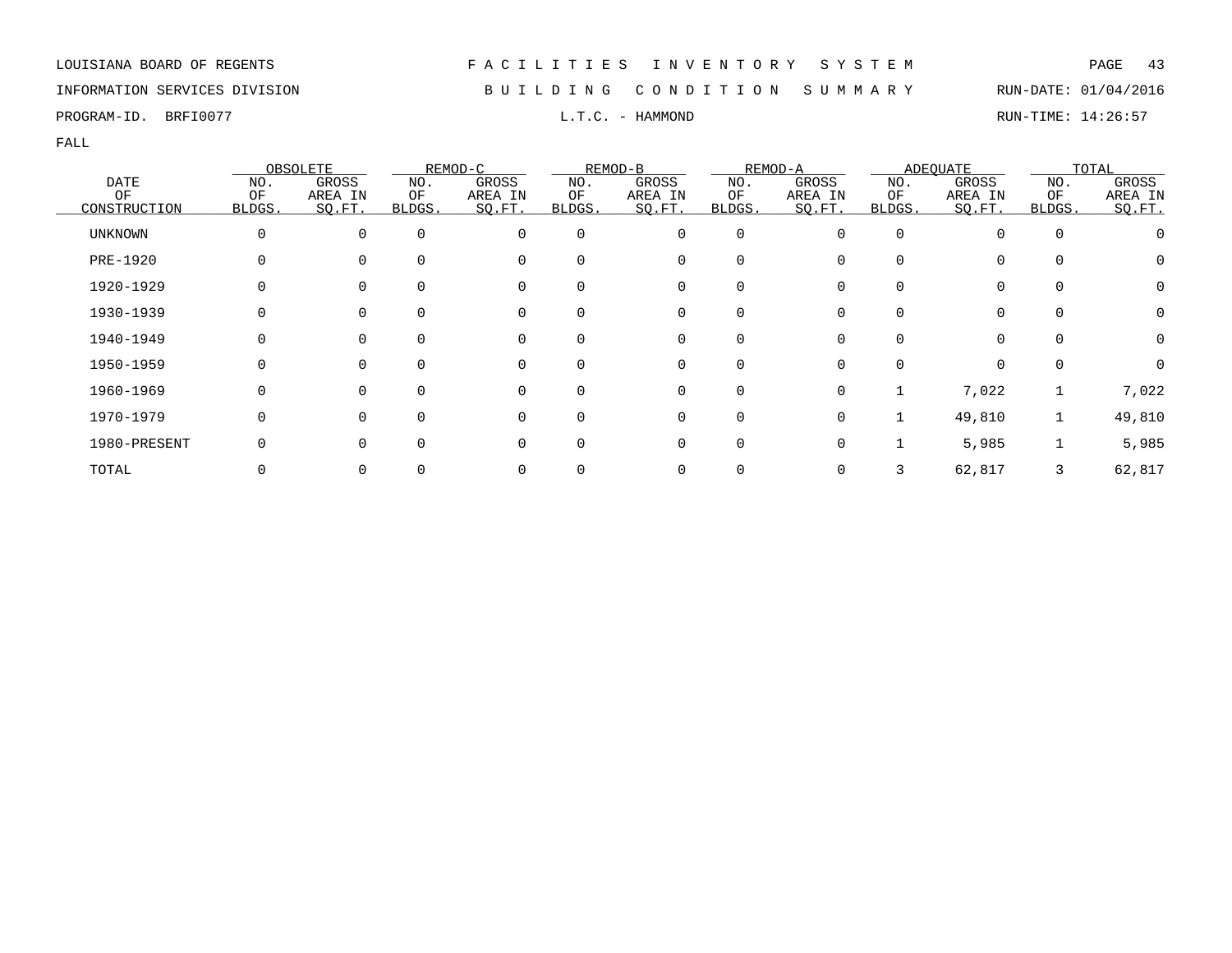| LOUISIANA BOARD OF REGENTS |  |  |  |
|----------------------------|--|--|--|
|----------------------------|--|--|--|

FACILITIES INVENTORY SYSTEM PAGE 44

INFORMATION SERVICES DIVISION B U I L D I N G C O N D I T I O N S U M M A R Y RUN-DATE: 01/04/2016

PROGRAM-ID. BRFI0077 **EXAM-ID.** BRFI0077 **RUN-TIME:** 14:26:57

|                    |              | OBSOLETE          |              | REMOD-C           |              | REMOD-B           |              | REMOD-A           |              | <b>ADEOUATE</b>   |              | TOTAL             |
|--------------------|--------------|-------------------|--------------|-------------------|--------------|-------------------|--------------|-------------------|--------------|-------------------|--------------|-------------------|
| <b>DATE</b>        | NO.          | GROSS             | NO.          | GROSS             | NO.          | GROSS             | NO.          | GROSS             | NO.          | GROSS             | NO.          | GROSS             |
| ΟF<br>CONSTRUCTION | ΟF<br>BLDGS. | AREA IN<br>SQ.FT. | ОF<br>BLDGS. | AREA IN<br>SQ.FT. | ΟF<br>BLDGS. | AREA IN<br>SQ.FT. | ΟF<br>BLDGS. | AREA IN<br>SQ.FT. | ΟF<br>BLDGS. | AREA IN<br>SQ.FT. | ΟF<br>BLDGS. | AREA IN<br>SQ.FT. |
| <b>UNKNOWN</b>     | 0            | 0                 | $\mathbf 0$  | 0                 | 0            | 0                 | $\mathbf 0$  | U                 | $\Omega$     | $\Omega$          | $\mathbf 0$  |                   |
| <b>PRE-1920</b>    | 0            |                   | $\Omega$     | 0                 | 0            | 0                 | $\Omega$     |                   |              | $\Omega$          | $\Omega$     | O                 |
| 1920-1929          |              |                   |              | 0                 | 0            | 0                 | $\Omega$     |                   |              | $\Omega$          | 0            | 0                 |
| 1930-1939          |              | 0                 | 0            | 0                 | 0            | 0                 | 0            |                   |              | 0                 | $\mathbf 0$  | 0                 |
| 1940-1949          | 0            | $\Omega$          | $\Omega$     | 0                 | $\Omega$     | 0                 | $\Omega$     | O                 |              | $\Omega$          | $\mathbf 0$  | 0                 |
| 1950-1959          | 0            | $\Omega$          | $\Omega$     | 0                 | $\Omega$     | $\mathbf 0$       | $\Omega$     | <sup>n</sup>      |              | $\Omega$          | $\Omega$     | 0                 |
| 1960-1969          | O            | $\Omega$          | $\Omega$     | $\Omega$          | $\Omega$     | 0                 | $\Omega$     | U                 |              | $\Omega$          | 0            | 0                 |
| 1970-1979          | 0            | $\Omega$          | $\Omega$     | $\Omega$          | 0            | 0                 | 0            |                   | O            | $\Omega$          | $\mathbf 0$  |                   |
| 1980-PRESENT       |              | $\Omega$          | $\Omega$     | 0                 | 0            | 0                 |              | 16,638            |              | 53,000            | 2            | 69,638            |
| TOTAL              |              |                   |              | 0                 |              | 0                 |              | 16,638            |              | 53,000            | 2            | 69,638            |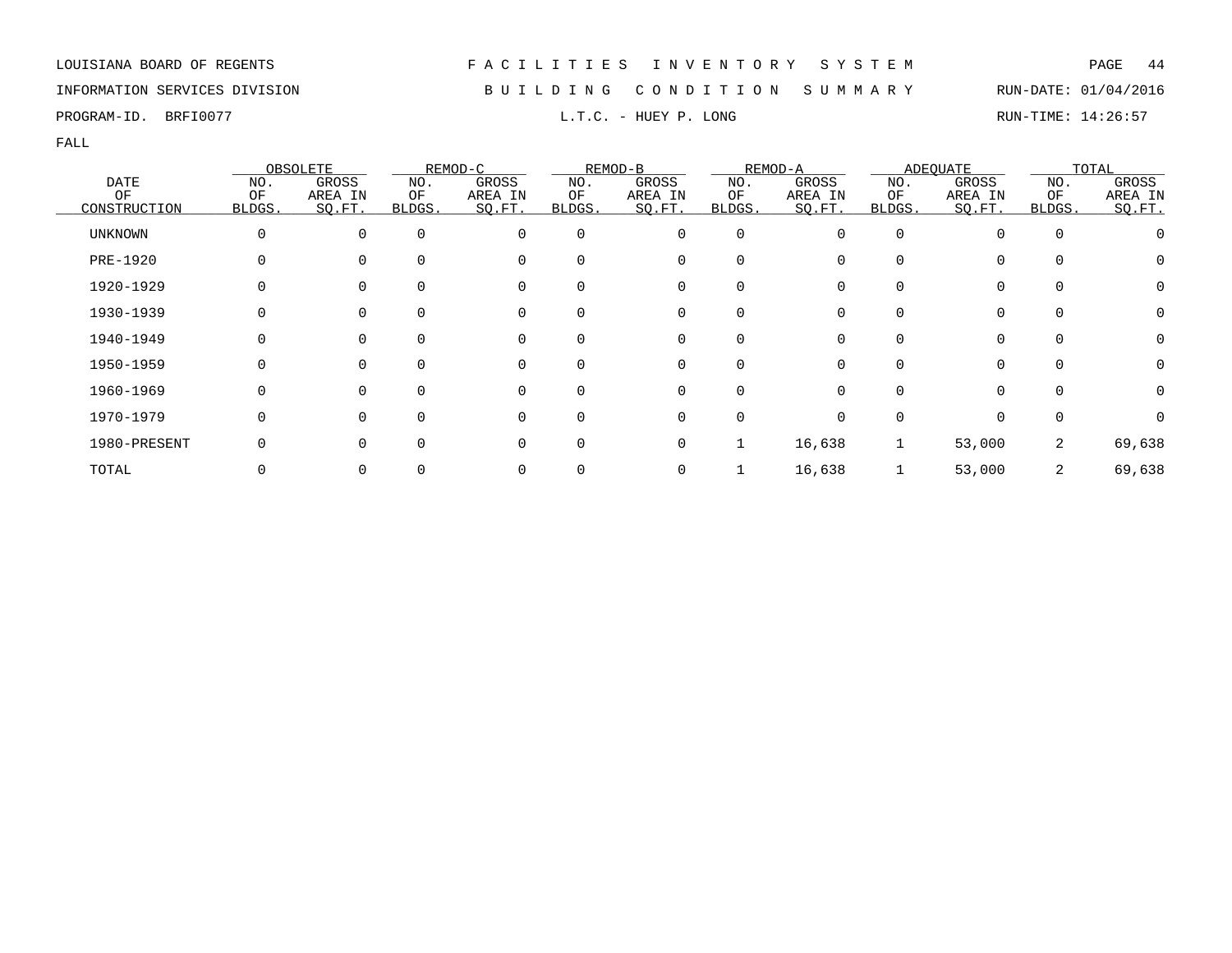### INFORMATION SERVICES DIVISION B U I L D I N G C O N D I T I O N S U M M A R Y RUN-DATE: 01/04/2016

PROGRAM-ID. BRFI0077 L.T.C. - JEFFERSON RUN-TIME: 14:26:57

|                 |        | OBSOLETE |          | REMOD-C  |          | REMOD-B      |          | REMOD-A |              | <b>ADEQUATE</b> |          | TOTAL   |
|-----------------|--------|----------|----------|----------|----------|--------------|----------|---------|--------------|-----------------|----------|---------|
| <b>DATE</b>     | NO.    | GROSS    | NO.      | GROSS    | NO.      | GROSS        | NO.      | GROSS   | NO.          | GROSS           | NO.      | GROSS   |
| OF              | ΟF     | AREA IN  | ΟF       | AREA IN  | ΟF       | AREA IN      | ΟF       | AREA IN | ΟF           | AREA IN         | OF       | AREA IN |
| CONSTRUCTION    | BLDGS. | SQ.FT.   | BLDGS.   | SQ.FT.   | BLDGS.   | SQ.FT.       | BLDGS.   | SO.FT.  | BLDGS.       | SQ.FT.          | BLDGS.   | SO.FT.  |
| <b>UNKNOWN</b>  | 0      | $\Omega$ | $\Omega$ | $\Omega$ | $\Omega$ | 0            | 0        |         | <sup>0</sup> |                 | $\Omega$ |         |
| <b>PRE-1920</b> | 0      |          | $\Omega$ | 0        |          | 0            |          |         | <sup>0</sup> |                 | $\Omega$ |         |
| 1920-1929       |        |          | $\Omega$ | 0        |          | 0            |          |         |              |                 |          |         |
| 1930-1939       |        |          | $\Omega$ | 0        |          | 0            |          |         |              |                 | $\Omega$ |         |
| 1940-1949       |        | 0        | $\Omega$ | 0        | 0        | 0            | $\Omega$ |         | <sup>0</sup> | 0               | $\Omega$ |         |
| 1950-1959       | O      | $\Omega$ | $\Omega$ | 0        | $\Omega$ | $\mathbf{0}$ | $\Omega$ |         | U            | 0               | $\Omega$ |         |
| 1960-1969       | O      | $\Omega$ | $\Omega$ | $\Omega$ |          | $\Omega$     |          |         | U            |                 | $\cap$   |         |
| 1970-1979       | 0      | ∩        | $\Omega$ | $\Omega$ | $\Omega$ | 0            | $\Omega$ |         |              | 0               | $\Omega$ |         |
| 1980-PRESENT    |        |          | $\Omega$ | $\Omega$ |          | 0            | $\Omega$ |         |              |                 |          |         |
| TOTAL           |        |          |          |          |          | 0            |          |         |              |                 |          |         |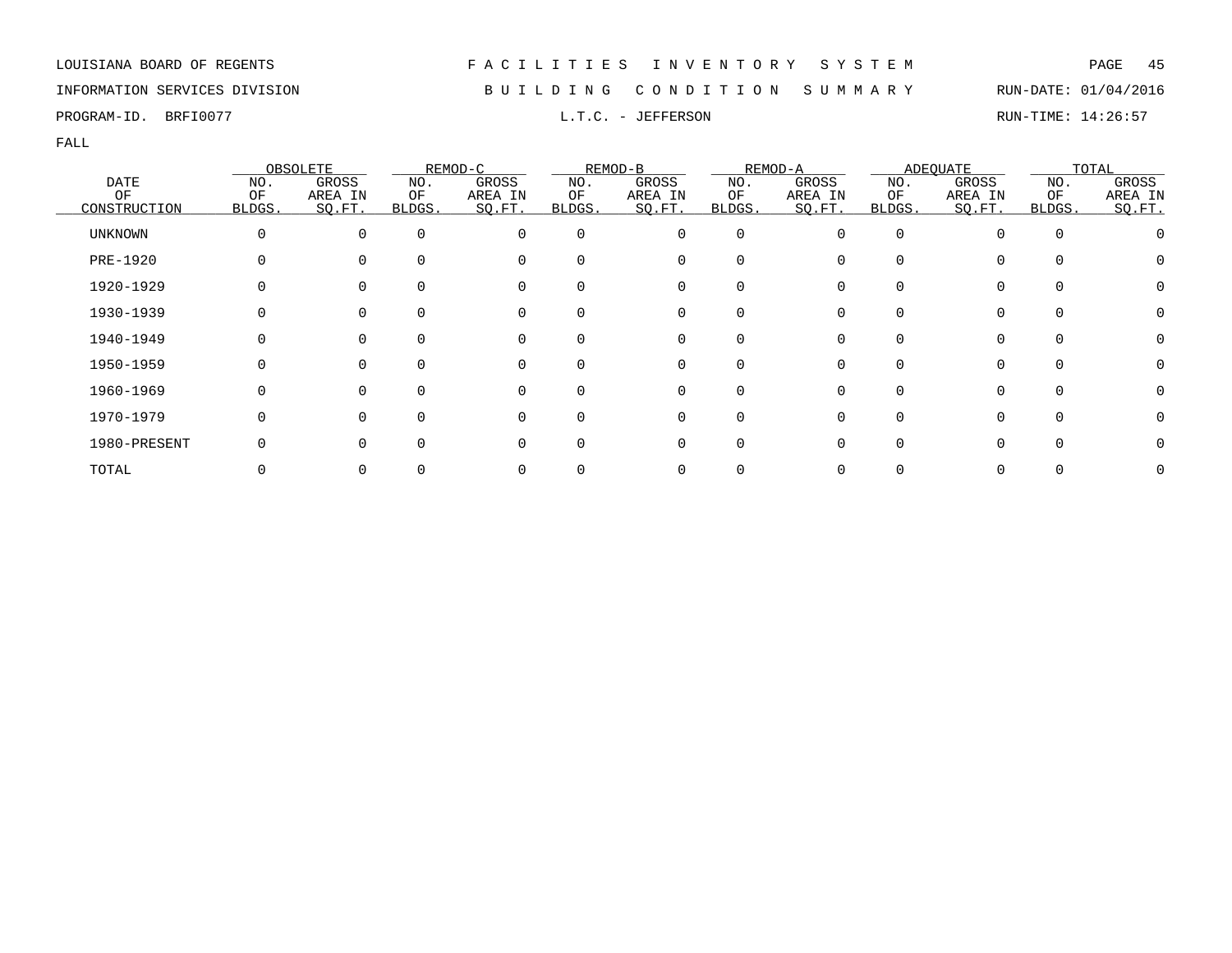### INFORMATION SERVICES DIVISION B U I L D I N G C O N D I T I O N S U M M A R Y RUN-DATE: 01/04/2016

PROGRAM-ID. BRFI0077 **EXAM-ID.** BRFI0077 **RUN-TIME: 14:26:57** 

FALL

|                    |              | OBSOLETE          |              | REMOD-C           |              | REMOD-B           |              | REMOD-A           |              | <b>ADEOUATE</b>   |              | TOTAL             |
|--------------------|--------------|-------------------|--------------|-------------------|--------------|-------------------|--------------|-------------------|--------------|-------------------|--------------|-------------------|
| <b>DATE</b>        | NO.          | GROSS             | NO.          | GROSS             | NO.          | GROSS             | NO.          | GROSS             | NO.          | GROSS             | NO.          | GROSS             |
| ΟF<br>CONSTRUCTION | ΟF<br>BLDGS. | AREA IN<br>SQ.FT. | ОF<br>BLDGS. | AREA IN<br>SQ.FT. | ΟF<br>BLDGS. | AREA IN<br>SQ.FT. | ΟF<br>BLDGS. | AREA IN<br>SQ.FT. | ΟF<br>BLDGS. | AREA IN<br>SQ.FT. | ΟF<br>BLDGS. | AREA IN<br>SQ.FT. |
| <b>UNKNOWN</b>     | 0            | 0                 | $\mathbf 0$  | 0                 | 0            | 0                 | $\mathbf 0$  |                   | $\Omega$     | $\Omega$          | $\mathbf 0$  |                   |
| <b>PRE-1920</b>    | O            |                   | $\Omega$     | 0                 | 0            | 0                 | $\Omega$     |                   |              | $\Omega$          | $\Omega$     | O                 |
| 1920-1929          |              |                   |              | 0                 | 0            | 0                 | O            |                   |              | $\Omega$          | 0            | 0                 |
| 1930-1939          |              |                   | 0            | 0                 | 0            | 0                 | 0            |                   |              | 0                 | $\mathbf 0$  | 0                 |
| 1940-1949          | 0            | $\Omega$          | $\Omega$     | 0                 | $\Omega$     | 0                 | $\Omega$     | O                 |              | $\Omega$          | $\mathbf 0$  | 0                 |
| 1950-1959          | 0            | $\Omega$          | $\Omega$     | 0                 | $\Omega$     | $\mathbf 0$       | $\Omega$     | <sup>n</sup>      |              | $\Omega$          | $\Omega$     | 0                 |
| 1960-1969          | O            | $\Omega$          | $\Omega$     | $\Omega$          | 0            | 0                 | $\Omega$     |                   |              | $\Omega$          | 0            |                   |
| 1970-1979          | 0            | $\Omega$          | $\Omega$     | $\Omega$          | 0            | 0                 | $\mathbf 0$  | 0                 | 4            | 19,585            | 4            | 19,585            |
| 1980-PRESENT       |              | $\Omega$          | $\Omega$     | $\Omega$          | $\Omega$     | 0                 | $\mathbf 0$  |                   |              | $\Omega$          | $\mathbf 0$  |                   |
| TOTAL              |              |                   |              | 0                 |              | 0                 |              |                   |              | 19,585            |              | 19,585            |

# LOUISIANA BOARD OF REGENTS F A C I L I T I E S I N V E N T O R Y S Y S T E M PAGE 46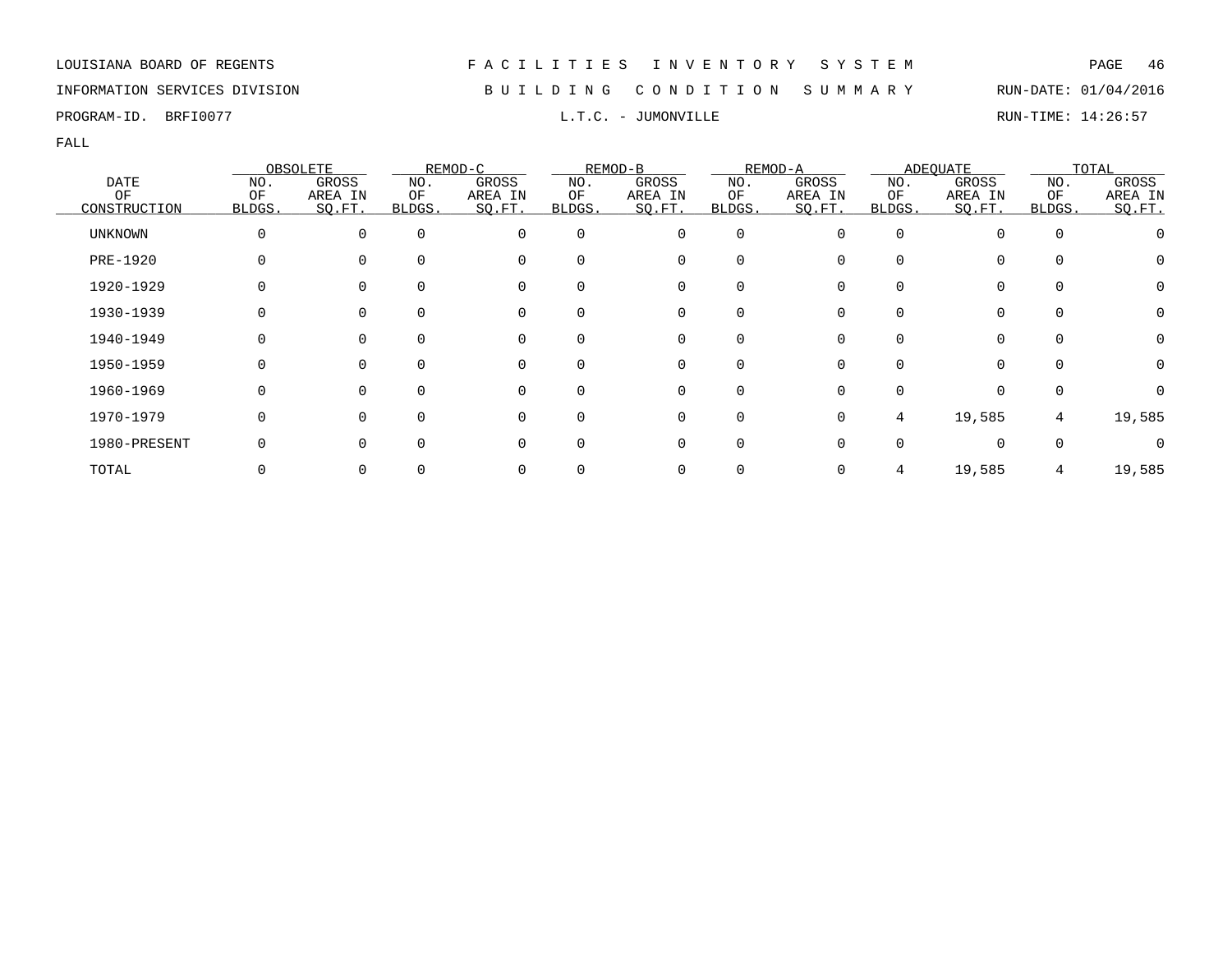### INFORMATION SERVICES DIVISION B U I L D I N G C O N D I T I O N S U M M A R Y RUN-DATE: 01/04/2016

PROGRAM-ID. BRFI0077 **EXELLET STARF IN EXECUTA CONSUMING THE CONSUMING CONSUMINGLE PROGRAM-ID.** BRUN-TIME: 14:26:57

|                   |           | OBSOLETE          |                     | REMOD-C           |              | REMOD-B           |              | REMOD-A           |              | <b>ADEOUATE</b>   |             | TOTAL            |
|-------------------|-----------|-------------------|---------------------|-------------------|--------------|-------------------|--------------|-------------------|--------------|-------------------|-------------|------------------|
| <b>DATE</b><br>OF | NO.<br>OF | GROSS             | NO.                 | GROSS             | NO.          | GROSS             | NO.          | GROSS             | NO.          | GROSS             | NO.<br>OF   | GROSS<br>AREA IN |
| CONSTRUCTION      | BLDGS.    | AREA IN<br>SO.FT. | ΟF<br><b>BLDGS.</b> | AREA IN<br>SQ.FT. | ΟF<br>BLDGS. | AREA IN<br>SQ.FT. | ΟF<br>BLDGS. | AREA IN<br>SO.FT. | ΟF<br>BLDGS. | AREA IN<br>SQ.FT. | BLDGS.      | SQ.FT.           |
| UNKNOWN           | $\Omega$  | $\Omega$          | $\Omega$            | 0                 | 0            | 0                 | 0            |                   | $\Omega$     |                   | $\mathbf 0$ |                  |
| PRE-1920          |           |                   | $\Omega$            | $\Omega$          | <sup>0</sup> | 0                 |              |                   |              |                   | $\Omega$    | $\left( \right)$ |
| 1920-1929         |           |                   | $\Omega$            | 0                 | 0            | 0                 | 0            |                   | 0            |                   | 0           |                  |
| 1930-1939         |           |                   | 0                   | 0                 | 0            | 0                 | 0            |                   |              | 0                 | 0           |                  |
| 1940-1949         | O         | $\Omega$          | $\Omega$            | 0                 | $\Omega$     | 0                 | $\Omega$     |                   | 0            | $\Omega$          | $\Omega$    | 0                |
| 1950-1959         | O         | $\Omega$          | $\Omega$            | $\Omega$          | $\Omega$     | 0                 | $\Omega$     | 0                 |              | 89,982            |             | 89,982           |
| 1960-1969         | $\Omega$  | $\Omega$          | $\Omega$            | $\Omega$          | $\Omega$     | $\mathbf 0$       | $\Omega$     |                   | 0            | $\Omega$          | $\Omega$    |                  |
| 1970-1979         |           |                   | $\Omega$            | $\Omega$          | $\Omega$     | 0                 | $\mathbf 0$  |                   |              | 2,762             |             | 2,762            |
| 1980-PRESENT      |           |                   | $\Omega$            | $\Omega$          | <sup>0</sup> | 0                 | 0            |                   | 8            | 186,681           | 8           | 186,681          |
| TOTAL             |           |                   |                     |                   |              | 0                 |              | 0                 | 10           | 279,425           | 10          | 279,425          |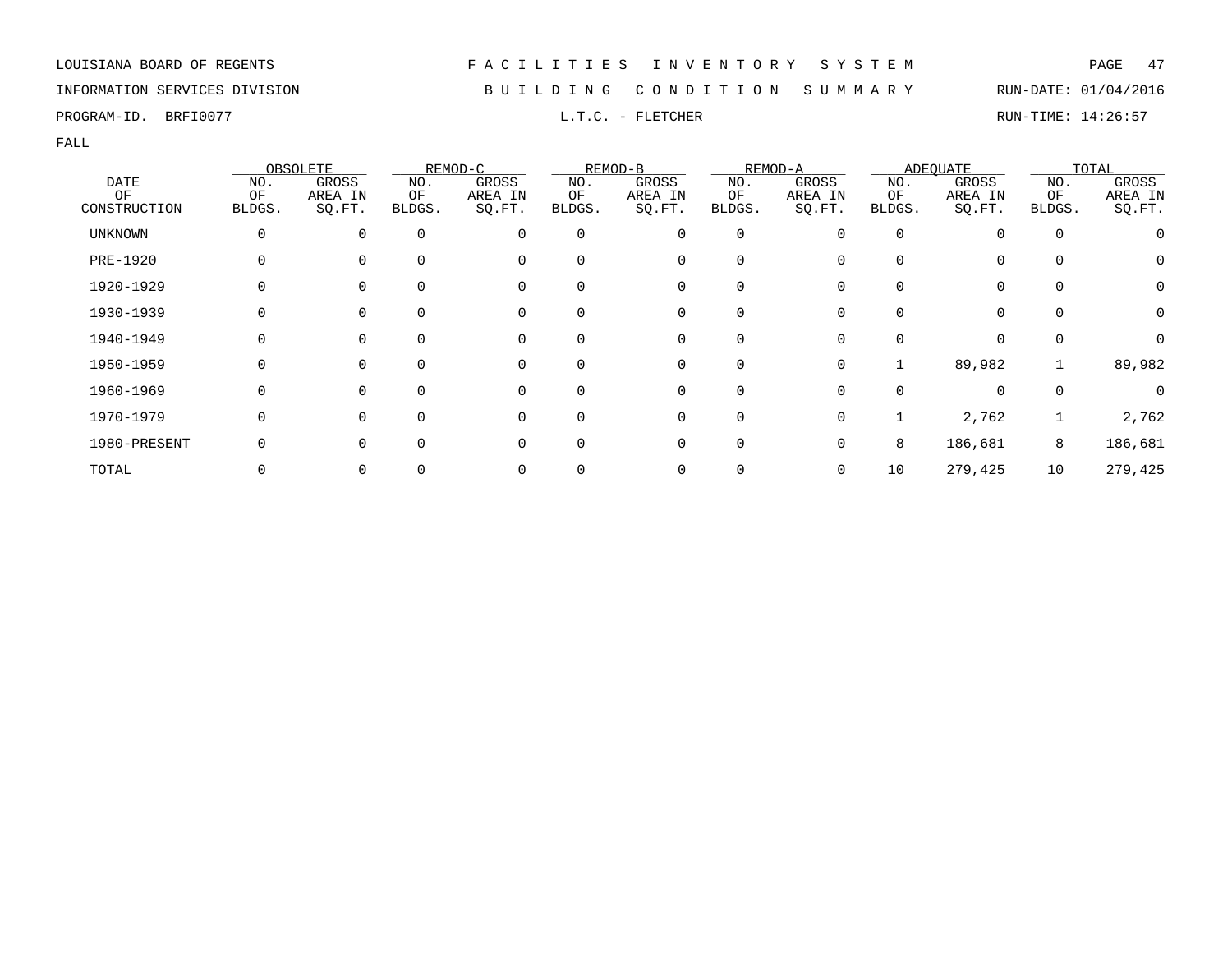### INFORMATION SERVICES DIVISION B U I L D I N G C O N D I T I O N S U M M A R Y RUN-DATE: 01/04/2016

PROGRAM-ID. BRFI0077 **EXECUTE SECUTE SECUTE A LATALLY EXECUTE** L.T.C. - LAFAYETTE RUN-TIME: 14:26:57

|                 |        | OBSOLETE |          | REMOD-C  |          | REMOD-B  |             | REMOD-A      |        | <b>ADEQUATE</b> |             | TOTAL   |
|-----------------|--------|----------|----------|----------|----------|----------|-------------|--------------|--------|-----------------|-------------|---------|
| <b>DATE</b>     | NO.    | GROSS    | NO.      | GROSS    | NO.      | GROSS    | NO.         | GROSS        | NO.    | GROSS           | NO.         | GROSS   |
| OF              | ΟF     | AREA IN  | ОF       | AREA IN  | ΟF       | AREA IN  | ΟF          | AREA IN      | ΟF     | AREA IN         | ΟF          | AREA IN |
| CONSTRUCTION    | BLDGS. | SO.FT.   | BLDGS.   | SQ.FT.   | BLDGS.   | SO.FT.   | BLDGS.      | SQ.FT.       | BLDGS. | SQ.FT.          | BLDGS.      | SO.FT.  |
| <b>UNKNOWN</b>  | 0      | $\Omega$ | $\Omega$ | 0        | $\Omega$ | 0        | $\mathbf 0$ |              |        |                 | $\mathbf 0$ |         |
| <b>PRE-1920</b> | 0      |          | $\Omega$ | 0        | 0        | 0        | $\Omega$    |              |        | $\Omega$        | $\Omega$    | O       |
| 1920-1929       |        |          |          | 0        | 0        | 0        | $\Omega$    |              |        | $\Omega$        | 0           | 0       |
| 1930-1939       |        |          |          | 0        | 0        | 0        |             |              |        |                 | 0           | 0       |
| 1940-1949       |        | $\Omega$ | $\Omega$ | 0        | $\Omega$ | 0        | $\Omega$    |              |        | 0               | 0           | 0       |
| 1950-1959       | 0      | $\Omega$ | $\Omega$ | 0        | $\Omega$ | 0        | $\Omega$    | <sup>n</sup> |        | $\Omega$        | $\Omega$    | 0       |
| 1960-1969       | O      | $\Omega$ |          | $\Omega$ | 0        | $\Omega$ | $\Omega$    |              |        | <sup>n</sup>    | $\Omega$    |         |
| 1970-1979       | 0      | $\Omega$ | $\Omega$ | 0        | 0        | 0        | 0           | 0            | 2      | 127,795         | 2           | 127,795 |
| 1980-PRESENT    |        | $\Omega$ | $\Omega$ | $\Omega$ | 0        | 0        | $\mathbf 0$ |              | 4      | 21,183          | 4           | 21,183  |
| TOTAL           |        |          |          | 0        |          | 0        |             |              | 6      | 148,978         | 6           | 148,978 |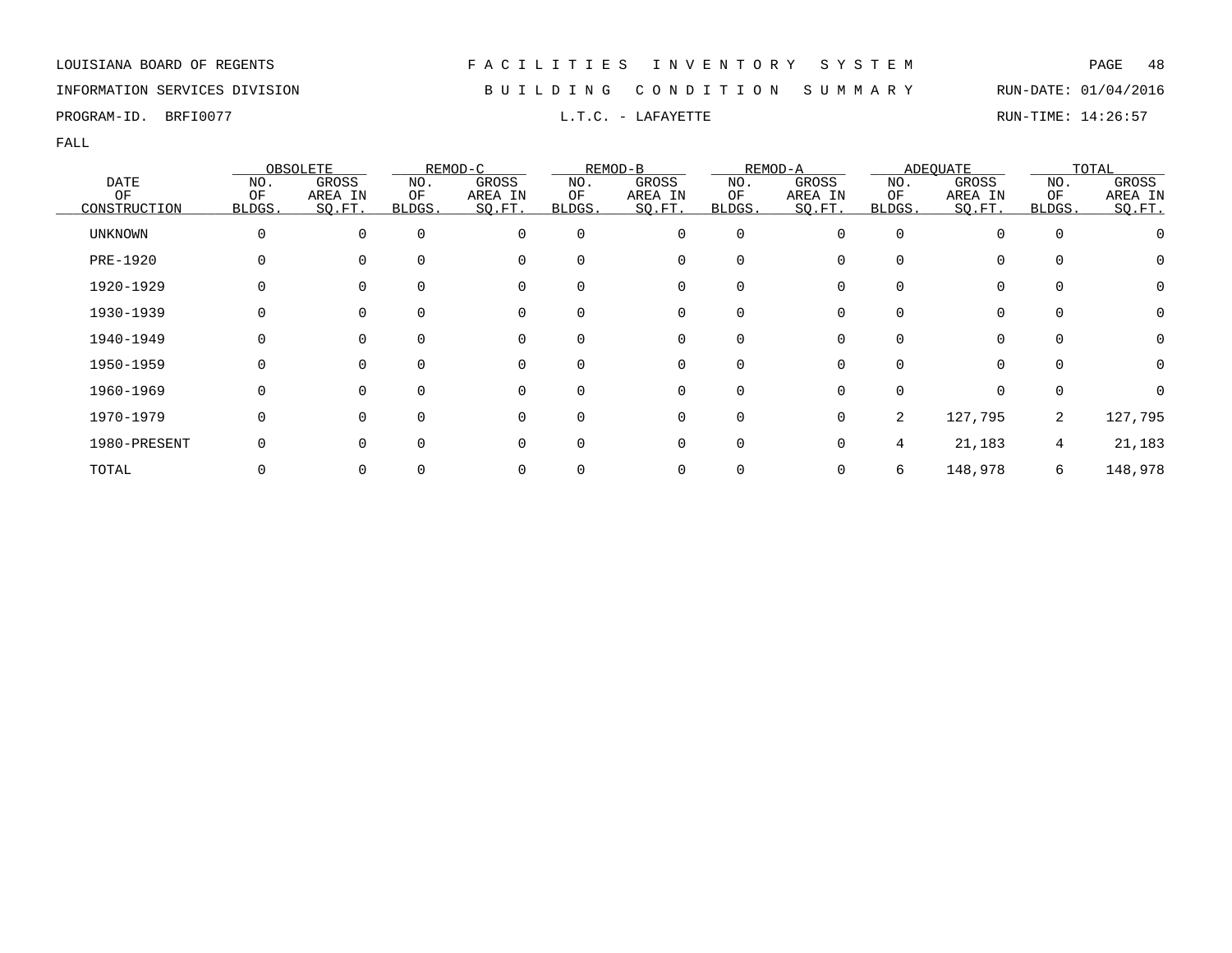### INFORMATION SERVICES DIVISION B U I L D I N G C O N D I T I O N S U M M A R Y RUN-DATE: 01/04/2016

PROGRAM-ID. BRFI0077 **EXECUTE EXECUTE A LAREOURCHE L.T.C. - LAFOURCHE RUN-TIME: 14:26:57** 

|                   |              | OBSOLETE         |               | REMOD-C          |           | REMOD-B          |             | REMOD-A          |           | <b>ADEOUATE</b>  |             | TOTAL            |
|-------------------|--------------|------------------|---------------|------------------|-----------|------------------|-------------|------------------|-----------|------------------|-------------|------------------|
| <b>DATE</b><br>OF | NO.<br>OF    | GROSS<br>AREA IN | NO.<br>ΟF     | GROSS<br>AREA IN | NO.<br>ΟF | GROSS<br>AREA IN | NO.<br>OF   | GROSS<br>AREA IN | NO.<br>ΟF | GROSS<br>AREA IN | NO.<br>OF   | GROSS<br>AREA IN |
| CONSTRUCTION      | BLDGS.       | SO.FT.           | <b>BLDGS.</b> | SQ.FT.           | BLDGS.    | SQ.FT.           | BLDGS.      | SO.FT.           | BLDGS.    | SQ.FT.           | BLDGS.      | SQ.FT.           |
| UNKNOWN           | 0            | $\Omega$         | $\mathbf 0$   | 0                | 0         | 0                | $\mathbf 0$ |                  | 0         | $\Omega$         | $\mathbf 0$ |                  |
| PRE-1920          |              |                  | $\Omega$      | 0                |           | 0                | O           |                  |           |                  | 0           |                  |
| 1920-1929         |              |                  | 0             | 0                | 0         | 0                | 0           |                  |           | $\Omega$         | 0           | 0                |
| 1930-1939         |              | 0                | 0             | 0                | 0         | 0                | 0           |                  |           | $\Omega$         | $\mathbf 0$ |                  |
| 1940-1949         | <sup>0</sup> | $\Omega$         | $\Omega$      | 0                | $\Omega$  | 0                | $\Omega$    |                  |           | 0                | $\Omega$    | 0                |
| 1950-1959         | <sup>0</sup> | $\Omega$         | $\Omega$      | $\Omega$         |           | $\mathbf 0$      | $\Omega$    |                  |           | $\cap$           | $\Omega$    | O                |
| 1960-1969         | $\Omega$     | $\Omega$         | $\Omega$      | $\Omega$         | $\Omega$  | $\mathbf 0$      | $\Omega$    |                  |           | $\Omega$         | $\Omega$    |                  |
| 1970-1979         | $\Omega$     |                  | $\Omega$      | $\Omega$         | $\Omega$  | 0                | 0           |                  | 5         | 55,266           | 5           | 55,266           |
| 1980-PRESENT      |              |                  | $\Omega$      | 0                | 0         | 0                | $\Omega$    |                  |           | 3,992            |             | 3,992            |
| TOTAL             |              |                  | 0             |                  |           | 0                |             |                  | 6         | 59,258           | 6           | 59,258           |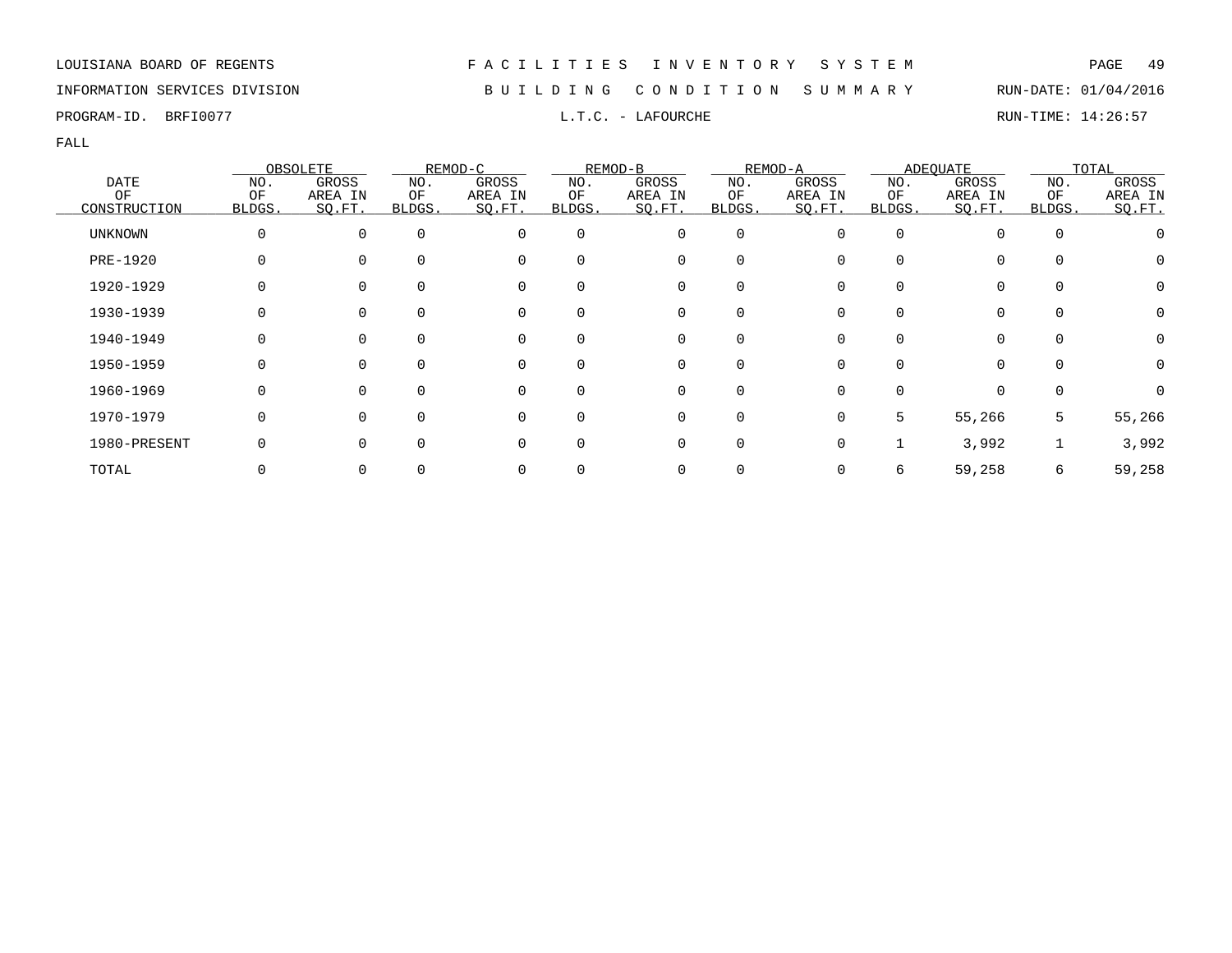### INFORMATION SERVICES DIVISION B U I L D I N G C O N D I T I O N S U M M A R Y RUN-DATE: 01/04/2016

PROGRAM-ID. BRFI0077 **EXAMPLE 14:26:57** L.T.C. - LAMAR SALTER RUN-TIME: 14:26:57

|                |        | OBSOLETE |             | REMOD-C  |          | REMOD-B  |             | REMOD-A      |              | <b>ADEQUATE</b> |             | TOTAL   |
|----------------|--------|----------|-------------|----------|----------|----------|-------------|--------------|--------------|-----------------|-------------|---------|
| <b>DATE</b>    | NO.    | GROSS    | NO.         | GROSS    | NO.      | GROSS    | NO.         | GROSS        | NO.          | GROSS           | NO.         | GROSS   |
| OF             | ΟF     | AREA IN  | ОF          | AREA IN  | ΟF       | AREA IN  | ΟF          | AREA IN      | ΟF           | AREA IN         | ΟF          | AREA IN |
| CONSTRUCTION   | BLDGS. | SO.FT.   | BLDGS.      | SQ.FT.   | BLDGS.   | SO.FT.   | BLDGS.      | SQ.FT.       | <b>BLDGS</b> | SQ.FT.          | BLDGS.      | SO.FT.  |
| <b>UNKNOWN</b> | 0      | $\Omega$ | $\Omega$    | 0        | $\Omega$ | 0        | $\mathbf 0$ |              |              |                 | $\mathbf 0$ |         |
| PRE-1920       | 0      | $\Omega$ | $\Omega$    | 0        | 0        | 0        | 0           |              |              | $\Omega$        | 0           | O       |
| 1920-1929      |        |          |             | 0        | 0        | 0        | $\Omega$    |              |              | $\Omega$        | 0           | 0       |
| 1930-1939      |        |          |             | 0        | 0        | 0        |             |              |              |                 | 0           | 0       |
| 1940-1949      | O      | $\Omega$ | $\Omega$    | 0        | $\Omega$ | 0        | $\Omega$    |              |              | $\Omega$        | 0           | 0       |
| 1950-1959      | 0      | $\Omega$ | $\Omega$    | 0        | $\Omega$ | 0        | $\Omega$    | 0            | $\Omega$     | $\Omega$        | $\Omega$    | 0       |
| 1960-1969      | O      | $\Omega$ |             | $\Omega$ | 0        | $\Omega$ | $\Omega$    | <sup>n</sup> |              | $\Omega$        | $\Omega$    |         |
| 1970-1979      | 0      | $\Omega$ | $\Omega$    | 0        | $\Omega$ | 0        |             | 39,736       | $\Omega$     | $\mathbf 0$     |             | 39,736  |
| 1980-PRESENT   |        | $\Omega$ | $\mathbf 0$ | 0        |          | 5,920    |             | 7,200        | $\Omega$     | $\mathbf 0$     | 2           | 13,120  |
| TOTAL          |        |          |             | 0        |          | 5,920    | 2           | 46,936       |              | 0               |             | 52,856  |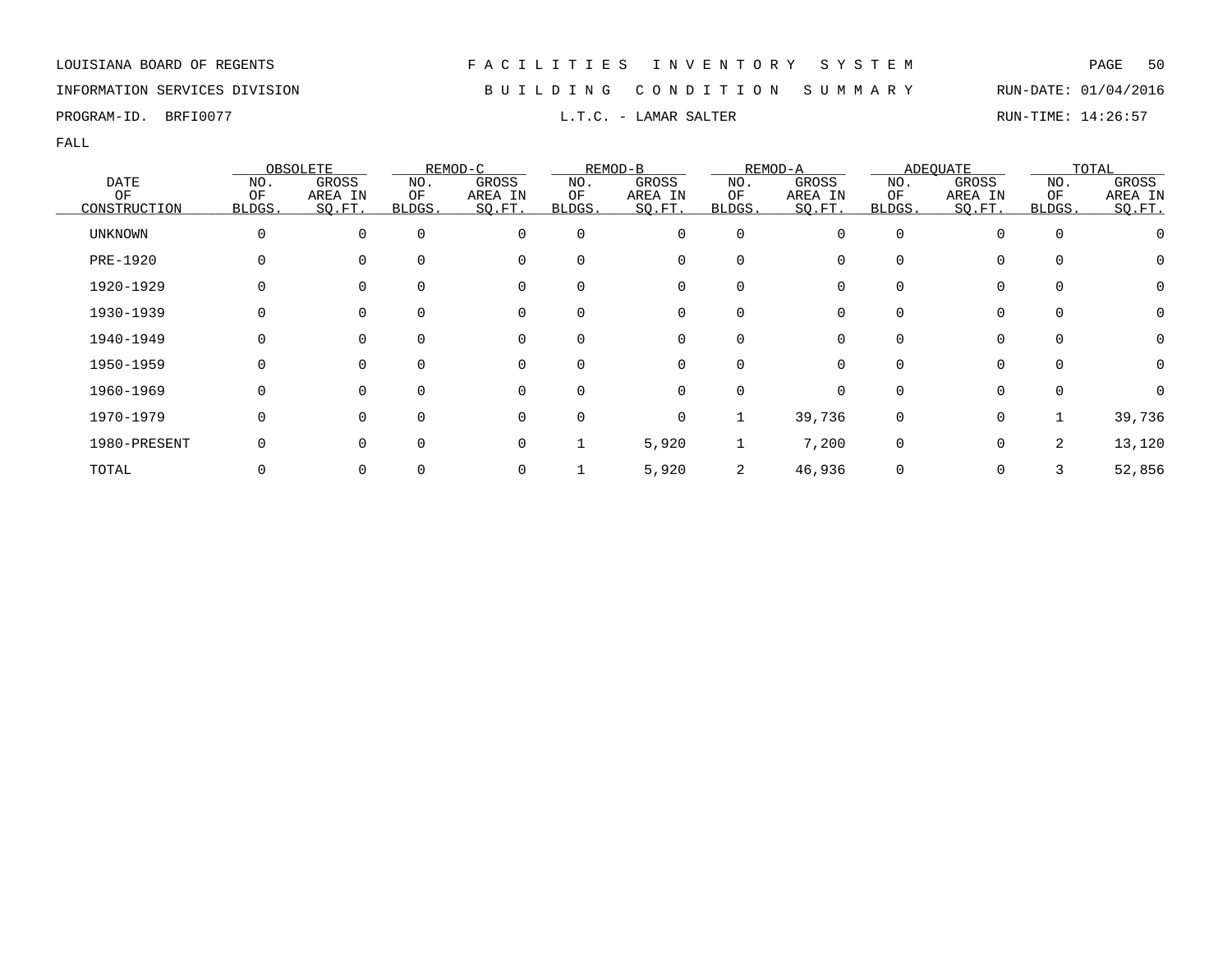### INFORMATION SERVICES DIVISION B U I L D I N G C O N D I T I O N S U M M A R Y RUN-DATE: 01/04/2016

PROGRAM-ID. BRFI0077 **EXAMIC SOLUTE:** 14:26:57 L.T.C. - MANSFIELD RUN-TIME: 14:26:57

|                |              | OBSOLETE |          | REMOD-C     |          | REMOD-B     |             | REMOD-A |          | <b>ADEQUATE</b> |             | TOTAL   |
|----------------|--------------|----------|----------|-------------|----------|-------------|-------------|---------|----------|-----------------|-------------|---------|
| <b>DATE</b>    | NO.          | GROSS    | NO.      | GROSS       | NO.      | GROSS       | NO.         | GROSS   | NO.      | GROSS           | NO.         | GROSS   |
| ΟF             | ΟF           | AREA IN  | ΟF       | AREA IN     | ΟF       | AREA IN     | ΟF          | AREA IN | ΟF       | AREA IN         | ΟF          | AREA IN |
| CONSTRUCTION   | BLDGS.       | SO.FT.   | BLDGS.   | SQ.FT.      | BLDGS.   | SO.FT.      | BLDGS.      | SQ.FT.  | BLDGS.   | SQ.FT.          | BLDGS.      | SO.FT.  |
| <b>UNKNOWN</b> | $\Omega$     | $\Omega$ | $\Omega$ | $\Omega$    | 0        | 0           | $\mathbf 0$ |         | $\Omega$ |                 | $\mathbf 0$ |         |
| PRE-1920       | 0            |          | $\Omega$ | 0           | 0        | 0           | $\Omega$    |         | O        | $\Omega$        | $\Omega$    | O       |
| 1920-1929      |              |          | $\Omega$ | 0           |          | 0           | O           |         |          | 0               | 0           | 0       |
| 1930-1939      |              |          | $\Omega$ | 0           | 0        | 0           |             |         |          |                 | 0           | 0       |
| 1940-1949      | 0            | $\Omega$ | $\Omega$ | 0           | 0        | 0           | $\Omega$    |         |          | $\Omega$        | 0           | 0       |
| 1950-1959      | $\Omega$     | $\Omega$ | $\Omega$ | 0           | $\Omega$ | $\mathbf 0$ | $\Omega$    |         | ∩        | $\Omega$        | $\Omega$    | 0       |
| 1960-1969      | <sup>0</sup> | $\Omega$ | $\Omega$ | $\Omega$    |          | $\mathbf 0$ | $\Omega$    |         |          |                 | $\Omega$    |         |
| 1970-1979      | 0            |          | $\Omega$ | $\mathbf 0$ | $\Omega$ | 0           | 0           |         |          | 19,368          |             | 19,368  |
| 1980-PRESENT   |              |          | $\Omega$ | $\Omega$    | 0        | 0           | 0           |         |          | 1,568           |             | 1,568   |
| TOTAL          |              |          |          | 0           |          | 0           |             |         | 2        | 20,936          | 2           | 20,936  |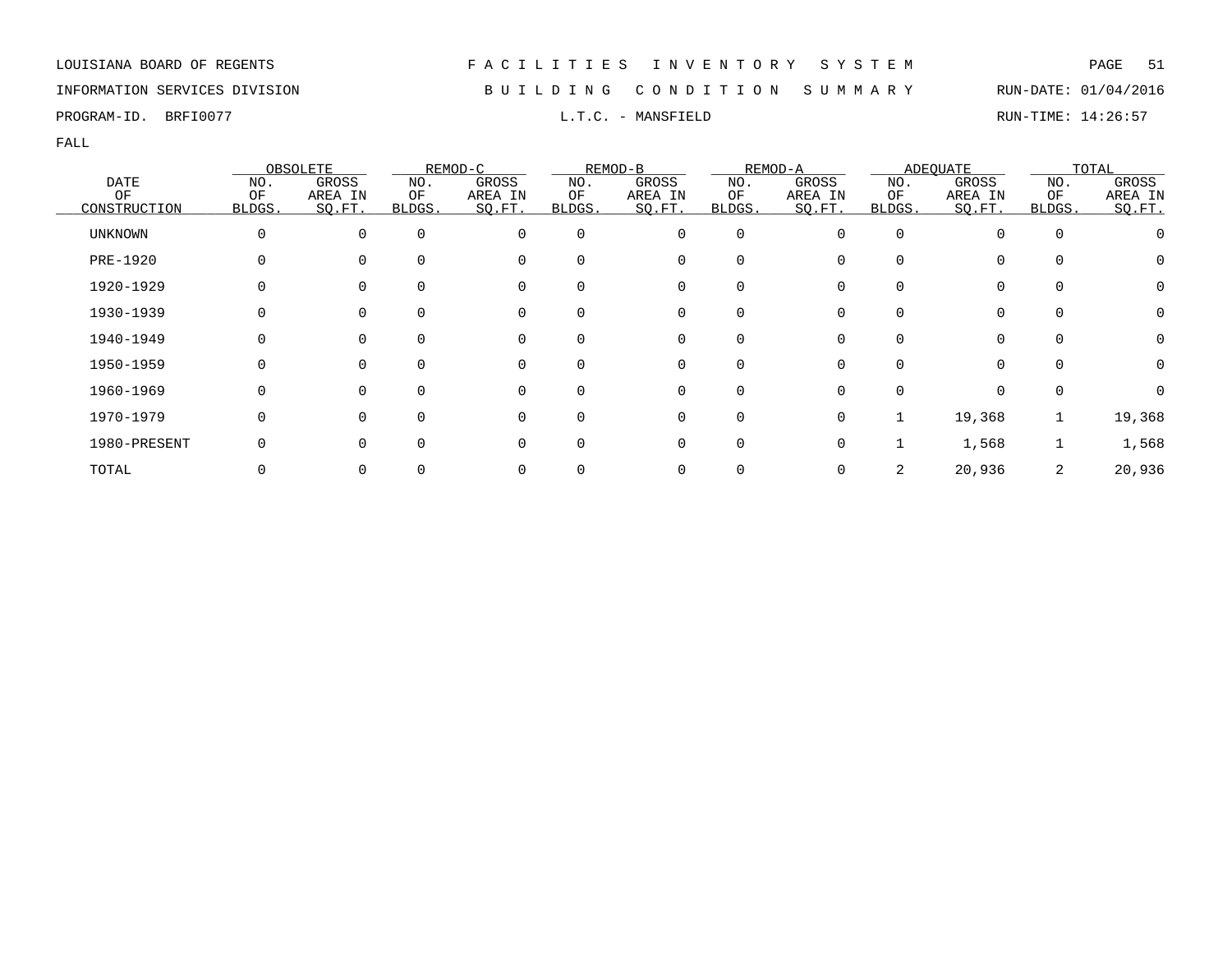### INFORMATION SERVICES DIVISION B U I L D I N G C O N D I T I O N S U M M A R Y RUN-DATE: 01/04/2016

PROGRAM-ID. BRFI0077 **EXAM**-ID. BRFI0077 **RUN-TIME:** 14:26:57

|                |        | OBSOLETE |          | REMOD-C  |          | REMOD-B  |                  | REMOD-A |        | ADEQUATE     |          | TOTAL   |
|----------------|--------|----------|----------|----------|----------|----------|------------------|---------|--------|--------------|----------|---------|
| <b>DATE</b>    | NO.    | GROSS    | NO.      | GROSS    | NO.      | GROSS    | NO.              | GROSS   | NO.    | GROSS        | NO.      | GROSS   |
| OF             | OF     | AREA IN  | ΟF       | AREA IN  | ΟF       | AREA IN  | ΟF               | AREA IN | ΟF     | AREA IN      | ΟF       | AREA IN |
| CONSTRUCTION   | BLDGS. | SO.FT.   | BLDGS.   | SQ.FT.   | BLDGS.   | SQ.FT.   | BLDGS.           | SQ.FT.  | BLDGS. | SQ.FT.       | BLDGS.   | SO.FT.  |
| <b>UNKNOWN</b> |        | $\Omega$ | $\Omega$ | 0        | $\Omega$ | 0        | 0                |         | O      |              | $\Omega$ |         |
| PRE-1920       |        | $\Omega$ |          | 0        | 0        | 0        | 0                |         |        | 0            |          |         |
| 1920-1929      |        |          |          | 0        | 0        | 0        |                  |         |        |              |          |         |
| 1930-1939      |        |          |          | 0        | 0        | 0        |                  |         |        |              | $\Omega$ |         |
| 1940-1949      |        | $\Omega$ | $\Omega$ | 0        | $\Omega$ | 0        | $\left( \right)$ |         |        |              | $\Omega$ |         |
| 1950-1959      |        | $\Omega$ | $\Omega$ | 0        | $\Omega$ | 0        | $\Omega$         |         | U      | 0            | $\Omega$ |         |
| 1960-1969      |        | $\Omega$ |          | $\Omega$ | 0        | $\Omega$ |                  |         |        |              | $\cap$   |         |
| 1970-1979      |        | $\Omega$ | ∩        | $\Omega$ | 0        | 0        | O                |         |        | <sup>n</sup> | $\Omega$ |         |
| 1980-PRESENT   |        | $\Omega$ | $\Omega$ | O        | 0        | 0        | O                |         |        |              |          |         |
| TOTAL          |        |          |          |          |          | 0        |                  |         |        |              |          |         |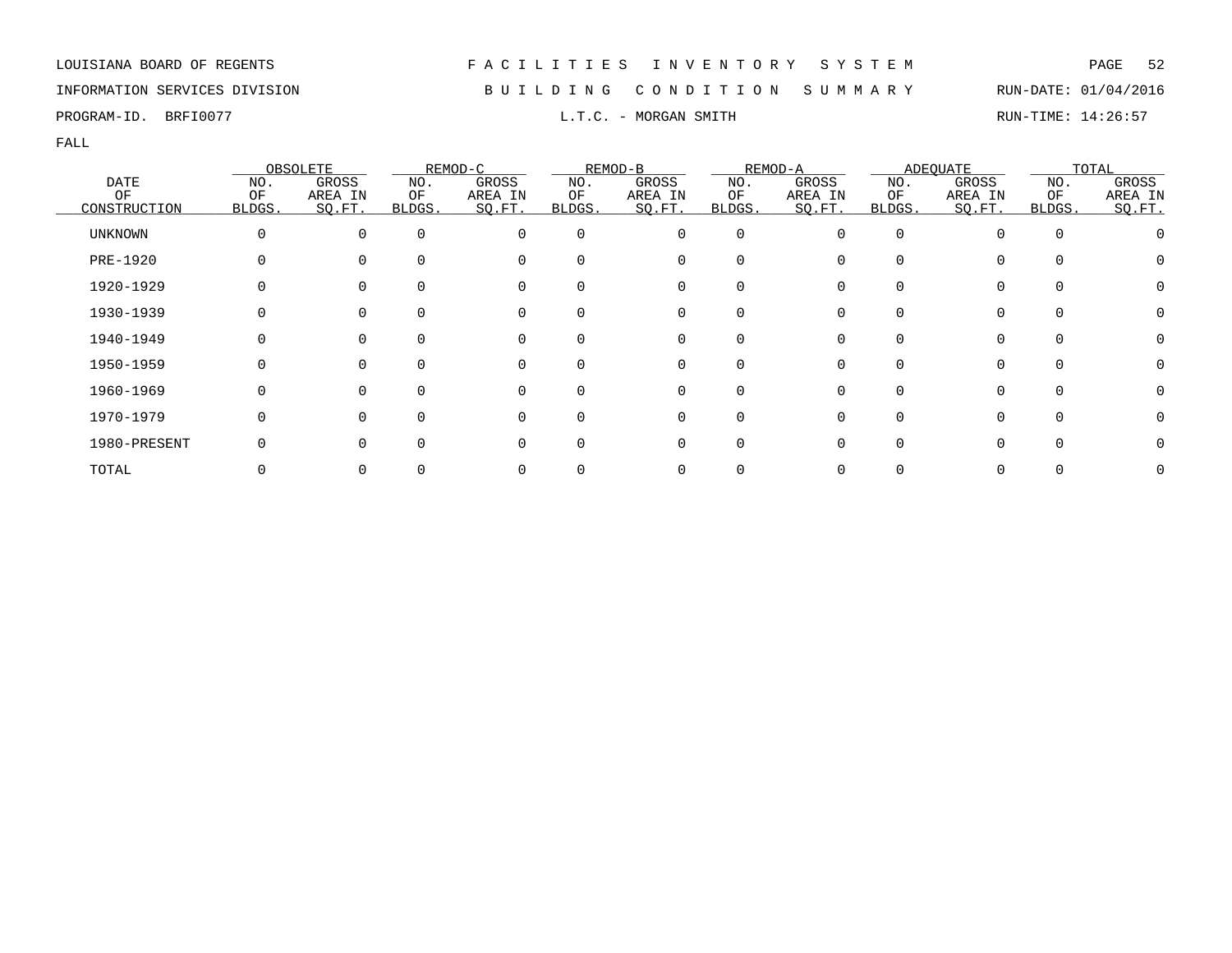### INFORMATION SERVICES DIVISION B U I L D I N G C O N D I T I O N S U M M A R Y RUN-DATE: 01/04/2016

PROGRAM-ID. BRFI0077 **EXECUTER SERVICE SCIENCISE EXECUTED** L.T.C. - NATCHITOCHES **RUN-TIME: 14:26:57** 

|                |        | OBSOLETE |          | REMOD-C  |          | REMOD-B  |          | REMOD-A      |        | <b>ADEQUATE</b> |             | TOTAL   |
|----------------|--------|----------|----------|----------|----------|----------|----------|--------------|--------|-----------------|-------------|---------|
| <b>DATE</b>    | NO.    | GROSS    | NO.      | GROSS    | NO.      | GROSS    | NO.      | GROSS        | NO.    | GROSS           | NO.         | GROSS   |
| OF             | ΟF     | AREA IN  | ОF       | AREA IN  | ΟF       | AREA IN  | ΟF       | AREA IN      | ΟF     | AREA IN         | ΟF          | AREA IN |
| CONSTRUCTION   | BLDGS. | SO.FT.   | BLDGS.   | SQ.FT.   | BLDGS.   | SO.FT.   | BLDGS.   | SQ.FT.       | BLDGS. | SQ.FT.          | BLDGS.      | SO.FT.  |
| <b>UNKNOWN</b> | 0      | $\Omega$ | $\Omega$ | $\Omega$ | $\Omega$ | 0        | 0        |              |        |                 | $\mathbf 0$ |         |
| PRE-1920       | 0      |          | $\Omega$ | 0        | 0        | 0        | $\Omega$ |              |        | $\Omega$        | $\Omega$    | O       |
| 1920-1929      |        |          |          | 0        | 0        | 0        | $\Omega$ |              |        | 0               | 0           | 0       |
| 1930-1939      |        |          |          | 0        | 0        | 0        |          |              |        |                 | 0           | 0       |
| 1940-1949      |        | $\Omega$ | $\Omega$ | 0        | $\Omega$ | 0        | $\Omega$ |              |        | 0               | $\Omega$    | 0       |
| 1950-1959      | 0      | $\Omega$ | $\Omega$ | 0        | $\Omega$ | 0        | $\Omega$ | <sup>n</sup> |        | $\Omega$        | $\Omega$    | 0       |
| 1960-1969      | O      | $\Omega$ |          | $\Omega$ | 0        | $\Omega$ | $\Omega$ |              |        | <sup>n</sup>    | $\Omega$    |         |
| 1970-1979      | 0      | $\Omega$ | 0        | 0        | 0        | 0        | 0        | <sup>n</sup> | 3      | 692,220         | 3           | 692,220 |
| 1980-PRESENT   |        | $\Omega$ | $\Omega$ | $\Omega$ | 0        | 0        | 0        |              |        | 5,120           |             | 5,120   |
| TOTAL          |        |          |          | 0        |          | 0        |          |              |        | 697,340         | 4           | 697,340 |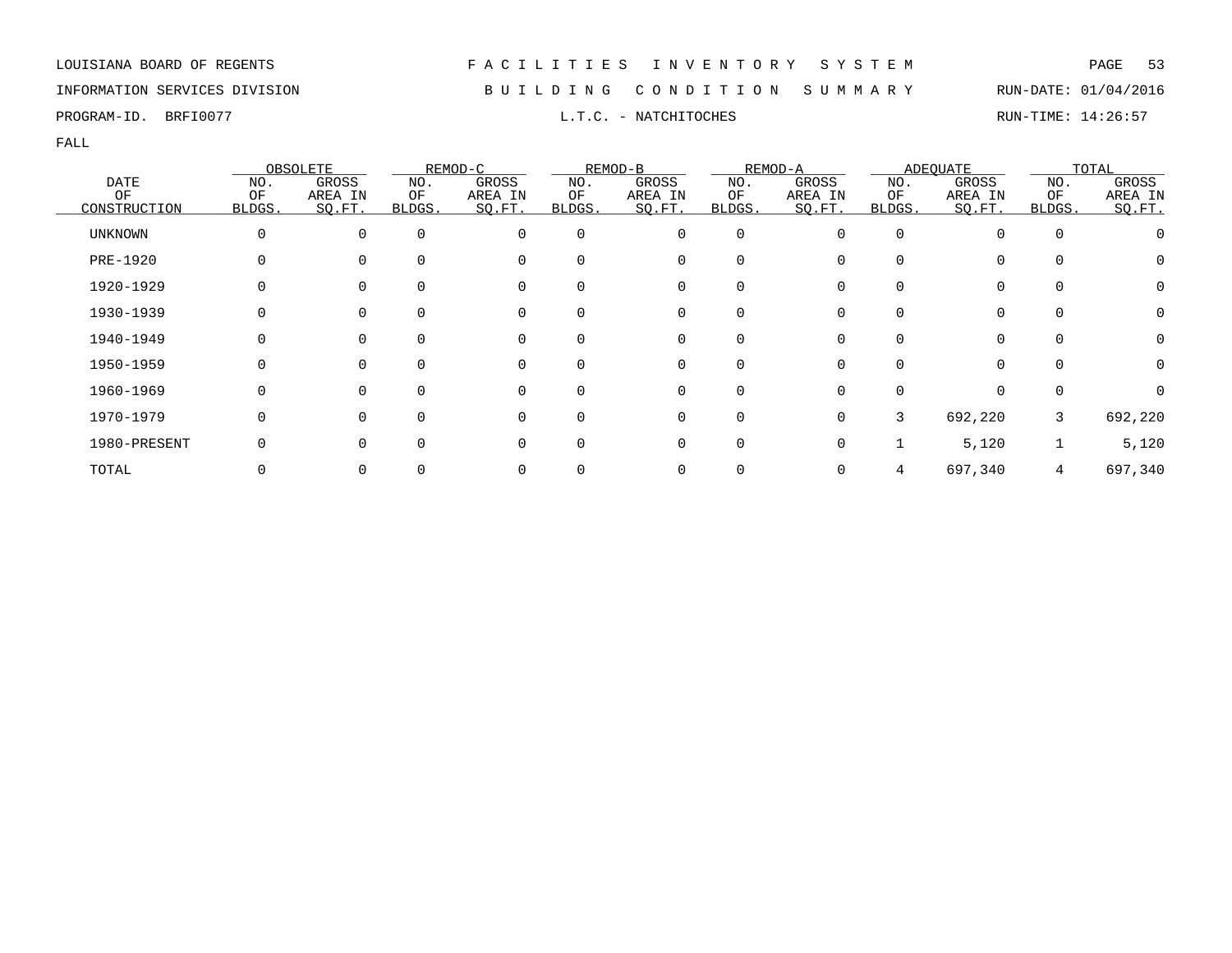### INFORMATION SERVICES DIVISION B U I L D I N G C O N D I T I O N S U M M A R Y RUN-DATE: 01/04/2016

PROGRAM-ID. BRFI0077 **EXAM-ID.** BRFI0077 **RUN-TIME:** 14:26:57

|                |        | OBSOLETE |          | REMOD-C  |          | REMOD-B      |          | REMOD-A |              | <b>ADEQUATE</b> |          | TOTAL   |
|----------------|--------|----------|----------|----------|----------|--------------|----------|---------|--------------|-----------------|----------|---------|
| <b>DATE</b>    | NO.    | GROSS    | NO.      | GROSS    | NO.      | GROSS        | NO.      | GROSS   | NO.          | GROSS           | NO.      | GROSS   |
| OF             | ΟF     | AREA IN  | ΟF       | AREA IN  | ΟF       | AREA IN      | ΟF       | AREA IN | ΟF           | AREA IN         | OF       | AREA IN |
| CONSTRUCTION   | BLDGS. | SQ.FT.   | BLDGS.   | SQ.FT.   | BLDGS.   | SQ.FT.       | BLDGS.   | SO.FT.  | BLDGS.       | SQ.FT.          | BLDGS.   | SO.FT.  |
| <b>UNKNOWN</b> | 0      | $\Omega$ | $\Omega$ | $\Omega$ | $\Omega$ | 0            | 0        |         | <sup>0</sup> |                 | $\Omega$ |         |
| PRE-1920       | 0      |          | $\Omega$ | 0        |          | 0            |          |         | <sup>0</sup> |                 | $\Omega$ |         |
| 1920-1929      |        |          | $\Omega$ | 0        |          | 0            |          |         |              |                 |          |         |
| 1930-1939      |        |          | $\Omega$ | 0        |          | 0            |          |         |              |                 | $\Omega$ |         |
| 1940-1949      |        | 0        | $\Omega$ | 0        | 0        | 0            | $\Omega$ |         | <sup>0</sup> | 0               | $\Omega$ |         |
| 1950-1959      | O      | $\Omega$ | $\Omega$ | 0        | $\Omega$ | $\mathbf{0}$ | $\Omega$ |         | U            | 0               | $\Omega$ |         |
| 1960-1969      | O      | $\Omega$ | $\Omega$ | $\Omega$ |          | $\Omega$     |          |         | U            |                 | $\cap$   |         |
| 1970-1979      | 0      | ∩        | $\Omega$ | $\Omega$ | $\Omega$ | 0            | $\Omega$ |         |              | 0               | $\Omega$ |         |
| 1980-PRESENT   |        |          | $\Omega$ | $\Omega$ |          | 0            | $\Omega$ |         |              |                 |          |         |
| TOTAL          |        |          |          |          |          | 0            |          |         |              |                 |          |         |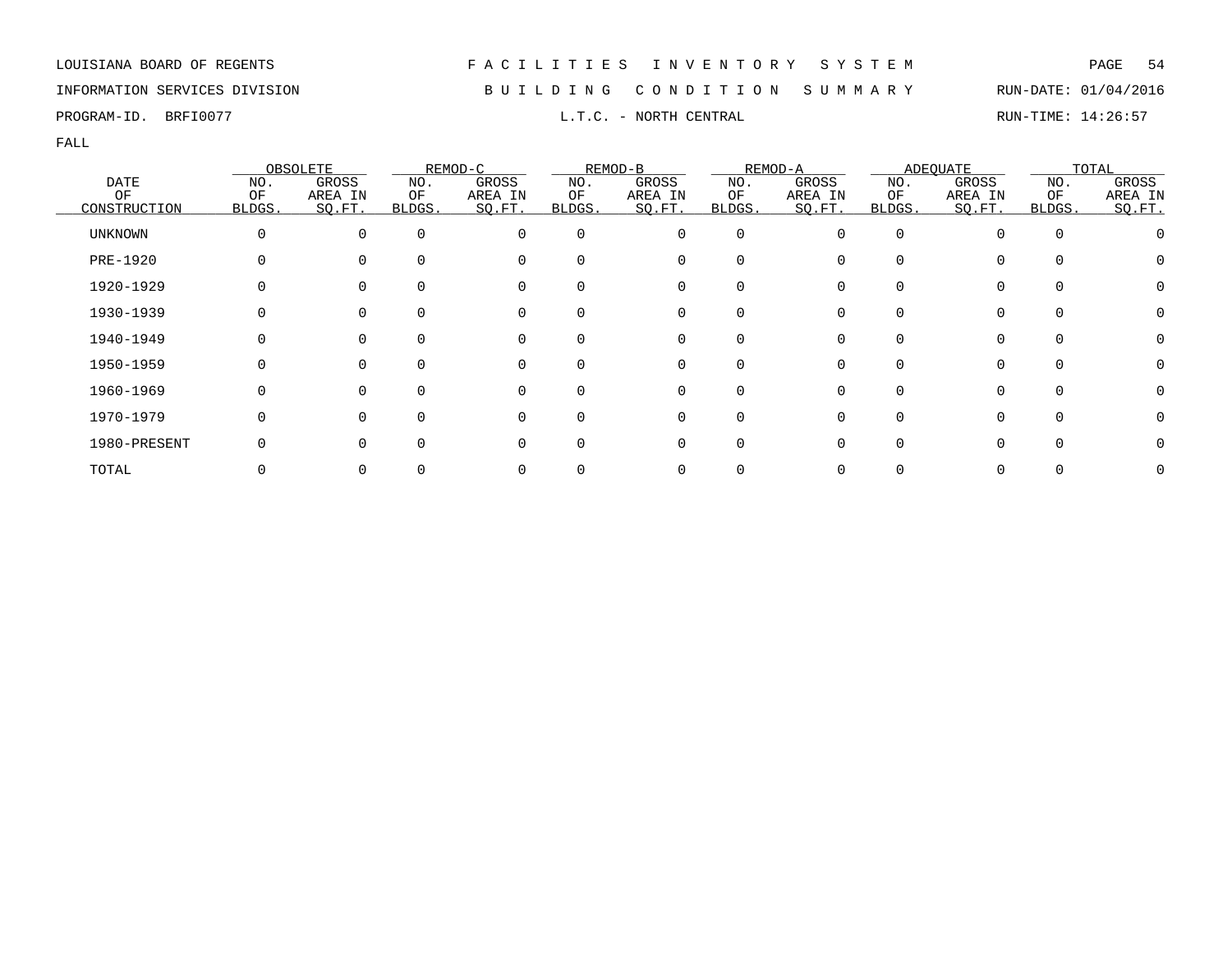### INFORMATION SERVICES DIVISION B U I L D I N G C O N D I T I O N S U M M A R Y RUN-DATE: 01/04/2016

PROGRAM-ID. BRFI0077 L.T.C. - NORTHEAST RUN-TIME: 14:26:57

|                   |           | OBSOLETE         |           | REMOD-C          |             | REMOD-B          |              | REMOD-A          |           | <b>ADEOUATE</b>  |                | TOTAL            |
|-------------------|-----------|------------------|-----------|------------------|-------------|------------------|--------------|------------------|-----------|------------------|----------------|------------------|
| <b>DATE</b><br>OF | NO.<br>OF | GROSS<br>AREA IN | NO.<br>ΟF | GROSS<br>AREA IN | NO.<br>ΟF   | GROSS<br>AREA IN | NO.<br>ОF    | GROSS<br>AREA IN | NO.<br>ΟF | GROSS<br>AREA IN | NO.<br>OF      | GROSS<br>AREA IN |
| CONSTRUCTION      | BLDGS.    | SQ.FT.           | BLDGS.    | SQ.FT.           | BLDGS.      | SQ.FT.           | <b>BLDGS</b> | SO.FT.           | BLDGS.    | SQ.FT.           | BLDGS.         | SO.FT.           |
| UNKNOWN           | $\Omega$  | $\Omega$         | $\Omega$  | $\Omega$         | $\mathbf 0$ | 0                | 0            | $\Omega$         |           | 0                | 0              |                  |
| PRE-1920          |           |                  |           | $\Omega$         | $\Omega$    | 0                | 0            |                  |           | 0                |                |                  |
| 1920-1929         |           |                  | $\Omega$  | $\Omega$         | 0           | 0                | 0            |                  |           | 0                | $\Omega$       | $\left( \right)$ |
| 1930-1939         |           |                  | $\Omega$  | 0                | 0           | 0                | 0            |                  |           | 0                |                |                  |
| 1940-1949         | O         |                  | $\Omega$  | $\Omega$         | $\Omega$    | 0                | 0            | O                |           | $\Omega$         | $\Omega$       |                  |
| 1950-1959         |           |                  | $\Omega$  | $\Omega$         | $\Omega$    | $\Omega$         | $\Omega$     | 0                | 2         | 14,319           | $\overline{2}$ | 14,319           |
| 1960-1969         |           |                  | $\Omega$  | $\Omega$         | $\Omega$    | $\mathbf 0$      | $\mathbf 0$  |                  |           | $\Omega$         | $\Omega$       |                  |
| 1970-1979         |           |                  | $\Omega$  | $\Omega$         | $\Omega$    | $\mathbf 0$      | $\mathbf 0$  | $\Omega$         | 2         | 15,888           | 2              | 15,888           |
| 1980-PRESENT      |           |                  |           | $\Omega$         | $\Omega$    | 0                | 0            |                  |           | $\Omega$         | $\Omega$       |                  |
| TOTAL             |           |                  |           |                  |             | 0                | 0            |                  |           | 30,207           |                | 30,207           |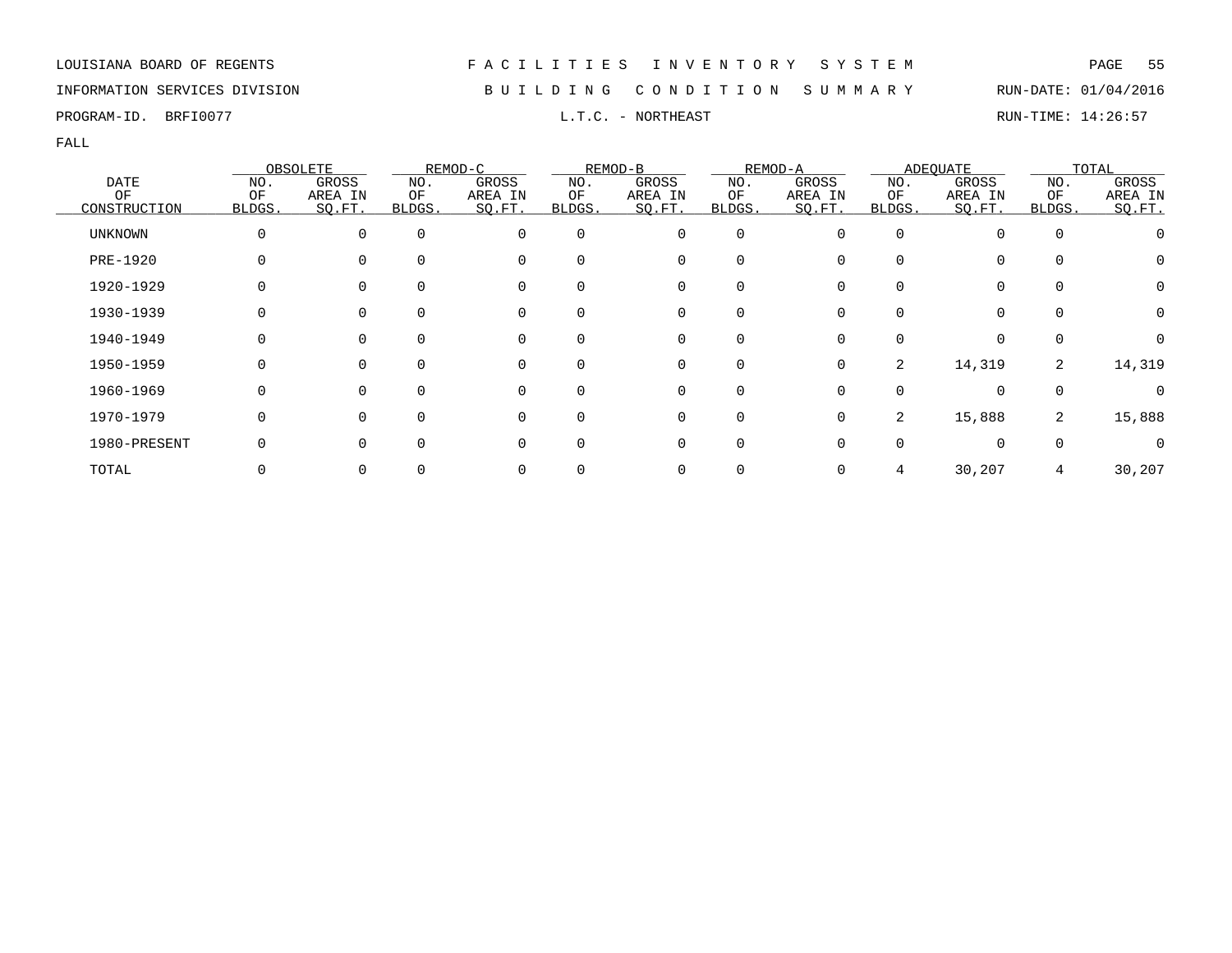### INFORMATION SERVICES DIVISION B U I L D I N G C O N D I T I O N S U M M A R Y RUN-DATE: 01/04/2016

FALL

|                |              | OBSOLETE     |          | REMOD-C     |          | REMOD-B     |             | REMOD-A |          | <b>ADEQUATE</b> |             | TOTAL   |
|----------------|--------------|--------------|----------|-------------|----------|-------------|-------------|---------|----------|-----------------|-------------|---------|
| <b>DATE</b>    | NO.          | GROSS        | NO.      | GROSS       | NO.      | GROSS       | NO.         | GROSS   | NO.      | GROSS           | NO.         | GROSS   |
| ΟF             | ΟF           | AREA IN      | ΟF       | AREA IN     | ΟF       | AREA IN     | ΟF          | AREA IN | ΟF       | AREA IN         | ΟF          | AREA IN |
| CONSTRUCTION   | BLDGS.       | SO.FT.       | BLDGS.   | SQ.FT.      | BLDGS.   | SO.FT.      | BLDGS.      | SQ.FT.  | BLDGS.   | SQ.FT.          | BLDGS.      | SO.FT.  |
| <b>UNKNOWN</b> | $\Omega$     | $\Omega$     | $\Omega$ | $\Omega$    | $\Omega$ | 0           | $\mathbf 0$ |         | $\Omega$ |                 | $\mathbf 0$ |         |
| PRE-1920       |              |              | $\Omega$ | 0           | 0        | 0           | $\Omega$    |         |          | $\Omega$        | $\Omega$    | O       |
| 1920-1929      |              |              | $\Omega$ | 0           |          | 0           | O           |         |          | 0               | 0           | 0       |
| 1930-1939      |              |              | $\Omega$ | 0           | 0        | 0           |             |         |          |                 | 0           |         |
| 1940-1949      | 0            | $\Omega$     | $\Omega$ | 0           | 0        | 0           | $\Omega$    |         |          | <sup>0</sup>    | $\Omega$    | 0       |
| 1950-1959      | 0            | $\Omega$     | $\Omega$ | 0           | $\Omega$ | $\mathbf 0$ | $\Omega$    |         | ∩        | $\Omega$        | $\Omega$    | 0       |
| 1960-1969      | <sup>0</sup> | <sup>n</sup> | $\Omega$ | $\Omega$    |          | $\Omega$    | U           |         |          | <sup>n</sup>    | $\Omega$    |         |
| 1970-1979      | 0            |              | $\Omega$ | $\mathbf 0$ | $\Omega$ | 0           | O           |         |          | $\Omega$        | 0           |         |
| 1980-PRESENT   |              |              | $\Omega$ | $\Omega$    | 0        | 0           | $\Omega$    |         | 2        | 101,944         | 2           | 101,944 |
| TOTAL          |              |              |          | 0           |          | 0           |             |         | 2        | 101,944         | 2           | 101,944 |

## LOUISIANA BOARD OF REGENTS F A C I L I T I E S I N V E N T O R Y S Y S T E M PAGE 56

PROGRAM-ID. BRFI0077 L.T.C. - NORTHWEST RUN-TIME: 14:26:57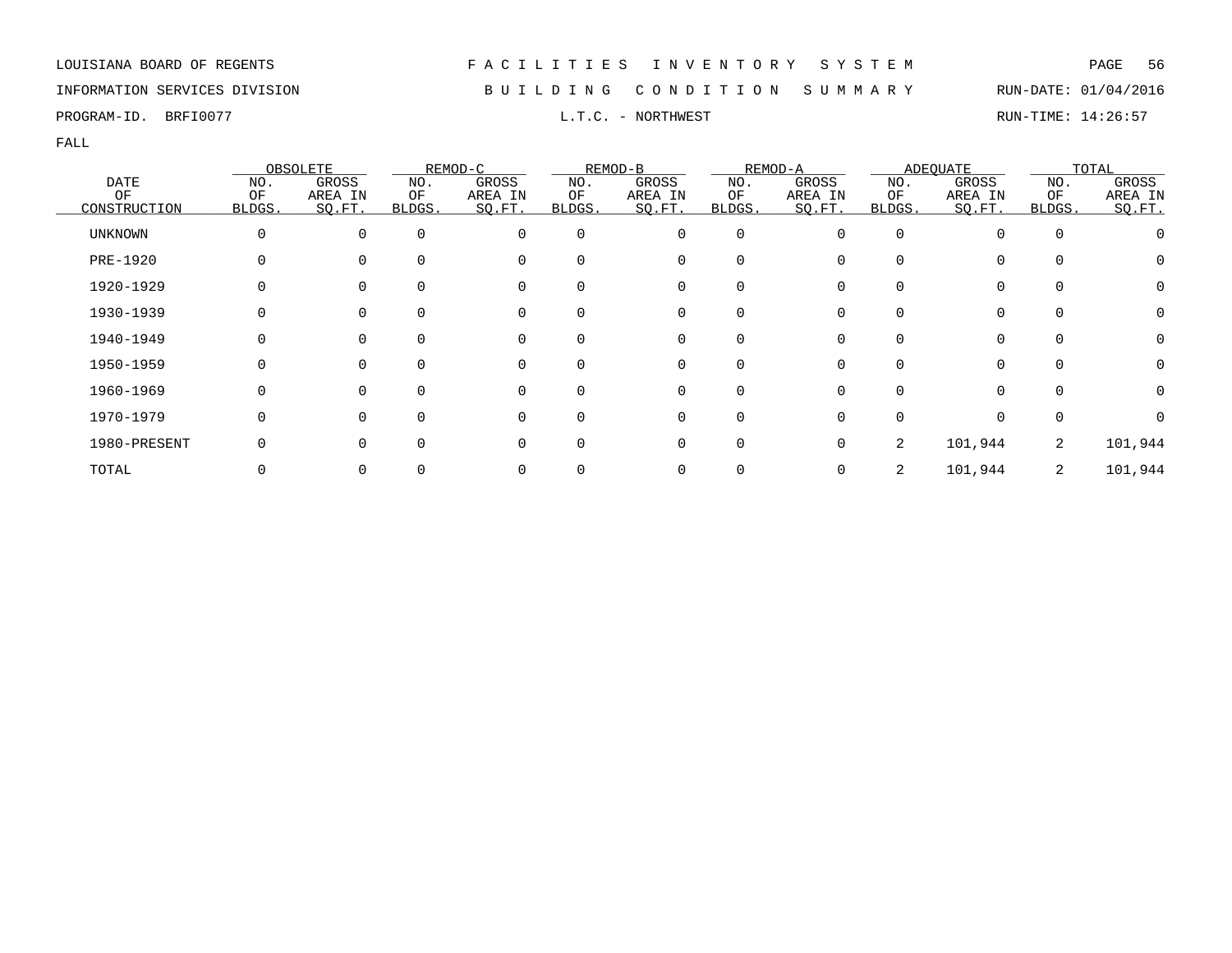### INFORMATION SERVICES DIVISION B U I L D I N G C O N D I T I O N S U M M A R Y RUN-DATE: 01/04/2016

PROGRAM-ID. BRFI0077 **EXECUTE:** L.T.C. - OAKDALE **EXECUTE:** RUN-TIME: 14:26:57

|                |              | OBSOLETE     |          | REMOD-C     |          | REMOD-B     |          | REMOD-A |          | <b>ADEQUATE</b> |          | TOTAL   |
|----------------|--------------|--------------|----------|-------------|----------|-------------|----------|---------|----------|-----------------|----------|---------|
| <b>DATE</b>    | NO.          | GROSS        | NO.      | GROSS       | NO.      | GROSS       | NO.      | GROSS   | NO.      | GROSS           | NO.      | GROSS   |
| ΟF             | ΟF           | AREA IN      | ΟF       | AREA IN     | ΟF       | AREA IN     | ΟF       | AREA IN | ΟF       | AREA IN         | ΟF       | AREA IN |
| CONSTRUCTION   | BLDGS.       | SO.FT.       | BLDGS.   | SQ.FT.      | BLDGS.   | SO.FT.      | BLDGS.   | SQ.FT.  | BLDGS.   | SQ.FT.          | BLDGS.   | SO.FT.  |
| <b>UNKNOWN</b> | $\Omega$     | $\Omega$     | $\Omega$ | $\Omega$    | $\Omega$ | 0           | 0        |         | $\Omega$ |                 | 0        |         |
| PRE-1920       |              |              | $\Omega$ | 0           | 0        | 0           | $\Omega$ |         |          | $\Omega$        | $\Omega$ | O       |
| 1920-1929      |              |              | $\Omega$ | 0           |          | 0           | O        |         |          | 0               | $\Omega$ | 0       |
| 1930-1939      |              |              | $\Omega$ | 0           |          | 0           |          |         |          |                 | 0        | 0       |
| 1940-1949      | 0            | $\Omega$     | $\Omega$ | 0           | 0        | 0           | $\Omega$ |         |          | 0               | $\Omega$ | 0       |
| 1950-1959      | 0            | $\Omega$     | $\Omega$ | 0           | $\Omega$ | $\mathbf 0$ | $\Omega$ |         | ∩        | $\Omega$        | $\Omega$ | 0       |
| 1960-1969      | <sup>0</sup> | <sup>n</sup> | $\Omega$ | $\Omega$    |          | $\Omega$    | U        |         |          |                 | $\Omega$ |         |
| 1970-1979      | 0            |              | $\Omega$ | $\mathbf 0$ | $\Omega$ | 0           | $\Omega$ |         | 5        | 24,379          | 5        | 24,379  |
| 1980-PRESENT   |              |              | $\Omega$ | $\Omega$    | 0        | 0           | 0        |         |          | 4,787           | 4        | 4,787   |
| TOTAL          |              |              |          |             |          | 0           |          |         | 9        | 29,166          | 9        | 29,166  |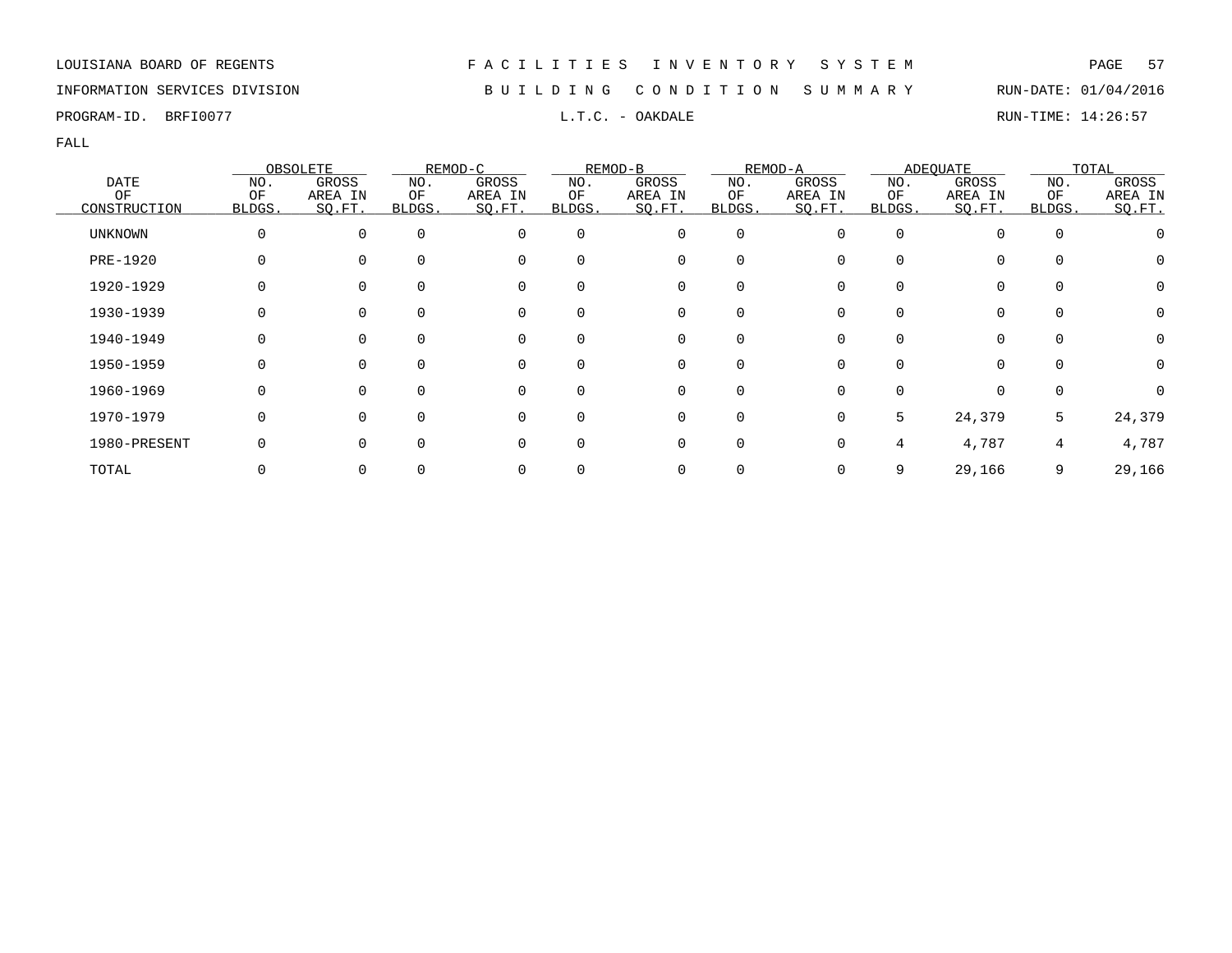### INFORMATION SERVICES DIVISION B U I L D I N G C O N D I T I O N S U M M A R Y RUN-DATE: 01/04/2016

PROGRAM-ID. BRFI0077 **EXECUTE:** 14:26:57

|                |              | OBSOLETE |             | REMOD-C  |          | REMOD-B     |             | REMOD-A |          | <b>ADEQUATE</b> |             | TOTAL     |
|----------------|--------------|----------|-------------|----------|----------|-------------|-------------|---------|----------|-----------------|-------------|-----------|
| <b>DATE</b>    | NO.          | GROSS    | NO.         | GROSS    | NO.      | GROSS       | NO.         | GROSS   | NO.      | GROSS           | NO.         | GROSS     |
| ΟF             | ΟF           | AREA IN  | ОF          | AREA IN  | ΟF       | AREA IN     | ΟF          | AREA IN | ΟF       | AREA IN         | ΟF          | AREA IN   |
| CONSTRUCTION   | <b>BLDGS</b> | SO.FT.   | BLDGS.      | SQ.FT.   | BLDGS.   | SQ.FT.      | BLDGS.      | SO.FT.  | BLDGS.   | SQ.FT.          | BLDGS.      | SO.FT.    |
| <b>UNKNOWN</b> | 0            | $\Omega$ | $\mathbf 0$ | 0        | 0        | $\mathbf 0$ | $\mathbf 0$ |         | $\Omega$ |                 | $\mathbf 0$ |           |
| PRE-1920       | O            |          | $\Omega$    | 0        | 0        | 0           | $\Omega$    |         |          | $\Omega$        | 0           | O         |
| 1920-1929      |              | $\Omega$ |             | 0        | 0        | 0           | $\Omega$    |         |          | $\Omega$        | 0           | 0         |
| 1930-1939      |              | 0        | 0           | 0        | 0        | 0           | 0           |         |          | 0               | 0           |           |
| 1940-1949      |              | $\Omega$ | $\Omega$    | 0        | $\Omega$ | 0           | $\Omega$    |         |          | 0               | $\Omega$    | 0         |
| 1950-1959      | O            | $\Omega$ | $\Omega$    | $\Omega$ | $\Omega$ | $\Omega$    | $\Omega$    |         |          | <sup>0</sup>    | $\Omega$    | 0         |
| 1960-1969      | O            | $\Omega$ | 0           | $\Omega$ | $\Omega$ | $\mathbf 0$ | $\Omega$    | ∩       |          | $\Omega$        | $\Omega$    |           |
| 1970-1979      | 0            | $\Omega$ | ∩           | $\Omega$ | 0        | 0           | 0           | 0       | 3        | 1,900,700       |             | 1,900,700 |
| 1980-PRESENT   |              |          |             | 0        | 0        | 0           | $\Omega$    | U       | 9        | 5,344,000       | 9           | 5,344,000 |
| TOTAL          |              |          |             | 0        |          | 0           |             | 0       | 12       | 7,244,700       | 12          | 7,244,700 |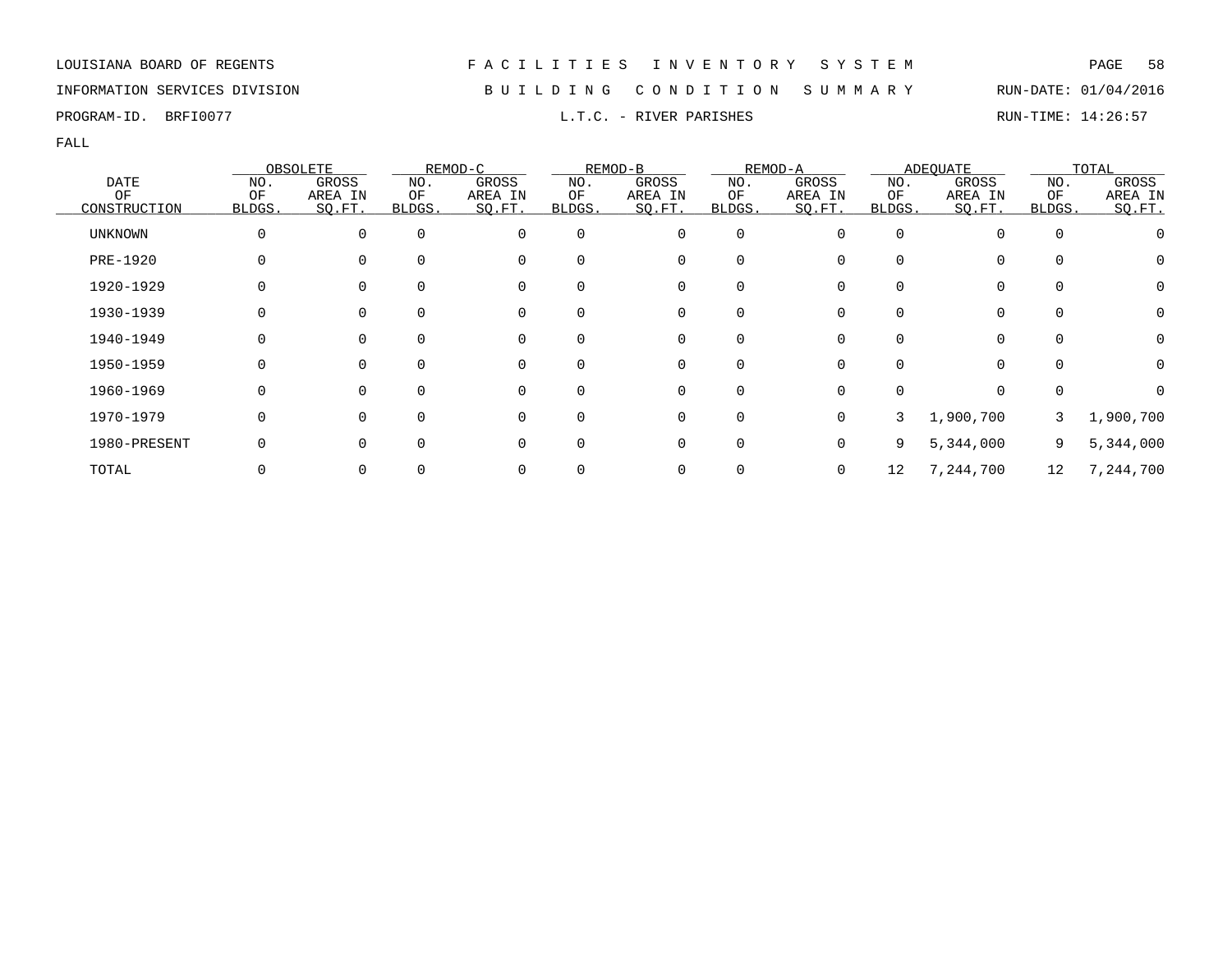### INFORMATION SERVICES DIVISION B U I L D I N G C O N D I T I O N S U M M A R Y RUN-DATE: 01/04/2016

PROGRAM-ID. BRFI0077 L.T.C. - RUSTON RUN-TIME: 14:26:57

|                |          | OBSOLETE |              | REMOD-C     |          | REMOD-B      |             | REMOD-A |          | <b>ADEOUATE</b> |             | TOTAL    |
|----------------|----------|----------|--------------|-------------|----------|--------------|-------------|---------|----------|-----------------|-------------|----------|
| <b>DATE</b>    | NO.      | GROSS    | NO.          | GROSS       | NO.      | GROSS        | NO.         | GROSS   | NO.      | GROSS           | NO.         | GROSS    |
| OF             | OF       | AREA IN  | ΟF           | AREA IN     | ΟF       | AREA IN      | OF          | AREA IN | ΟF       | AREA IN         | OF          | AREA IN  |
| CONSTRUCTION   | BLDGS.   | SQ.FT.   | <b>BLDGS</b> | SQ.FT.      | BLDGS.   | SQ.FT.       | BLDGS.      | SO.FT.  | BLDGS.   | SQ.FT.          | BLDGS.      | SQ.FT.   |
| <b>UNKNOWN</b> | 0        | $\Omega$ | $\mathbf 0$  | $\mathbf 0$ | 0        | 0            | $\mathbf 0$ |         | $\Omega$ | $\Omega$        | $\mathbf 0$ |          |
| PRE-1920       |          |          | $\Omega$     | 0           |          | 0            | 0           |         |          | $\Omega$        | 0           | 0        |
| 1920-1929      | $\Omega$ |          | 0            | 0           | 0        | 0            | 0           |         |          | $\Omega$        | 0           | 0        |
| 1930-1939      | 0        | $\Omega$ | 0            | 0           | 0        | 0            | 0           |         |          | $\Omega$        | $\mathbf 0$ | 0        |
| 1940-1949      | 0        | $\Omega$ | $\Omega$     | 0           | 0        | $\mathbf{0}$ | $\Omega$    | 0       | $\Omega$ | $\Omega$        | $\mathbf 0$ | $\Omega$ |
| 1950-1959      | $\Omega$ | $\Omega$ | $\Omega$     | $\Omega$    | $\Omega$ | 0            | $\Omega$    | 0       | 2        | 7,440           | 2           | 7,440    |
| 1960-1969      | 0        | $\Omega$ | $\Omega$     | $\mathbf 0$ | $\Omega$ | 0            | $\Omega$    |         | $\Omega$ | $\Omega$        | $\mathbf 0$ | 0        |
| 1970-1979      |          | 120      | $\mathbf 0$  | $\Omega$    | 0        | 0            | $\mathbf 0$ |         | 3        | 21,000          | 4           | 21,120   |
| 1980-PRESENT   | 0        | $\Omega$ | $\Omega$     | 0           |          | 0            | $\Omega$    |         | 2        | 2,688           | 2           | 2,688    |
| TOTAL          |          | 120      | 0            | 0           |          | 0            |             |         |          | 31,128          | 8           | 31,248   |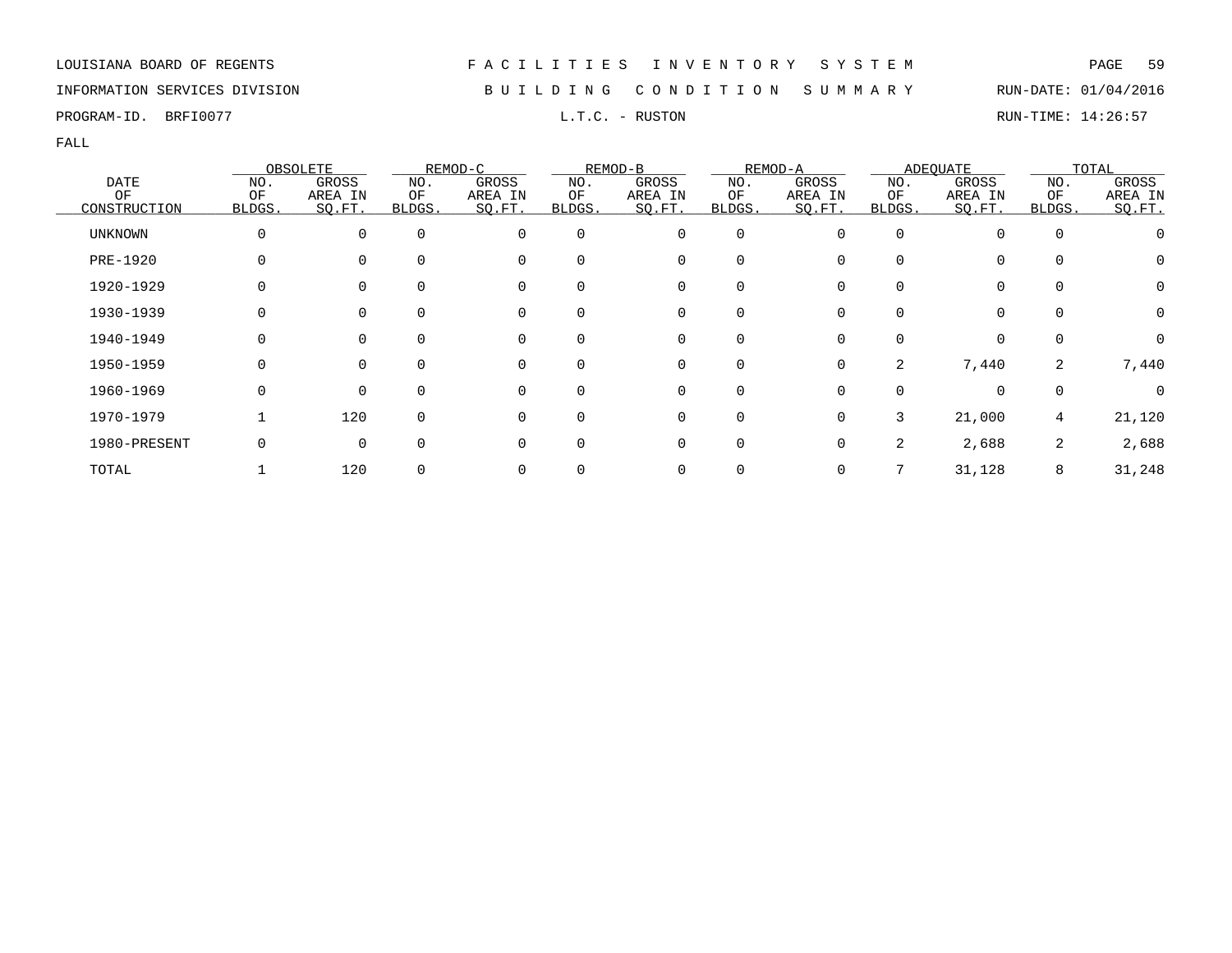### INFORMATION SERVICES DIVISION B U I L D I N G C O N D I T I O N S U M M A R Y RUN-DATE: 01/04/2016

PROGRAM-ID. BRFI0077 **EXECUTE:** 14:26:57 L.T.C. - WEST JEFFERSON RUN-TIME: 14:26:57

|                |        | OBSOLETE     |          | REMOD-C     |              | REMOD-B  |             | REMOD-A |        | <b>ADEQUATE</b> |              | TOTAL   |
|----------------|--------|--------------|----------|-------------|--------------|----------|-------------|---------|--------|-----------------|--------------|---------|
| <b>DATE</b>    | NO.    | GROSS        | NO.      | GROSS       | NO.          | GROSS    | NO.         | GROSS   | NO.    | GROSS           | NO.          | GROSS   |
| OF             | ΟF     | AREA IN      | ΟF       | AREA IN     | ΟF           | AREA IN  | ΟF          | AREA IN | ΟF     | AREA IN         | OF           | AREA IN |
| CONSTRUCTION   | BLDGS. | SQ.FT.       | BLDGS.   | SQ.FT.      | BLDGS.       | SQ.FT.   | BLDGS.      | SQ.FT.  | BLDGS. | SQ.FT.          | BLDGS.       | SO.FT.  |
| <b>UNKNOWN</b> | 0      | $\Omega$     | $\Omega$ | $\Omega$    | $\Omega$     | 0        | $\mathbf 0$ | O       |        | 0               | $\Omega$     |         |
| PRE-1920       |        |              | $\Omega$ | $\mathbf 0$ | <sup>0</sup> | 0        | 0           |         |        | 0               | 0            |         |
| 1920-1929      |        |              | $\Omega$ | 0           |              | 0        | 0           |         |        | 0               |              |         |
| 1930-1939      |        |              | $\Omega$ | 0           | 0            | 0        | 0           |         |        | 0               |              |         |
| 1940-1949      |        | 0            | $\Omega$ | 0           | $\Omega$     | 0        | 0           |         |        | 0               | $\Omega$     |         |
| 1950-1959      | O      | 0            | $\Omega$ | 0           | $\Omega$     | 0        | $\Omega$    | U       |        | 0               | $\Omega$     |         |
| 1960-1969      |        | <sup>n</sup> | $\Omega$ | $\Omega$    | $\Omega$     | $\Omega$ | $\Omega$    |         |        | 0               | <sup>n</sup> |         |
| 1970-1979      | 0      |              | $\Omega$ | $\mathbf 0$ | $\Omega$     | 0        | 0           |         |        | 0               | $\Omega$     |         |
| 1980-PRESENT   |        |              | $\Omega$ | $\Omega$    | <sup>0</sup> | 0        | 0           |         |        | 0               |              |         |
| TOTAL          |        |              |          |             |              | 0        |             |         |        | 0               |              |         |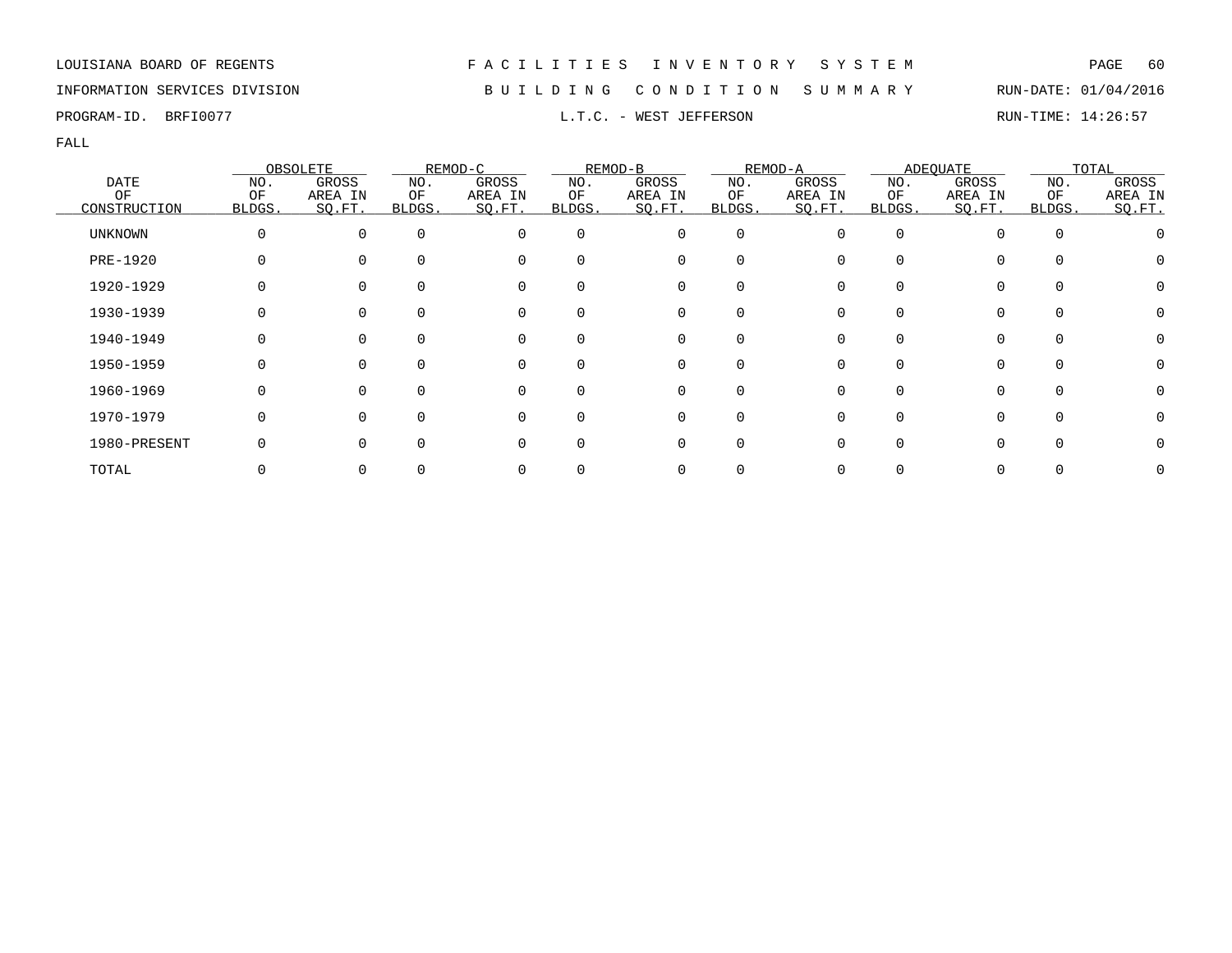### INFORMATION SERVICES DIVISION B U I L D I N G C O N D I T I O N S U M M A R Y RUN-DATE: 01/04/2016

PROGRAM-ID. BRFI0077 **EXAM-ID.** BRFI0077 **RUN-TIME:** 14:26:57

|                   |              | OBSOLETE         |               | REMOD-C          |           | REMOD-B          |             | REMOD-A          |           | <b>ADEOUATE</b>  |             | TOTAL            |
|-------------------|--------------|------------------|---------------|------------------|-----------|------------------|-------------|------------------|-----------|------------------|-------------|------------------|
| <b>DATE</b><br>OF | NO.<br>OF    | GROSS<br>AREA IN | NO.<br>ΟF     | GROSS<br>AREA IN | NO.<br>ΟF | GROSS<br>AREA IN | NO.<br>OF   | GROSS<br>AREA IN | NO.<br>ΟF | GROSS<br>AREA IN | NO.<br>OF   | GROSS<br>AREA IN |
| CONSTRUCTION      | BLDGS.       | SO.FT.           | <b>BLDGS.</b> | SQ.FT.           | BLDGS.    | SQ.FT.           | BLDGS.      | SO.FT.           | BLDGS.    | SQ.FT.           | BLDGS.      | SQ.FT.           |
| UNKNOWN           | $\Omega$     | $\Omega$         | $\mathbf 0$   | 0                | 0         | 0                | $\mathbf 0$ |                  | 0         | $\Omega$         | $\mathbf 0$ |                  |
| PRE-1920          |              |                  | $\Omega$      | 0                |           | 0                | O           |                  |           |                  | $\Omega$    |                  |
| 1920-1929         |              |                  | 0             | 0                | 0         | 0                | 0           |                  |           | $\Omega$         | 0           | 0                |
| 1930-1939         |              | 0                | 0             | 0                | 0         | 0                | 0           |                  |           | $\Omega$         | $\mathbf 0$ |                  |
| 1940-1949         | <sup>0</sup> | $\Omega$         | $\Omega$      | 0                | $\Omega$  | 0                | $\Omega$    |                  |           | <sup>0</sup>     | $\Omega$    | 0                |
| 1950-1959         | <sup>0</sup> | $\Omega$         | $\Omega$      | $\Omega$         |           | $\mathbf 0$      | 0           |                  |           | 0                | $\Omega$    |                  |
| 1960-1969         | $\Omega$     | $\Omega$         | $\Omega$      | $\Omega$         | $\Omega$  | $\mathbf 0$      | $\Omega$    |                  |           | 0                | $\Omega$    | O                |
| 1970-1979         | $\Omega$     |                  | $\Omega$      | $\Omega$         | $\Omega$  | 0                | $\Omega$    |                  |           |                  | 0           |                  |
| 1980-PRESENT      |              |                  | $\Omega$      | 0                |           | 0                | $\Omega$    |                  |           | 14,783           |             | 14,783           |
| TOTAL             |              |                  |               |                  |           | 0                |             |                  |           | 14,783           |             | 14,783           |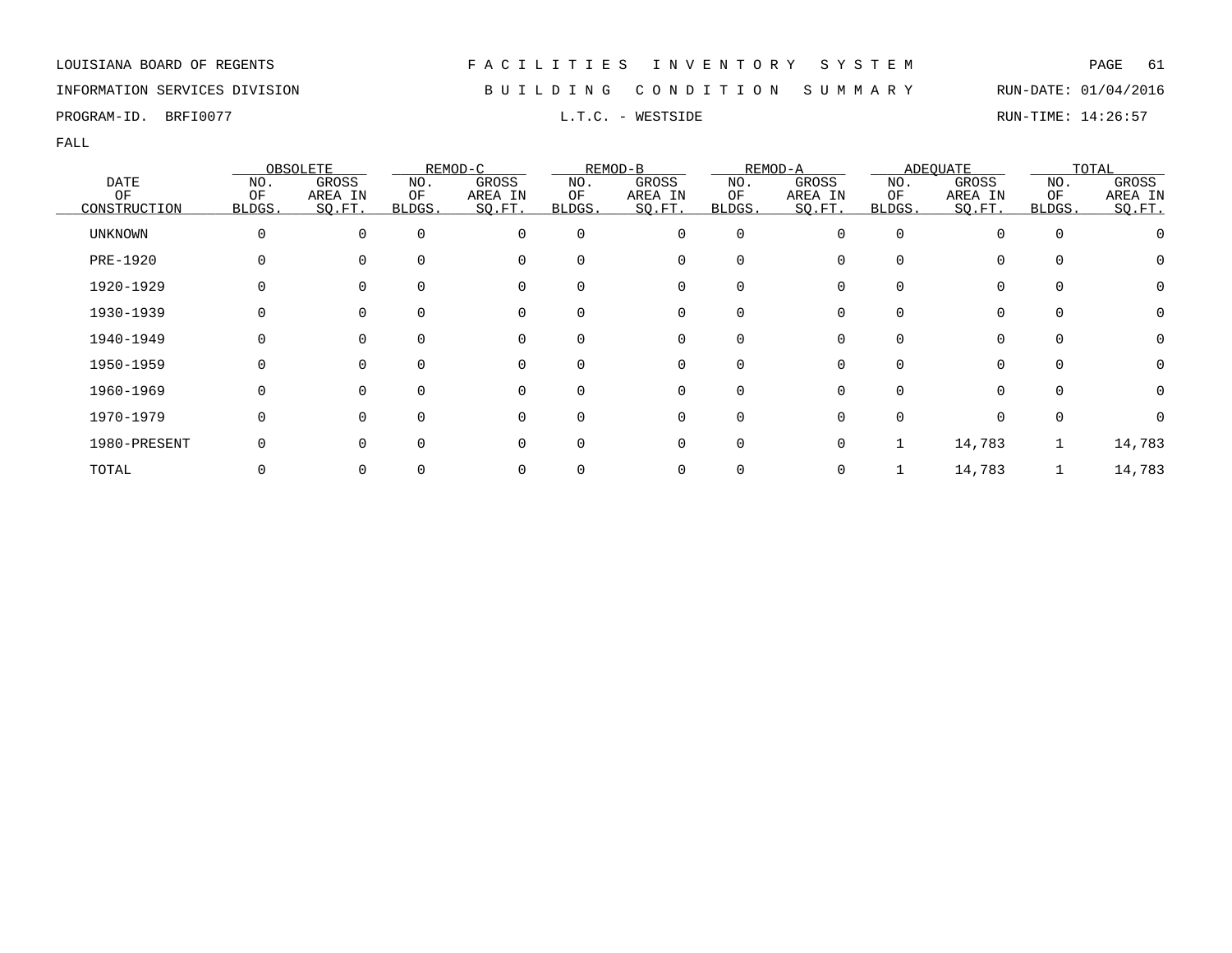### INFORMATION SERVICES DIVISION B U I L D I N G C O N D I T I O N S U M M A R Y RUN-DATE: 01/04/2016

PROGRAM-ID. BRFI0077 **EXAM-ID.** BRFI0077 **RUN-TIME:** 14:26:57

|                |        | OBSOLETE       |          | REMOD-C  |          | REMOD-B  |             | REMOD-A  |              | <b>ADEQUATE</b> |             | TOTAL   |
|----------------|--------|----------------|----------|----------|----------|----------|-------------|----------|--------------|-----------------|-------------|---------|
| <b>DATE</b>    | NO.    | GROSS          | NO.      | GROSS    | NO.      | GROSS    | NO.         | GROSS    | NO.          | GROSS           | NO.         | GROSS   |
| ΟF             | ΟF     | AREA IN        | ΟF       | AREA IN  | ΟF       | AREA IN  | ΟF          | AREA IN  | ΟF           | AREA IN         | ΟF          | AREA IN |
| CONSTRUCTION   | BLDGS. | SO.FT.         | BLDGS.   | SQ.FT.   | BLDGS.   | SQ.FT.   | BLDGS.      | SQ.FT.   | <b>BLDGS</b> | SQ.FT.          | BLDGS.      | SO.FT.  |
| <b>UNKNOWN</b> |        | 0              | $\Omega$ | 0        | $\Omega$ | 0        | 0           | 0        | $\Omega$     | $\Omega$        | $\mathbf 0$ |         |
| PRE-1920       |        | 0              | $\Omega$ | 0        | $\Omega$ | 0        | 0           |          |              | $\mathbf 0$     | 0           | 0       |
| 1920-1929      |        | $\Omega$       | $\Omega$ | 0        | 0        | 0        | 0           |          |              | 0               | 0           | 0       |
| 1930-1939      |        | 0              |          | 0        | 0        | 0        | 0           |          |              | 0               | 0           | 0       |
| 1940-1949      |        | $\overline{0}$ | $\Omega$ | 0        | $\Omega$ | 0        | 0           | 0        |              | $\Omega$        | 0           | 0       |
| 1950-1959      | O      | $\overline{0}$ | $\Omega$ | 0        | $\Omega$ | 0        | $\Omega$    | 0        |              | $\Omega$        | 0           | O       |
| 1960-1969      |        | $\Omega$       | $\Omega$ | $\Omega$ | 0        | $\Omega$ | $\Omega$    | $\Omega$ | 2            | 75,009          | 2           | 75,009  |
| 1970-1979      |        | $\Omega$       | $\Omega$ | 0        | $\Omega$ | 0        | $\mathbf 0$ | $\Omega$ | 2            | 8,410           | 2           | 8,410   |
| 1980-PRESENT   |        | $\mathbf 0$    | $\Omega$ | 0        | $\Omega$ | 0        | 2           | 8,084    | 4            | 14,065          | 6           | 22,149  |
| TOTAL          |        | 0              |          |          |          | 0        | 2           | 8,084    | 8            | 97,484          | 10          | 105,568 |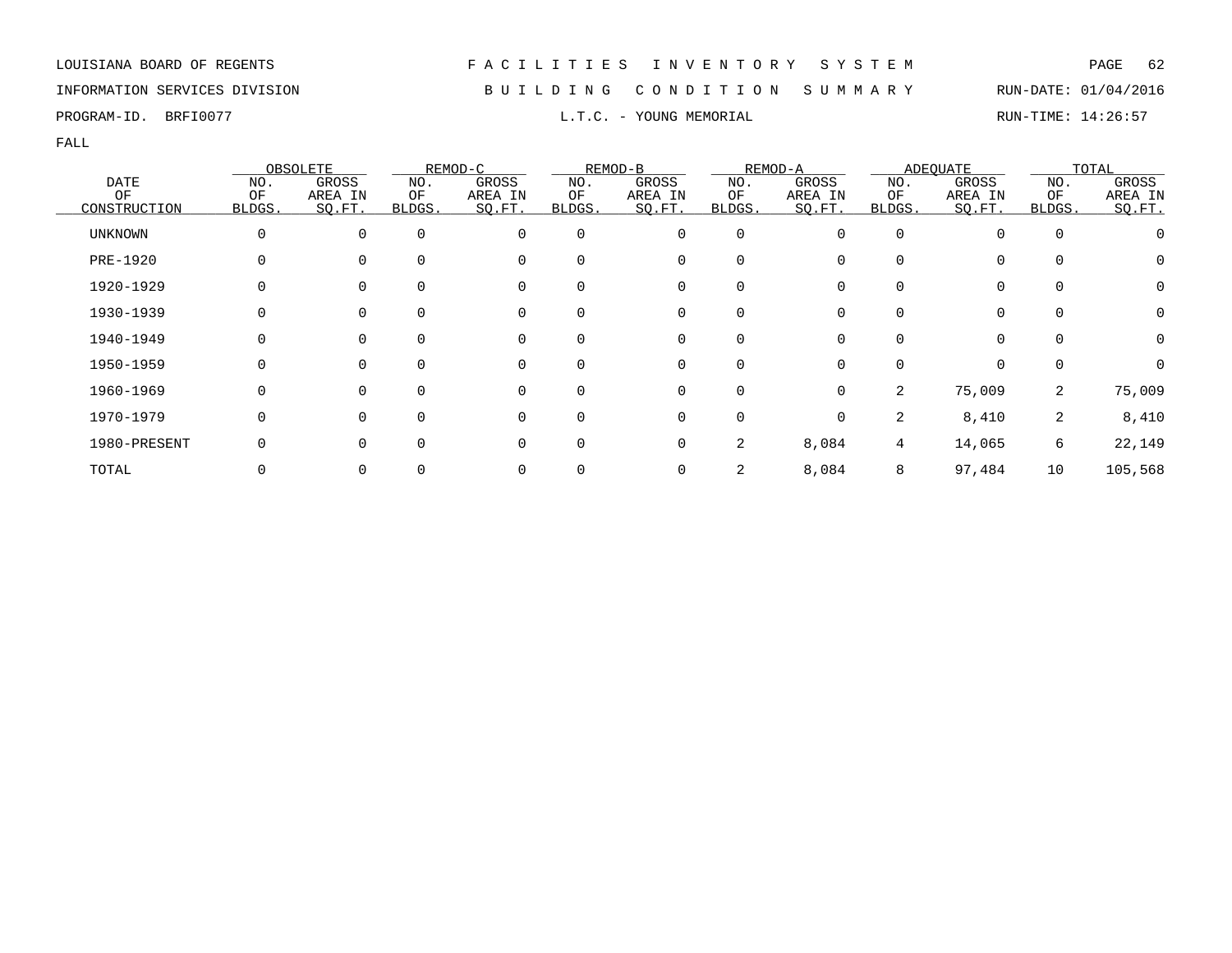### INFORMATION SERVICES DIVISION B U I L D I N G C O N D I T I O N S U M M A R Y RUN-DATE: 01/04/2016

PROGRAM-ID. BRFI0077 **EXABINE SOLUTE:** 14:26:57 L.T.C. - SABINE VALLEY

|                |        | OBSOLETE |          | REMOD-C  |          | REMOD-B  |             | REMOD-A |          | <b>ADEQUATE</b> |             | TOTAL   |
|----------------|--------|----------|----------|----------|----------|----------|-------------|---------|----------|-----------------|-------------|---------|
| <b>DATE</b>    | NO.    | GROSS    | NO.      | GROSS    | NO.      | GROSS    | NO.         | GROSS   | NO.      | GROSS           | NO.         | GROSS   |
| OF             | ΟF     | AREA IN  | ОF       | AREA IN  | ΟF       | AREA IN  | ΟF          | AREA IN | ΟF       | AREA IN         | ΟF          | AREA IN |
| CONSTRUCTION   | BLDGS. | SO.FT.   | BLDGS.   | SQ.FT.   | BLDGS.   | SO.FT.   | BLDGS.      | SQ.FT.  | BLDGS.   | SQ.FT.          | BLDGS.      | SO.FT.  |
| <b>UNKNOWN</b> | 0      | $\Omega$ | $\Omega$ | 0        | $\Omega$ | 0        | $\mathbf 0$ | O       | $\Omega$ |                 | $\mathbf 0$ |         |
| PRE-1920       | 0      | $\Omega$ | $\Omega$ | 0        | 0        | 0        | $\Omega$    |         |          | $\Omega$        | 0           | O       |
| 1920-1929      |        |          |          | 0        | 0        | 0        | $\Omega$    |         |          | $\Omega$        | 0           | 0       |
| 1930-1939      |        |          |          | 0        | 0        | 0        |             |         |          |                 | 0           | 0       |
| 1940-1949      |        | $\Omega$ | $\Omega$ | 0        | $\Omega$ | 0        | $\Omega$    |         |          | $\Omega$        | 0           | 0       |
| 1950-1959      | 0      | $\Omega$ | $\Omega$ | 0        | $\Omega$ | 0        | $\Omega$    | 0       |          | $\Omega$        | $\Omega$    | 0       |
| 1960-1969      | O      | $\Omega$ |          | $\Omega$ | 0        | $\Omega$ | $\Omega$    |         |          | <sup>n</sup>    | $\Omega$    |         |
| 1970-1979      | 0      | $\Omega$ | $\Omega$ | 0        | 0        | 0        | $\mathbf 0$ | 0       |          | 27,984          |             | 27,984  |
| 1980-PRESENT   |        | $\Omega$ | $\Omega$ | $\Omega$ | 0        | 0        | $\mathbf 0$ |         |          | 3,340           |             | 3,340   |
| TOTAL          |        |          |          | 0        |          | 0        |             |         | 2        | 31,324          | 2           | 31,324  |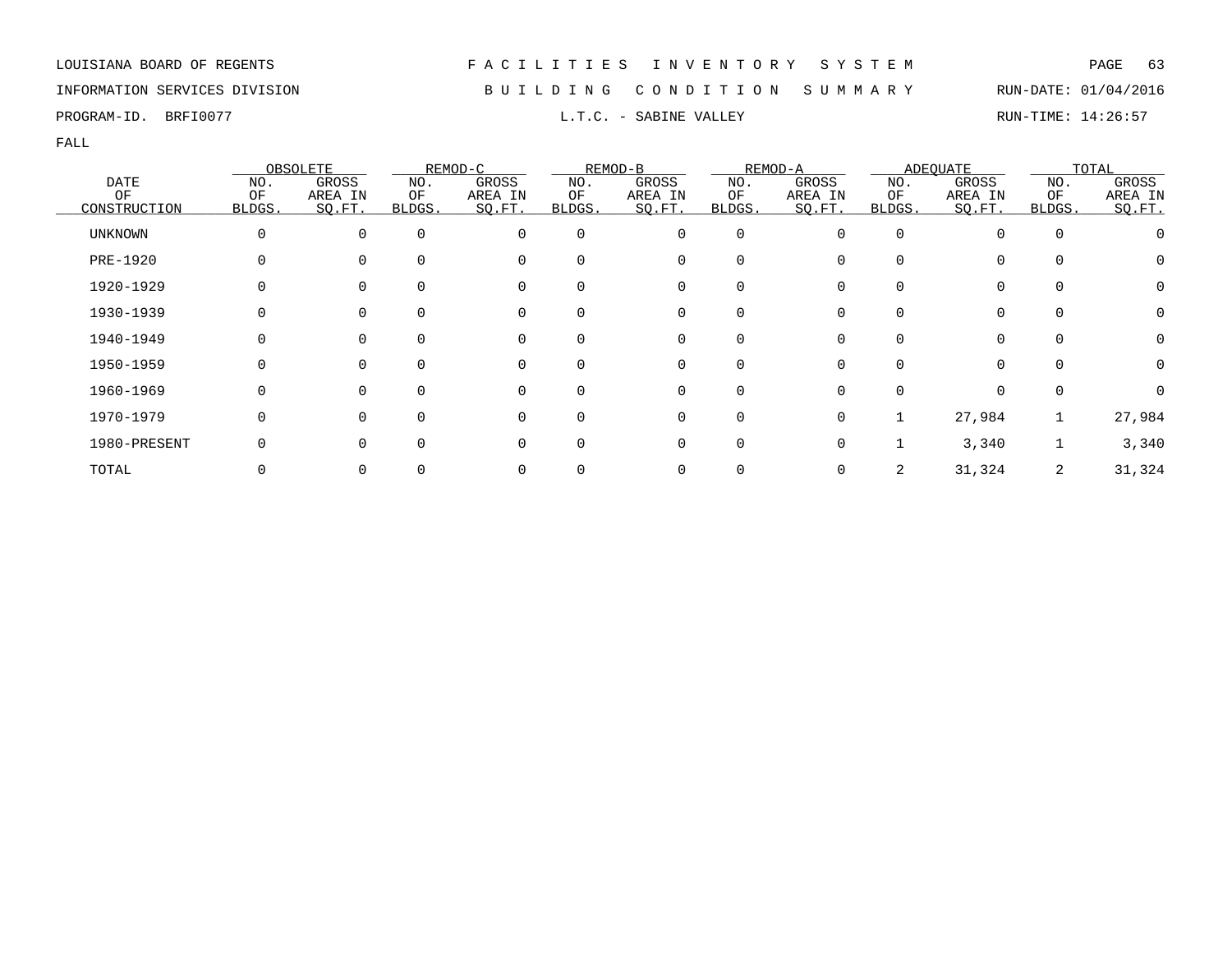### INFORMATION SERVICES DIVISION B U I L D I N G C O N D I T I O N S U M M A R Y RUN-DATE: 01/04/2016

PROGRAM-ID. BRFI0077 **EXELLES** BRFIO077 **RUN-TIME: 14:26:57** 

|                 |              | OBSOLETE |          | REMOD-C  |          | REMOD-B     |             | REMOD-A |          | <b>ADEQUATE</b> |             | TOTAL   |
|-----------------|--------------|----------|----------|----------|----------|-------------|-------------|---------|----------|-----------------|-------------|---------|
| <b>DATE</b>     | NO.          | GROSS    | NO.      | GROSS    | NO.      | GROSS       | NO.         | GROSS   | NO.      | GROSS           | NO.         | GROSS   |
| OF              | OF           | AREA IN  | ОF       | AREA IN  | ΟF       | AREA IN     | ΟF          | AREA IN | ΟF       | AREA IN         | OF          | AREA IN |
| CONSTRUCTION    | <b>BLDGS</b> | SO.FT.   | BLDGS.   | SQ.FT.   | BLDGS.   | SQ.FT.      | BLDGS.      | SO.FT.  | BLDGS.   | SQ.FT.          | BLDGS.      | SQ.FT.  |
| <b>UNKNOWN</b>  | 0            | $\Omega$ | $\Omega$ | 0        | $\Omega$ | 0           | $\mathbf 0$ |         | $\Omega$ |                 | $\mathbf 0$ |         |
| <b>PRE-1920</b> | 0            |          | $\Omega$ | 0        | 0        | 0           | $\Omega$    |         |          | $\Omega$        | 0           | O       |
| 1920-1929       |              | $\Omega$ |          | 0        | 0        | 0           | $\Omega$    |         |          | $\Omega$        | 0           | 0       |
| 1930-1939       |              |          | 0        | 0        | 0        | 0           | $\Omega$    |         |          | 0               | 0           |         |
| 1940-1949       | 0            | $\Omega$ | $\Omega$ | 0        | $\Omega$ | 0           | $\Omega$    | 0       |          | $\Omega$        | 0           | 0       |
| 1950-1959       | 0            | $\Omega$ | $\Omega$ | $\Omega$ | $\Omega$ | $\mathbf 0$ | $\Omega$    | ∩       |          | $\Omega$        | $\Omega$    | 0       |
| 1960-1969       | 0            | $\Omega$ | $\Omega$ | 0        | 0        | 0           | $\Omega$    |         |          | $\Omega$        | 0           |         |
| 1970-1979       | 0            | $\Omega$ | $\Omega$ | $\Omega$ | 0        | 0           | $\mathbf 0$ | U       | 2        | 37,601          | 2           | 37,601  |
| 1980-PRESENT    |              |          |          | 0        | 0        | 0           | $\Omega$    |         | 2        | 2,501           | 2           | 2,501   |
| TOTAL           |              |          |          |          |          | 0           |             |         |          | 40,102          | 4           | 40,102  |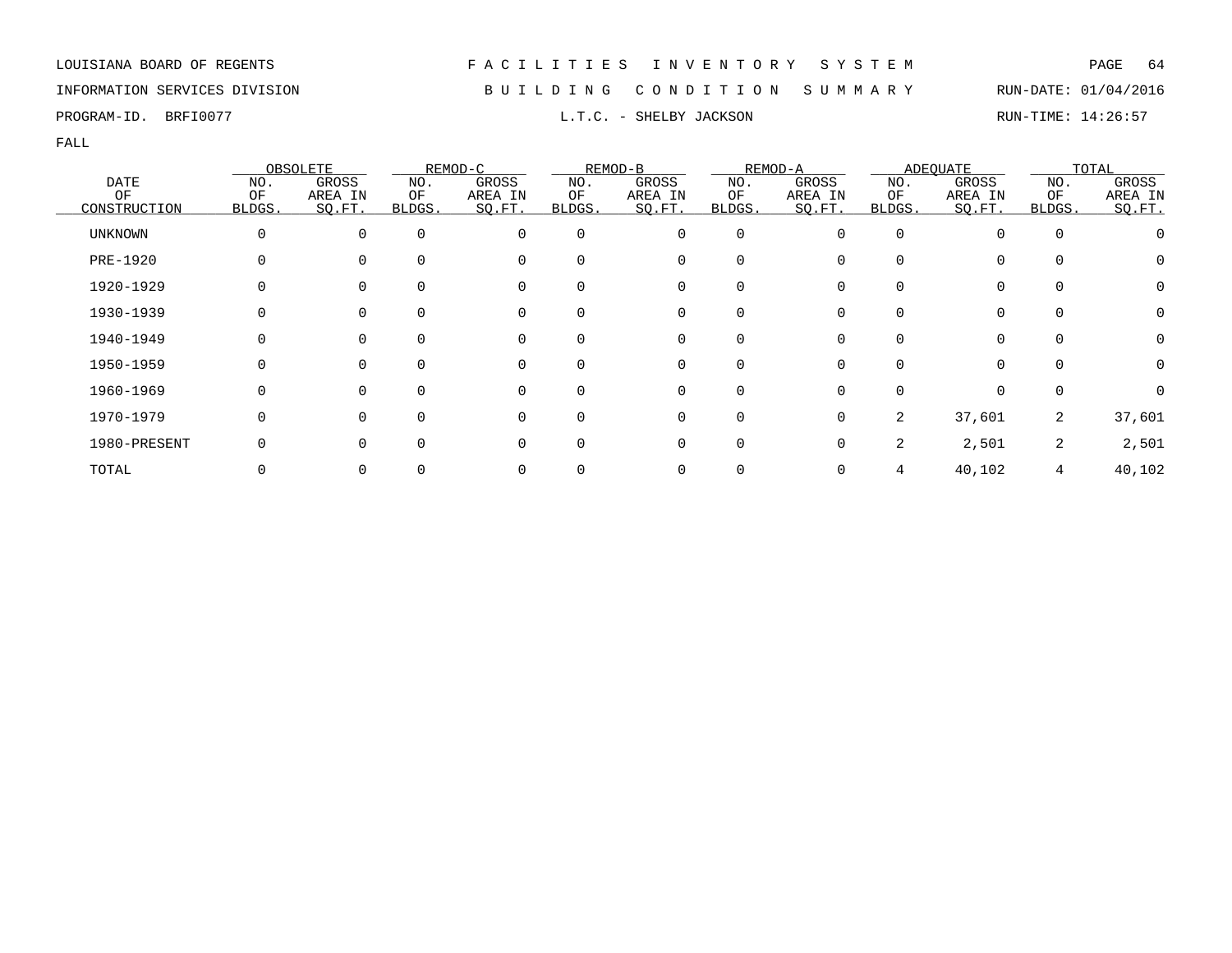### INFORMATION SERVICES DIVISION B U I L D I N G C O N D I T I O N S U M M A R Y RUN-DATE: 01/04/2016

PROGRAM-ID. BRFI0077 **EXECUTE:** 14:26:57 L.T.C. - SHREVEPORT BOSSIER RUN-TIME: 14:26:57

|                |              | OBSOLETE |          | REMOD-C  |          | REMOD-B     |             | REMOD-A      |                | <b>ADEQUATE</b> |             | TOTAL     |
|----------------|--------------|----------|----------|----------|----------|-------------|-------------|--------------|----------------|-----------------|-------------|-----------|
| <b>DATE</b>    | NO.          | GROSS    | NO.      | GROSS    | NO.      | GROSS       | NO.         | GROSS        | NO.            | GROSS           | NO.         | GROSS     |
| OF             | OF           | AREA IN  | ОF       | AREA IN  | ΟF       | AREA IN     | ΟF          | AREA IN      | ΟF             | AREA IN         | ΟF          | AREA IN   |
| CONSTRUCTION   | <b>BLDGS</b> | SO.FT.   | BLDGS.   | SQ.FT.   | BLDGS.   | SQ.FT.      | BLDGS.      | SQ.FT.       | BLDGS.         | SQ.FT.          | BLDGS.      | SQ.FT.    |
| <b>UNKNOWN</b> | 0            | $\Omega$ | $\Omega$ | 0        | $\Omega$ | 0           | $\mathbf 0$ |              | $\Omega$       |                 | $\mathbf 0$ |           |
| PRE-1920       | 0            |          | $\Omega$ | 0        | 0        | 0           | $\Omega$    |              |                | $\Omega$        | 0           | 0         |
| 1920-1929      |              | $\Omega$ |          | 0        | 0        | 0           | $\Omega$    |              |                | 0               | 0           | 0         |
| 1930-1939      |              |          | 0        | 0        | 0        | 0           | $\Omega$    |              |                |                 | 0           | 0         |
| 1940-1949      | 0            | $\Omega$ | $\Omega$ | 0        | $\Omega$ | 0           | $\Omega$    | 0            |                | $\Omega$        | $\Omega$    | 0         |
| 1950-1959      | 0            | $\Omega$ | $\Omega$ | $\Omega$ | $\Omega$ | $\mathbf 0$ | $\Omega$    | <sup>n</sup> |                | $\Omega$        | 0           |           |
| 1960-1969      | 0            | $\Omega$ | $\Omega$ | 0        | 0        | 0           | 0           | 0            | 4              | 1,325,900       | 4           | 1,325,900 |
| 1970-1979      | 0            | $\Omega$ | $\Omega$ | 0        | 0        | 0           | $\mathbf 0$ | 0            | $\overline{2}$ | 795,300         | 2           | 795,300   |
| 1980-PRESENT   |              |          |          | 0        | 0        | 0           | $\Omega$    | U            |                | 556,000         |             | 556,000   |
| TOTAL          |              |          |          | 0        |          | 0           |             |              |                | 2,677,200       |             | 2,677,200 |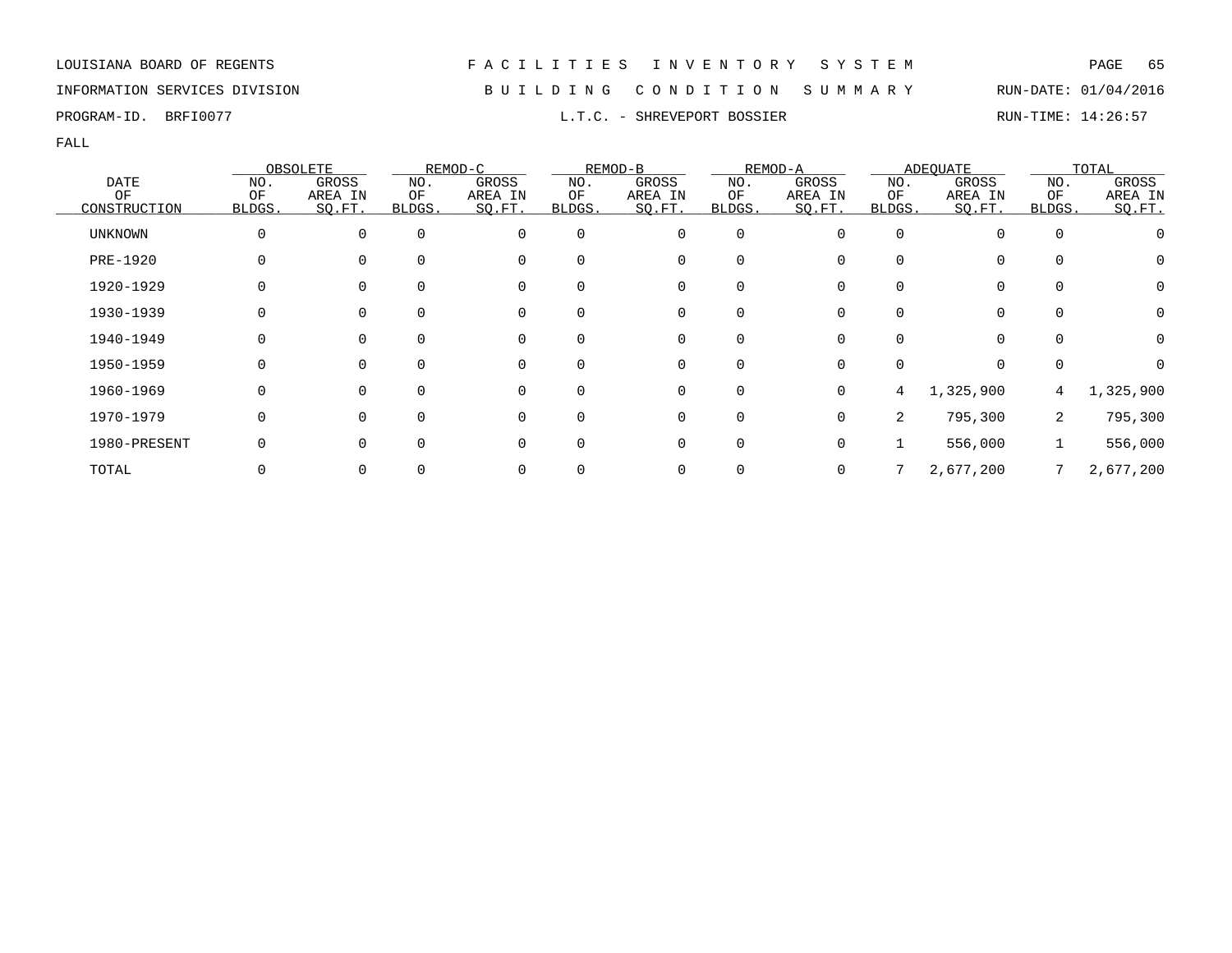### INFORMATION SERVICES DIVISION B U I L D I N G C O N D I T I O N S U M M A R Y RUN-DATE: 01/04/2016

PROGRAM-ID. BRFI0077 **EXAM-ID.** BRFI0077 **RUN-TIME:** 14:26:57

|                |        | OBSOLETE     |             | REMOD-C  |              | REMOD-B     |             | REMOD-A      |        | <b>ADEQUATE</b> |              | TOTAL   |
|----------------|--------|--------------|-------------|----------|--------------|-------------|-------------|--------------|--------|-----------------|--------------|---------|
| <b>DATE</b>    | NO.    | GROSS        | NO.         | GROSS    | NO.          | GROSS       | NO.         | GROSS        | NO.    | GROSS           | NO.          | GROSS   |
| OF             | ΟF     | AREA IN      | ΟF          | AREA IN  | ΟF           | AREA IN     | ΟF          | AREA IN      | ΟF     | AREA IN         | ΟF           | AREA IN |
| CONSTRUCTION   | BLDGS. | SO.FT.       | BLDGS.      | SQ.FT.   | BLDGS.       | SO.FT.      | BLDGS.      | SQ.FT.       | BLDGS. | SQ.FT.          | BLDGS.       | SQ.FT.  |
| <b>UNKNOWN</b> | 0      | $\Omega$     | $\mathbf 0$ | $\Omega$ | $\Omega$     | 0           | $\mathbf 0$ | <sup>0</sup> |        | 0               | $\Omega$     |         |
| PRE-1920       |        |              | $\Omega$    | 0        | <sup>0</sup> | 0           | 0           |              |        | 0               | 0            |         |
| 1920-1929      |        |              | $\Omega$    | 0        |              | 0           | 0           |              |        | 0               |              |         |
| 1930-1939      |        |              | 0           | 0        | 0            | 0           | 0           |              |        | 0               |              |         |
| 1940-1949      | O      | 0            | $\Omega$    | 0        | 0            | 0           | 0           | O            | 0      | 0               | $\Omega$     |         |
| 1950-1959      | O      | 0            | $\Omega$    | $\Omega$ | $\Omega$     | $\Omega$    | $\Omega$    |              |        | $\Omega$        | <sup>n</sup> |         |
| 1960-1969      | O      | <sup>n</sup> | $\Omega$    | $\Omega$ | $\Omega$     | $\mathbf 0$ | $\Omega$    |              | U      | 0               | $\Omega$     |         |
| 1970-1979      |        |              | $\Omega$    | $\Omega$ | $\Omega$     | 0           | 0           |              |        | 0               |              |         |
| 1980-PRESENT   |        |              | $\Omega$    | $\Omega$ | <sup>0</sup> | 0           | 0           |              |        | 0               |              |         |
| TOTAL          |        |              |             |          |              | 0           |             |              |        | 0               |              |         |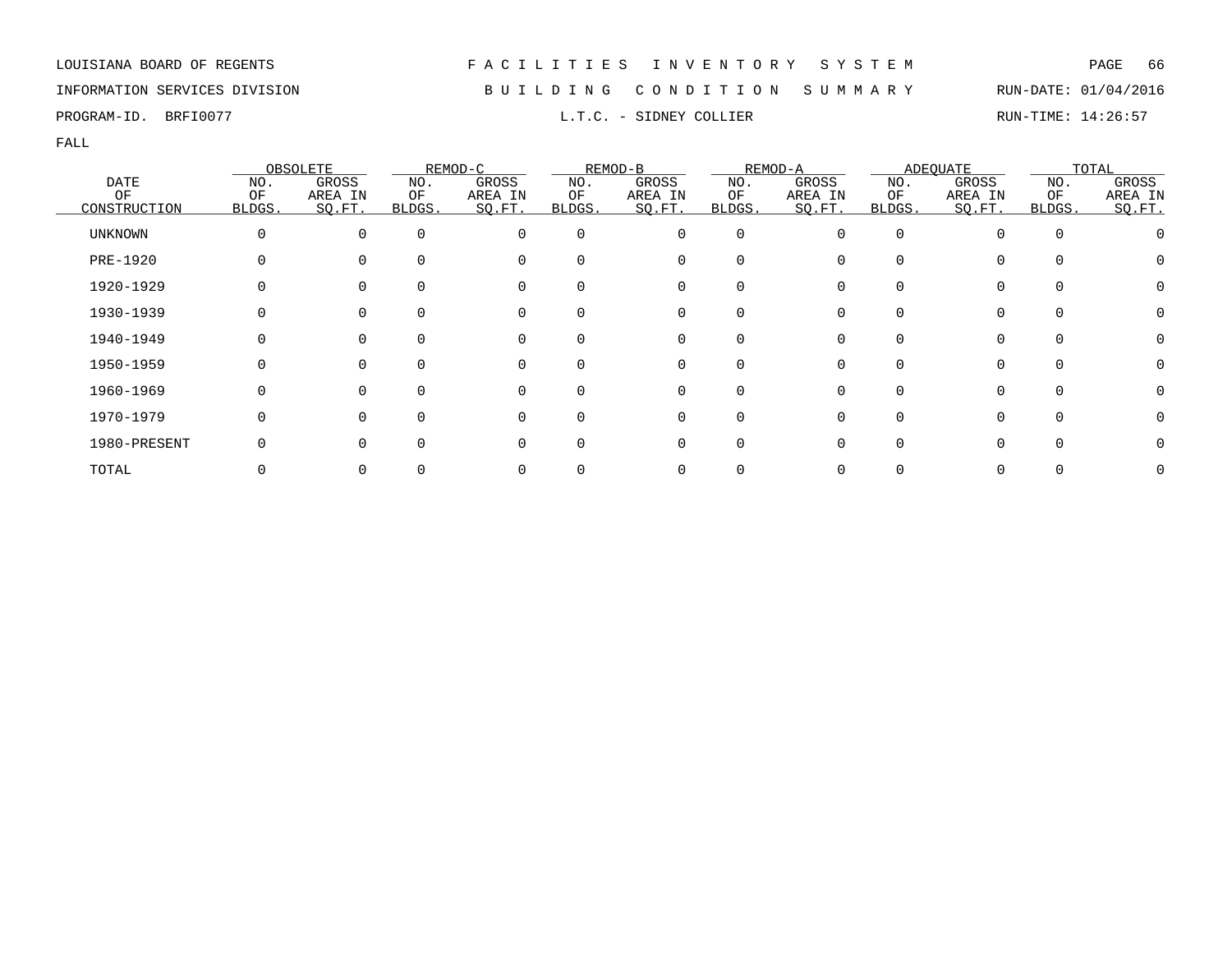### INFORMATION SERVICES DIVISION B U I L D I N G C O N D I T I O N S U M M A R Y RUN-DATE: 01/04/2016

PROGRAM-ID. BRFI0077 **EXECUTE:** L.T.C. - SLIDELL RUN-TIME: 14:26:57

|                |          | OBSOLETE |          | REMOD-C  |          | REMOD-B  |             | REMOD-A |        | <b>ADEQUATE</b> |          | TOTAL   |
|----------------|----------|----------|----------|----------|----------|----------|-------------|---------|--------|-----------------|----------|---------|
| <b>DATE</b>    | NO.      | GROSS    | NO.      | GROSS    | NO.      | GROSS    | NO.         | GROSS   | NO.    | GROSS           | NO.      | GROSS   |
| ΟF             | ΟF       | AREA IN  | ΟF       | AREA IN  | ΟF       | AREA IN  | ΟF          | AREA IN | ΟF     | AREA IN         | OF       | AREA IN |
| CONSTRUCTION   | BLDGS.   | SO.FT.   | BLDGS.   | SQ.FT.   | BLDGS.   | SQ.FT.   | BLDGS.      | SQ.FT.  | BLDGS. | SQ.FT.          | BLDGS.   | SO.FT.  |
| <b>UNKNOWN</b> | $\Omega$ | $\Omega$ | $\Omega$ | $\Omega$ | $\Omega$ | 0        | $\mathbf 0$ | O       |        |                 | $\Omega$ |         |
| PRE-1920       |          |          | $\Omega$ | $\Omega$ | $\Omega$ | 0        | 0           |         |        | 0               |          |         |
| 1920-1929      |          |          |          | $\Omega$ |          | 0        | $\Omega$    |         |        | 0               |          |         |
| 1930-1939      |          |          |          |          | 0        | 0        | 0           |         |        | 0               |          |         |
| 1940-1949      |          |          | $\Omega$ | 0        | $\Omega$ | 0        | 0           |         |        | 0               |          |         |
| 1950-1959      | O        |          | $\Omega$ | $\Omega$ | $\Omega$ | 0        | $\Omega$    | ∩       |        | $\Omega$        | $\Omega$ |         |
| 1960-1969      |          |          | $\Omega$ | ∩        | $\Omega$ | $\Omega$ | $\Omega$    |         |        | 0               |          |         |
| 1970-1979      |          |          | $\Omega$ | $\Omega$ | $\Omega$ | 0        | $\mathbf 0$ |         |        | 0               | $\Omega$ |         |
| 1980-PRESENT   |          |          | $\Omega$ |          | $\Omega$ | 0        | $\mathbf 0$ |         |        | 0               |          |         |
| TOTAL          |          |          |          |          |          | 0        | 0           |         |        |                 |          |         |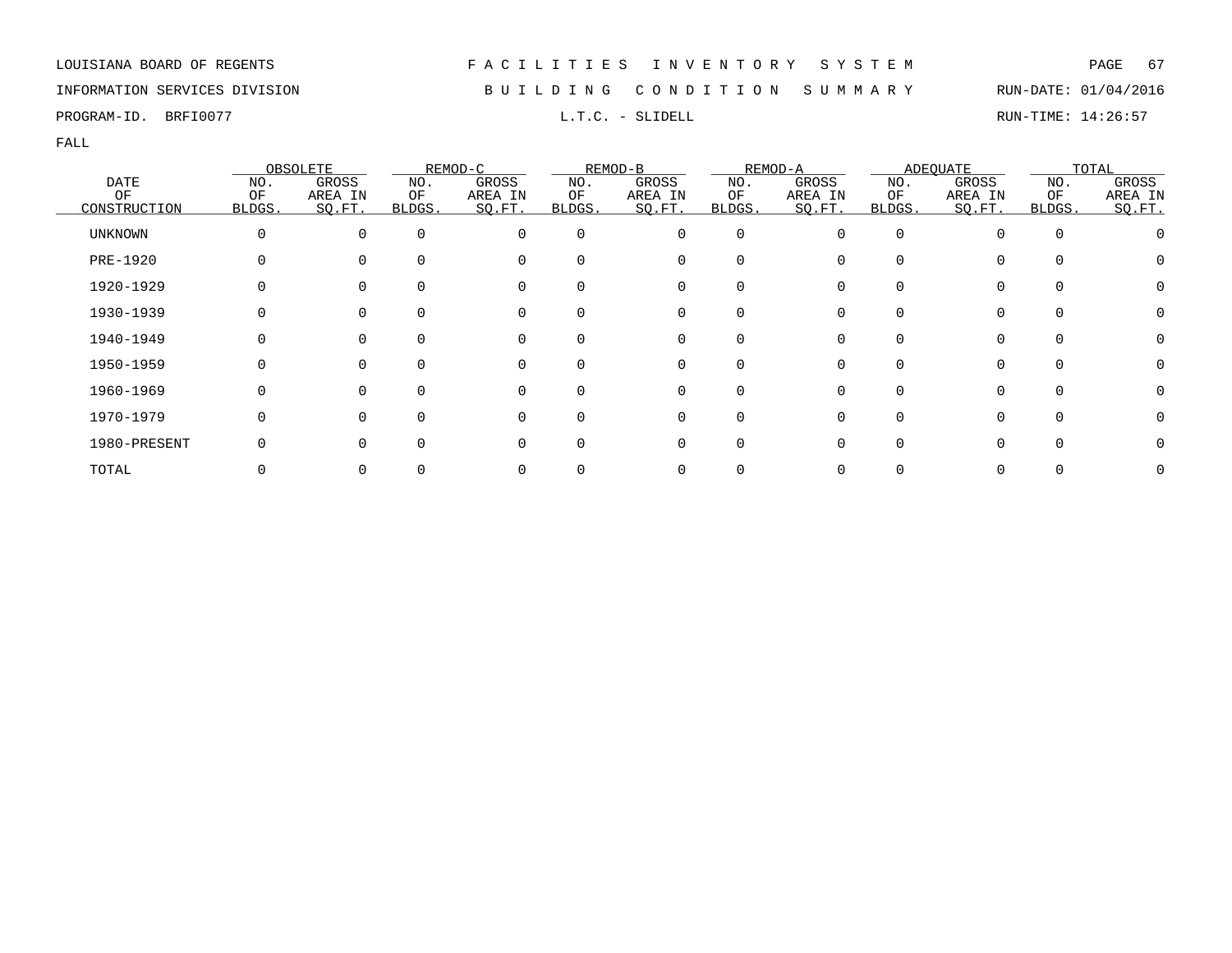### INFORMATION SERVICES DIVISION B U I L D I N G C O N D I T I O N S U M M A R Y RUN-DATE: 01/04/2016

PROGRAM-ID. BRFI0077 **EXECUTE:** 14:26:57

|                |        | OBSOLETE |             | REMOD-C     |        | REMOD-B |          | REMOD-A |              | <b>ADEOUATE</b> |                | TOTAL   |
|----------------|--------|----------|-------------|-------------|--------|---------|----------|---------|--------------|-----------------|----------------|---------|
| <b>DATE</b>    | NO.    | GROSS    | NO.         | GROSS       | NO.    | GROSS   | NO.      | GROSS   | NO.          | GROSS           | NO.            | GROSS   |
| OF             | OF     | AREA IN  | ΟF          | AREA IN     | ΟF     | AREA IN | OF       | AREA IN | ΟF           | AREA IN         | OF             | AREA IN |
| CONSTRUCTION   | BLDGS. | SQ.FT.   | BLDGS.      | SQ.FT.      | BLDGS. | SQ.FT.  | BLDGS.   | SQ.FT.  | BLDGS.       | SQ.FT.          | BLDGS.         | SQ.FT.  |
| <b>UNKNOWN</b> | 0      | $\Omega$ | $\mathbf 0$ | 0           | 0      | 0       | 0        |         | 0            |                 | $\overline{0}$ | O       |
| PRE-1920       | O      |          | $\Omega$    | 0           |        | 0       | $\Omega$ |         | U            |                 | $\Omega$       | 0       |
| 1920-1929      | 0      |          | 0           | 0           | 0      | 0       | 0        |         | <sup>0</sup> | 0               | 0              | 0       |
| 1930-1939      | 0      | 0        | 0           | 0           | 0      | 0       | 0        |         | 0            | 0               | 0              |         |
| 1940-1949      | 0      | $\Omega$ | $\mathbf 0$ | 0           | 0      | 0       | 0        | 0       | 3            | 122,074         | 3              | 122,074 |
| 1950-1959      | 0      | $\Omega$ | 1           | 36,024      | 0      | 0       | $\Omega$ | O       |              | 1,845           | 2              | 37,869  |
| 1960-1969      | 0      | $\Omega$ | $\Omega$    | $\mathbf 0$ | 0      | 0       | 0        |         | 0            | $\Omega$        | $\overline{0}$ |         |
| 1970-1979      | 0      | $\Omega$ | $\mathbf 0$ | $\mathbf 0$ | 0      | 0       | 0        | 0       | 5            | 79,011          | 5              | 79,011  |
| 1980-PRESENT   |        |          | $\Omega$    | $\mathbf 0$ | 0      | 0       |          | 441     | 18           | 179,344         | 19             | 179,785 |
| TOTAL          |        | 0        |             | 36,024      |        | 0       |          | 441     | 27           | 382,274         | 29             | 418,739 |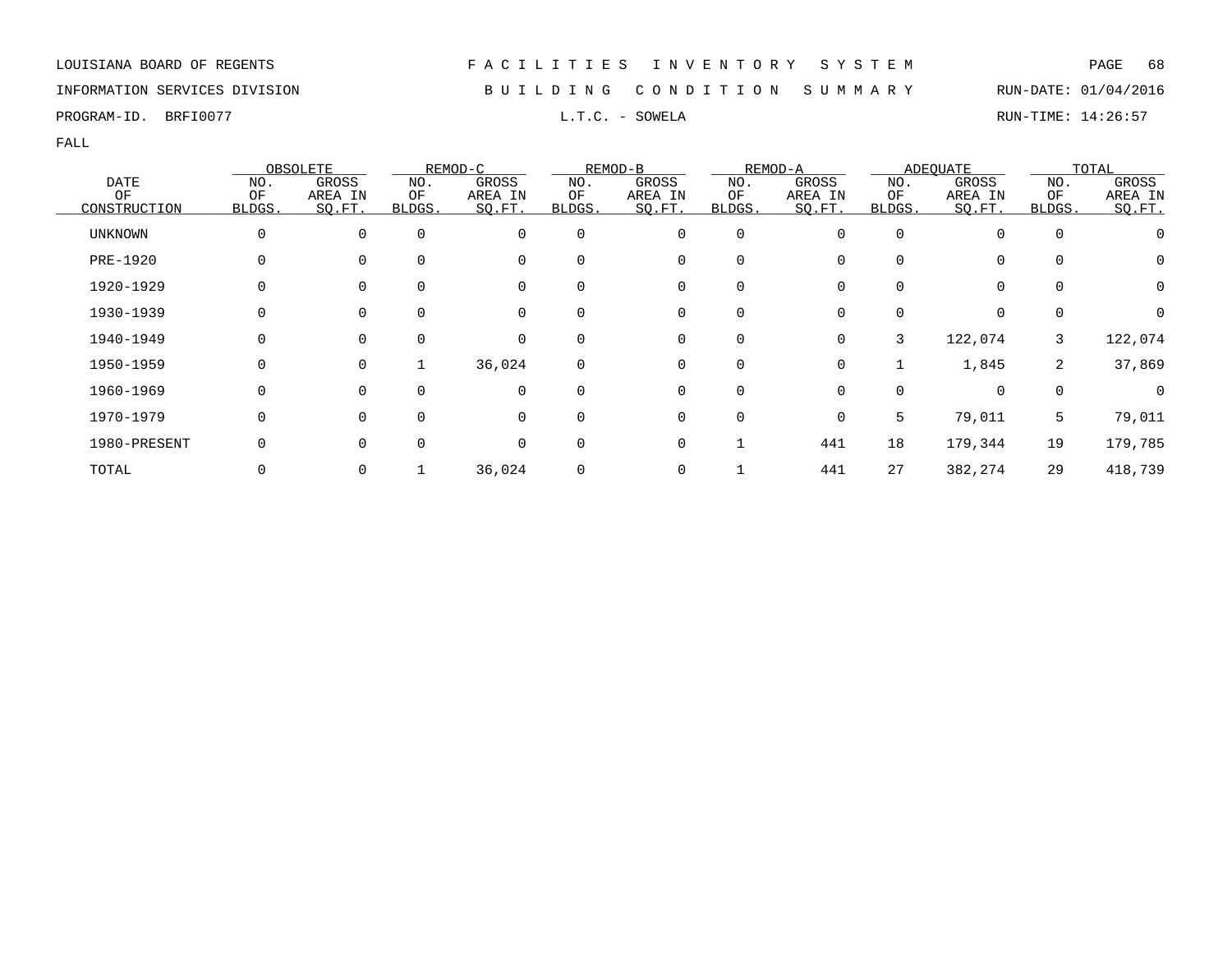### INFORMATION SERVICES DIVISION B U I L D I N G C O N D I T I O N S U M M A R Y RUN-DATE: 01/04/2016

PROGRAM-ID. BRFI0077 **EXAM-ID.** BRFI0077 **RUN-TIME:** 14:26:57

|                |        | OBSOLETE    |             | REMOD-C     |          | REMOD-B      |          | REMOD-A |              | <b>ADEOUATE</b> |             | TOTAL            |
|----------------|--------|-------------|-------------|-------------|----------|--------------|----------|---------|--------------|-----------------|-------------|------------------|
| <b>DATE</b>    | NO.    | GROSS       | NO.         | GROSS       | NO.      | GROSS        | NO.      | GROSS   | NO.          | GROSS           | NO.         | GROSS            |
| OF             | OF     | AREA IN     | ΟF          | AREA IN     | ΟF       | AREA IN      | OF       | AREA IN | ΟF           | AREA IN         | OF          | AREA IN          |
| CONSTRUCTION   | BLDGS. | SQ.FT.      | BLDGS.      | SQ.FT.      | BLDGS.   | SQ.FT.       | BLDGS.   | SO.FT.  | BLDGS.       | SQ.FT.          | BLDGS.      | SQ.FT.           |
| <b>UNKNOWN</b> | 0      | $\Omega$    | $\mathbf 0$ | $\mathbf 0$ | 0        | 0            | 0        | 0       |              | 3,452           |             | 3,452            |
| PRE-1920       | O      |             | $\Omega$    | 0           |          | 0            | $\Omega$ |         | <sup>0</sup> |                 | $\mathbf 0$ | $\left( \right)$ |
| 1920-1929      | 0      |             | 0           | 0           | 0        | 0            | 0        |         | 0            | 0               | 0           | 0                |
| 1930-1939      | 0      | 0           | 0           | 0           | 0        | 0            | 0        |         | 0            | 0               | 0           | 0                |
| 1940-1949      | 0      | $\Omega$    | $\Omega$    | 0           | 0        | $\mathbf{0}$ | 0        | O       | 0            | 0               | $\Omega$    | 0                |
| 1950-1959      | 0      | $\Omega$    | $\Omega$    | $\Omega$    | $\Omega$ | 0            | $\Omega$ |         | U            | 0               | $\Omega$    | O                |
| 1960-1969      | 0      | $\Omega$    | $\Omega$    | $\mathbf 0$ | $\Omega$ | 0            | 0        | 0       |              | 11,177          |             | 11,177           |
| 1970-1979      | 0      | $\mathbf 0$ | $\mathbf 0$ | $\Omega$    | 0        | 0            | 0        |         | 8            | 95,612          | 8           | 95,612           |
| 1980-PRESENT   |        | 1,440       | 0           | 0           |          | 0            | 0        |         | 2            | 2,972           | 3           | 4,412            |
| TOTAL          |        | 1,440       | 0           | 0           |          | 0            |          |         | 12           | 113,213         | 13          | 114,653          |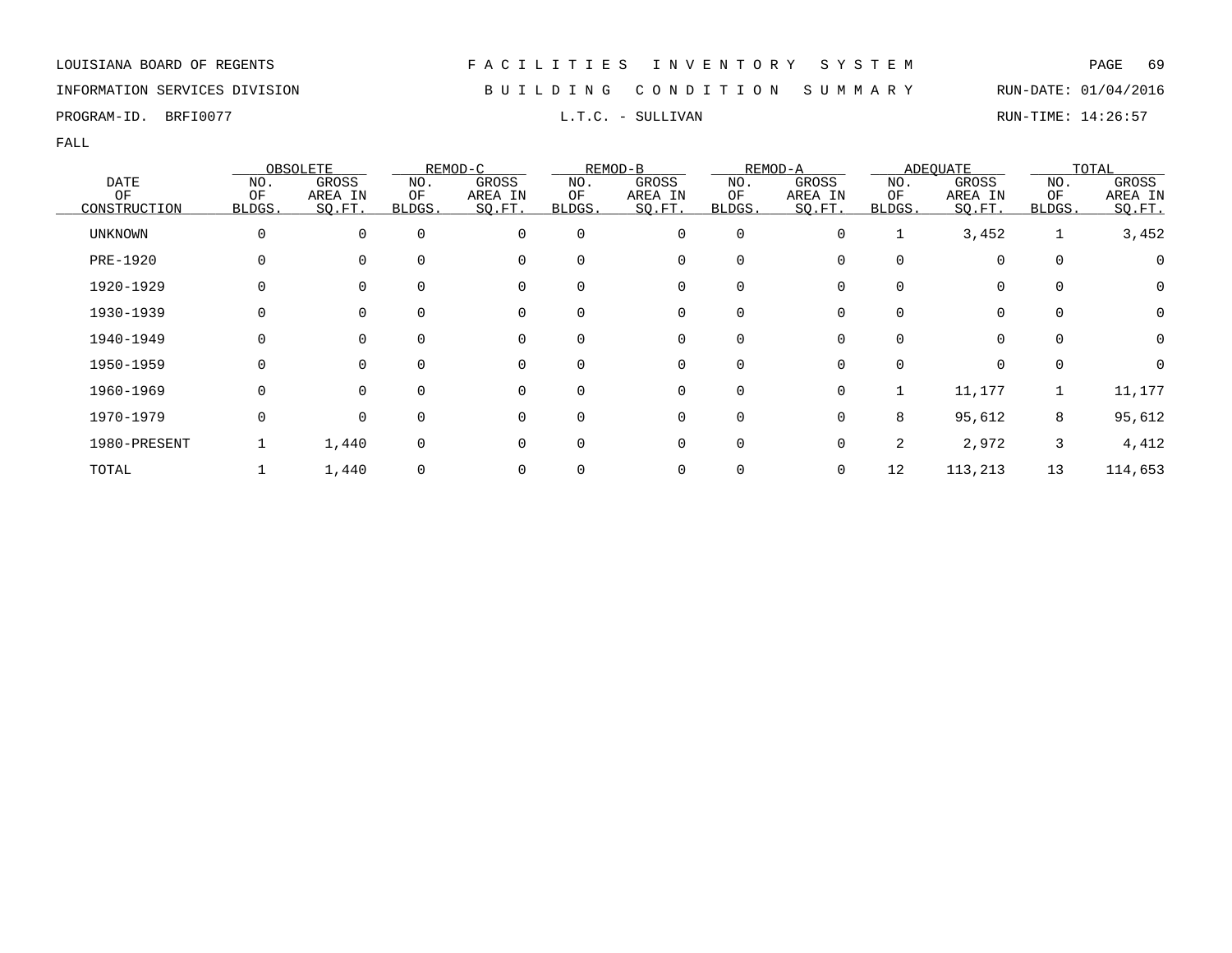### INFORMATION SERVICES DIVISION B U I L D I N G C O N D I T I O N S U M M A R Y RUN-DATE: 01/04/2016

PROGRAM-ID. BRFI0077 **EXAM-ID.** BRFI0077 **RUN-TIME:** 14:26:57

|                 | OBSOLETE |              | REMOD-C     |          | REMOD-B  |         | REMOD-A     |         | <b>ADEOUATE</b> |          | TOTAL       |         |
|-----------------|----------|--------------|-------------|----------|----------|---------|-------------|---------|-----------------|----------|-------------|---------|
| <b>DATE</b>     | NO.      | <b>GROSS</b> | NO.         | GROSS    | NO.      | GROSS   | NO.         | GROSS   | NO.             | GROSS    | NO.         | GROSS   |
| OF              | OF       | AREA IN      | ОF          | AREA IN  | ΟF       | AREA IN | ΟF          | AREA IN | ΟF              | AREA IN  | OF          | AREA IN |
| CONSTRUCTION    | BLDGS.   | SQ.FT.       | BLDGS.      | SQ.FT.   | BLDGS.   | SQ.FT.  | BLDGS.      | SO.FT.  | BLDGS.          | SQ.FT.   | BLDGS.      | SQ.FT.  |
| UNKNOWN         | 0        | 0            | $\mathbf 0$ | 0        | 0        | 0       | 0           |         | $\Omega$        | $\Omega$ | 0           |         |
| <b>PRE-1920</b> | O        |              |             | 0        | 0        | 0       | $\Omega$    |         |                 | 0        | 0           | 0       |
| 1920-1929       | 0        | 0            | 0           | 0        | 0        | 0       | 0           |         |                 | 0        | 0           | 0       |
| 1930-1939       | 0        | $\Omega$     | 0           | 0        | $\Omega$ | 0       | 0           |         |                 | $\Omega$ | $\mathbf 0$ | 0       |
| 1940-1949       | O        | $\Omega$     | $\Omega$    | 0        | 0        | 0       | $\Omega$    |         |                 | $\Omega$ | $\Omega$    | O       |
| 1950-1959       | 0        | $\Omega$     | $\Omega$    | 0        | 0        | 0       | $\Omega$    | 0       | 5               | 63,928   | 5           | 63,928  |
| 1960-1969       | 0        | $\Omega$     | $\Omega$    | $\Omega$ | $\Omega$ | 0       | $\mathbf 0$ | 0       | 2               | 35,990   | 2           | 35,990  |
| 1970-1979       | 0        | $\Omega$     | $\Omega$    | 0        | 0        | 0       | 0           |         | 4               | 44,380   | 4           | 44,380  |
| 1980-PRESENT    |          |              |             | 0        | 0        | 0       | 0           | 0       | 3               | 16,560   | 3           | 16,560  |
| TOTAL           |          | $\Omega$     |             | 0        |          | 0       | 0           | 0       | 14              | 160,858  | 14          | 160,858 |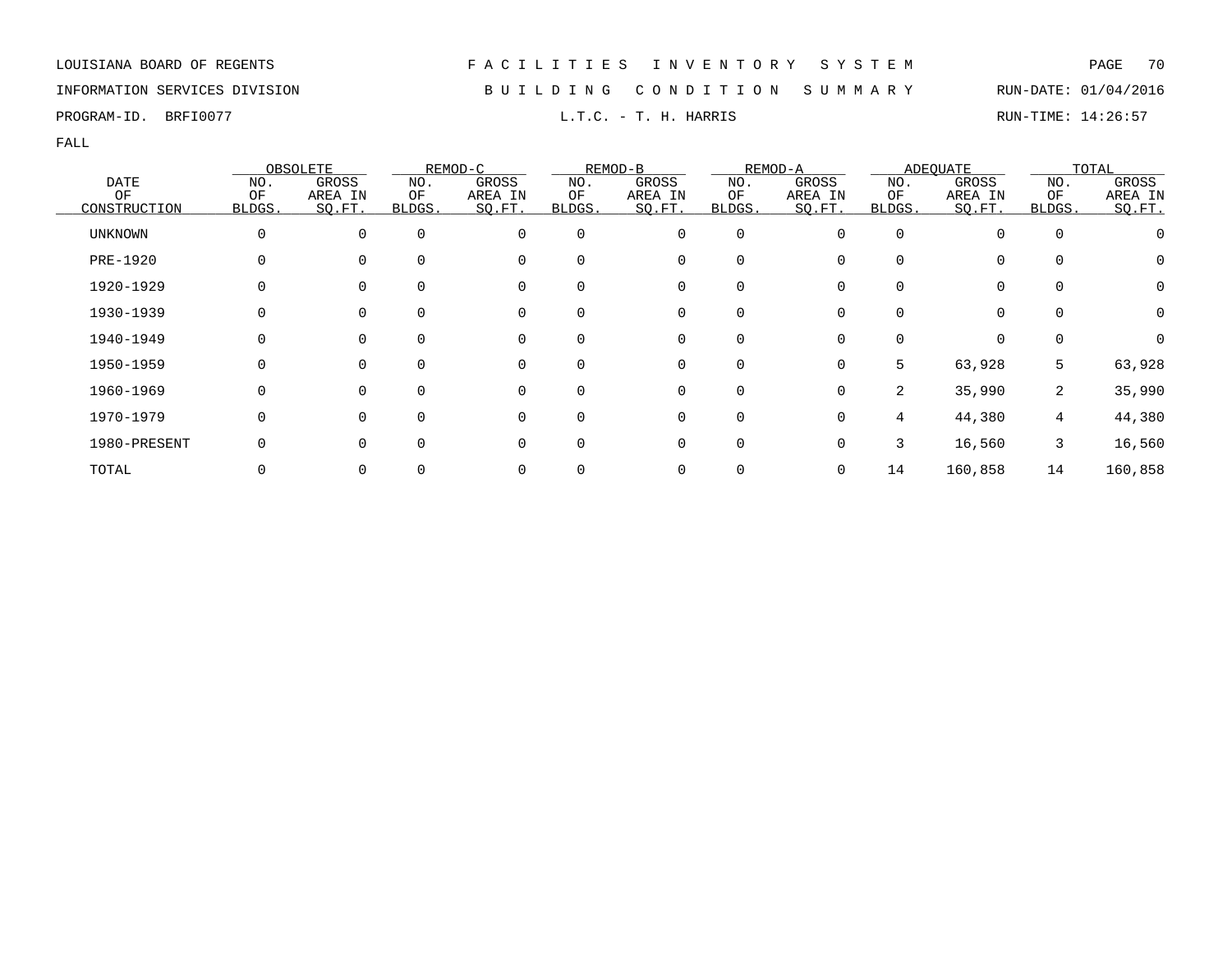INFORMATION SERVICES DIVISION B U I L D I N G C O N D I T I O N S U M M A R Y RUN-DATE: 01/04/2016

FALL

| <b>DATE</b>        | OBSOLETE  |                   | REMOD-C      |                   | REMOD-B      |                   | REMOD-A      |                   | <b>ADEQUATE</b> |                   | TOTAL       |                   |
|--------------------|-----------|-------------------|--------------|-------------------|--------------|-------------------|--------------|-------------------|-----------------|-------------------|-------------|-------------------|
|                    | NO.<br>OF | GROSS             | NO.          | GROSS             | NO.          | GROSS             | NO.          | GROSS             | NO.             | GROSS             | NO.<br>OF   | GROSS             |
| OF<br>CONSTRUCTION | BLDGS.    | AREA IN<br>SO.FT. | ΟF<br>BLDGS. | AREA IN<br>SQ.FT. | ΟF<br>BLDGS. | AREA IN<br>SQ.FT. | ΟF<br>BLDGS. | AREA IN<br>SO.FT. | ΟF<br>BLDGS.    | AREA IN<br>SQ.FT. | BLDGS.      | AREA IN<br>SQ.FT. |
| <b>UNKNOWN</b>     | $\Omega$  | $\Omega$          | $\mathbf 0$  | $\Omega$          | 0            | 0                 | $\mathbf 0$  |                   | $\Omega$        |                   | $\mathbf 0$ |                   |
| PRE-1920           | 0         |                   | $\Omega$     | 0                 |              | 0                 | 0            |                   |                 | $\Omega$          | $\Omega$    |                   |
| 1920-1929          |           |                   | 0            | 0                 | 0            | 0                 | 0            |                   |                 | 0                 | 0           | 0                 |
| 1930-1939          |           |                   | 0            | 0                 | 0            | 0                 | 0            |                   |                 | $\Omega$          | $\mathbf 0$ |                   |
| 1940-1949          | 0         | $\Omega$          | $\Omega$     | 0                 | $\Omega$     | $\overline{0}$    | $\Omega$     |                   |                 | $\Omega$          | $\Omega$    | 0                 |
| 1950-1959          | $\Omega$  | $\Omega$          | $\Omega$     | $\Omega$          |              | $\mathbf 0$       | $\Omega$     |                   |                 | 0                 | $\Omega$    | 0                 |
| 1960-1969          | $\Omega$  | $\Omega$          | $\Omega$     | 0                 | $\Omega$     | 0                 | $\Omega$     |                   |                 | $\Omega$          | 0           |                   |
| 1970-1979          | $\Omega$  |                   | $\Omega$     | $\Omega$          | 4            | 52,644            | 0            |                   |                 | $\mathbf 0$       | 4           | 52,644            |
| 1980-PRESENT       |           |                   | $\Omega$     | $\Omega$          | 2            | 948               | 0            |                   |                 | 576               | 3           | 1,524             |
| TOTAL              |           |                   |              |                   | 6            | 53,592            |              |                   |                 | 576               |             | 54,168            |

PROGRAM-ID. BRFI0077 **EXECUTE:** 14:26:57 L.T.C. - TALLULAH/M. SURLES RUN-TIME: 14:26:57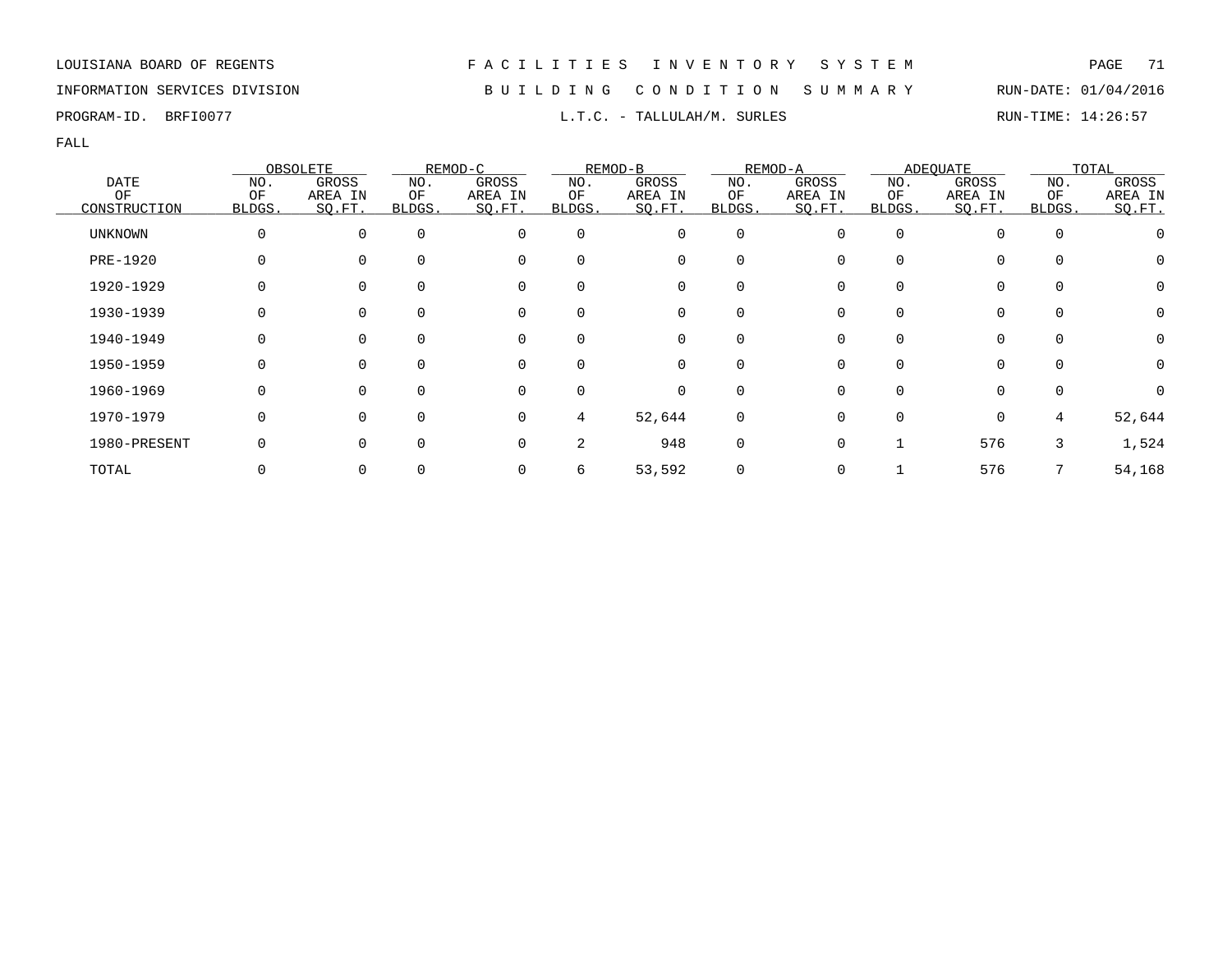### INFORMATION SERVICES DIVISION B U I L D I N G C O N D I T I O N S U M M A R Y RUN-DATE: 01/04/2016

PROGRAM-ID. BRFI0077 **EXELLER EXECUTE AREA** L.T.C. - TECHE AREA RUN-TIME: 14:26:57

| <b>DATE</b>     | OBSOLETE |          | REMOD-C     |          | REMOD-B  |             | REMOD-A     |         | <b>ADEOUATE</b> |          | TOTAL       |              |
|-----------------|----------|----------|-------------|----------|----------|-------------|-------------|---------|-----------------|----------|-------------|--------------|
|                 | NO.      | GROSS    | NO.         | GROSS    | NO.      | GROSS       | NO.         | GROSS   | NO.             | GROSS    | NO.         | GROSS        |
| OF              | OF       | AREA IN  | ОF          | AREA IN  | ΟF       | AREA IN     | OF          | AREA IN | ΟF              | AREA IN  | OF          | AREA IN      |
| CONSTRUCTION    | BLDGS.   | SO.FT.   | BLDGS.      | SQ.FT.   | BLDGS.   | SQ.FT.      | BLDGS.      | SO.FT.  | BLDGS.          | SQ.FT.   | BLDGS.      | SQ.FT.       |
| UNKNOWN         | 0        | $\Omega$ | $\mathbf 0$ | 0        | 0        | 0           | 0           |         | $\Omega$        | $\Omega$ | $\mathbf 0$ |              |
| <b>PRE-1920</b> |          |          |             | 0        | 0        | 0           | O           |         |                 | $\Omega$ | 0           | $\mathbf{0}$ |
| 1920-1929       |          |          | 0           | 0        | 0        | 0           | 0           |         |                 | 0        | 0           | 0            |
| 1930-1939       |          | 0        | 0           | 0        | 0        | 0           | 0           |         |                 | 0        | $\mathbf 0$ |              |
| 1940-1949       | 0        | $\Omega$ | $\Omega$    | 0        | $\Omega$ | 0           | $\Omega$    |         |                 | $\Omega$ | $\Omega$    | 0            |
| 1950-1959       | O        | $\Omega$ | 0           | $\Omega$ | 0        | $\Omega$    | $\Omega$    |         |                 | $\Omega$ | $\Omega$    | 0            |
| 1960-1969       | O        | $\Omega$ | $\Omega$    | $\Omega$ | 0        | $\mathbf 0$ | $\Omega$    |         |                 | $\Omega$ | 0           |              |
| 1970-1979       | 0        | $\Omega$ | $\Omega$    | $\Omega$ | 0        | 0           | $\mathbf 0$ |         | 5               | 65,626   | 5           | 65,626       |
| 1980-PRESENT    |          |          | $\Omega$    | 0        | 0        | 0           | $\Omega$    |         | 4               | 9,463    | 4           | 9,463        |
| TOTAL           |          |          |             | 0        |          | 0           |             |         | 9               | 75,089   | 9           | 75,089       |